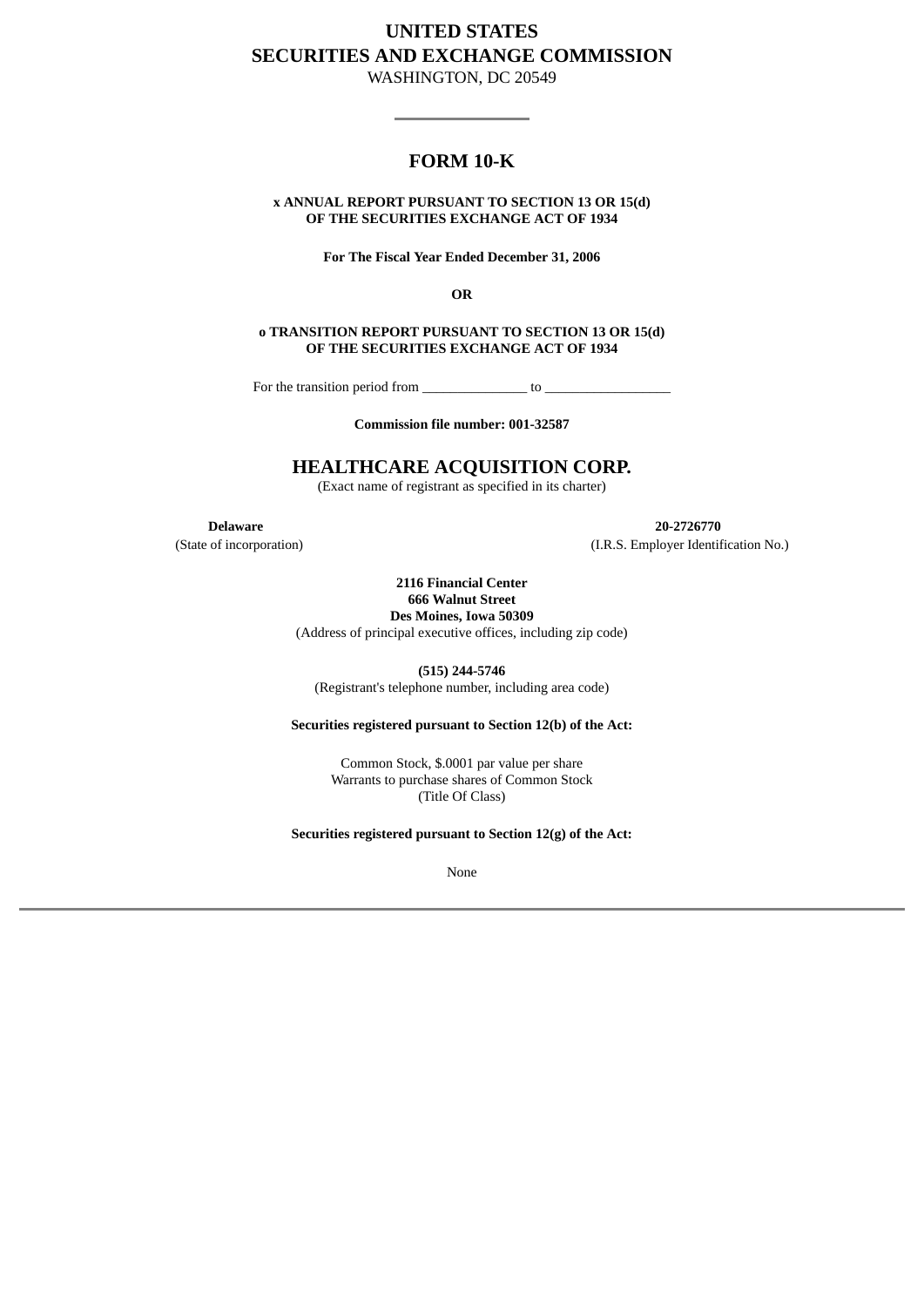Indicate by check mark if the registrant is a well-known seasoned issuer, as defined in Rule 405 of the Securities Act. Yes o No x.

Indicate by check mark if the registrant is not required to file reports pursuant to Section 13 or Section 15(d) of the Exchange Act. Yes o No x.

Indicate by check mark whether the registrant (1) has filed all reports required to be filed by Section 13 or 15(d) of the Securities Exchange Act of 1934 during the preceding 12 months (or for such shorter period that the registrant was required to file such reports), and (2) has been subject to such filing requirements for the past 90 days. Yes x No o.

Indicate by check mark if disclosure of delinquent filers pursuant to Item 405 of Regulation S-K is not contained herein, and will not be contained, to the best of registrant's knowledge, in definitive proxy or information statements incorporated by reference in Part III of this Form 10-K or any amendment to this Form 10-K. o

Indicate by check mark whether the registrant is a large accelerated filer, an accelerated filer, or a non-accelerated filer. See definition of "accelerated filer" and "large accelerated filer" in Rule 12b-2 of the Exchange Act.

Large accelerated filer o Accelerated filer o Non-accelerated filer x

Indicate by check mark whether the registrant is a shell company (as defined in Rule 12b-2 of the Exchange Act). Yes x No o.

The aggregate market value of the outstanding common stock, other than shares held by persons who may be deemed affiliates of the registrant, computed by reference to the closing sales price for the Registrant's Common Stock on March 29, 2007, as reported on the American Stock Exchange, was approximately \$86,210,000. As of March 29, 2007, there were 11,650,000 shares of common stock, par value \$.0001 per share, of the registrant outstanding.

## **DOCUMENTS INCORPORATED BY REFERENCE**

None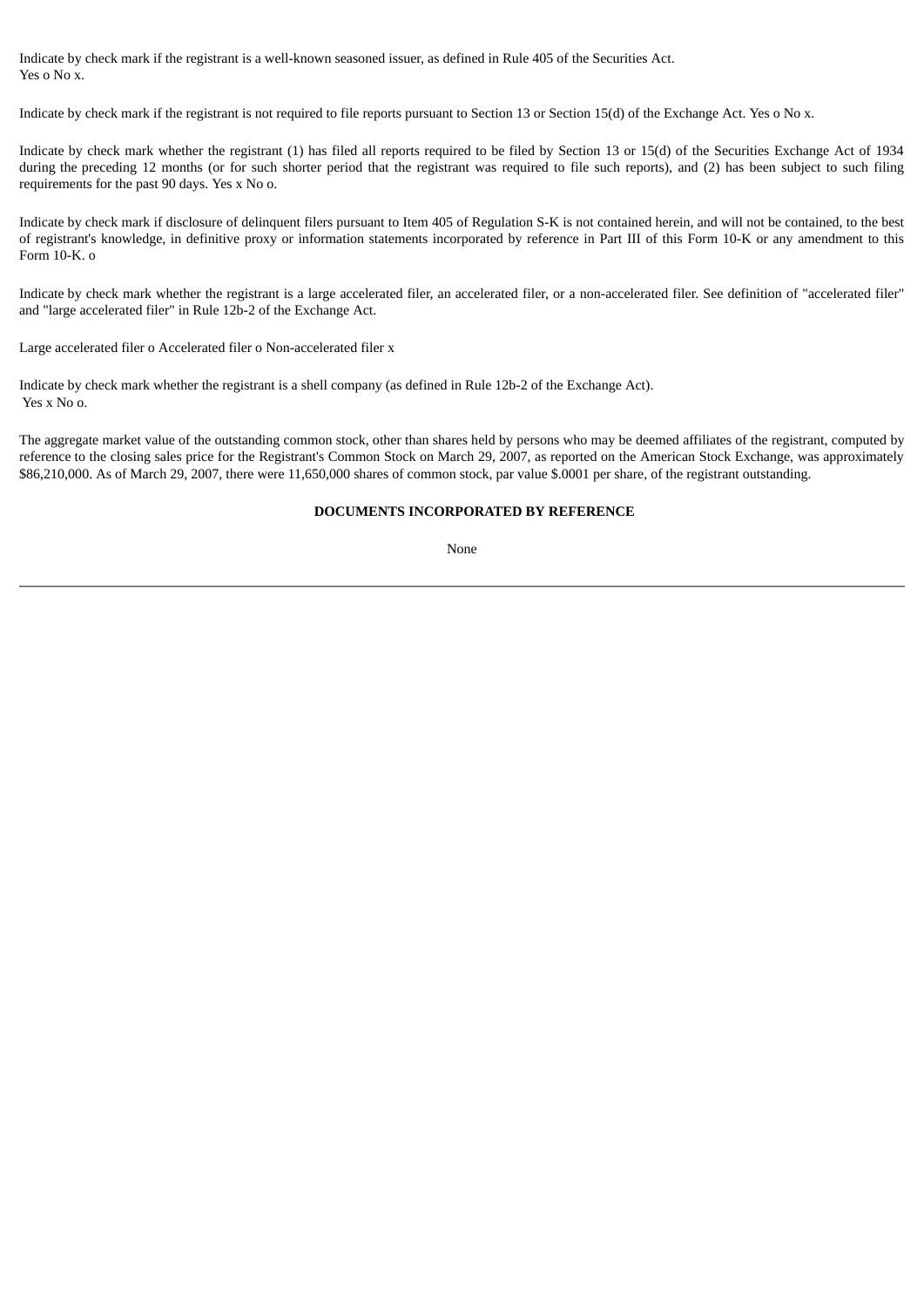## **TABLE OF CONTENTS**

| PART I          |                                                                                                              |    |
|-----------------|--------------------------------------------------------------------------------------------------------------|----|
|                 |                                                                                                              |    |
| Item 1.         | <b>Business</b>                                                                                              | 5  |
| Item 1A.        | <b>Risk Factors</b>                                                                                          | 14 |
| Item1B.         | <b>Unresolved Staff Comments</b>                                                                             | 33 |
| Item 2.         | Properties                                                                                                   | 33 |
| Item 3.         | <b>Legal Proceedings</b>                                                                                     | 34 |
| Item 4.         | Submission of Matters to a Vote of Security Holders                                                          | 34 |
| PART II         |                                                                                                              |    |
| Item 5.         | Market for Registrant's Common Equity, Related Stockholder Matters and Issuer Purchases of Equity Securities | 35 |
| Item 6.         | Selected Financial Data.                                                                                     | 39 |
| Item 7.         | Management's Discussion and Analysis of Financial Condition and Results of Operations                        | 40 |
| Item7A.         | Quantitative and Qualitative Disclosures About Market Risk                                                   | 40 |
| Item 8.         | Financial Statements and Supplementary Data                                                                  | 41 |
| Item 9.         | Changes in and Disagreements with Accountants on Accounting and Financial Disclosure.                        | 41 |
| Item 9A.        | <b>Controls and Procedures</b>                                                                               | 41 |
| Item 9B.        | <b>Other Information</b>                                                                                     | 41 |
| <b>PART III</b> |                                                                                                              |    |
| Item 10.        | Directors and Executive Officers of the Registrant                                                           | 42 |
| Item 11.        | <b>Executive Compensation</b>                                                                                | 47 |
| Item 12.        | Security Ownership of Certain Beneficial Owners and Management and Related Stockholder Matters               | 52 |
| Item 13.        | Certain Relationships and Related Transactions                                                               | 53 |
| Item 14.        | <b>Principal Accounting Fees and Services</b>                                                                | 55 |
| <b>PART IV</b>  |                                                                                                              |    |
| Item 15.        | <b>Exhibits and Financial Statement Schedules</b>                                                            | 56 |
|                 | 3                                                                                                            |    |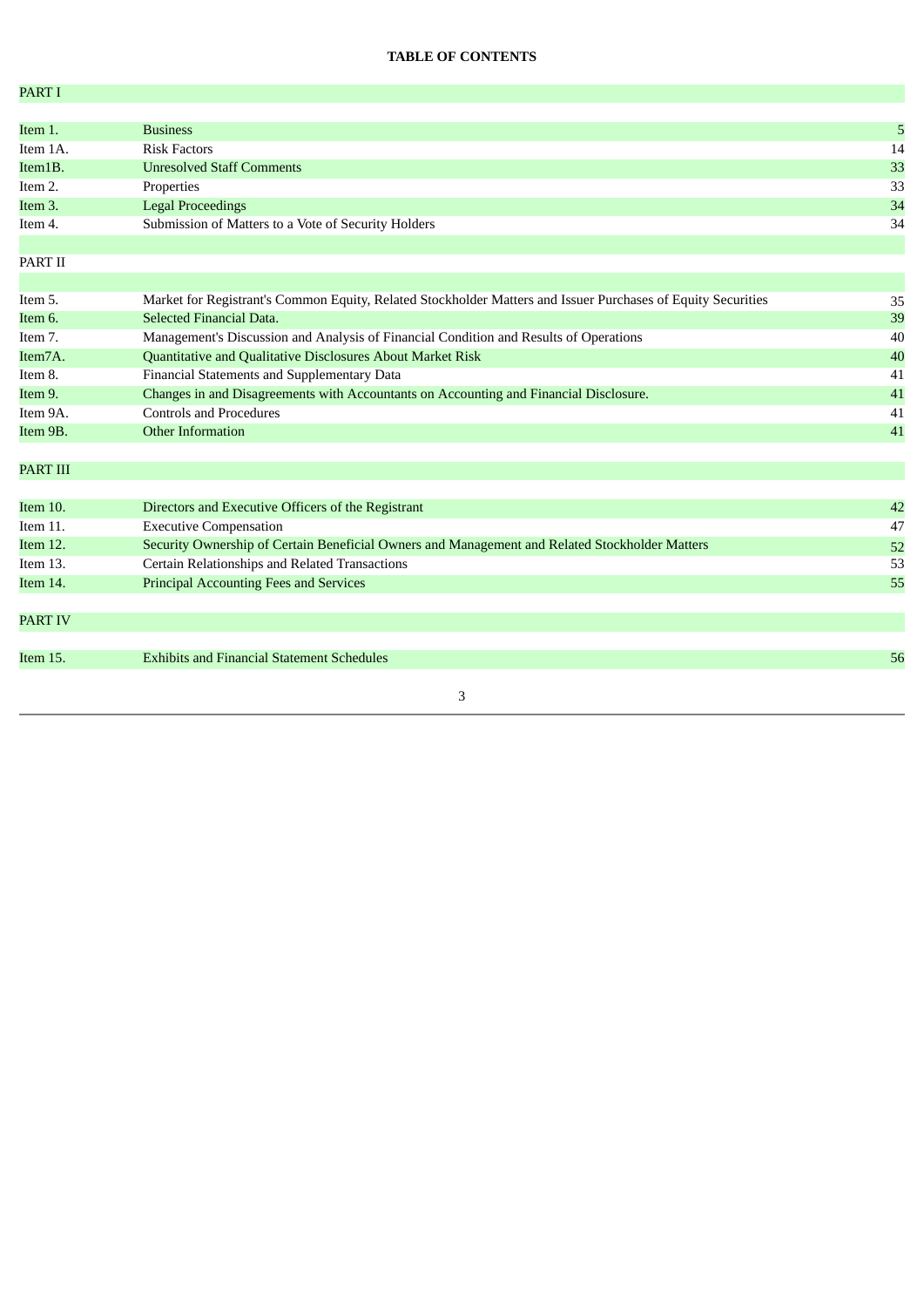#### **CAUTIONARY NOTE REGARDING FORWARD-LOOKING STATEMENTS**

The statements contained in this Annual Report on Form 10-K that is not purely historical is forward-looking statements. Our forward-looking statements include, but are not limited to, statements regarding our or our management's expectations, hopes, beliefs, intentions or strategies regarding the future. They may also include statements about our pending acquisition of PharmAthene, Inc. In addition, any statements that refer to projections, forecasts or other characterizations of future events or circumstances, including any underlying assumptions, are forward-looking statements. The words "anticipates," "believe," "continue," "could," "estimate," "expect," "intends," "may," "might," "plan," "possible," "potential," "predicts," "project," "should," "would" and similar expressions may identify forward-looking statements, but the absence of these words does not mean that a statement is not forward-looking. Forwardlooking statements in this Annual Report on Form 10-K may include, for example, statements about:

· Business conditions in the U.S. and abroad;

got

- · Changing interpretations of generally accepted accounting principles;
- · Outcomes of government reviews;
- · Inquiries and investigations and related litigation;
- · Continued compliance with government regulations;
- · Legislation or regulatory environments, requirements or changes adversely affecting the business in which pharmathene is engaged;
- · Management of rapid growth;
- · Intensity of competition; and
- · General economic conditions.

The forward-looking statements contained in this Annual Report on Form 10-K is based on our current expectations and beliefs concerning future developments and their potential effects on us. There can be no assurance that future developments affecting us will be those that we have anticipated. These forward-looking statements involve a number of risks, uncertainties (some of which are beyond our control) or other assumptions that may cause actual results or performance to be materially different from those expressed or implied by these forward-looking statements. These risks and uncertainties include, but are not limited to, those factors described under the heading "Risk Factors." Should one or more of these risks or uncertainties materialize, or should any of our assumptions prove incorrect, actual results may vary in material respects from those projected in these forward-looking statements. We undertake no obligation to update or revise any forward-looking statements, whether as a result of new information, future events or otherwise, except as may be required under applicable securities laws and/or if and when management knows or has a reasonable basis on which to conclude that previously disclosed projections are no longer reasonably attainable.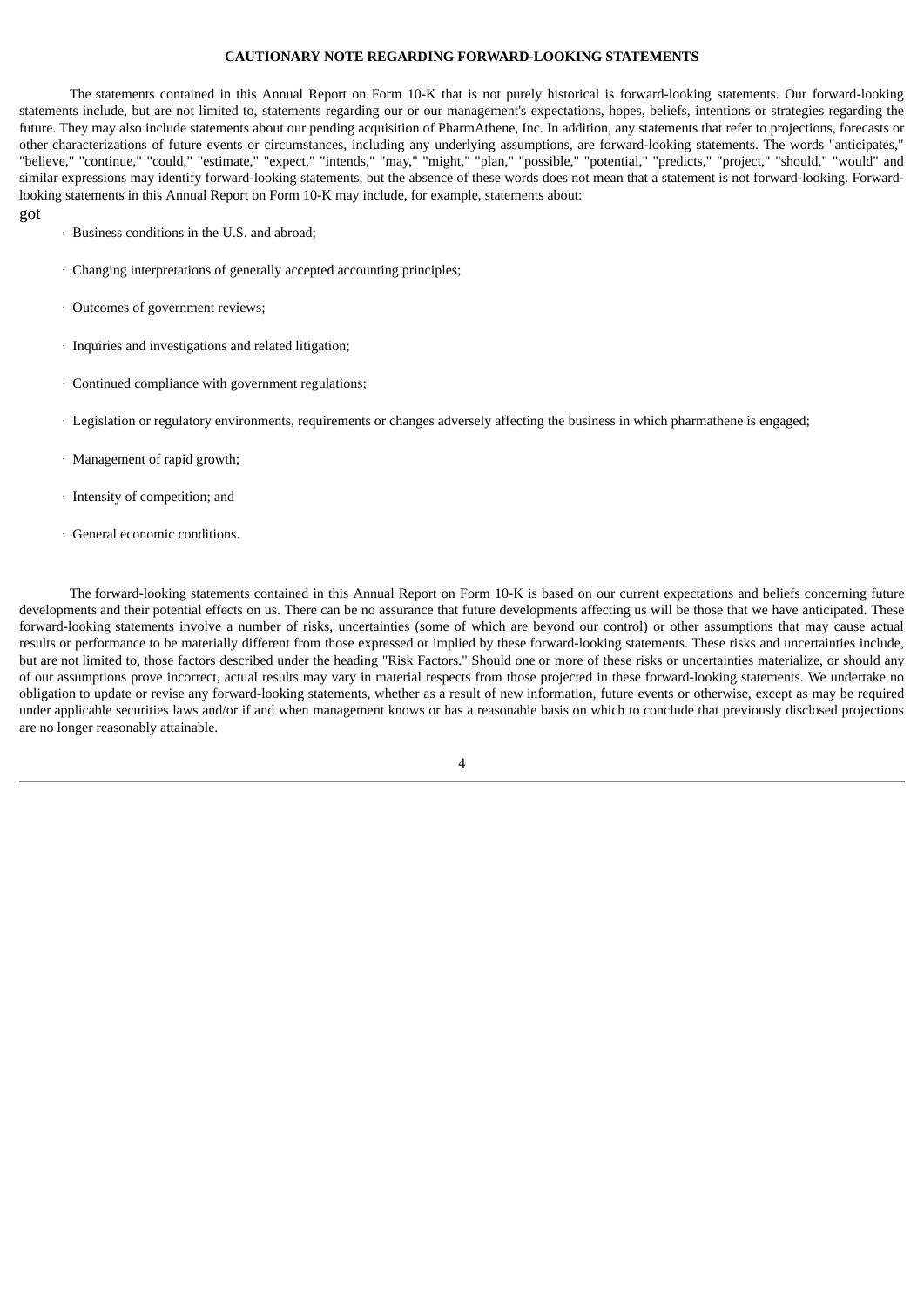#### **Item 1. Business.**

#### **Introduction**

Healthcare Acquisition Corp. (the "Company", "HAQ", "we", or "us") is a blank check company organized under the laws of the State of Delaware on April 25, 2005. We were formed to acquire, through a merger, capital stock exchange, asset acquisition or other similar business combination, one or more domestic or international assets or an operating business in the healthcare industry. To date, our efforts have been limited to organizational activities, our initial public offering and the search for a suitable business combination. As of the date of this filing, we have not acquired any business operations and have no operations generating revenue.

Our executive offices are located at 2116 Financial Center, 666 Walnut Street, Des Moines, Iowa 50309 and our telephone number at that location is (515) 244-5746. We do not currently have a website and consequently do not make available materials we file with or furnish to the Securities and Exchange Commission. We will provide electronic or paper copies of such materials free of charge upon request.

#### **Recent Developments**

#### *Initial Public Offering*

A registration statement for our initial public offering was declared effective on July 28, 2005. On August 3, 2005, we sold 9,000,000 units in the initial public offering. On August 16, 2005, we sold an additional 400,000 units pursuant to the overallotment option granted to the underwriters in our initial public offering. Each of our units consisted of one share of our common stock, \$.0001 par value per share, and one redeemable common stock purchase warrant. Each warrant entitles the holder to purchase from us one share of common stock at an exercise price of \$6.00 on the later of (i) July 28, 2006 or (ii) the consummation of a business combination, and such warrants expire on the earlier of (i) July 27, 2009 or (ii) their redemption. We received gross proceeds of approximately \$75,200,000 from our initial public offering (including exercise of the overallotment option) of which \$67,928,000 were placed in trust.

On July 29, 2005, our units commenced trading on the American Stock Exchange under the symbol "HAQ.U". On October 6, 2005, our units ceased trading and our common stock and warrants commenced separately trading on the American Stock Exchange under the symbols "HAQ" and "HAQ.WT", respectively. Our Common Stock and warrants continue to trade.

#### *Acquisitions under 10b5-1 Plans of Our Executives*

Pursuant to an agreement with the representative of the underwriters in our initial public offering, and subject to Rule 10b5-1 purchase plans, our officers acquired an aggregate of 354,900 of our warrants in open-market transactions during the fourth quarter of 2005. The purchases were as follows:

| John Pappajohn     | 141,960 warrants   |
|--------------------|--------------------|
| Derace L. Schaffer | $141,960$ warrants |
| Matthew P. Kinley  | 70,980 warrants    |

No purchases were made during fiscal year 2006.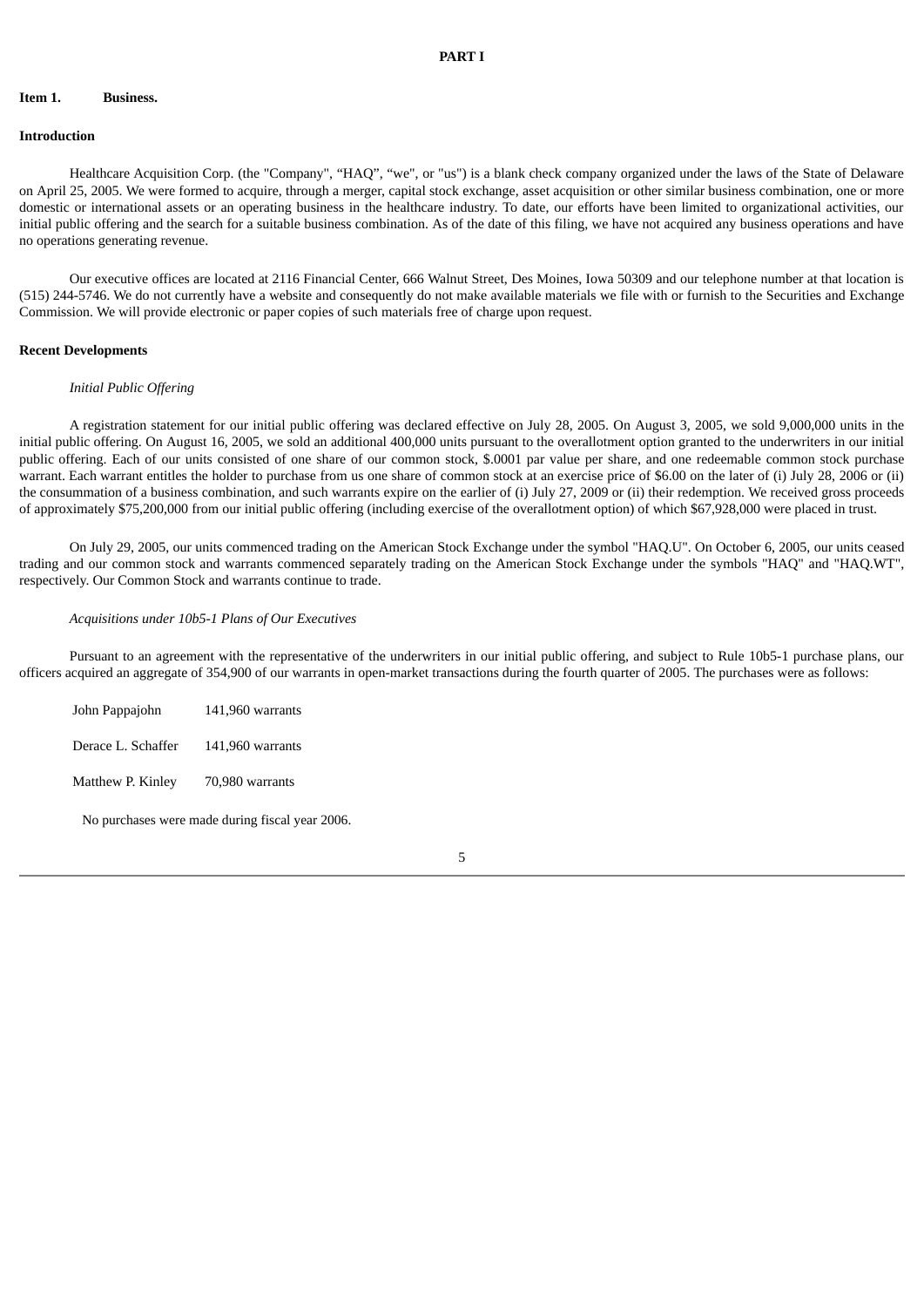#### *Our Activities since Completion of our Initial Public Offering*

During the period from the completion of our initial public offering through the execution of the Merger Agreement with PharmAthene Inc described below, we contacted those industry professionals who we believed could be of strategic assistance in sourcing potential deals for us, including investment bankers, business consultants, accountants and lawyers. Through the relationships of our board of directors, officers and directors and senior advisors, we also made contact with certain large national and international concerns to determine if they had any interest in divesting any of their existing businesses or operations. We also sought out owners and institutional owners of healthcare industry businesses and investment bankers or business brokerage companies that are active in the healthcare industry.

#### *Merger Agreement with PharmAthene, Inc.*

On January 19, 2007, we and our wholly-owned subsidiary, PAI Acquisition Corp., also a Delaware corporation ("PAI"), entered into an Agreement and Plan of Merger (the "Merger Agreement") with PharmAthene, Inc., a Delaware corporation ("PharmAthene"), pursuant to which PAI will merge into PharmAthene and PharmAthene will become a wholly-owned subsidiary of HAQ. Following consummation of the merger, it is anticipated that HAQ will change its name to PharmAthene, Inc. Because HAQ has no other operating business, following the merger, PharmAthene will effectively become a public company. PharmAthene is headquartered in Annapolis, Maryland, and has a subsidiary located in Montreal, Canada.

We have filed a preliminary proxy statement with the SEC with respect to the transaction with PharmAthene on February 9, 2007. As of the date of the filing of this Form 10-K, the final proxy statement has not been completed. We have summarized the terms of the transaction below. Investors are urged to review the preliminary proxy statement and final proxy statement, when completed, in their entirety. A more complete description of the transactions described above, including exhibits related thereto such as the Merger Agreement, is included in a Form 8-K filed on January 19, 2007, a Form 8-K/A filed on January 25, 2007, as well as the Preliminary Proxy Statement on Schedule 14A filed on February 9, 2007. We will be scheduling a stockholder meeting following completion of the proxy statement.

The proxy statement seeks approval of the following matters:

- · the proposed merger with PharmAthene;
- · the amendment to our amended and restated certificate of incorporation to: (i) change our name from "Healthcare Acquisition Corp." to "PharmAthene, Inc."; (ii) remove certain provisions containing procedural and approval requirements applicable to us prior to the consummation of the business combination that will no longer be operative after the consummation of the merger; and (iii) grant to holders of convertible promissory notes issued in the merger the right to designate three members to our board of directors for so long as at least 30% of the original face value of such notes remain outstanding;
- · the adoption of a Long-Term Incentive Plan pursuant to which we will reserve 3,500,000 shares of common stock for issuance pursuant; and
- · such other business as may properly come before the meeting or any adjournment or postponement thereof.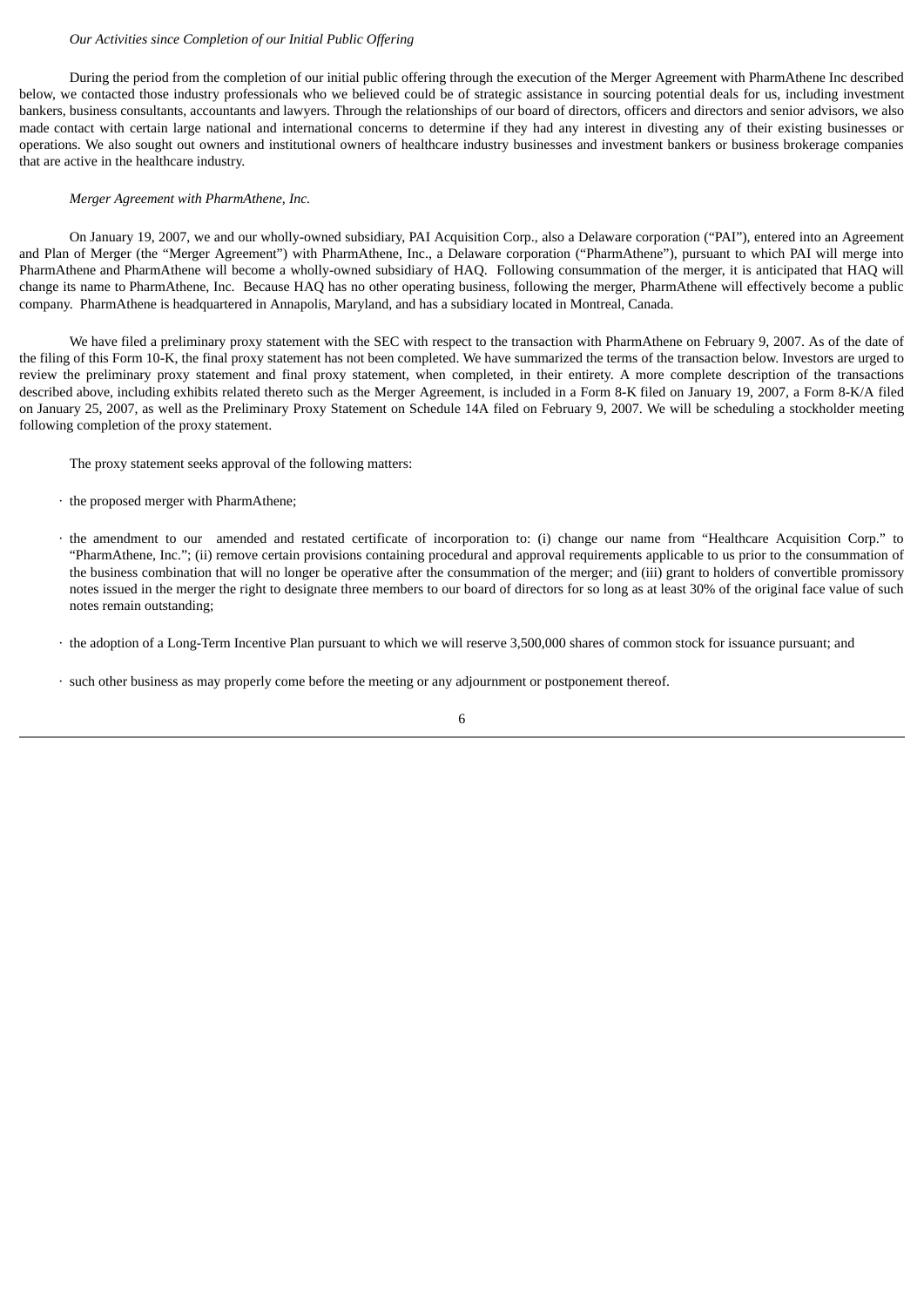Under the terms of HAQ's amended and restated certificate of incorporation, because HAQ has entered into the Merger Agreement, HAQ now has until August 3, 2007 to complete its business combination, having satisfied the criteria for extension of time to complete a transaction set forth in its amended and restated certificate of incorporation.

The Merger Agreement provides that by virtue of the merger, and subject to certain adjustments as hereafter described, PharmAthene stockholders and noteholders will receive:

- (i) an aggregate of 12,500,000 shares of HAQ common stock;
- (ii) \$12,500,000 in 8% convertible notes of HAQ in exchange for \$11,800,000 of currently-outstanding 8% convertible PharmAthene notes, pursuant to a Note Exchange Agreement; and
- (iii) up to \$10,000,000 in milestone payments (if certain conditions are met),

in exchange for all of the issued and outstanding capital stock of PharmAthene. HAQ is also assuming certain outstanding vested and unvested options and warrants, which shall be exchanged into options and warrants of HAQ on economically equivalent terms. The 12,500,000 shares of HAQ common stock issued as merger consideration will not increase due to the vesting, issuance or exercise of any options or warrants of PharmAthene or the assumption of the PharmAthene options and warrants and the actual number of shares of HAQ common stock ultimately issued may be less to the extent options and warrants are not exercised.

A requisite majority of PharmAthene's securityholders have consented to the merger and the merger agreement and have agreed among themselves to the allocation of the merger consideration. A form of the Note Exchange Agreement, to be executed at closing, and a form of the 8% Convertible Note, to be issued at closing, have been agreed upon and were filed as exhibits to the proxy statement filing. Further, the stockholders and note holders of PharmAthene have agreed to a lockup of the shares issuable to them in the merger under which lockup 50% of the shares will be released after six months and the remaining shares will be released after 12 months. HAQ has agreed to register the shares issuable to the PharmaAthen stockholders and note holders following the closing.

#### **Overview of the Healthcare Industry**

The healthcare industry constitutes one of the largest segments of the United States economy. According to the Centers for Medicare and Medicaid Services, or CMS, healthcare expenditures have increased from \$245.8 billion in 1980 to a forecasted \$2.12 trillion in 2006, representing a Compound Annual Growth Rate, or CAGR, of 8.6%. Further, in 2003, approximately 64% of total healthcare expenditures were spent on the following categories: hospital care (31%), physician and clinical services (23%) and prescription drugs (10%). In 2003, healthcare expenditures totaled \$1.7 trillion (or \$5,800 per American) and accounted for 15.3% of Gross Domestic Product, or GDP, which outpaced overall economic growth by 3%. In the future, national health expenditures are projected to reach \$3.6 trillion by 2014, representing a CAGR of 7.4% over the next ten years. Health spending is projected to reach 18.7% of GDP by 2014.

Funding for healthcare comes from public and private sources. Medicaid and Medicare programs were created in the mid 1960's. Medicare focuses on elderly coverage (over 65 years old) and the disabled of any age. Medicaid provides coverage for the poor and indigent population and is jointly funded by the Federal and State governments. In 2002, according to CMS, roughly 34% of healthcare payments came from Medicaid and Medicare. Private health insurance supports roughly 35% of total costs. As healthcare costs rise, the private sector is responding by shifting more of the cost of healthcare to employees by paying a smaller percent of healthcare premiums. The employee, usually in the form of a payroll deduction, must pay the amount of the premium not funded by the employer. However, according to the U.S. Census Bureau, approximately 40 million Americans were uninsured in 2003.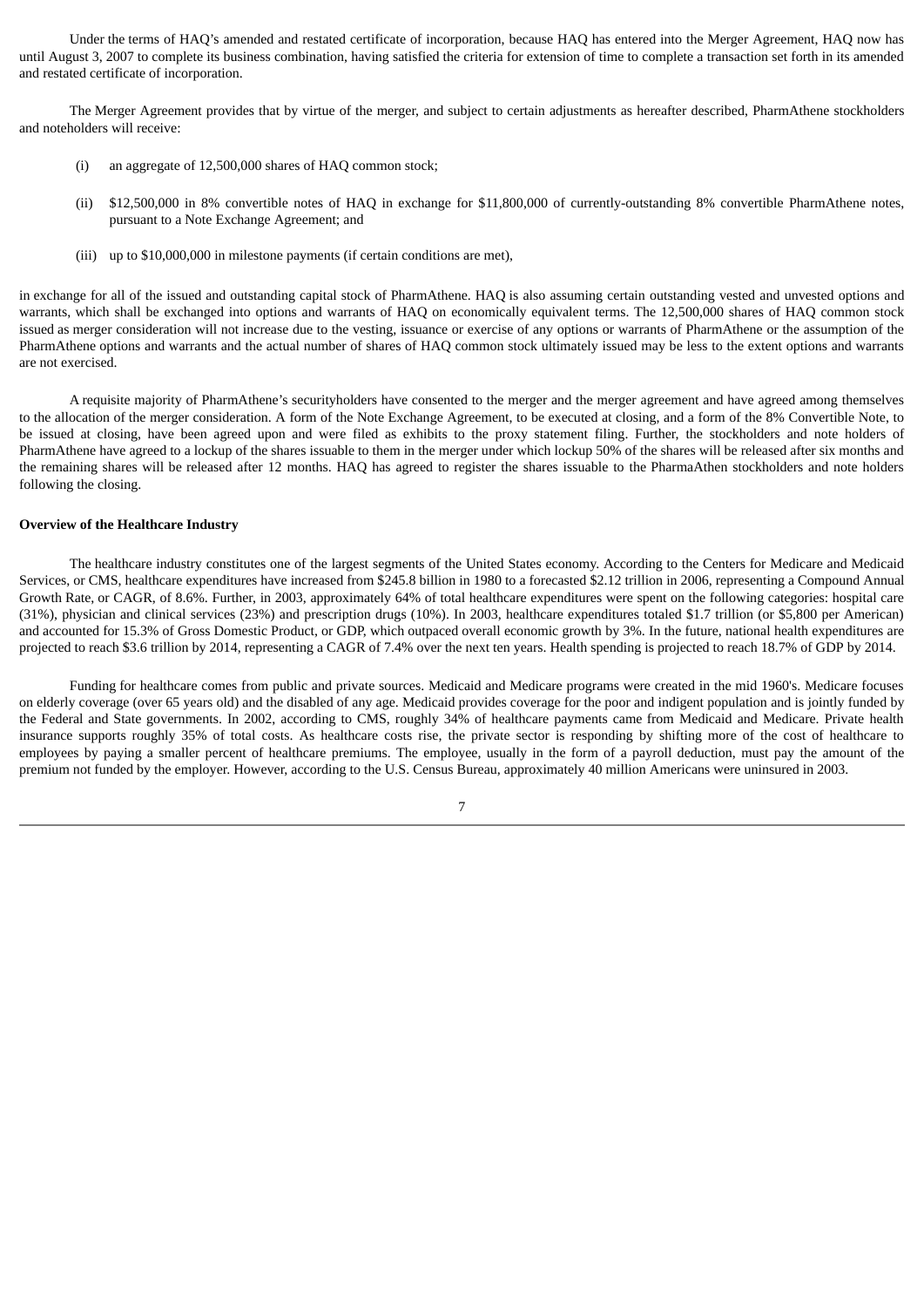Our management believes that, as a result of continued growth, there will be numerous acquisition targets within the healthcare sector. Our management believes that this growth will be driven by the following factors:

EXPANDING AND AGING POPULATION. According to U.S. Census Bureau estimates, in 2005 the American population was approximately 296 million and growing. Simultaneously, we are witnessing the "graying of America", whereby the elderly population is increasing more rapidly than the rest of the population and represents the largest users of healthcare services. According to the U.S. Census Bureau, approximately 12% of the U.S. population was over-65 in 2003 and was forecasted to account for roughly 20% of the population by 2030. By 2010, the number of people in the United States between the ages of 40 and 60 is expected to grow from roughly 58 million to more than 64 million.

EVOLVING MEDICAL TREATMENTS. Advances in technology have favorably impacted the development of new medical devices and treatments/therapies. The products are generally more effective and easier-to-use. Some of these breakthroughs have reduced hospital stays, costs and recovery periods. The continued advancement of technological breakthroughs should continue to boost services administered by healthcare providers.

INCREASED CONSUMER AWARENESS. In recent years, the publicity associated with new technological advances and new medical therapies has increased the number of patients visiting healthcare professionals to seek treatment for new and innovative therapies. Simultaneously, consumers have become more vocal due to rising costs and reduced access to physicians. Lastly, the rise in cosmetic procedures has emerged as one of the fastest growing healthcare segments. Since many cosmetic procedures require out-of-pocket expenditures, this rise may reflect a growing willingness by consumers to pay for certain procedures out of their discretionary funds. We believe that more active and aware consumers will continue to stimulate a wide variety of healthcare segments.

ACCESS TO CAPITAL. The venture capital community has traditionally embraced healthcare companies. Capital investments have allowed entities to grow and expand via consolidation or organic growth. Therefore, we believe there are many mature companies that may potentially serve as platforms for future acquisitions and growth. According to Dow Jones VentureSource, 2,142 healthcare companies raised venture capital financing rounds from 2001-2004. In that time period, 66 venture-backed healthcare companies completed initial public offerings and 194 venture-backed healthcare companies were acquired via merger and acquisition.

#### **Our Management Team as of December 31, 2006**

Mr. Pappajohn, our chairman and secretary, has been an active private equity investor in healthcare companies for more than 30 years and has served as a director of more than 40 public companies. Mr. Pappajohn has been a founder in several public healthcare companies such as Caremark Rx, Inc., Quantum Health Resources and Radiologix, Inc. Mr. Pappajohn and Dr. Schaffer, our vice chairman and chief executive officer, have worked together for more than fifteen years on a variety of healthcare companies and have co-founded Allion Healthcare, Inc, Patient Infosystems, Inc. and Radiologix all of which are public companies. In addition, Mr. Pappajohn and Dr. Schaffer have worked together on many private healthcare companies, such as Logisticare, Inc. and Source Medical Inc.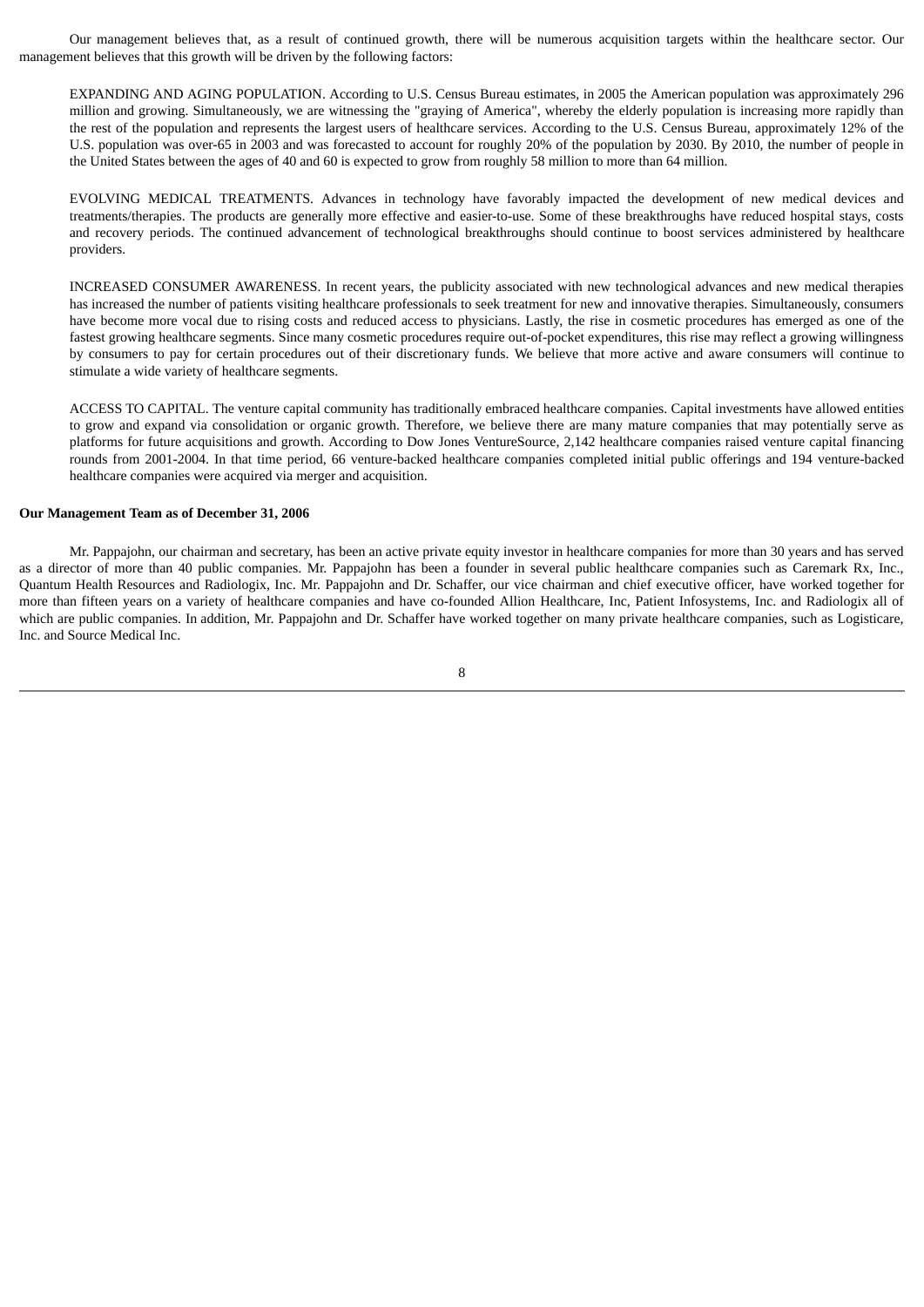Dr. Schaffer serves as a director of Allion Healthcare and Patient Infosystems. He has served as chairman of several healthcare companies, including Radiologix when it was private. He has been an active co-investor and co-founder of companies with Mr. Pappajohn for more than fifteen years. Dr. Schaffer has also served as a director on many healthcare boards, including several health systems and more than ten healthcare services and technology companies. Dr. Schaffer is also currently a Clinical Professor of Radiology at Weill Cornell Medical College.

Mr. Kinley, our president and treasurer, has been involved in the financing and development of more than twenty companies with Mr. Pappajohn in the past twelve years. Mr. Kinley has worked with Dr. Schaffer for more than twelve years on healthcare services and technology companies. Mr. Kinley has also held various positions at KPMG Peat Marwick, working on tax, audit and merger and acquisition issues.

#### **Acquisition Activities and Strategy During Fiscal 2006**

As of December 31, 2006, we were not engaged in any substantive commercial business.

During fiscal 2006, target business candidates were brought to our attention from various unaffiliated sources, including investment bankers, venture capital funds, private equity funds, leveraged buyout funds, management buyout funds and other members of the financial community, who present solicited or unsolicited proposals. Our officers and directors as well as their affiliates also brought to our attention target business candidates. We did not, and will not, pay any of our existing officers, directors or our stockholders prior to our initial public offering or any entity with which they are affiliated any finder's fee or other compensation for services rendered to us prior to or in connection with the consummation of a business combination. We will not enter into any business combinations with any affiliates of our initial stockholders, officers or directors.

#### **Selection of a target business and structuring of a business combination**

Subject to the requirement that our initial business combination must be with a target business with a fair market value that is at least 80% of our net assets at the time of such acquisition, our management has virtually unrestricted flexibility in identifying and selecting a prospective target business. In evaluating a prospective target business, (including any such target business that may have international operations or assets) our management considered, among other factors, the following:

- · financial condition and results of operation;
- · growth potential;
- · experience and skill of management and availability of additional personnel;
- · capital requirements;
- · competitive position;
- · barriers to entry into other industries;
- · stage of development of the products, processes or services;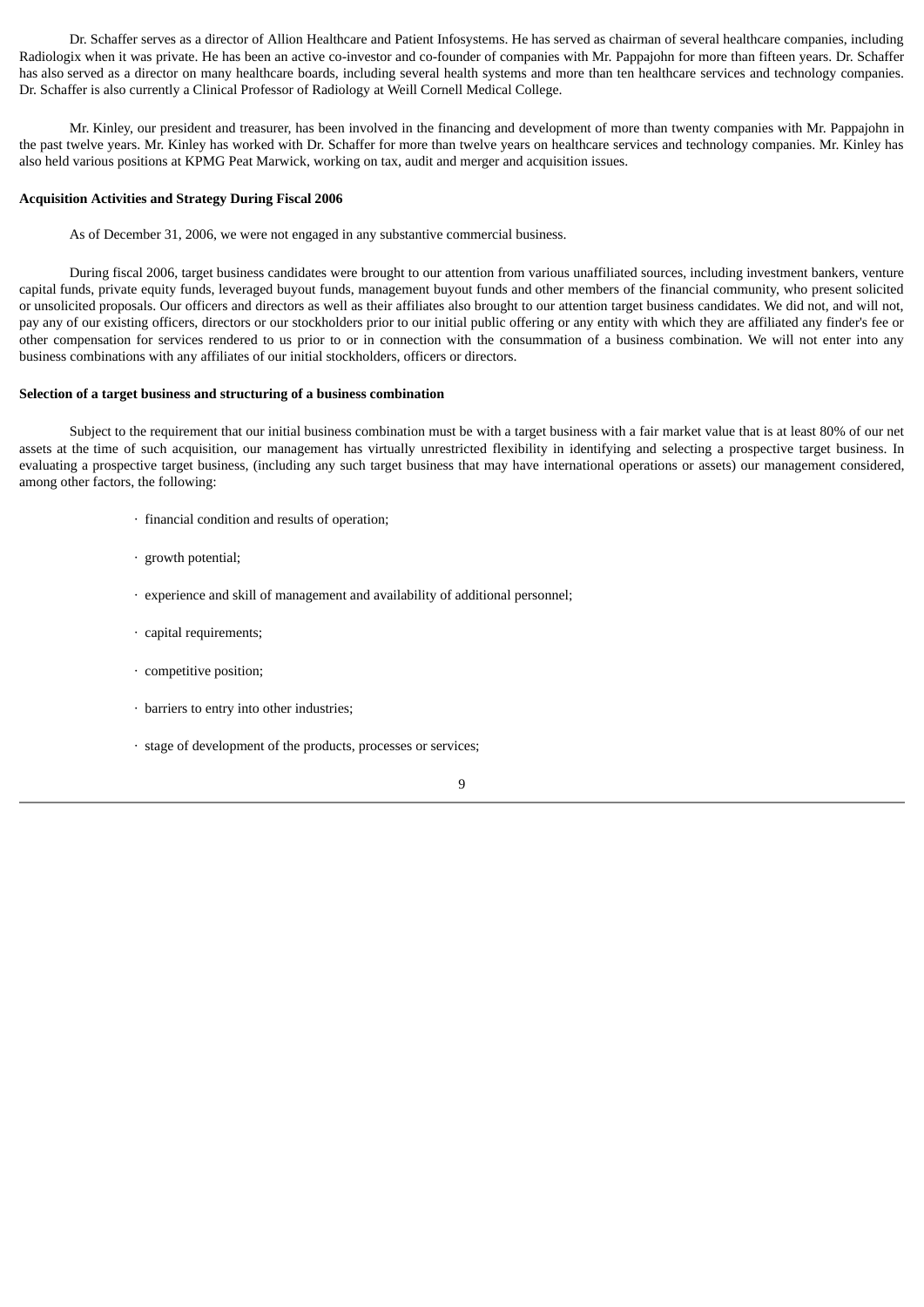- · degree of current or potential market acceptance of the products, processes or services;
- · proprietary features and degree of intellectual property or other protection of the products, processes or services;
- · regulatory environment of the industry; and
- · costs associated with effecting the business combination.

Any costs incurred with respect to the identification and evaluation of a prospective target business with which a business combination is not ultimately completed will result in a loss to us and reduce the amount of capital available to otherwise complete a business combination. While we may pay fees or compensation to third parties for their efforts in introducing us to a potential target business, in no event, however, will we pay any of our officers, directors or persons who were stockholders prior to our initial public offering or any entity with which they are affiliated any finder's fee or other compensation for services rendered to us prior to or in connection with the consummation of a business combination, other than the \$7,500 payable monthly to Equity Dynamics, Inc. (an affiliate of our Chairman, Mr. Pappajohn, and our President, Mr. Kinley) for office space and certain general and administrative services (a prior arrangement with an affiliate of our Chief Executive Officer, Derace Schaffer, M.D., pursuant to which we paid \$1,500 a month for office space and certain general and administrative services, as a portion of the \$7,500, was terminated on December 31, 2005). In addition, none of our officers, directors, special advisors or persons who were stockholders prior to our initial public offering will receive any finder's fee, consulting fees or any similar fees from any person or entity in connection with any business combination involving us other than any compensation or fees that may be received for any services provided following such business combination.

In connection with our proposed acquisition of PharmAthene, our board of directors considered a wide variety of factors in addition to those listed above. In light of the complexity of those factors, our board of directors, as a whole, did not consider it practicable to, nor did it attempt to, quantify or otherwise assign relative weights to the specific factors it considered in reaching its decision. Individual members of our board of directors may have given different weight to different factors.

Our board of directors considered the nature of PharmAthene's business and assets, its current capitalization and resulting operating losses, the extent of the liabilities to be assumed and the factors below, in reaching its determination that the Merger is in the best interests of our stockholders and to approve the merger and enter into the Merger Agreement.

In considering the merger, our board of directors gave consideration to the following positive factors:

- · PharmAthene has a strong presence and commitment to the development of products for use in the defense against agents of biological warfare. We expect the strong development and commercialization capabilities of PharmAthene together with its research capabilities will create an expanded biodefense platform with the possibility for multiple procurement stage products and near term revenue opportunities;
- PharmAthene is a leading company in the biodefense industry. The biodefense industry is a significant market in the U.S. and abroad due to the threat of biological warfare;

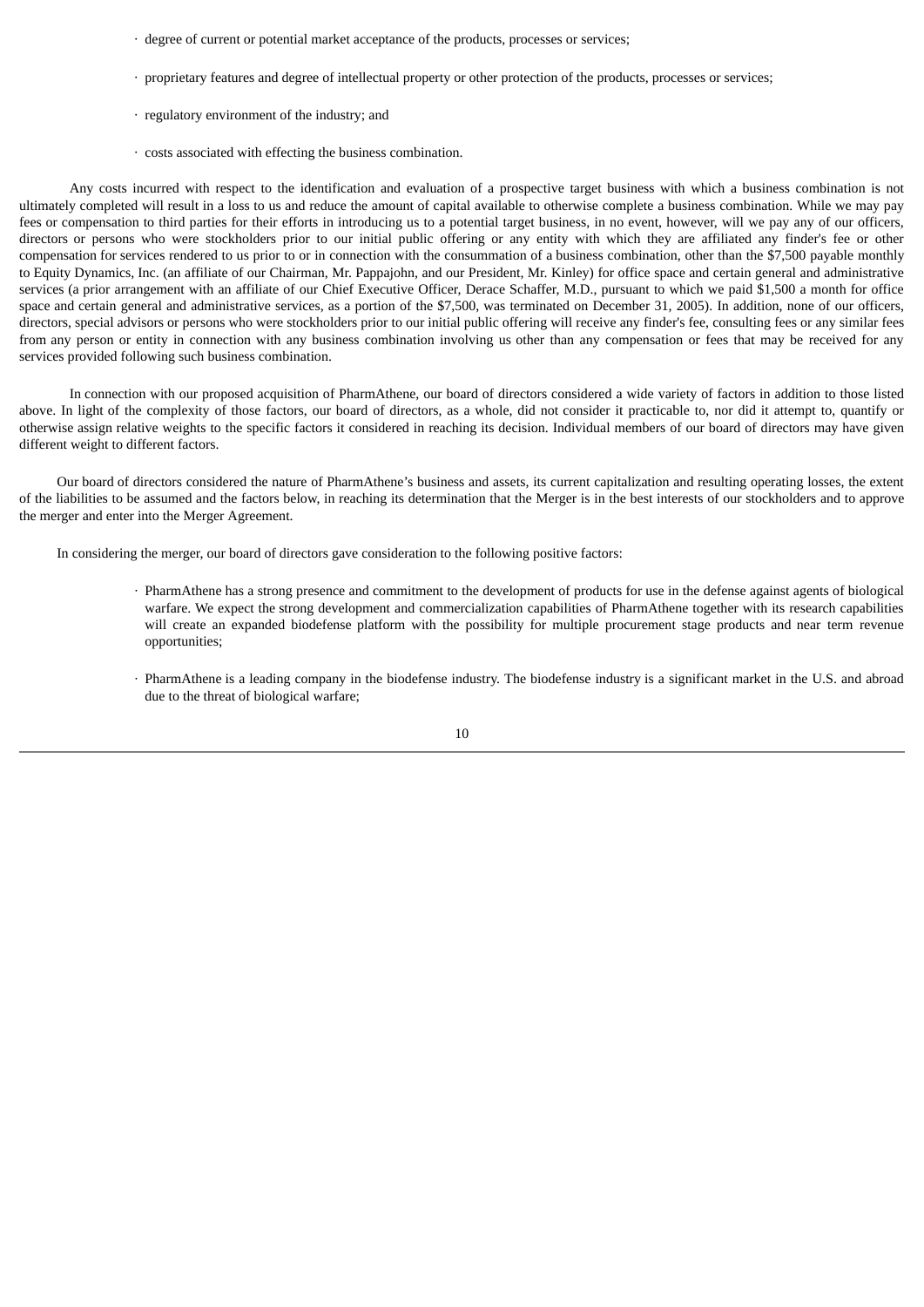- · the biodefense industry has been identified by the U.S. government as a priority evidenced by the enactment of Project Bioshield with funding targets of \$5.6 billion over 10 years;
- · PharmAthene has two leading products, Valortim and Protexia that may provide significant revenues to the combined company; and
- · PharmAthene has an experienced management team including David P. Wright, Pharmathene's Chief Executive Officer that has participated in the development and marketing of many successful drug launches.
- · PharmAthene has been awarded U.S. government contracts;
- · PharmAthene's business strategy;
- · PharmAthene's financial results, including potential for revenue growth and operating margins;
- · PharmAthene's competitive position;
- · the industry dynamics, including barriers to entry;
- · the regulatory environment for PharmAthene;
- · acquisition opportunities in the industry;
- · the valuation of comparable companies;
- · the experience of our management, in particular, Mr. Pappajohn and Dr. Schaffer, in building, consolidating and investing in similar businesses in the U.S. including relationships we could introduce to PharmAthene to potentially enhance its growth; and
- · the involvement of certain of the stockholders and noteholders of PharmAthene, who we believe represent strong long term investors with experience in venture transactions and growth companies.

### **Fair market value of target business**

The initial target business that we acquire must have a fair market value equal to at least 80% of our net assets at the time of such acquisition. The fair market value of such business is determined by our board of directors based upon standards generally accepted by the financial community, such as actual and potential sales, earnings and cash flow and book value. We believe that the proposed acquisition of PharmAthene satisfies this standard.

Our board of directors has determined that the total aggregate purchase price for PharmAthene is at least equal to a fair market value of \$110 million (assuming our common stock is valued at \$7.75 per share). This determination was based on an analysis of PharmAthene's current and projected revenue and EBITDA, as compared to other publicly-traded businesses of a similar nature and the acquisition multiples for other similar transactions in the biodefense industry that have recently been publicly announced or completed. The range of the fair market value exceeds \$56.6 million, which is 80% of our net asset value of approximately \$70.7 million as of December 31, 2006.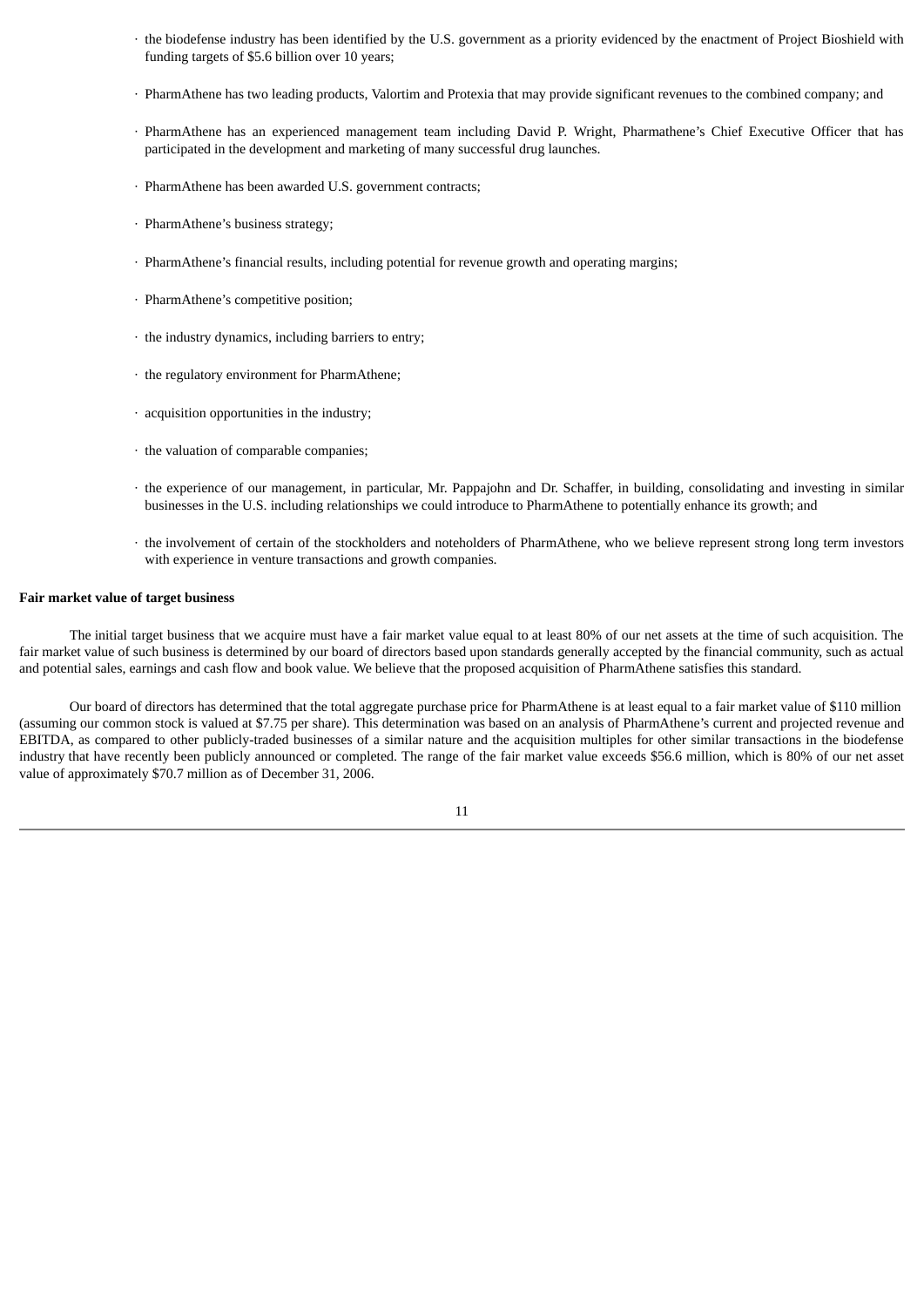If our board was unable to independently determine that the target business had a sufficient fair market value, we would have obtained an opinion from an unaffiliated, independent investment banking firm which is a member of the National Association of Securities Dealers, Inc. with respect to the satisfaction of such criteria. Any opinion, if obtained, would merely have stated that fair market value meets the 80% of net assets threshold. We are not required to obtain an opinion from an investment banking firm as to the fair market value if our board of directors independently determines that the target business has sufficient fair market value.

The terms of the proposed merger were determined based upon arms-length negotiations between HAQ and PharmAthene, who had no prior dealings. Under the circumstances, our board of directors believes that the total consideration to be paid appropriately reflects the fair market value of PharmAthene. In light of the financial background and experience of several members of our management and board of directors, our board also believes it is qualified to determine whether the merger meets this requirement. Since our board of directors has determined that the fair market value of the assets being purchased is substantially greater than 80% of our net assets, we have not sought or obtained an outside fairness or valuation advisor's opinion with regard to as to whether the 80% test has been met.

## **Opportunity for stockholder approval of business combination**

Prior to the completion of a business combination, we will submit the transaction to our stockholders for approval, even if the nature of the acquisition is such as would not ordinarily require stockholder approval under applicable state law. In connection with seeking stockholder approval of a business combination, we will furnish our stockholders with proxy solicitation materials prepared in accordance with the Securities Exchange Act of 1934, which, among other matters, will include a description of the operations of the target business and certain required financial information regarding the business.

In connection with the vote required for any business combination, all persons who were stockholders prior to our initial public offering, including all of our officers and directors, have agreed to vote their respective shares of common stock owned by them immediately prior to our initial public offering in accordance with the majority of the shares of common stock voted by the public stockholders. This voting arrangement does not apply to shares purchased following our initial public offering in the open market by such persons, and with respect to shares so acquired by such persons; such stockholders may vote against a proposed business combination and exercise their conversion rights in the event that the business combination transaction is approved. We will proceed with the business combination only if a majority of the shares of common stock voted by the public stockholders are voted in favor of the business combination and public stockholders owning less than 20% of the shares sold in our initial public offering exercise their conversion rights. Voting against the business combination alone will not result in conversion of a stockholder's shares into a pro rata share of the trust fund. Such stockholder must have also exercised its conversion rights described below.

We have filed a preliminary proxy statement with the SEC with respect to the transaction with PharmAthene, and we plan to schedule a meeting of our stockholders to approve the merger and certain related transactions, as indicated above.

#### **Conversion rights**

At the time we seek stockholder approval of any business combination, we will offer each public stockholder the right to have such stockholder's shares of common stock converted to cash if the stockholder votes against the business combination and the business combination is approved and completed. The actual per-share conversion price will be equal to the amount in the trust fund, inclusive of any interest (calculated as of two business days prior to the consummation of the proposed business combination), divided by the number of shares sold in our initial public offering. Without taking into any account interest earned on the trust fund, the initial per-share conversion price would be \$7.23 or \$0.77 less than the per-unit offering price of \$8.00. An eligible stockholder may request conversion at any time after the mailing to our stockholders of the proxy statement and prior to the vote taken with respect to a proposed business combination at a meeting held for that purpose, but the request will not be granted unless the stockholder votes against the business combination and the business combination is approved and completed. Any request for conversion, once made, may be withdrawn at any time up to the date of the meeting. It is anticipated that the funds to be distributed to stockholders entitled to convert their shares who elect conversion will be distributed promptly after completion of a business combination. Public stockholders who convert their stock into their share of the trust fund still have the right to exercise the warrants that they received as part of the units. We will not complete any business combination if public stockholders, owning 20% or more of the shares sold in our initial public offering, exercise their conversion rights.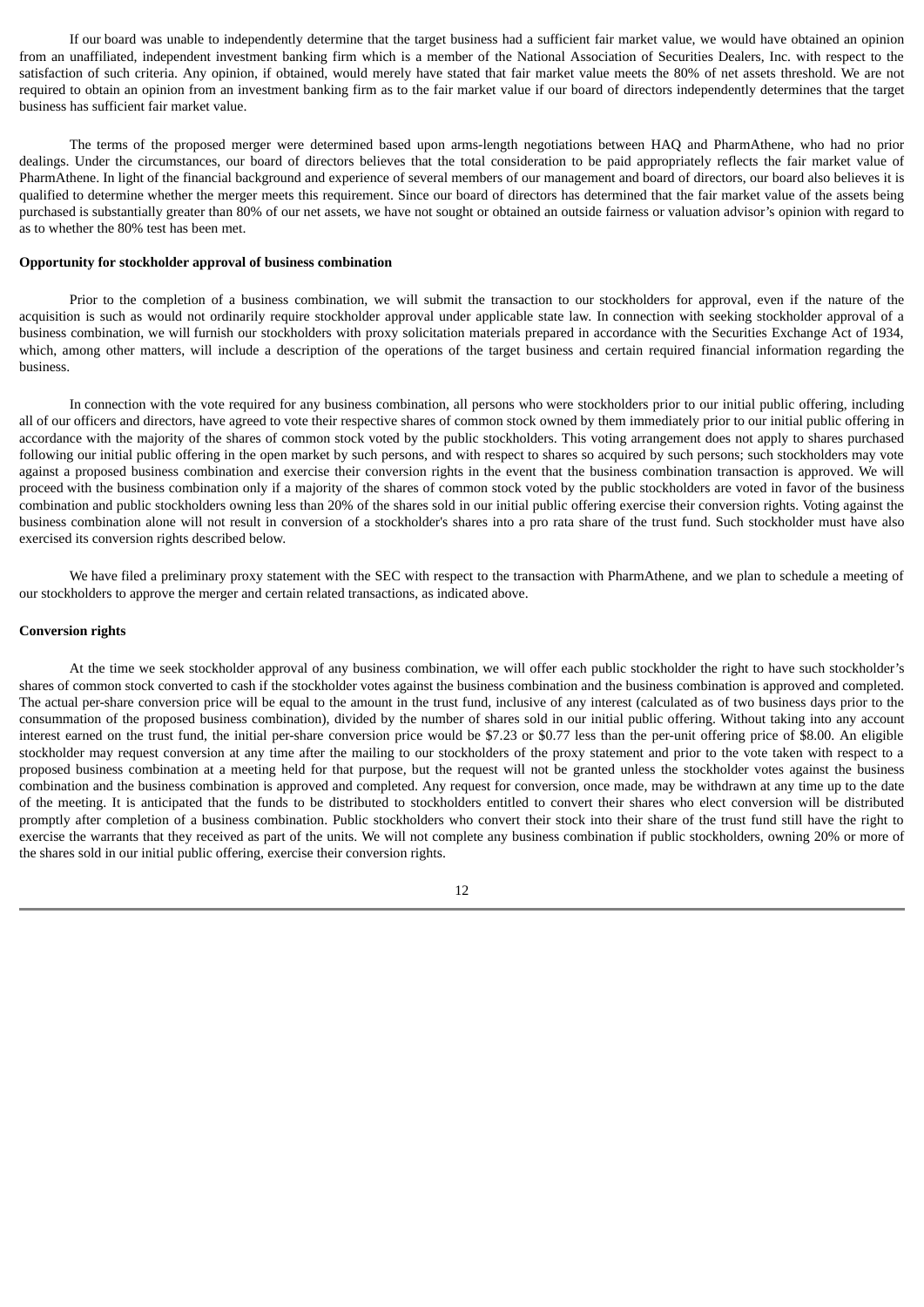Because the initial per share conversion price is \$7.23 per share (plus any interest), which is lower than the \$8.00 per unit price paid in our initial public offering and which may be lower than the market price of the common stock on the date of the conversion, there may be a disincentive on the part of public stockholders to exercise their conversion rights. The term public stockholders means the holders of common stock sold as part of the units in our initial public offering or in the open market.

#### **Liquidation if no business combination**

If we do not complete a business combination by August 3, 2007, we will be dissolved and will distribute to all of our public stockholders, in proportion to their respective equity interests, an aggregate sum equal to the amount in the trust fund, inclusive of any interest, plus any remaining net assets. Our stockholders have waived their rights to participate in any liquidation distribution with respect to shares of common stock owned by them immediately prior to our initial public offering. There will be no distribution from the trust fund with respect to our warrants, which will expire worthless.

If we were to expend all of the net proceeds of our initial public offering, other than the proceeds deposited in the trust fund, and without taking into account interest, if any, earned on the trust fund, the initial per-share liquidation price would be \$7.23 or \$0.77 less than the per-unit initial public offering price of \$8.00. The proceeds deposited in the trust fund could, however, become subject to the claims of our creditors which could be prior to the claims of our public stockholders. We cannot assure you that the actual per-share liquidation price will not be less than \$7.23, plus interest, due to claims of creditors. Our chairman and all of our executive officers have agreed pursuant to agreements with us and Maxim Group LLC, the representative of the underwriters in our initial public offering, that, if we distribute the proceeds held in trust to our public stockholders, they will be personally liable under certain circumstances (for example, if a vendor does not waive any rights or claims to the trust fund) to pay debts and obligations to vendors or other entities that are owed money by us for services rendered or products sold to us in excess of the net proceeds of our initial public offering not held in the trust account, to the extent necessary to ensure that such claims do not reduce the amount in the trust account. We cannot assure you, however, that they would be able to satisfy those obligations.

If we enter into either a letter of intent, an agreement in principle or a definitive agreement to complete a business combination prior to the expiration of 18 months after the consummation of our initial public offering, but are unable to complete the business combination within the 18-month period, then we will have an additional six months in which to complete the business combination contemplated by the letter of intent, agreement in principle or definitive agreement. The agreement with Pharmathene qualified us to extend the period in which we may consummate a business combination for this additional sixmonth period. If we are unable to do so by August 3, 2007, we will then liquidate. Upon notice from us, the trustee of the trust fund will commence liquidating the investments constituting the trust fund and will turn over the proceeds to our transfer agent for distribution to our public stockholders. We anticipate that our instruction to the trustee would be given promptly after the expiration of the 24-month period.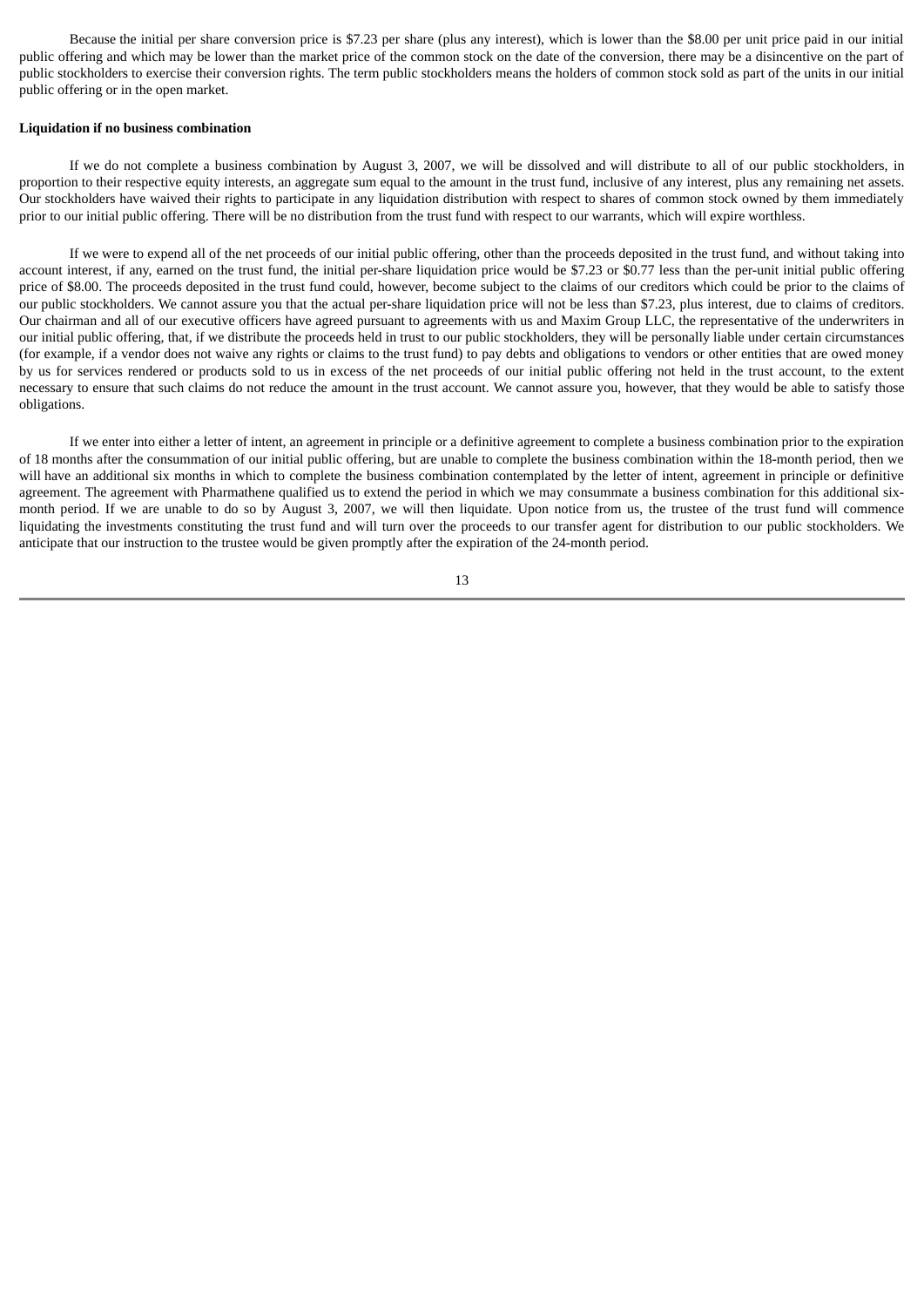Our public stockholders shall be entitled to receive funds from the trust fund only in the event of our liquidation or if the stockholders seek to convert their respective shares into cash upon a business combination which the stockholder voted against and which is actually completed by us. In no other circumstances shall a stockholder have any right or interest of any kind to or in the trust fund. Voting against the business combination alone will not result in conversion of a stockholder's shares into a pro rata share of the trust fund. Such stockholder must have also exercised its conversion rights described above.

#### **Available Information**

We are subject to the information requirements of the Exchange Act. Therefore, we file periodic reports, proxy statements and other information with the SEC. Such reports, proxy statements and other information may be obtained by visiting the Public Reference Room of the SEC at 100 F Street, NW, Washington, DC 20549. You may obtain information on the operation of the Public Reference Room by calling the SEC at 1-800-SEC-0330. In addition, the SEC maintains an Internet site (http://www.sec.gov) that contains reports, proxy and information statements and other information regarding issuers that file electronically.

## **Item 1A. Risk Factors**

An investment in our securities involves a high degree of risk. You should consider carefully all of the material risks described below, which refer to our business and operations as of December 31, 2006, together with the other information contained in this annual report on Form 10-K before making a decision to invest in our securities. If any of the events described herein occur, our business, financial conditions, and results of operations may be materially adversely affected. In that event, the trading price of our securities could decline, and you could lose all or part of your investment.

#### **RISKS ASSOCIATED WITH OUR POTENTIAL BUSINESS**

With respect to the proposed acquisition of PharmAthene, we refer you to the preliminary proxy statement filed with the SEC (and final proxy statement once it has been approved) for a discussion of the material risks applicable to the business and operations of PharmAthene.

#### WE ARE A NEWLY FORMED COMPANY WITH NO OPERATING HISTORY AND, ACCORDINGLY, YOU WILL NOT HAVE ANY BASIS ON WHICH TO EVALUATE OUR ABILITY TO ACHIEVE OUR BUSINESS OBJECTIVE.

We are a recently formed company with no operating results to date. Since we do not have any operations or an operating history, you have no basis upon which to evaluate our ability to achieve our business objective, which is to acquire one or more domestic or international assets or an operating business in the healthcare industry. Other than researching prospective business combinations and conducting initial due diligence, neither we nor any of our agents or affiliates has yet taken any measure, directly or indirectly, to enter into a business combination. We will not generate any revenues or income (other than interest income on the proceeds of our initial public offering) until, at the earliest, after the consummation of a business combination.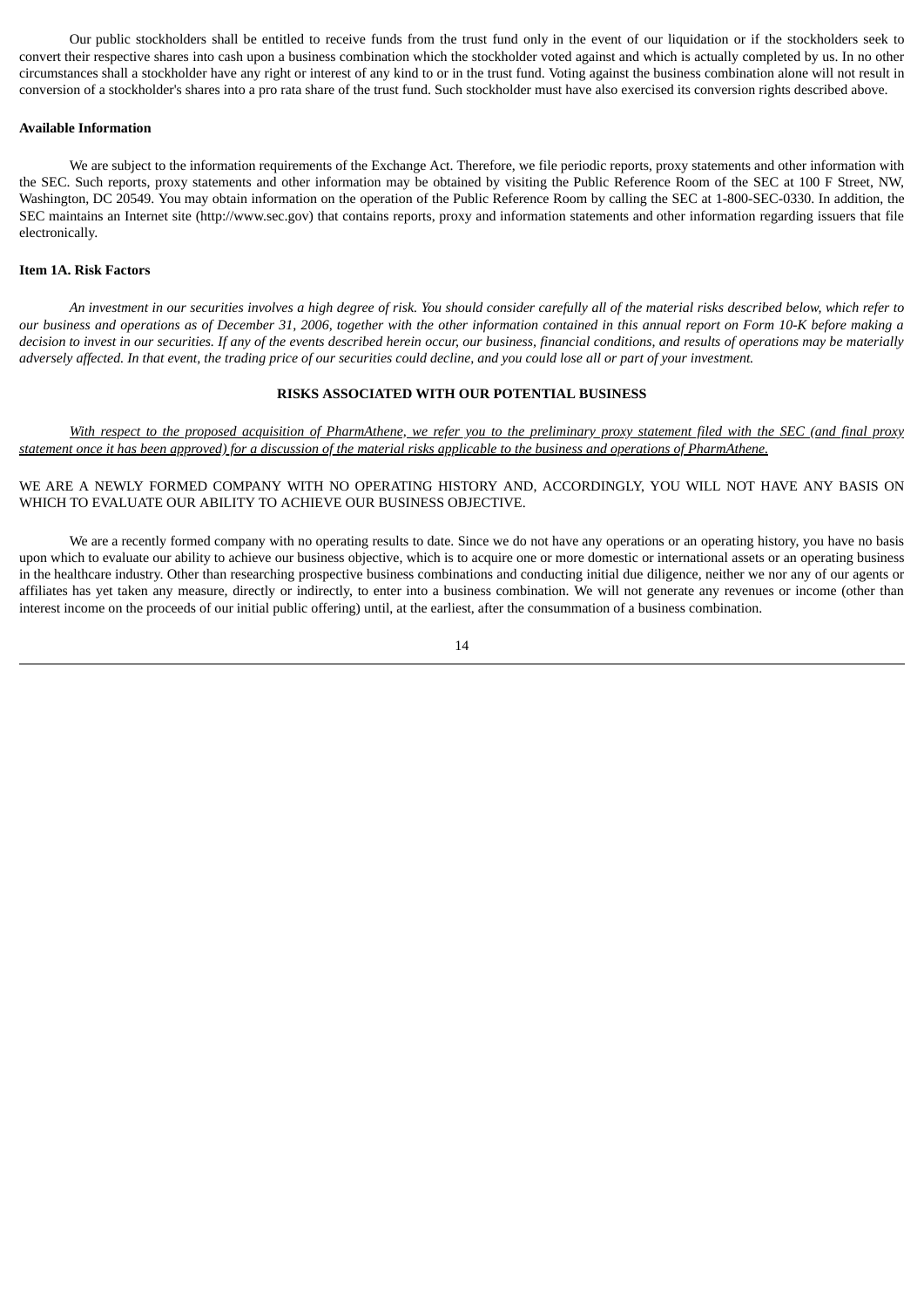#### IF WE ARE FORCED TO LIQUIDATE BEFORE A BUSINESS COMBINATION, OUR PUBLIC STOCKHOLDERS WILL RECEIVE LESS THAN \$8.00 PER INITIAL PUBLIC OFFERING PRICE UPON DISTRIBUTION OF THE TRUST FUND AND OUR WARRANTS WILL EXPIRE WORTHLESS.

If we are unable to complete a business combination and are forced to liquidate our assets, the per-share liquidation will be less than \$8.00 because of the expenses of our initial public offering, our general and administrative expenses and the anticipated costs of seeking a business combination after our initial public offering. Furthermore, there will be no distribution with respect to our outstanding warrants and, accordingly, the warrants will expire worthless if we liquidate before the completion of a business combination.

## BECAUSE THERE ARE NUMEROUS COMPANIES WITH A BUSINESS PLAN SIMILAR TO OURS SEEKING TO EFFECTUATE A BUSINESS COMBINATION, IT MAY BE MORE DIFFICULT FOR US TO COMPLETE A BUSINESS COMBINATION.

Based upon publicly available information as of the date of this filing, approximately 85 similarly structured blank check companies have completed initial public offerings since August 2003 and numerous others have filed registration statements. Of these companies, only 19 companies have consummated a business combination, while 24 other companies have announced they have entered into a definitive agreement for a business combination, but have not consummated such business combination. Accordingly, there are approximately 38 blank check companies with approximately \$3.1 billion in trust that are seeking to carry out a business plan similar to our business plan. While some of those companies have specific industries that they must complete a business combination in, a number of them may consummate a business combination in any industry they choose. We may therefore be subject to competition from these and other companies seeking to consummate a business plan similar to ours which will, as a result, increase demand for privately-held companies to combine with companies structured similarly to ours. Further, the fact that only 19 such companies have completed a business combination and 24 such companies have entered into a definitive agreement for a business combination may be an indication that there are only a limited number of attractive target businesses available to such entities or that many privately-held target businesses may not be inclined to enter into business combinations with publicly held blank check companies like us. We cannot assure you that we will be able to successfully compete for an attractive business combination. Additionally, because of this competition, we cannot assure you that we will be able to effectuate a business combination within the required time periods. If we are unable to find a suitable target business within such time periods, we will be forced to liquidate.

#### IF THIRD PARTIES BRING CLAIMS AGAINST US, THE PROCEEDS HELD IN TRUST COULD BE REDUCED AND THE PER-SHARE LIQUIDATION PRICE RECEIVED BY STOCKHOLDERS WILL BE LESS THAN \$7.23 PER SHARE.

Our placing of funds in trust may not protect those funds from third party claims against us. Although we will seek to have all vendors, prospective target businesses or other entities we engage execute agreements with us waiving any right, title, interest or claim of any kind in or to any monies held in the trust account for the benefit of our public stockholders, there is no guarantee that they will execute such agreements. Nor is there any guarantee that such entities will agree to waive any claims they may have in the future as a result of, or arising out of, any negotiations, contracts or agreements with us and will not seek recourse against the trust account for any reason. Accordingly, the proceeds held in trust could be subject to claims which could take priority over the claims of our public stockholders and the initial public offering per-share liquidation price could be less than \$7.23 per share held in the trust account, plus interest, due to claims of such creditors. If we are unable to complete a business combination and are forced to liquidate, our chairman and executive officers will be personally liable under certain circumstances (for example, if a vendor does not waive any rights or claims to the trust account) to ensure that the proceeds in the trust fund are not reduced by the claims of various vendors or other entities that are owed money by us for services rendered or products sold to us, to the extent necessary to ensure that such claims do not reduce the amount in the trust fund. However, we cannot assure you that our executive officers will be able to satisfy those obligations.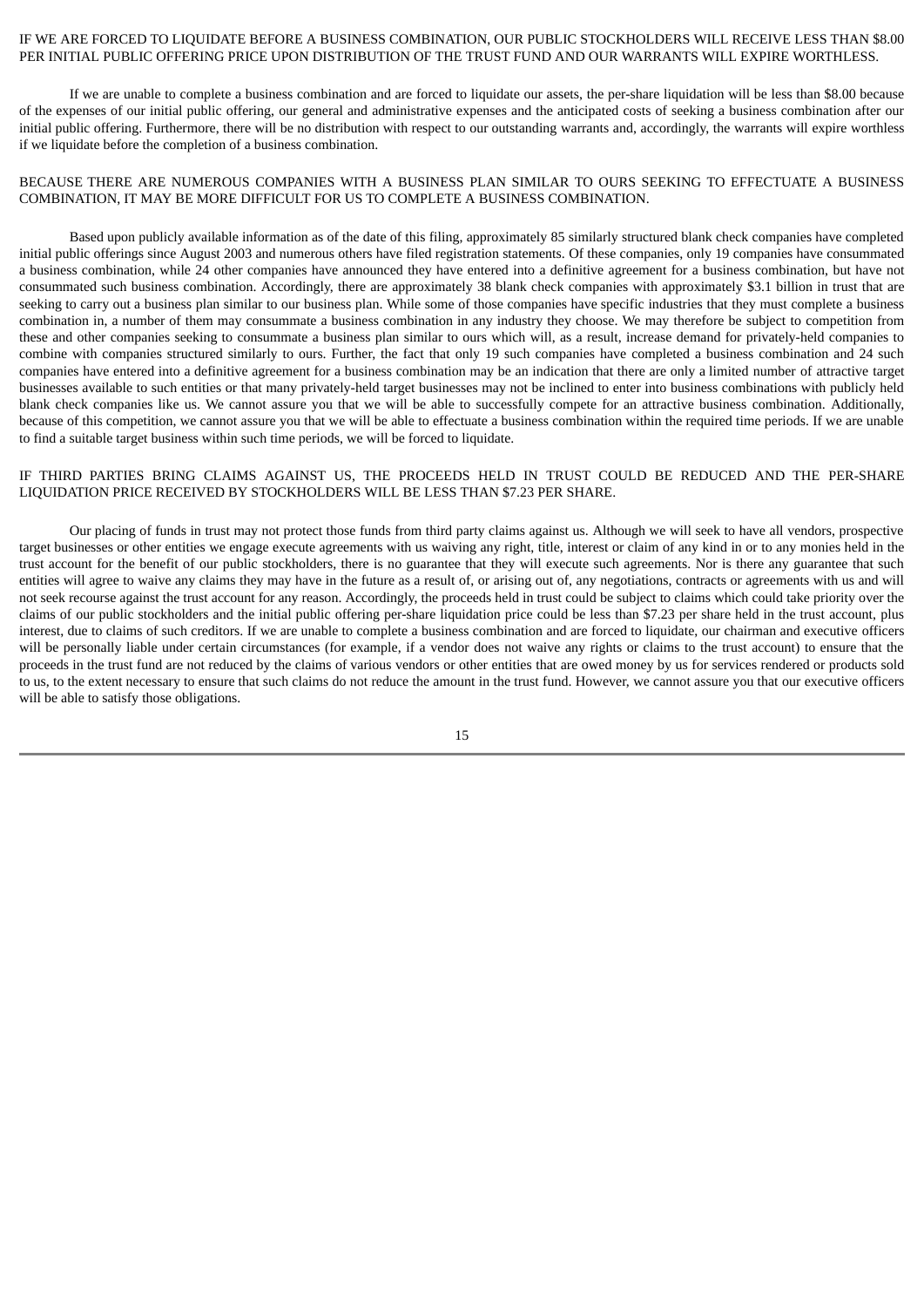## WE MAY ISSUE SHARES OF OUR CAPITAL STOCK OR DEBT SECURITIES TO COMPLETE A BUSINESS COMBINATION, WHICH WOULD REDUCE THE EQUITY INTEREST OF OUR STOCKHOLDERS AND LIKELY CAUSE A CHANGE IN CONTROL OF OUR OWNERSHIP.

Our certificate of incorporation authorizes the issuance of up to 100,000,000 shares of common stock, par value \$.0001 per share, and 1,000,000 shares of preferred stock, par value \$.0001 per share. As of the date hereof, there are 78,500,000 authorized but un-issued shares of our common stock available for issuance (after appropriate reservation for the issuance of shares upon full exercise of our outstanding warrants and the underwriters warrants) and all of the 1,000,000 shares of preferred stock available for issuance. We will issue a substantial number of additional shares of our common stock to complete our proposed business combination with PharmAthene. The issuance of additional shares of our common stock or any number of shares of our preferred stock:

- $\cdot$  may significantly reduce the equity interest of current investors in our securities;
- · will likely cause a change in control if a substantial number of our shares of common stock are issued, which may affect, among other things, our ability to use our net operating loss carry forwards, if any, and most likely also result in the resignation or removal of our present officers and directors; and
- · may adversely affect prevailing market prices for our common stock.

Additionally, the healthcare industry is capital intensive, traditionally using substantial amounts of indebtedness to finance acquisitions, capital expenditures and working capital needs. If we finance the purchase of assets or operations through the issuance of debt securities, it could result in:

- · default and foreclosure on our assets if our operating revenues after a business combination were insufficient to pay our debt obligations;
- · acceleration of our obligations to repay the indebtedness even if we have made all principal and interest payments when due if the debt security contained covenants that required the maintenance of certain financial ratios or reserves and any such covenant were breached without a waiver or renegotiation of that covenant;
- · our immediate payment of all principal and accrued interest, if any, if the debt security was payable on demand; and our inability to obtain additional financing, if necessary, if the debt security contained covenants restricting our ability to obtain additional financing while such security was outstanding.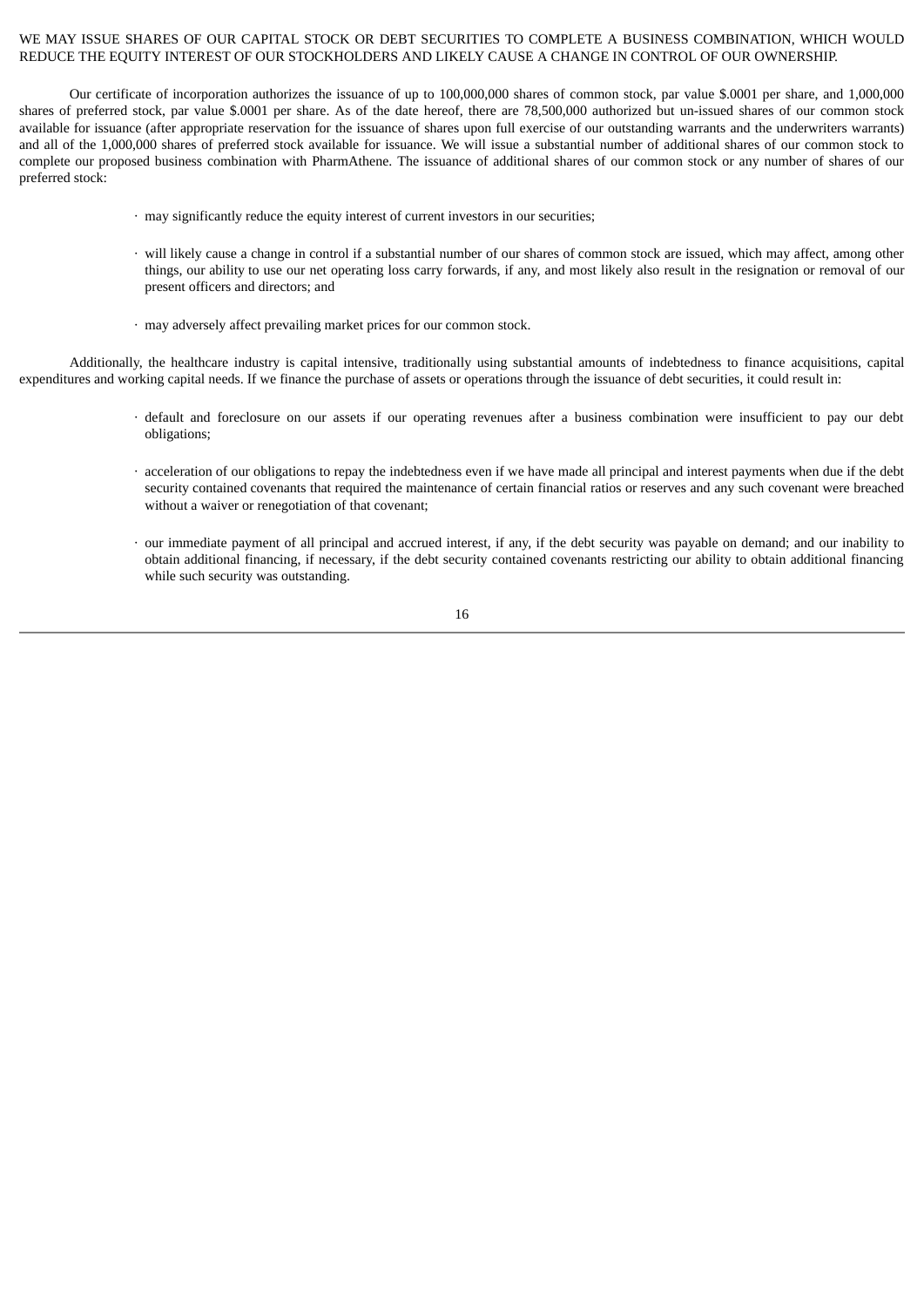## OUR ABILITY TO EFFECT A BUSINESS COMBINATION AND TO EXECUTE ANY POTENTIAL BUSINESS PLAN AFTERWARDS WILL BE TOTALLY DEPENDENT UPON THE EFFORTS OF OUR KEY PERSONNEL, SOME OF WHOM MAY JOIN US FOLLOWING A BUSINESS COMBINATION AND WHOM WE WOULD HAVE ONLY A LIMITED ABILITY TO EVALUATE.

Our ability to effect a business combination will be totally dependent upon the efforts of our key personnel. The future role of our key personnel following a business combination, however, cannot presently be fully ascertained. Although we expect most of our management and other key personnel, particularly our chairman of the board, vice chairman and president to each remain associated with us following a business combination, we may employ other personnel following the business combination. While we intend to closely scrutinize any additional individuals we engage after a business combination, we cannot assure you that our assessment of these individuals will prove to be correct. Moreover, our current management will only be able to remain with the combined company after the consummation of a business combination if they are able to negotiate the same as part of any such combination. If we acquired a target business in an all-cash transaction, it would be more likely that current members of management would remain with us if they chose to do so. If a business combination were structured as a merger whereby the stockholders of the target company were to control the combined company following a business combination, it may be less likely that management would remain with the combined company unless it was negotiated as part of the transaction via the acquisition agreement, an employment agreement or other arrangement. In making the determination as to whether current management should remain with us following the business combination, management will analyze the experience and skill set of the target business' management and negotiate as part of the business combination that certain members of current management remain if it is believed that it is in the best interests of the combined company postbusiness combination. If management negotiates to be retained post-business combination as a condition to any potential business combination, such negotiations may result in a conflict of interest.

## OUR OFFICERS AND DIRECTORS MAY ALLOCATE THEIR TIME TO OTHER BUSINESSES THEREBY CAUSING CONFLICTS OF INTEREST IN THEIR DETERMINATION AS TO HOW MUCH TIME TO DEVOTE TO OUR AFFAIRS. THIS COULD HAVE A NEGATIVE IMPACT ON OUR ABILITY TO CONSUMMATE A BUSINESS COMBINATION.

Our officers and directors are not required to commit their full time to our affairs, which may result in a conflict of interest in allocating their time between our operations and other businesses. We do not intend to have any full time employees prior to the consummation of a business combination. Each of our officers are engaged in several other business endeavors and are not obligated to contribute any specific number of hours per week to our affairs.

If our officers' other business affairs require them to devote more substantial amounts of time to such affairs, it could limit their ability to devote time to our affairs and could have a negative impact on our ability to consummate a business combination.

OUR OFFICERS AND DIRECTORS ARE CURRENTLY AFFILIATED WITH ENTITIES ENGAGED IN BUSINESS ACTIVITIES SIMILAR TO THOSE INTENDED TO BE CONDUCTED BY US AND ACCORDINGLY, MAY HAVE CONFLICTS OF INTEREST IN DETERMINING WHICH ENTITY A PARTICULAR BUSINESS OPPORTUNITY SHOULD BE PRESENTED TO.

Our officers and directors may in the future become affiliated with other entities, including other "blank check" companies, engaged in business activities similar to those intended to be conducted by us. Additionally, our officers and directors may become aware of business opportunities which may be appropriate for presentation to us as well as the other entities with which they are or may be affiliated. Further, certain of our officers and directors are currently involved in other businesses that are similar to the business activities that we intend to conduct following a business combination. Due to these existing affiliations, they have prior fiduciary obligations to present potential business opportunities to those entities prior to presenting them to us which could cause additional conflicts of interest. Accordingly, they have conflicts of interest in determining to which entity a particular business opportunity should be presented.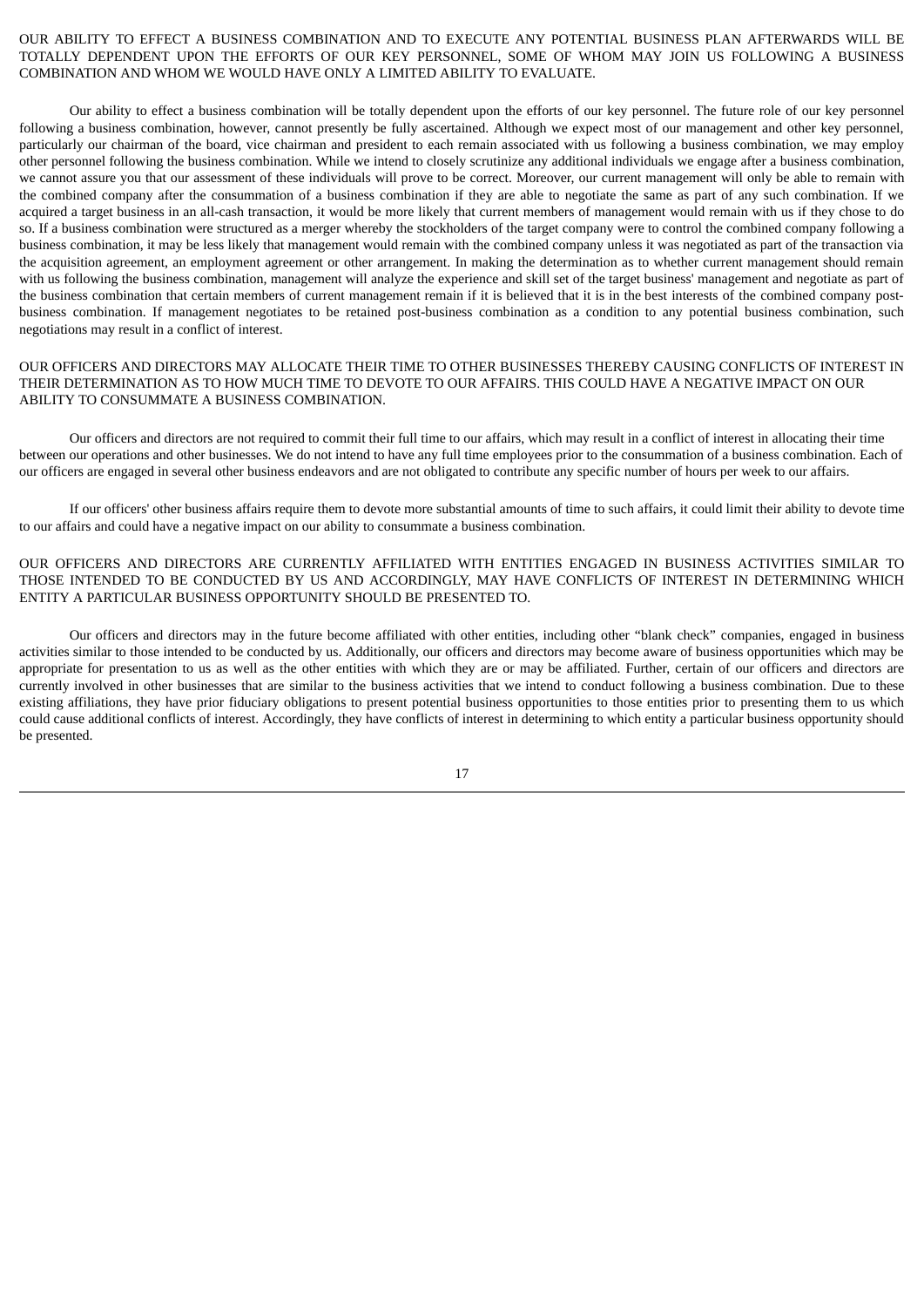ALL OF OUR DIRECTORS OWN SHARES OF OUR SECURITIES WHICH WILL NOT PARTICIPATE IN LIQUIDATION DISTRIBUTIONS AND THEREFORE THEY MAY HAVE A CONFLICT OF INTEREST IN DETERMINING WHETHER A PARTICULAR TARGET BUSINESS IS APPROPRIATE FOR A BUSINESS COMBINATION.

All of our directors own shares of common stock in our company which were issued prior to our initial public offering, but have waived their right to receive distributions with respect to those shares upon our liquidation if we are unable to complete a business combination. Additionally, our chairman, chief executive officer, president and one of our directors have purchased an aggregate of 366,900 warrants on the open market. Other than with respect to 12,000 warrants purchased by one of our directors, these warrants will not be sold until the consummation of a business combination. The shares and warrants owned by these directors will be worthless if we do not consummate a business combination. The personal and financial interests of these directors may influence their motivation in identifying and selecting a target business and completing a business combination in a timely manner. Consequently, these directors' discretion in identifying and selecting a suitable target business may result in a conflict of interest when determining whether the terms, conditions and timing of a particular business combination are appropriate and in our stockholders' best interest.

PERSONS WHO WERE STOCKHOLDERS PRIOR TO OUR INITIAL PUBLIC OFFERING WILL NOT RECEIVE REIMBURSEMENT FOR ANY OUT-OF-POCKET EXPENSES INCURRED BY THEM TO THE EXTENT THAT SUCH EXPENSES EXCEED THE AMOUNT IN THE TRUST FUND UNLESS THE BUSINESS COMBINATION IS CONSUMMATED AND THEREFORE THEY MAY HAVE A CONFLICT OF INTEREST.

Persons who were stockholders prior to our initial public offering will not receive reimbursement for any out-of-pocket expenses incurred by them to the extent that such expenses exceed the amount in the trust fund unless the business combination is consummated and there are sufficient funds available for reimbursement after such consummation. The financial interest of such persons could influence their motivation in selecting a target business and thus, there may be a conflict of interest when determining whether a particular business combination is in the stockholders' best interest.

IT IS PROBABLE THAT WE WILL ONLY BE ABLE TO COMPLETE ONE BUSINESS COMBINATION, WHICH WILL CAUSE US TO BE SOLELY DEPENDENT ON A SINGLE BUSINESS.

The gross proceeds from our initial public offering, including the exercise of a portion of the overallotment option were approximately \$75,200,000, of which \$67,928,000 was placed in trust for use in consummating a business combination. Our initial business combination must be with a business with a fair market value of at least 80% of our net assets at the time of such acquisition. Consequently, it is probable that we will have the ability to complete only a single business combination, although this may entail the simultaneous acquisitions of several assets or closely related operating businesses at the same time. Accordingly, the prospects for our ability to effect our business strategy may be: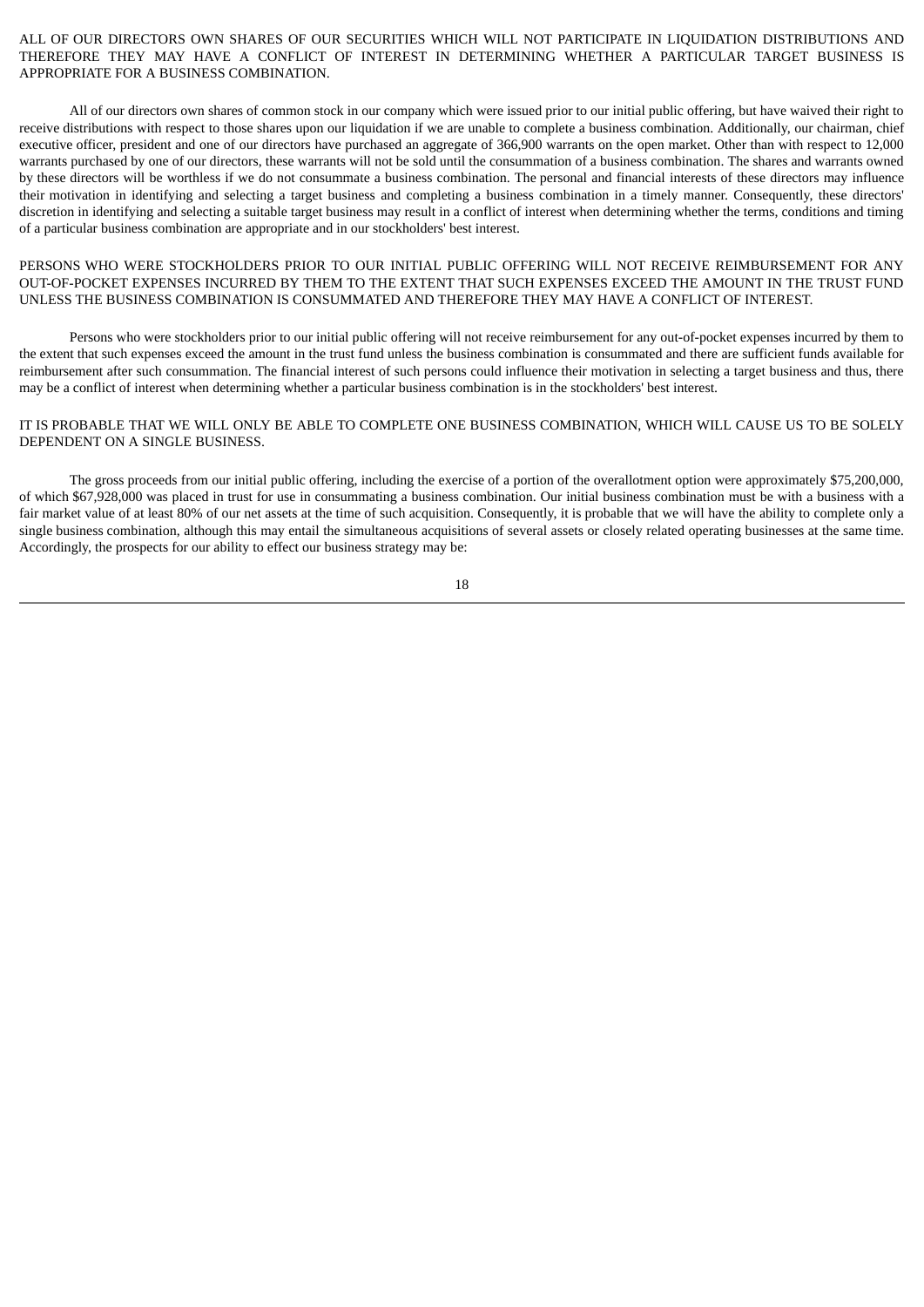- · solely dependent upon the performance of a single business; or
- · dependent upon the development or market acceptance of a single or limited number of products, processes or services.

In this case, we will not be able to diversify our operations or benefit from the possible spreading of risks or offsetting of losses, unlike other entities which may have the resources to complete several business combinations in different industries or different areas of a single industry. Furthermore, since our business combination may entail the simultaneous acquisitions of several assets or operating businesses at the same time and may be with different sellers, we will need to convince such sellers to agree that the purchase of their assets or businesses is contingent upon the simultaneous closings of the other acquisitions.

WE MAY BE UNABLE TO OBTAIN ADDITIONAL FINANCING, IF REQUIRED, TO COMPLETE A BUSINESS COMBINATION OR TO FUND THE OPERATIONS AND GROWTH OF THE TARGET BUSINESS, WHICH COULD COMPEL US TO RESTRUCTURE THE TRANSACTION OR ABANDON A PARTICULAR BUSINESS COMBINATION.

Although we believe that the net proceeds of our initial public offering will be sufficient to allow us to consummate a business combination, in as much as we have not yet identified any prospective target business, we cannot ascertain the capital requirements for any particular transaction. If the net proceeds of our initial public offering prove to be insufficient, either because of the size of the business combination or the depletion of the available net proceeds in search of a target business, or because we become obligated to convert into cash a significant number of shares from dissenting stockholders, we will be required to seek additional financing. We cannot assure you that such financing would be available on acceptable terms, if at all. To the extent that additional financing proves to be unavailable when needed to consummate a particular business combination, we would be compelled to restructure the transaction or abandon that particular business combination and seek an alternative target business candidate. In addition, if we consummate a business combination, we may require additional financing to fund the operations or growth of the target business. The failure to secure additional financing could have a material adverse effect on the continued development or growth of the target business. None of our officers, directors or stockholders is required to provide any financing to us in connection with or after a business combination.

## PERSONS WHO WERE STOCKHOLDERS PRIOR TO OUR INITIAL PUBLIC OFFERING, INCLUDING OUR OFFICERS AND DIRECTORS, CONTROL A SUBSTANTIAL INTEREST IN US AND THUS MAY INFLUENCE CERTAIN ACTIONS REQUIRING STOCKHOLDER VOTE.

Upon consummation of our offering, persons who were stockholders prior to our initial public offering (including all of our officers and directors) collectively owned 19.3% of our issued and outstanding shares of common stock, not including an aggregate of 366,900 warrants purchased on the open market by our chairman, chief executive officer, president and one of our directors, which are not currently exercisable. Other than with respect to 12,000 warrants purchased by one of our directors, these warrants cannot be sold until after consummation of a business combination.

Our board of directors is divided into two classes, each of which will generally serve for a term of two years with only one class of directors being elected in each year. It is unlikely that there will be an annual meeting of stockholders to elect new directors prior to the consummation of a business combination, in which case all of the current directors will continue in office at least until the consummation of the business combination. If there is an annual meeting, as a consequence of our "staggered" board of directors, initially only a minority of the board of directors will be considered for election and persons who were stockholders prior to our initial public offering, because of their ownership position, will have considerable influence regarding the outcome. Accordingly, such stockholders will continue to exert control at least until the consummation of a business combination. In addition, such stockholders and their affiliates and relatives are not prohibited from purchasing our securities in the open market. If they do, we cannot assure you that persons who were stockholders prior to our initial public offering will not have considerable influence upon the vote in connection with a business combination.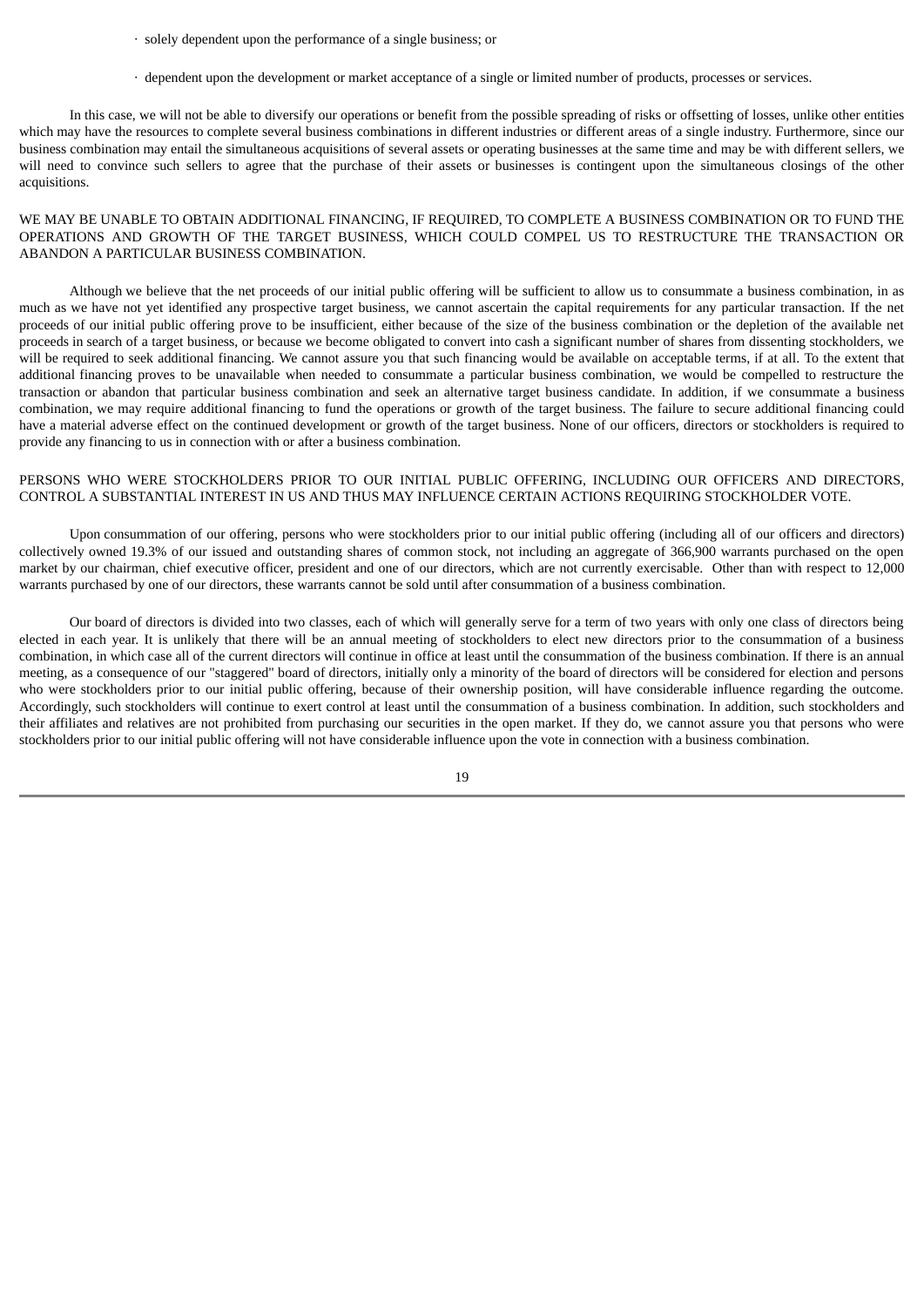### OUR OUTSTANDING WARRANTS MAY HAVE AN ADVERSE EFFECT ON THE MARKET PRICE OF COMMON STOCK AND MAKE IT MORE DIFFICULT TO EFFECT A BUSINESS COMBINATION.

In connection with our initial public offering, as part of the units (including overallotments issued to the underwriters), we issued warrants to purchase 9,400,000 shares of common stock. To the extent we issue shares of common stock to effect a business combination, the potential for the issuance of substantial numbers of additional shares upon exercise of these warrants could make us a less attractive acquisition vehicle in the eyes of a target business as such securities, when exercised, will increase the number of issued and outstanding shares of our common stock and reduce the value of the shares issued to complete the business combination. Accordingly, our warrants may make it more difficult to effectuate a business combination or increase the cost of the target business. Additionally, the sale, or even the possibility of sale, of the shares underlying the warrants could have an adverse effect on the market price for our securities or on our ability to obtain future public financing. If and to the extent these warrants are exercised, you may experience dilution to your holdings.

## IF PERSONS WHO WERE STOCKHOLDERS PRIOR TO OUR INITIAL PUBLIC OFFERING EXERCISE THEIR REGISTRATION RIGHTS, IT MAY HAVE AN ADVERSE EFFECT ON THE MARKET PRICE OUR COMMON STOCK AND THE EXISTENCE OF THESE RIGHTS MAY MAKE IT MORE DIFFICULT TO EFFECT A BUSINESS COMBINATION.

Persons who were stockholders prior to our initial public offering are entitled to require us to register the resale of their shares of common stock at any time after the date on which their shares are released from escrow, which, except in limited circumstances, will not be before August 3, 2009. If such stockholders exercise their registration rights with respect to all of their shares of common stock, then there will be an additional 2,250,000 shares of common stock eligible for trading in the public market. The presence of this additional number of shares of common stock eligible for trading in the public market may have an adverse effect on the market price of our common stock. In addition, the existence of these rights may make it more difficult to effectuate a business combination or increase the cost of the target business, as the stockholders of the target business may be discouraged from entering into a business combination with us or will request a higher price for their securities as a result of these registration rights and the potential future effect their exercise may have on the trading market for our common stock.

## THE AMERICAN STOCK EXCHANGE MAY DELIST OUR SECURITIES FROM TRADING ON ITS EXCHANGE WHICH COULD LIMIT INVESTORS' ABILITY TO MAKE TRANSACTIONS IN OUR SECURITIES AND SUBJECT US TO ADDITIONAL TRADING RESTRICTIONS.

Our securities are listed on the American Stock Exchange, a national securities exchange. We cannot assure you that our securities will continue to be listed on the American Stock Exchange in the future prior to a business combination. Additionally, in connection with our business combination, it is likely that the American Stock Exchange may require us to file a new initial listing application and meet its initial listing requirements as opposed to its more lenient continued listing requirements. We cannot assure you that we will be able to meet those initial listing requirements at that time.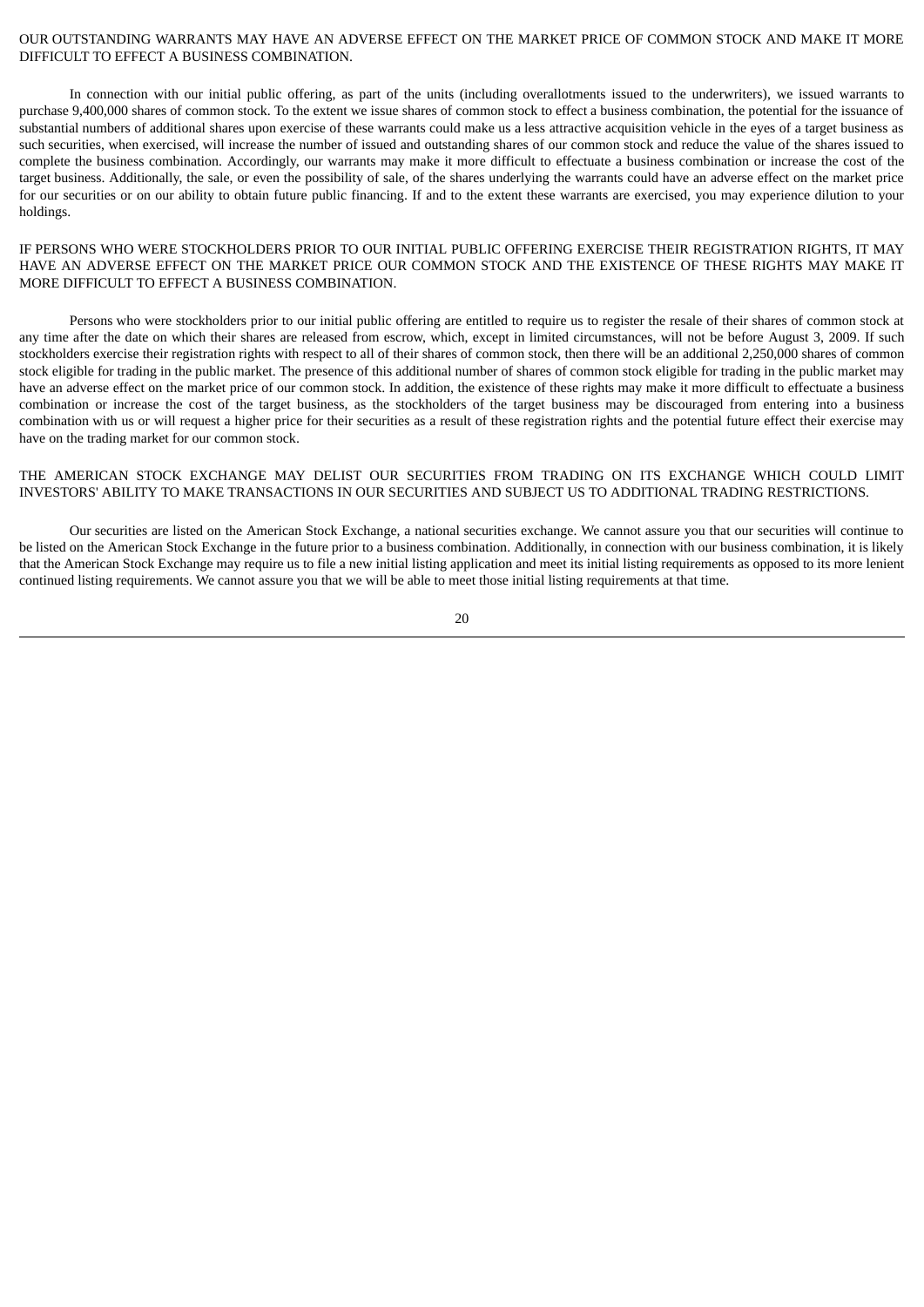If the American Stock Exchange de-lists our securities from trading on its exchange and we are not able to list our securities on another exchange or to have them quoted on NASDAQ, our securities could be quoted on the OTC Bulletin Board, or "pink sheets". As a result, we could face significant material adverse consequences including:

- · a limited availability of market quotations for our securities;
- · a determination that our common stock is a "penny stock" which will require brokers trading in our common stock to adhere to more stringent rules and possibly resulting in a reduced level of trading activity in the secondary trading market for our securities;
- · a limited amount of news and analyst coverage for our company; and
- · a decreased ability to issue additional securities or obtain additional financing in the future.

The National Securities Markets Improvement Act of 1996, which is a federal statute, prevents or preempts the states from regulating the sale of certain securities, which are referred to as "covered securities". Since we will be listed on the American Stock Exchange, our securities will be covered securities. Although the states are preempted from regulating the sale of our securities, the federal statute does allow the states to investigate companies if there is a suspicion of fraud, and if there is a finding of fraudulent activity, then the states can regulate or bar the sale of covered securities in a particular case. While we are not aware of a state having used these powers to prohibit or restrict the sale of securities issued by blank check companies generally, certain state securities regulators view blank check companies unfavorably and might use these powers, or threaten to use these powers, to hinder the sale of securities of blank check companies in their states.

## IF OUR COMMON STOCK BECOMES SUBJECT TO THE SEC'S PENNY STOCK RULES, BROKER-DEALERS MAY EXPERIENCE DIFFICULTY IN COMPLETING CUSTOMER TRANSACTIONS AND TRADING ACTIVITY IN OUR SECURITIES MAY BE ADVERSELY AFFECTED.

If at any time our securities are no longer listed on the American Stock Exchange or another exchange or quoted on NASDAQ and we have net tangible assets of \$5,000,000 or less and our common stock has a market price per share of less than \$5.00, transactions in our common stock may be subject to the "penny stock" rules promulgated under the Securities Exchange Act of 1934. Under these rules, broker-dealers who recommend such securities to persons other than institutional accredited investors must:

- · make a special written suitability determination for the purchaser;
- · receive the purchaser's written agreement to a transaction prior to sale;
- · provide the purchaser with risk disclosure documents which identify certain risks associated with investing in "penny stocks" and which describe the market for these "penny stocks" as well as a purchaser's legal remedies; and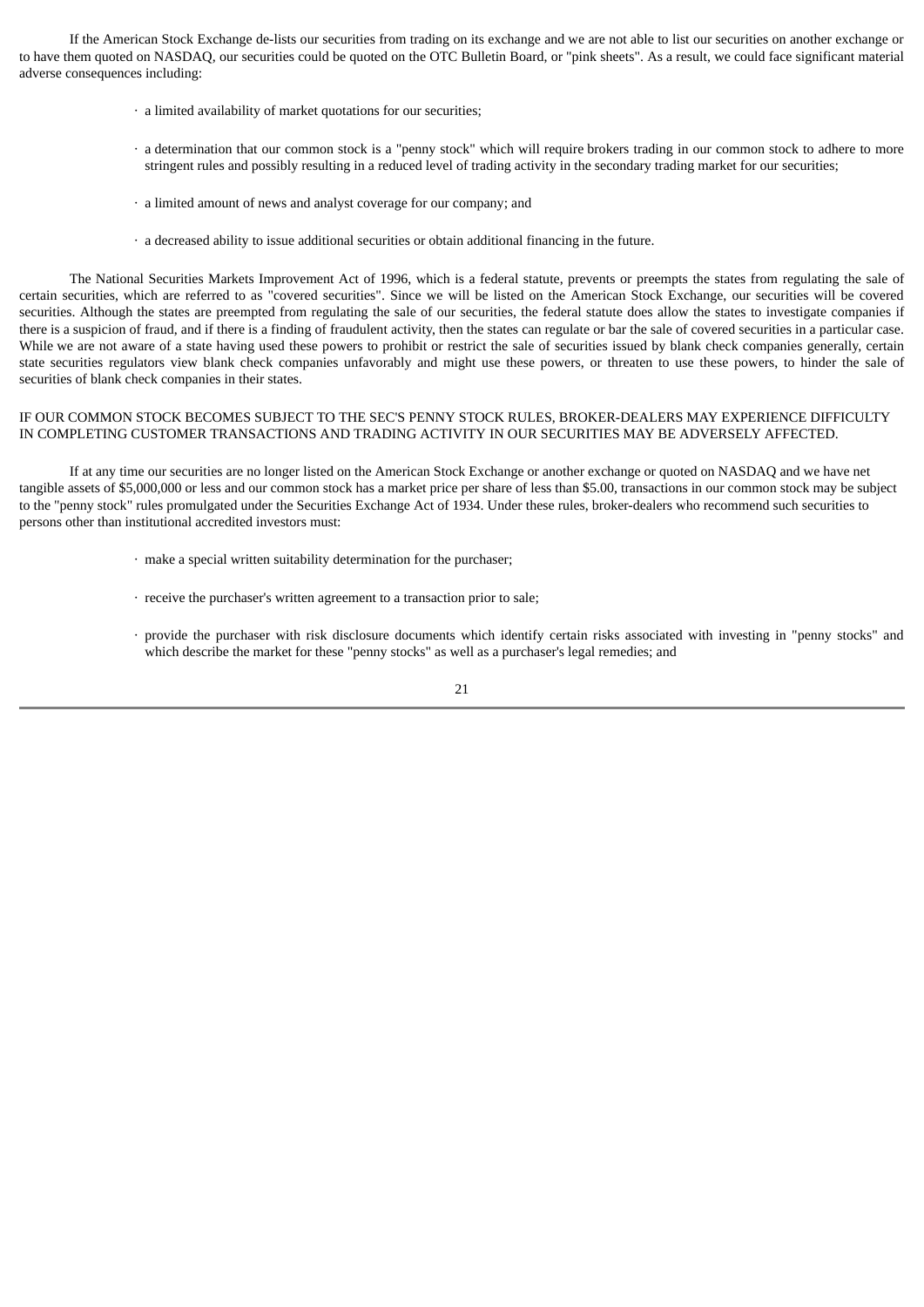· obtain a signed and dated acknowledgment from the purchaser demonstrating that the purchaser has actually received the required risk disclosure document before a transaction in a "penny stock" can be completed.

If our common stock becomes subject to these rules, broker-dealers may find it difficult to effectuate customer transactions and trading activity in our securities may be adversely affected. As a result, the market price of our securities may be depressed, and you may find it more difficult to sell our securities.

IF WE ARE DEEMED TO BE AN INVESTMENT COMPANY UNDER THE INVESTMENT COMPANY ACT OF 1940, OUR ACTIVITIES MAY BE RESTRICTED WHICH, AMONG OTHER PROBLEMS, MAY MAKE IT DIFFICULT FOR US TO COMPLETE A BUSINESS COMBINATION. SUCH RESTRICTIONS INCLUDE:

- · restrictions on the nature of our investments; and
- · restrictions on the issuance of securities.

In addition, we may have imposed upon us burdensome requirements, including:

- · registration as an investment company;
- · adoption of a specific form of corporate structure; and
- · reporting, record keeping, voting, proxy and disclosure requirements and other rules and regulations.

We do not believe that our anticipated principal activities will subject us to the Investment Company Act of 1940. To this end, the proceeds held in trust may only be invested by the trust agent in "government securities" with specific maturity dates, or in money market funds meeting specific requirements under the Investment Company Act of 1940. By restricting the investment of the proceeds to these instruments, we intend to meet the requirements for the exemption provided in Rule 3a-1 promulgated under the Investment Company Act of 1940. If we were deemed to be subject to the act, compliance with these additional regulatory burdens would require additional expense that we have not allotted for.

## OUR DIRECTORS MAY NOT BE CONSIDERED "INDEPENDENT" UNDER THE POLICIES OF THE NORTH AMERICAN SECURITIES ADMINISTRATORS ASSOCIATION, INC.

All of our officers or directors own shares of our common stock, and no salary or other compensation will be paid to our officers or directors for services rendered by them on our behalf prior to or in connection with a business combination. We believe that two members of our board of directors are "independent" as that term is commonly used. However, under the policies of the North American Securities Administrators Association, Inc., because our directors may receive reimbursement for out-of-pocket expenses incurred by them in connection with activities on our behalf such as identifying potential target businesses and performing due diligence on suitable business combinations, state securities administrators could take the position that such individuals are not "independent." If this were the case, they would take the position that we would not have the benefit of independent directors examining the propriety of expenses incurred on our behalf and subject to reimbursement. Additionally, there is no limit on the amount of out-of-pocket expenses that could be incurred and there will be no review of the reasonableness of the expenses by anyone other than our board of directors, which would include persons who may seek reimbursement, or a court of competent jurisdiction if such reimbursement is challenged. Although we believe that all actions taken by our directors on our behalf will be in our best interests, whether or not two of them are deemed to be "independent," we cannot assure you that this will actually be the case. If actions are taken, or expenses are incurred that are actually not in our best interests, it could have a material adverse effect on our business and operations and the price of our stock held by the public stockholders.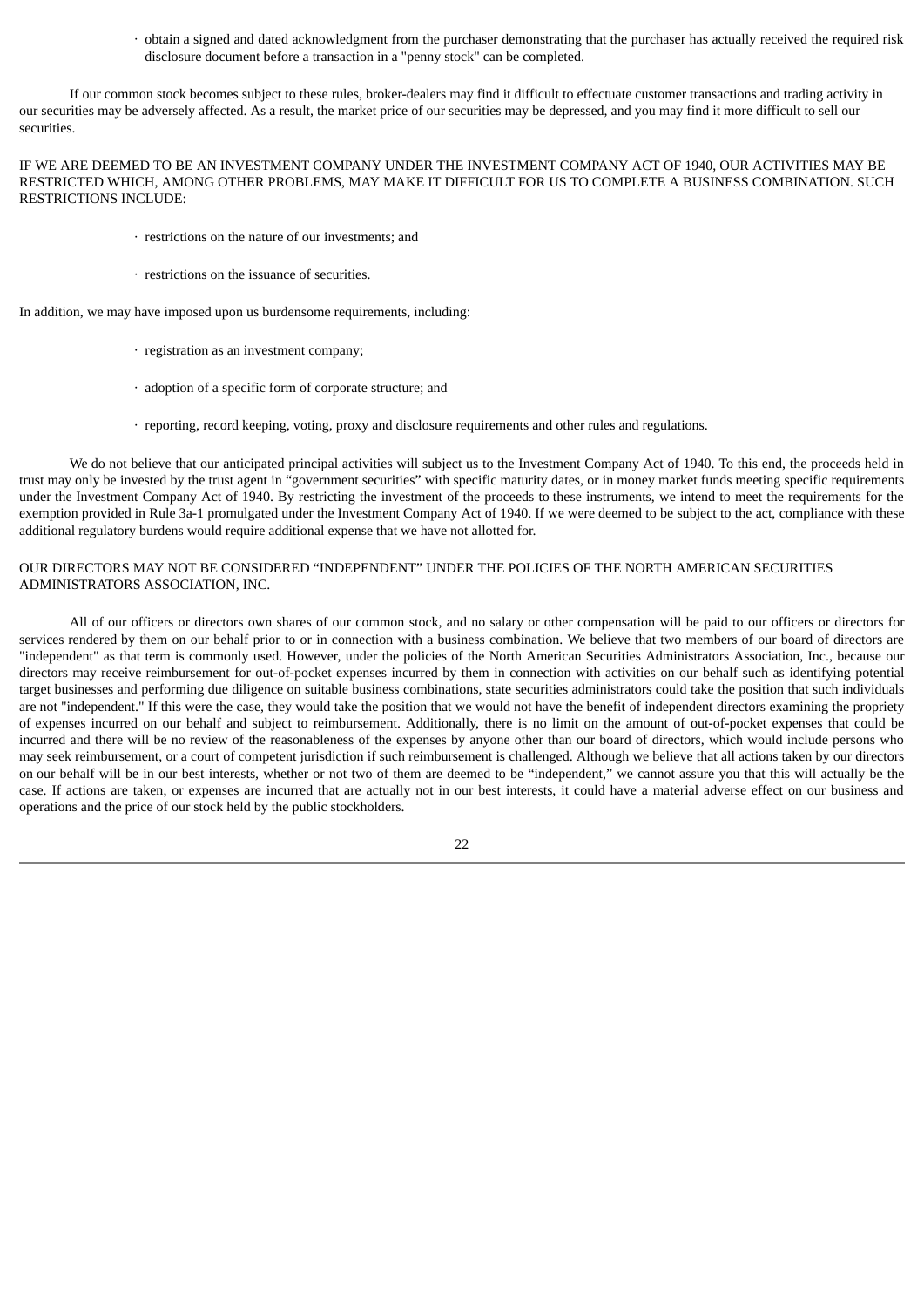## WE MAY ACQUIRE A DOMESTIC BUSINESS WITH OPERATIONS OUTSIDE OF THE UNITED STATES, AND MAY FACE CERTAIN ECONOMIC AND REGULATORY CHALLENGES THAT WE MAY BE UNABLE TO MEET.

While we expect to acquire a business or assets in the United States, we may acquire a business or assets with operations outside the United States. There are certain risks inherent in doing business in international markets, particularly in the healthcare industry, which is heavily regulated and controlled in many jurisdictions outside the United States. These risks include:

- · less developed healthcare infrastructures and generally higher costs;
- · difficulty in obtaining the necessary healthcare regulatory approvals for any potential expansion, and the possibility that any approvals that may be obtained would impose restrictions on the operation of the our business;
- · the inability to manage and coordinate the healthcare regulatory requirements of multiple jurisdictions that are constantly evolving and subject to unexpected change;
- · difficulties in staffing and managing foreign operations;
- · fluctuations in exchange rates;
- · reduced or no protection for intellectual property rights; and
- · potentially adverse tax consequences.

Our inability to manage these risks effectively could adversely affect our proposed business and limit our ability to expand our operations, which would have a material adverse effect on the our business, financial condition and results of operations.

## OUR STOCKHOLDERS MAY BE HELD LIABLE FOR CLAIMS BY THIRD PARTIES AGAINST US TO THE EXTENT OF DISTRIBUTIONS RECEIVED BY THEM.

We will dissolve and liquidate if we do not complete a business combination by August 3, 2007. Under the Delaware General Corporation Law, stockholders may be held liable for claims by third parties against a corporation to the extent of distributions received by them in a dissolution. If the corporation complies with certain procedures set forth in Section 280 of the Delaware General Corporation Law intended to ensure that it makes reasonable provision for all claims against it, including a 60-day notice period during which any third-party claims can be brought against the corporation, a 90-day period during which the corporation may reject any claims brought, and an additional 150-day waiting period before any liquidating distributions are made to stockholders, any liability of stockholders with respect to a liquidating distribution is limited to the lesser of such stockholder's pro rata share of the claim or the amount distributed to the stockholder, and any liability of the stockholder would be barred after the third anniversary of the dissolution. Although we will seek stockholder approval to liquidate the trust account to our public stockholders as part of our plan of dissolution and liquidation, we do not intend to comply with those procedures. Because we will not be complying with Section 280, we will seek stockholder approval to comply with Section 281(b) of the Delaware General Corporation Law, requiring us to adopt a plan of dissolution that will provide for our payment, based on facts known to us at such time, of (i) all existing claims, (ii) all pending claims and (iii) all claims that may be potentially brought against us within the subsequent 10 years. However, because we are a blank check company, rather than an operating company, and our operations will be limited to searching for prospective target businesses to acquire, the only likely claims to arise would be from our vendors (such as accountants, lawyers, investment bankers, etc.) or potential target businesses. We intend to have all vendors and prospective target businesses execute agreements with us waiving any right, title, interest or claim of any kind in or to any monies held in the trust account. As a result, the claims that could be made against us are significantly limited and the likelihood that any claim that would result in any liability extending to the trust is minimal. However, because we will not be complying with Section 280, our public stockholders could potentially be liable for any claims to the extent of distributions received by them in dissolution and any such liability of our stockholders will likely extend beyond the third anniversary of such dissolution. Accordingly, we cannot assure you that third parties will not seek to recover from our public stockholders amounts owed to them by us.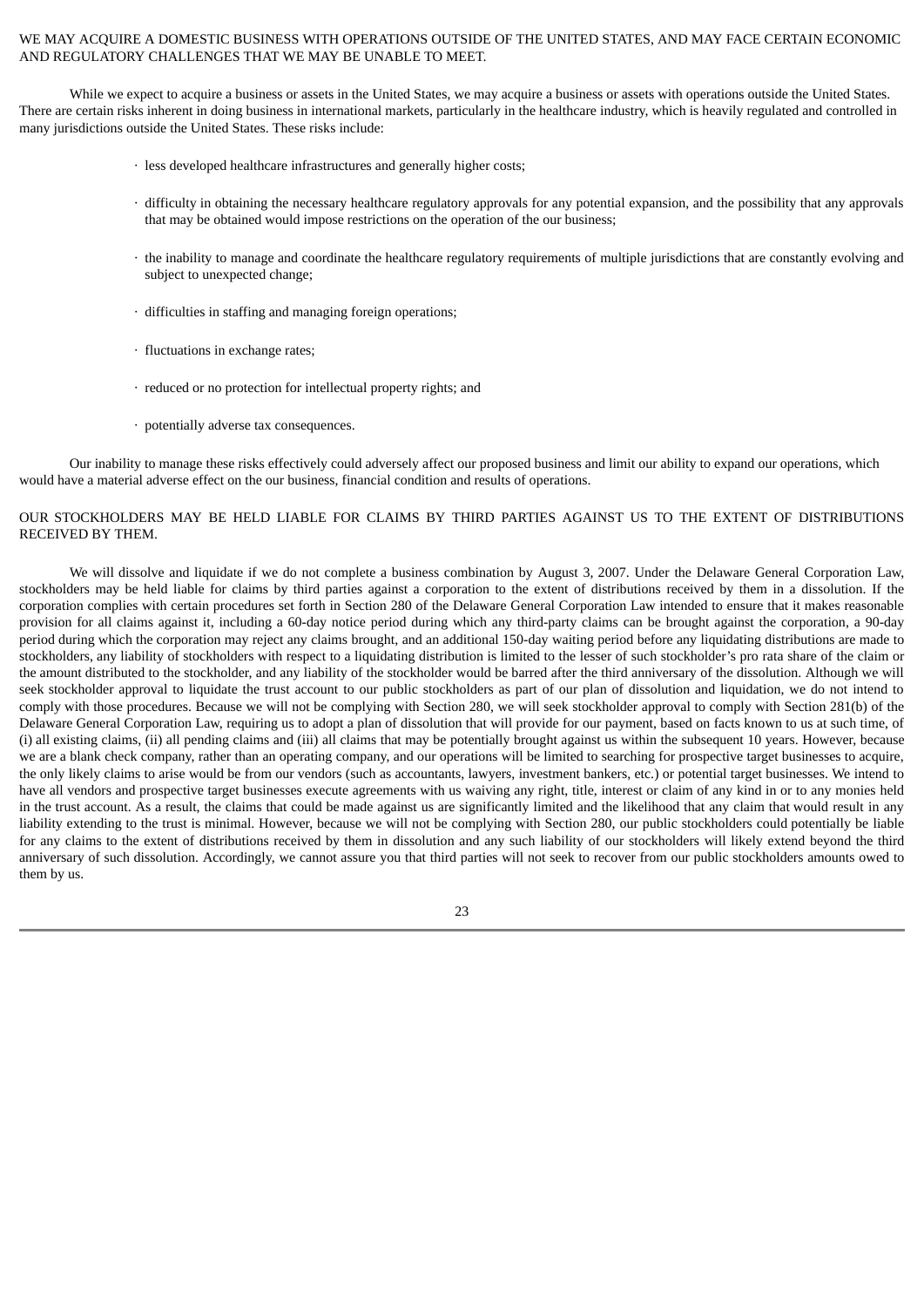#### WE WILL DISSOLVE AND LIQUIDATE IF WE DO NOT CONSUMMATE A BUSINESS COMBINATION.

Pursuant to our amended and restated certificate of incorporation, if we do not complete a business combination by August 3, 2007, we will dissolve, liquidate and wind up. We view this obligation to dissolve and liquidate as an obligation to our public stockholders and neither we nor our board of directors will take any action to amend or waive any provision of our certificate of incorporation to allow us to survive for a longer period of time if it does not appear we will be able to consummate a business combination within the foregoing time periods. Upon dissolution, we will distribute to all of our public stockholders, in proportion to their respective equity interest, an aggregate sum equal to the amount in the trust account (net of taxes payable). Our initial stockholders have waived their rights to participate in any liquidation distribution with respect to their initial shares and have agreed to vote in favor of any plan of dissolution and liquidation which we will present to our stockholders for vote. There will be no distribution from the trust account with respect to our warrants which will expire worthless. We will pay the costs of our dissolution and liquidation of the trust account from our remaining assets outside of the trust fund, and we estimate such costs to be between \$50,000 and \$75,000. Upon notice from us, the trustee of the trust account will liquidate the investments constituting the trust account and will turn over the proceeds to our transfer agent for distribution to our public stockholders as part of our stockholderapproved plan of dissolution and liquidation. Concurrently, we shall pay, or reserve for payment, from funds held outside of the trust account if available, our liabilities and obligations, although we cannot give you assurances that there will be sufficient funds for such purpose. The amounts held in the trust account may be subject to claims by third parties, such as vendors, prospective target business or other entities, if we do not obtain waivers in advance from such third parties prior to such parties providing us with services or entering into arrangements with them.

## IF WE DO NOT CONSUMMATE A BUSINESS COMBINATION AND DISSOLVE, PAYMENTS FROM THE TRUST ACCOUNT TO OUR PUBLIC STOCKHOLDERS MAY BE DELAYED.

We currently believe that any plan of dissolution and liquidation subsequent to the expiration dates described above would proceed in approximately the following manner:

### · our board of directors will, consistent with its obligations described in our amended and restated certificate of incorporation to dissolve, prior to the passing of the such deadline, convene and adopt a specific plan of dissolution and liquidation which it will then vote to recommend to our stockholders; at such time it will also cause to be prepared a preliminary proxy statement setting out such plan of dissolution and liquidation as well as the board's recommendation of such plan;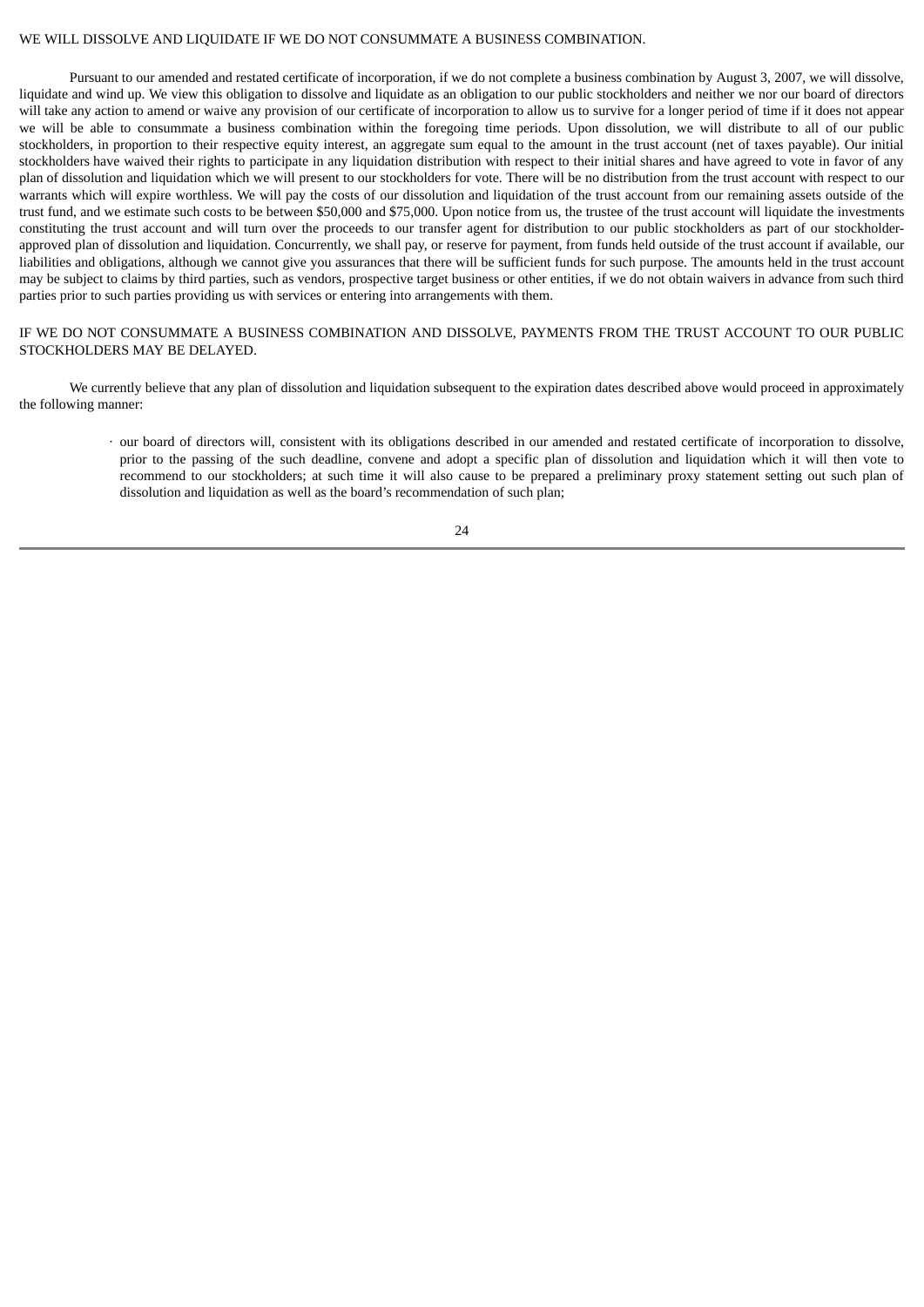- · upon such deadline, we would file our preliminary proxy statement with the Securities and Exchange Commission;
- · if the Securities and Exchange Commission does not review the preliminary proxy statement, then, approximately 10 days following the passing of such deadline, we will mail the proxy statements to our stockholders, and approximately 30 days following the passing of such deadline we will convene a meeting of our stockholders, at which they will either approve or reject our plan of dissolution and liquidation; and
- · if the Securities and Exchange Commission does review the preliminary proxy statement, we currently estimate that we will receive their comments approximately 30 days following the passing of such deadline. We will mail the proxy statements to our stockholders following the conclusion of the comment and review process (the length of which we cannot predict with any certainty, and which may be substantial) and we will convene a meeting of our stockholders at which they will either approve or reject our plan of dissolution and liquidation.

In the event we seek stockholder approval for a plan of dissolution and liquidation and do not obtain such approval, we will nonetheless continue to pursue stockholder approval for our dissolution. Our powers following the expiration of the permitted time periods for consummating a business combination will thereafter be limited to acts and activities relating to dissolving and winding up our affairs, including liquidation. The funds held in our trust account may not be distributed except upon our dissolution and, unless and until such approval is obtained from our stockholders, the funds held in our trust account will not be released. Consequently, holders of a majority of our outstanding stock must approve our dissolution in order to receive the funds held in our trust account and the funds will not be available for any other corporate purpose.

These procedures, or a vote to reject any plan of dissolution and liquidation by our stockholders, may result in substantial delays in the liquidation of our trust account to our public stockholders as part of our plan of dissolution and liquidation.

#### **RISKS ASSOCIATED WITH THE HEALTHCARE INDUSTRY**

With respect to the proposed acquisition of PharmAthene, we refer you to the preliminary proxy statement filed with the SEC (and final proxy statement once it has been approved) for a discussion of the material risks applicable to the industry in which PharmAthene operates.

Even if we acquire domestic or international assets or operations, of which no assurances can be given, our proposed business will be subject to numerous risks, including the following:

## CHANGES IN THE HEALTHCARE INDUSTRY ARE SUBJECT TO VARIOUS INFLUENCES, EACH OF WHICH MAY AFFECT OUR PROSPECTIVE BUSINESS.

The healthcare industry is subject to changing political, economic, and regulatory influences. These factors affect the purchasing practices and operations of healthcare organizations. Any changes in current healthcare financing and reimbursement systems could cause us to make unplanned enhancements of our prospective products or services, or result in delays or cancellations of orders, or in the revocation of endorsement of our prospective products or services by clients. Federal and state legislatures have periodically considered programs to reform or amend the U.S. healthcare system at both the federal and state level. Such programs may increase governmental regulation or involvement in healthcare, lower reimbursement rates, or otherwise change the environment in which healthcare industry participants operate. Healthcare industry participants may respond by reducing their investments or postponing investment decisions, including investments in our prospective products or services.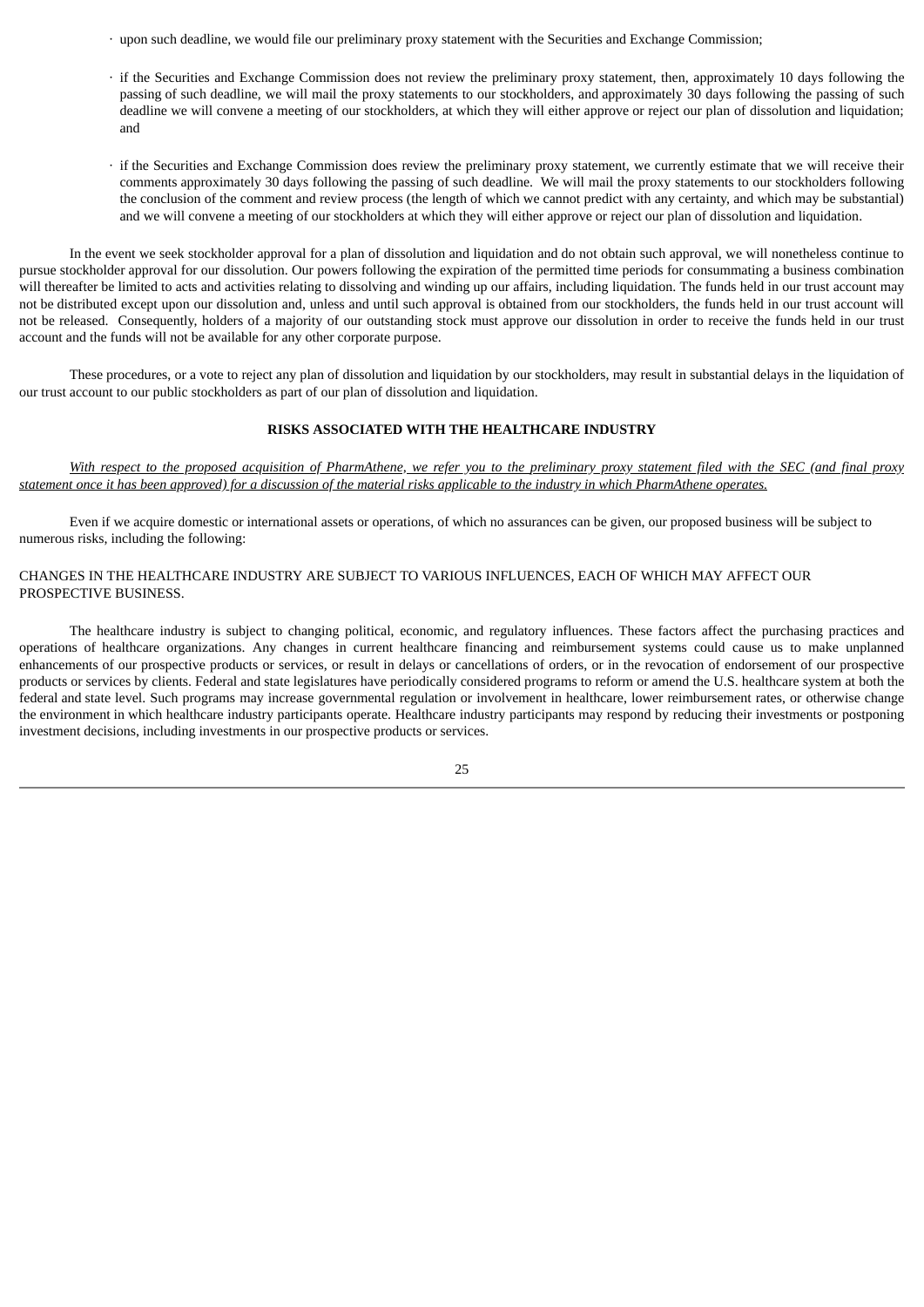Many healthcare industry participants are consolidating to create integrated healthcare systems with greater market power. As the healthcare industry consolidates, competition to provide products and services to industry participants will become even more intense, as will the importance of establishing a relationship with each industry participant. These industry participants may try to use their market power to negotiate price reductions for our prospective products and services. If we were forced to reduce our prices, our operating results could suffer if we could not achieve corresponding reductions in our expenses.

ANY BUSINESS WE ACQUIRE WILL BE SUBJECT TO EXTENSIVE GOVERNMENT REGULATION. ANY CHANGES TO THE LAWS AND REGULATIONS GOVERNING OUR PROSPECTIVE BUSINESS, OR THE INTERPRETATION AND ENFORCEMENT OF THOSE LAWS OR REGULATIONS, COULD CAUSE US TO MODIFY OUR OPERATIONS AND COULD NEGATIVELY IMPACT OUR OPERATING RESULTS.

We believe that our prospective business will be extensively regulated by the federal government and any states in which we decide to operate. The laws and regulations governing our operations, if any, are generally intended to benefit and protect persons other than our stockholders. The government agencies administering these laws and regulations have broad latitude to enforce them. These laws and regulations along with the terms of any government contracts we may enter into would regulate how we do business, what products and services we could offer, and how we would interact with the public. These laws and regulations, and their interpretations, are subject to frequent change. Changes in existing laws or regulations, or their interpretations, or the enactment of new laws or regulations could reduce our revenue, if any, by:

- · imposing additional capital requirements;
- · increasing our liability;
- · increasing our administrative and other costs;
- · increasing or decreasing mandated benefits;
- · forcing us to restructure our relationships with providers; or
- · requiring us to implement additional or different programs and systems.

For example, Congress enacted the Health Insurance Portability and Accountability Act of 1996 which mandates that health plans enhance privacy protections for member protected health information. This requires health plans to add, at significant cost, new administrative, information and security systems to prevent inappropriate release of protected member health information. Compliance with this law is uncertain and has affected the revenue streams of entities subject to it. Similarly, individual states periodically consider adding operational requirements applicable to health plans, often without identifying funding for these requirements. California recently required all health plans to make available to members independent medical review of their claims. Any analogous requirements applied to our prospective products or services would be costly to implement and could affect our prospective revenues.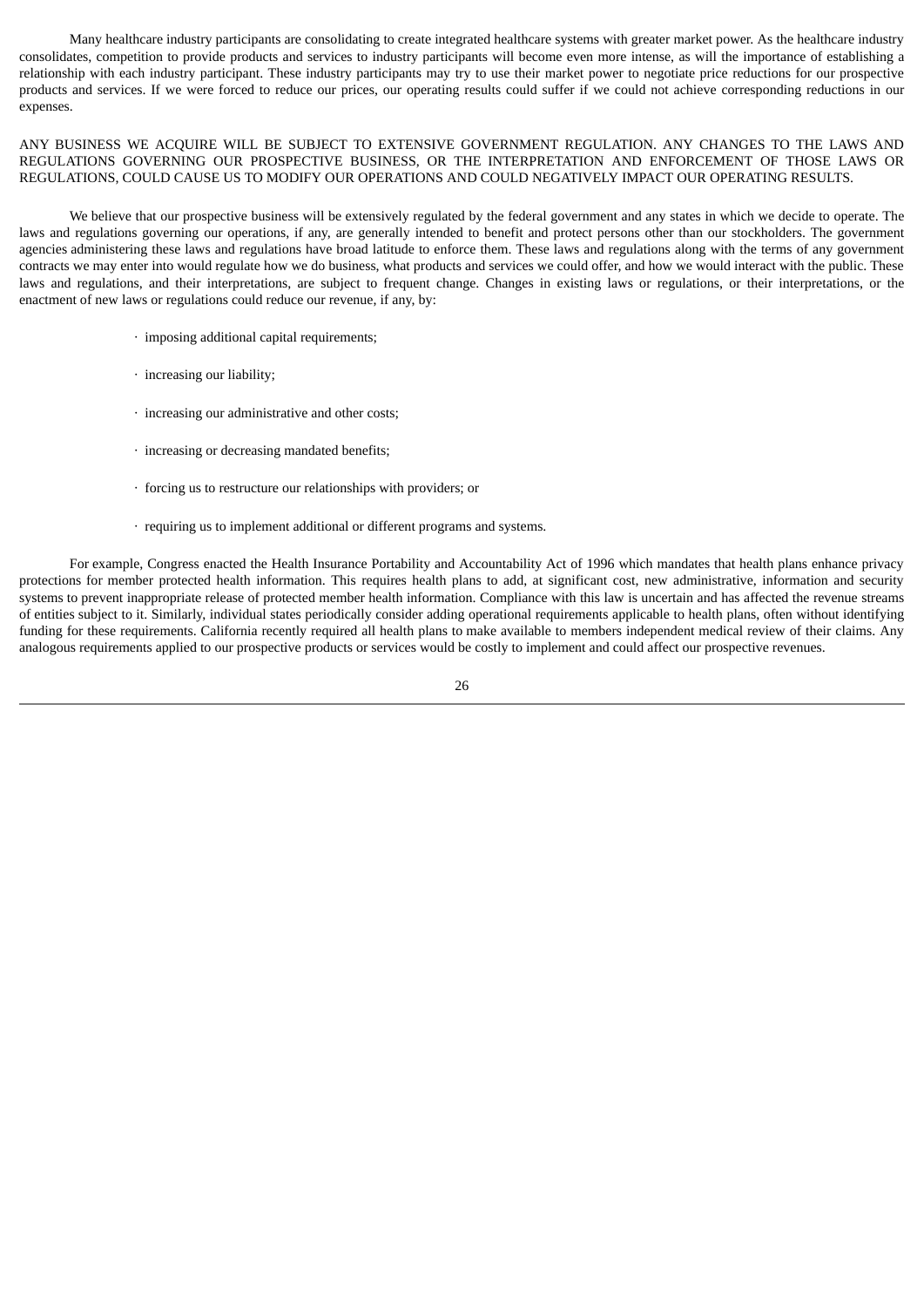We believe that our business, if any, will be subject to various routine and non-routine governmental reviews, audits and investigation. Violation of the laws governing our prospective operations, or changes in interpretations of those laws, could result in the imposition of civil or criminal penalties, the cancellation of any contracts to provide products or services, the suspension or revocation of any licenses, and exclusion from participation in government sponsored health programs, such as Medicaid and the State Children's Health Insurance Program. If we become subject to material fines or if other sanctions or other corrective actions were imposed upon us, we might suffer a substantial reduction in revenue, and might also lose one or more of our government contracts and as a result lose significant numbers of members and amounts of revenue.

The current administration's issuance of new regulations, its review of the existing Health Insurance Portability and Accountability Act of 1996 rules and other newly published regulations, the states' ability to promulgate stricter rules, and uncertainty regarding many aspects of the regulations may make compliance with any new regulatory landscape difficult. In order to comply with any new regulatory requirements, any prospective business we acquire may be required to employ additional or different programs and systems, the costs of which are unknown to us at this time. Further, compliance with any such new regulations may lead to additional costs that we have not yet identified. We do not know whether, or the extent to which, we would be able to recover our costs of complying with any new regulations. Any new regulations and the related compliance costs could have a material adverse effect on our business.

## IF WE ARE UNABLE TO ATTRACT QUALIFIED HEALTHCARE PROFESSIONALS AT REASONABLE COSTS, IT COULD LIMIT OUR ABILITY TO GROW, INCREASE OUR OPERATING COSTS AND NEGATIVELY IMPACT OUR BUSINESS.

We may rely significantly on our ability to attract and retain qualified healthcare professionals who possess the skills, experience and licenses necessary to meet the certification requirements and the requirements of the hospitals, nursing homes and other healthcare facilities with which we may work, as well as the requirements of applicable state and federal governing bodies. We will compete for qualified healthcare professionals with hospitals, nursing homes and other healthcare organizations. Currently, for example, there is a shortage of qualified nurses in most areas of the United States. Therefore, competition for nursing personnel is increasing, and nurses' salaries and benefits have risen. This may also occur with respect to other healthcare professionals on whom our business may become dependent.

Our ability to attract and retain such qualified healthcare professionals will depend on several factors, including our ability to provide attractive assignments and competitive benefits and wages. We cannot assure you that we will be successful in any of these areas. Because we may operate in a fixed reimbursement environment, increases in the wages and benefits that we must provide to attract and retain qualified healthcare professionals or increases in our reliance on contract or temporary healthcare professionals could negatively affect our revenue. We may be unable to continue to increase the number of qualified healthcare professionals that we recruit, decreasing the potential for growth of our business. Moreover, if we are unable to attract and retain qualified healthcare professionals, we may have to limit the number of clients for whom we can provide any of our prospective products or services.

WE MAY FACE SUBSTANTIAL RISKS OF LITIGATION AS A RESULT OF OPERATING IN THE HEALTHCARE INDUSTRY. IF WE BECOME SUBJECT TO MALPRACTICE AND RELATED LEGAL CLAIMS, WE COULD BE REQUIRED TO PAY SIGNIFICANT DAMAGES, WHICH MAY NOT BE COVERED BY INSURANCE.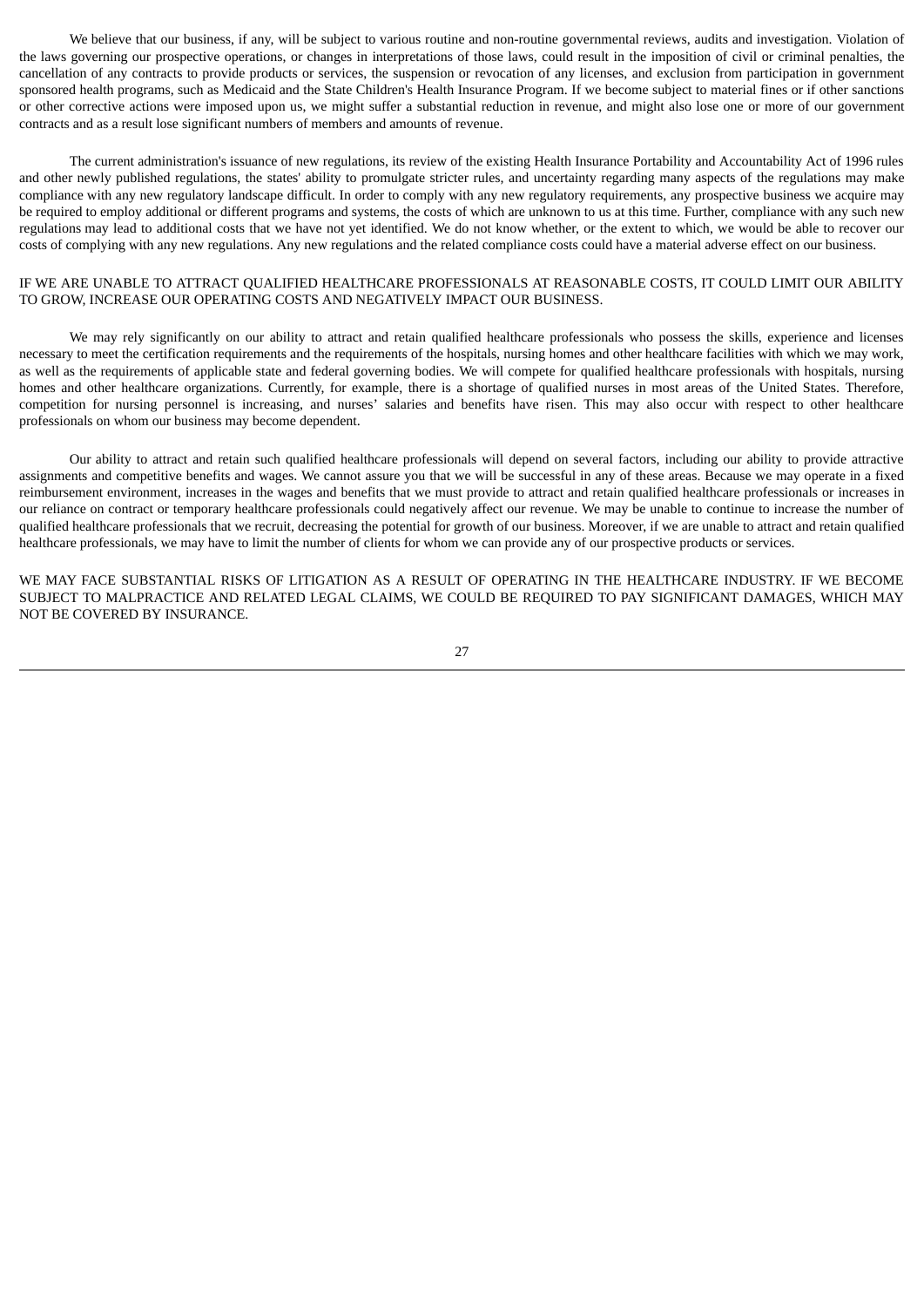Litigation is a risk that each business contends with, and businesses operating in the healthcare industry do so more than most. In recent years, medical product companies have issued recalls of medical products, and physicians, hospitals and other health care providers have become subject to an increasing number of legal actions alleging malpractice, product liability or related legal theories. Many of these actions involve large monetary claims and significant defense costs. We intend to maintain liability insurance in amounts that we believe will be appropriate for our prospective operations. We also intend to maintain business interruption insurance and property damage insurance, as well as an additional umbrella liability insurance policy. However, this insurance coverage may not cover all claims against us. Insurance coverage may not continue to be available at a cost allowing us to maintain adequate levels of insurance. If one or more successful claims against us were not covered by or exceeded the coverage of our insurance, our financial condition could be adversely affected.

WE MAY BE DEPENDENT ON PAYMENTS FROM MEDICARE AND MEDICAID. CHANGES IN THE RATES OR METHODS GOVERNING THESE PAYMENTS FOR OUR PROSPECTIVE PRODUCTS OR SERVICES, OR DELAYS IN SUCH PAYMENTS, COULD ADVERSELY AFFECT OUR PROSPECTIVE REVENUE.

A large portion of our revenue may consist of payments from Medicare and Medicaid programs. Because these are generally fixed payments, we would be at risk for the cost of any products or services provided to our clients. We cannot assure you that Medicare and Medicaid will continue to pay in the same manner or in the same amount that they currently do. Any reductions in amounts paid by government programs for our prospective products or services or changes in methods or regulations governing payments would adversely affect our potential revenue. Additionally, delays in any such payments, whether as a result of disputes or for any other reason, would also adversely affect our potential revenue.

## IF OUR COSTS WERE TO INCREASE MORE RAPIDLY THAN FIXED PAYMENT ADJUSTMENTS WE RECEIVE FROM MEDICARE, MEDICAID OR OTHER THIRD-PARTY PAYORS FOR ANY OF OUR POTENTIAL PRODUCTS OR SERVICES, OUR REVENUE COULD BE NEGATIVELY IMPACTED.

We may receive fixed payments for our prospective products or services based on the level of service or care that we provide. Accordingly, our revenue may be largely dependent on our ability to manage costs of providing any products or services and to maintain a client base. We may become susceptible to situations where our clients may require more extensive and therefore more expensive products or services than we may be able to profitably deliver. Although Medicare, Medicaid and certain third-party payers currently provide for an annual adjustment of various payment rates based on the increase or decrease of the medical care expenditure category of the Consumer Price Index, these increases have historically been less than actual inflation. If these annual adjustments were eliminated or reduced, or if our costs of providing our products or services increased more than the annual adjustment, any revenue stream we may generate would be negatively impacted.

#### WE MAY DEPEND ON PAYMENTS FROM THIRD-PARTY PAYORS, INCLUDING MANAGED CARE ORGANIZATIONS. IF THESE PAYMENTS ARE REDUCED, ELIMINATED OR DELAYED, OUR PROSPECTIVE REVENUES COULD BE ADVERSELY AFFECTED.

We may be dependent upon private sources of payment for any of our potential products or services. Any amounts that we may receive in payment for such products and services may be adversely affected by market and cost factors as well as other factors over which we have no control, including regulations and cost containment and utilization decisions and reduced reimbursement schedules of third-party payers. Any reductions in such payments, to the extent that we could not recoup them elsewhere, would have a material adverse effect on our prospective business and results of operations. Additionally, delays in any such payments, whether as a result of disputes or for any other reason, would have a material adverse effect on our prospective business and results of operations.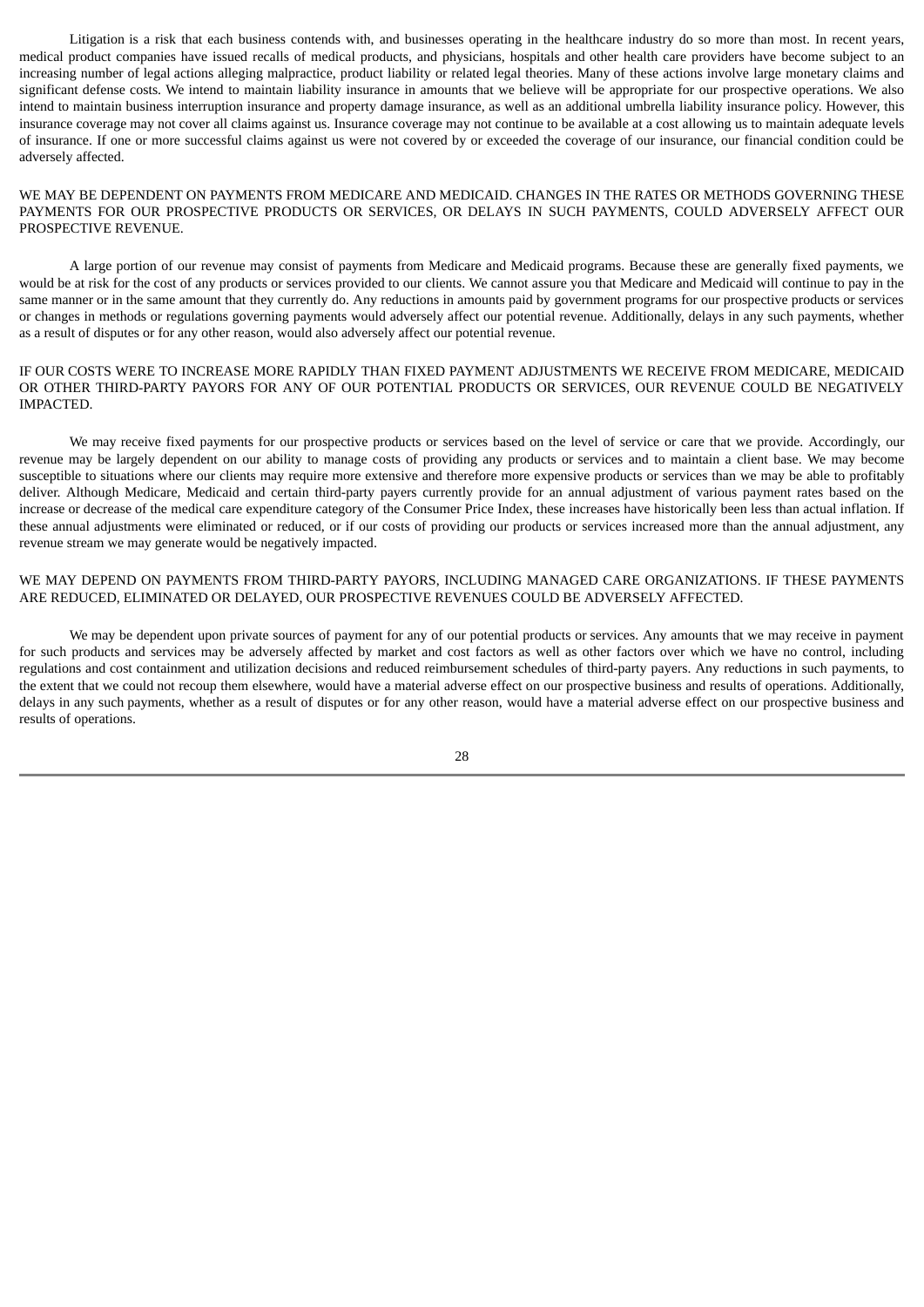## MEDICAL REVIEWS AND AUDITS BY GOVERNMENTAL AND PRIVATE PAYORS COULD RESULT IN MATERIAL PAYMENT RECOUPMENTS AND PAYMENT DENIALS, WHICH COULD NEGATIVELY IMPACT OUR BUSINESS.

Medicare fiscal intermediaries and other payers may periodically conduct pre-payment or post-payment medical reviews or other audits of our prospective products or services. In order to conduct these reviews, the payer would request documentation from us and then review that documentation to determine compliance with applicable rules and regulations, including the documentation of any products or services that we might provide. We cannot predict whether medical reviews or similar audits by federal or state agencies or commercial payers of such products or services will result in material recipients or denials, which could have a material adverse effect on our financial condition and results of operations.

## IF THE FDA OR OTHER STATE OR FOREIGN AGENCIES IMPOSE REGULATIONS THAT AFFECT OUR POTENTIAL PRODUCTS, OUR COSTS WILL INCREASE.

The development, testing, production and marketing of any of our potential products that we may manufacture, market or sell following a business combination may be subject to regulation by the FDA as "devices" under the 1976 Medical Device Amendments to the Federal Food, Drug and Cosmetic Act. Before a new medical device, or a new use of, or claim for, an existing product can be marketed in the United States, it must first receive either 510(k) clearance or pre-market approval from the FDA, unless an exemption applies. Either process can be expensive and lengthy. The FDA's 510(k) clearance process usually takes from three to twelve months, but it can take longer and is unpredictable. The process of obtaining pre-market approval is much more costly and uncertain than the 510(k) clearance process and it generally takes from one to three years, or even longer, from the time the application is filed with the FDA.

In the United States, medical devices must be:

- · manufactured in registered and quality approved establishments by the FDA; and
- · produced in accordance with the FDA Quality System Regulation ("QSR") for medical devices.

As a result, we may be required to comply with QSR requirements and if we fail to comply with these requirements, we may need to find another company to manufacture any such devices which could delay the shipment of our potential product to our customers.

The FDA requires producers of medical devices to obtain FDA licensing prior to commercialization in the United States. Testing, preparation of necessary applications and the processing of those applications by the FDA is expensive and time consuming. We do not know if the FDA would act favorably or quickly in making such reviews, and significant difficulties or costs may potentially be encountered by us in any efforts to obtain FDA licenses. The FDA may also place conditions on licenses that could restrict commercial applications of such products. Product approvals may be withdrawn if compliance with regulatory standards is not maintained or if problems occur following initial marketing. Delays imposed by the FDA licensing process may materially reduce the period during which we have the exclusive right to commercialize any potential patented products. We may make modifications to any potential devices and may make additional modifications in the future that we may believe do not or will not require additional clearances or approvals. If the FDA should disagree, and require new clearances or approvals for the potential modifications, we may be required to recall and to stop marketing the potential modified devices. We also may be subject to Medical Device Reporting regulations, which would require us to report to the FDA if our products were to cause or contribute to a death or serious injury, or malfunction in a way that would likely cause or contribute to a death or serious injury. We cannot assure you that such problems will not occur in the future.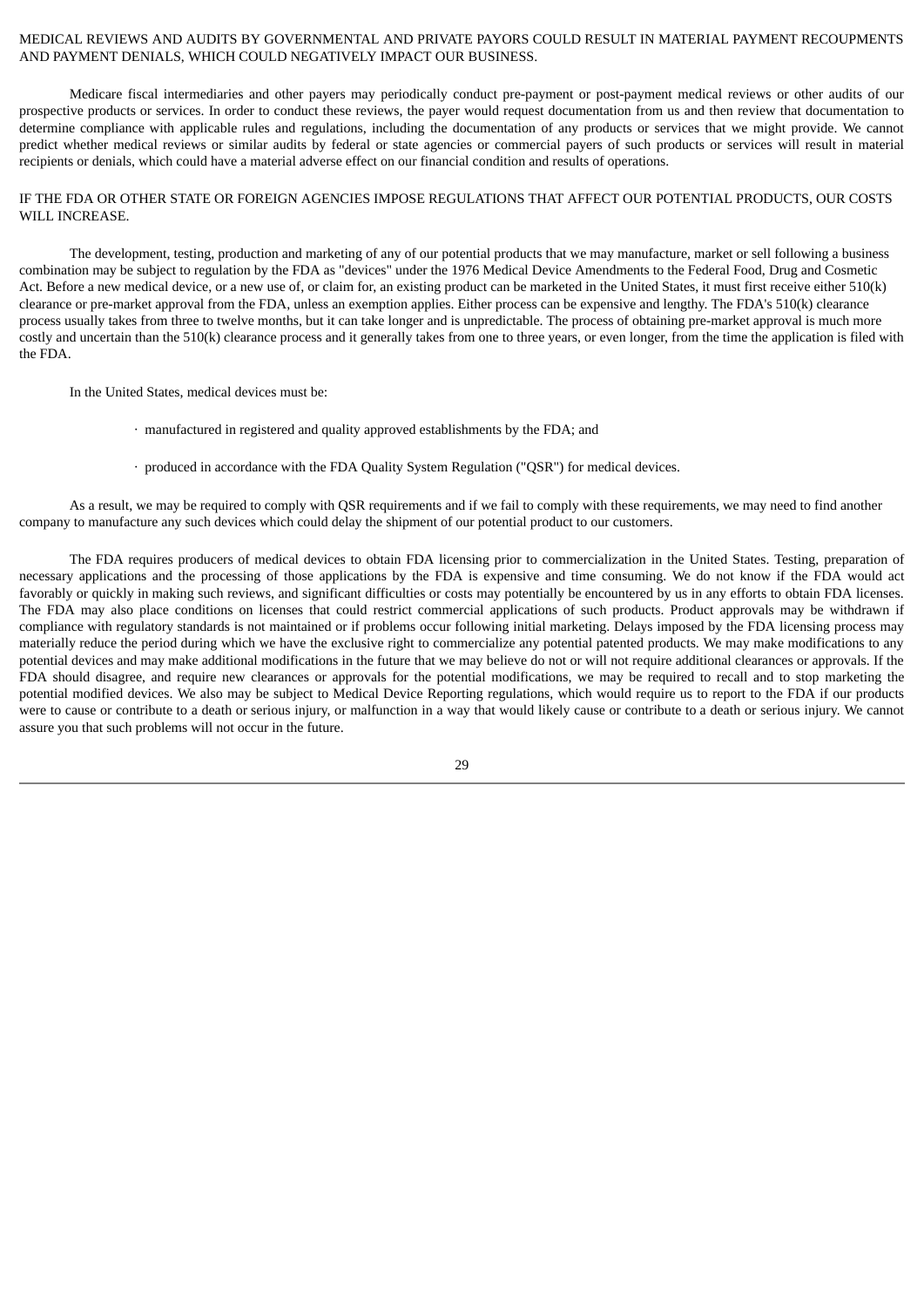Additionally, our potential products may be subject to regulation by similar agencies in other states and foreign countries. Compliance with such laws or regulations, including any new laws or regulations in connection any potential products developed by us, might impose additional costs on us or marketing impediments on such products which could adversely affect our revenues and increase our expenses. The FDA and state authorities have broad enforcement powers. Our failure to comply with applicable regulatory requirements could result in enforcement action by the FDA or state agencies, which may include any of the following sanctions:

- · warning letters, fines, injunctions, consent decrees and civil penalties;
- · repair, replacement, refunds, recall or seizure of our products;
- · operating restrictions or partial suspension or total shutdown of production;
- · refusal of requests for 510(k) clearance or pre-market approval of new products, new intended uses, or modifications to existing products;
- · withdrawal of 510(k) clearance or pre-market approvals previously granted; and
- · criminal prosecution.

If any of these events were to occur, it could harm our business.

## THE FDA CAN IMPOSE CIVIL AND CRIMINAL ENFORCEMENT ACTIONS AND OTHER PENALTIES ON US IF WE WERE TO FAIL TO COMPLY WITH STRINGENT FDA REGULATIONS.

Medical device manufacturing facilities must maintain records, which are available for FDA inspectors documenting that the appropriate manufacturing procedures were followed. Should we acquire such a facility as a result of a business combination, the FDA would have authority to conduct inspections of such a facility. Labeling and promotional activities are also subject to scrutiny by the FDA and, in certain instances, by the Federal Trade Commission. Any failure by us to take satisfactory corrective action in response to an adverse inspection or to comply with applicable FDA regulations could result in enforcement action against us, including a public warning letter, a shutdown of manufacturing operations, a recall of our products, civil or criminal penalties or other sanctions. From time to time, the FDA may modify such requirements, imposing additional or different requirements which could require us to alter our business methods which could potentially result in increased expenses.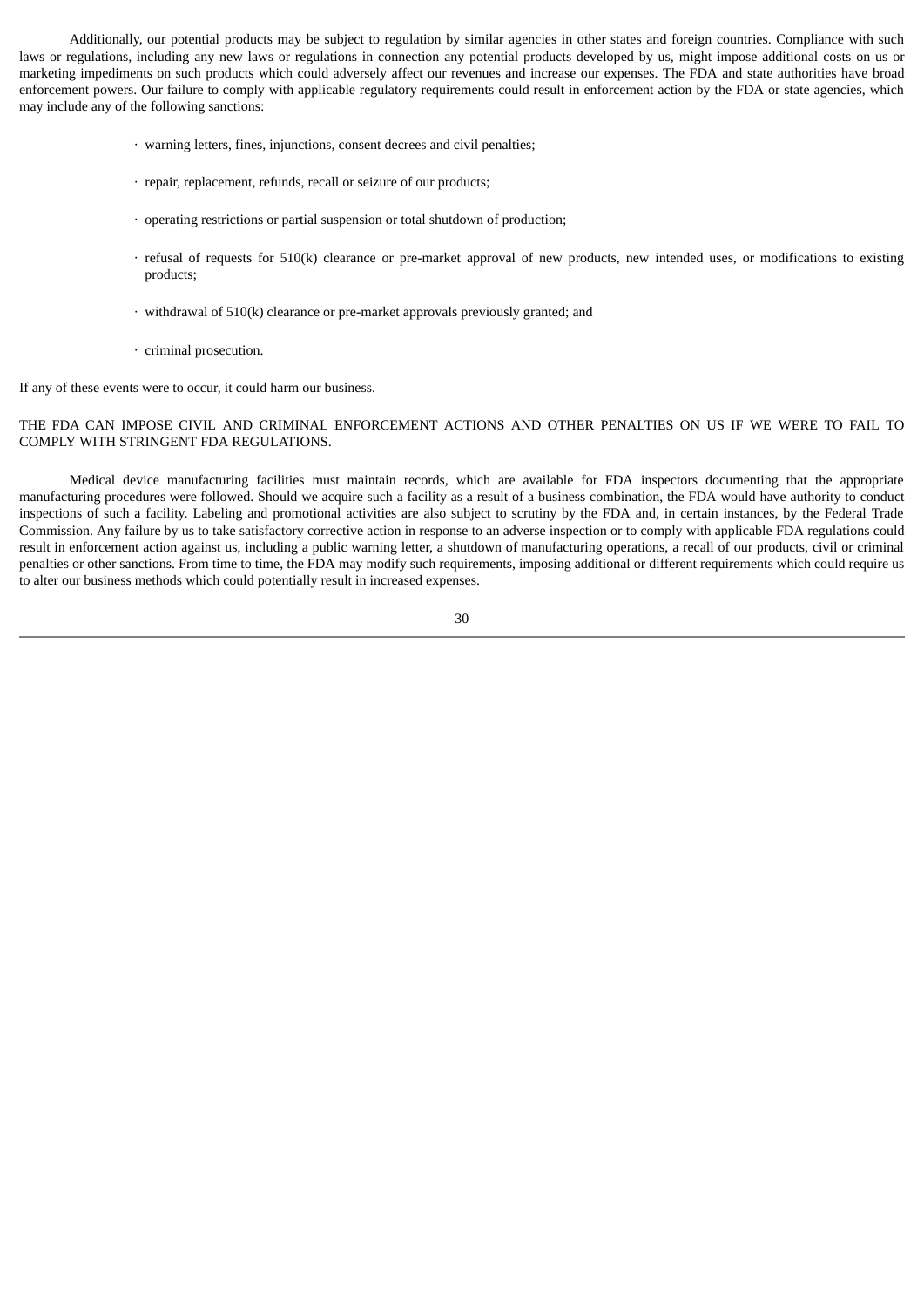#### **Government Regulation**

Although as of December 31, 2006, we had not entered into any agreement to acquire any operating business, we believe that any prospective business we may acquire will be extensively regulated by the federal government and any states in which we decide to operate. With respect to the proposed acquisition of PharmAthene, we refer you to the preliminary proxy statement filed with the SEC (and final proxy statement once it has been approved) for a discussion of the potential laws and regulations which will govern our operations, if any, once the PharmAthene transaction is completed. The government agencies administering these laws and regulations have broad latitude to enforce them. These laws and regulations along with the terms of any government contracts we may enter into would regulate how we do business, what products and services we could offer, and how we would interact with the public. These laws and regulations, and their interpretations, are subject to frequent change. Changes in existing laws or regulations, or their interpretations, or the enactment of new laws or regulations could reduce our revenue, if any, by:

- · imposing additional capital requirements;
- · increasing our liability;
- · increasing our administrative and other costs;
- · increasing or decreasing mandated benefits;
- · forcing us to restructure our relationships with providers; or
- · requiring us to implement additional or different programs and systems.

For example, Congress enacted the Health Insurance Portability and Accountability Act of 1996 which mandates that health plans enhance privacy protections for member protected health information. This requires health plans to add, at significant cost, new administrative, information and security systems to prevent inappropriate release of protected member health information. Compliance with this law is uncertain and has affected the revenue streams of entities subject to it. Similarly, individual states periodically consider adding operational requirements applicable to health plans, often without identifying funding for these requirements. California recently required all health plans to make available to members independent medical review of their claims. Any analogous requirements applied to our prospective products or services would be costly to implement and could affect our prospective revenues.

We believe that our business, if any, will be subject to various routine and non-routine governmental reviews, audits and investigation. Violation of the laws governing our prospective operations, or changes in interpretations of those laws, could result in the imposition of civil or criminal penalties, the cancellation of any contracts to provide products or services, the suspension or revocation of any licenses, and exclusion from participation in government sponsored health programs, such as Medicaid and the State Children's Health Insurance Program. If we become subject to material fines or if other sanctions or other corrective actions were imposed upon us, we might suffer a substantial reduction in revenue, and might also lose one or more of our government contracts and as a result lose significant numbers of members and amounts of revenue.

The current administration's issuance of new regulations, its review of the existing Health Insurance Portability and Accountability Act of 1996 rules and other newly published regulations, the states' ability to promulgate stricter rules, and uncertainty regarding many aspects of the regulations may make compliance with any new regulatory landscape difficult. In order to comply with any new regulatory requirements, any prospective business we acquire may be required to employ additional or different programs and systems, the costs of which are unknown to us at this time. Further, compliance with any such new regulations may lead to additional costs that we have not yet identified. We do not know whether, or the extent to which, we would be able to recover our costs of complying with any new regulations.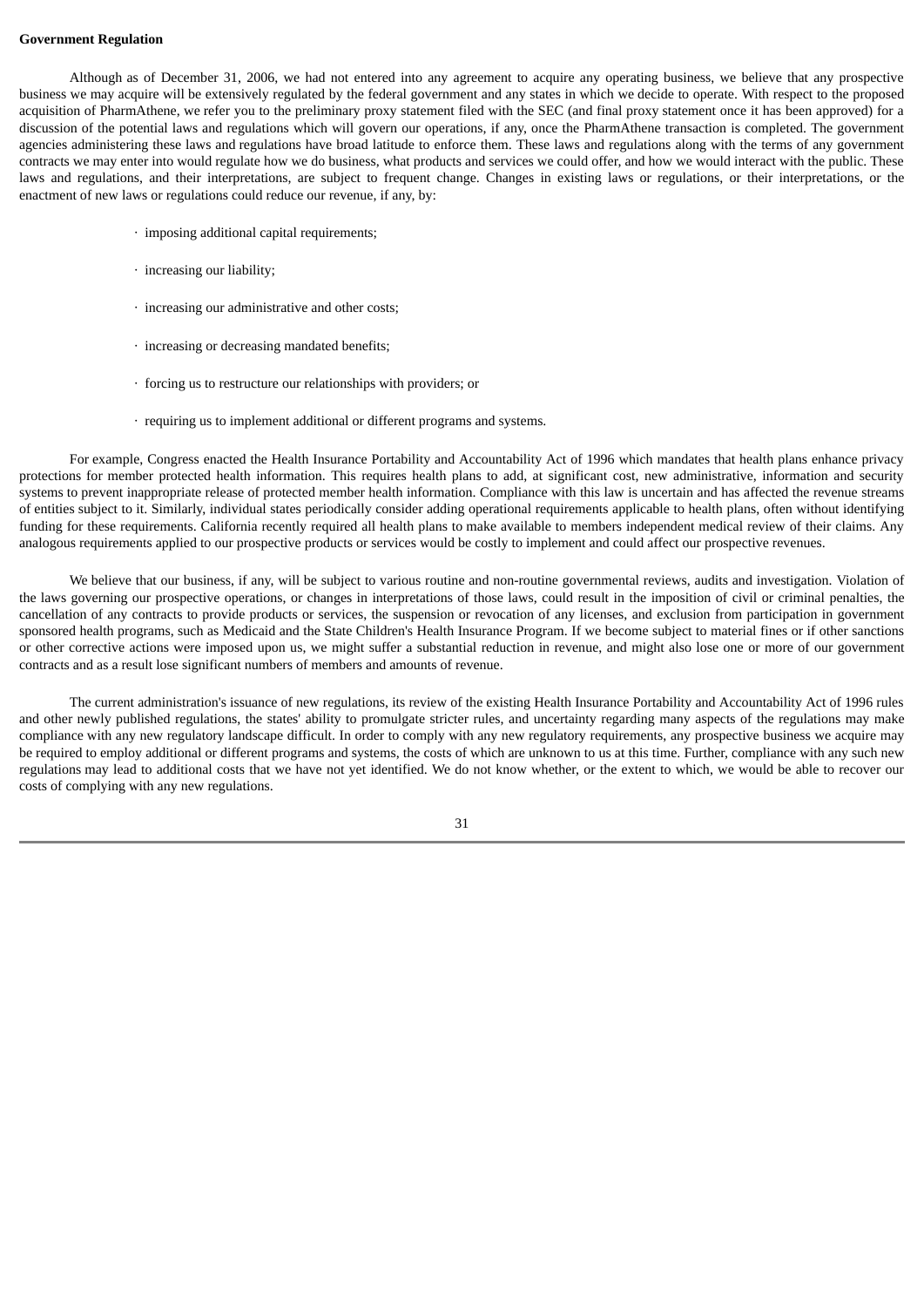In addition, the development, testing, production and marketing of any products that we may manufacture, market or sell following a business combination may be subject to regulation by the FDA as "devices" under the 1976 Medical Device Amendments to the Federal Food, Drug and Cosmetic Act, as amended. Before a new medical device, or a new use of, or claim for, an existing product can be marketed in the United States, it must first receive either 510(k) clearance or pre-market approval from the FDA, unless an exemption applies. Either process can be expensive and lengthy. The FDA's 510(k) clearance process usually takes from three to twelve months, but it can take longer and is unpredictable. The process of obtaining pre-market approval is much more costly and uncertain than the 510(k) clearance process and it generally takes from one to three years, or even longer, from the time the application is filed with the FDA.

In the United States, medical devices must be:

- · manufactured in registered and quality approved establishments by the FDA; and
- · produced in accordance with the FDA Quality System Regulation, or QSR, for medical devices.

As a result, we may be required to comply with QSR requirements and if we fail to comply with these requirements, we may need to find another company to manufacture any such devices which could delay the shipment of our potential product to our customers.

The FDA requires producers of medical devices to obtain FDA clearance or approval prior to commercialization in the United States. Testing, preparation of necessary applications and the processing of those applications by the FDA is expensive and time consuming. We do not know if the FDA would act favorably or quickly in making such reviews, and significant difficulties or costs may potentially be encountered by us in any efforts to obtain FDA clearance or approval. The FDA may also place conditions on clearances and approvals that could restrict commercial applications of such products. Product approvals may be withdrawn if compliance with regulatory standards is not maintained or if problems occur following initial marketing. Delays imposed by the FDA clearance or approval process may materially reduce the period during which we have the exclusive right to commercialize any potential patented products. We may make modifications to any potential devices and may make additional modifications in the future that we may believe do not or will not require additional clearances or approvals. If the FDA should disagree, and require new clearances or approvals for the potential modifications, we may be required to recall and to stop marketing the potential modified devices. We also may be subject to Medical Device Reporting regulations, which would require us to report to the FDA if our products were to cause or contribute to a death or serious injury, or malfunction in a way that would likely cause or contribute to a death or serious injury.

The development, testing, production and marketing of any of our potential products that we may manufacture, market or sell following a business combination may be subject to regulation by the FDA as "drugs." All "new drugs" must be the subject of an FDA-approved new drug application (NDA) and all new biologics products must be the subject of a biologics license application (BLA) before they may be marketed in the United States. All generic equivalents to previously approved drugs or new dosage forms of existing drugs must be the subject of an FDA-approved abbreviated new drug application (ANDA) before they may be marketed in the United States. In all cases, the FDA has the authority to determine what testing procedures are appropriate for a particular product and, in some instances, has not published or otherwise identified guidelines as to the appropriate procedures. The FDA has the authority to withdraw existing NDA, BLA and ANDA approvals and to review the regulatory status of products marketed under its enforcement policies. The FDA may require an approved NDA, BLA, or ANDA for any drug or biologic product marketed to be recalled or withdrawn under its enforcement policy if new information reveals questions about the drug or biologic's safety or effectiveness. All drugs must be manufactured in conformity with current good manufacturing practice regulations (GMPs) and drugs and biologics subject to an approved NDA, BLA, or ANDA must be manufactured, processed, packaged, held and labeled in accordance with information contained in those approvals. The required product testing and approval process for new drugs and biologics ordinarily takes several years and requires the expenditure of substantial resources. Testing of any product under development may not result in a commercially-viable product. Even after such time and expenses, regulatory approval by the FDA may not be obtained for any products developed. In addition, delays or rejections may be encountered based upon changes in FDA policy during the period of product development and FDA review. Any regulatory approval may impose limitations in the indicated use for the product. Even if regulatory approval is obtained, a marketed product, its manufacturer and its manufacturing facilities are subject to continual review and periodic inspections. Subsequent discovery of previously unknown problems with a product, manufacturer or facility may result in restrictions on the product or manufacturer, including withdrawal of the product from the market.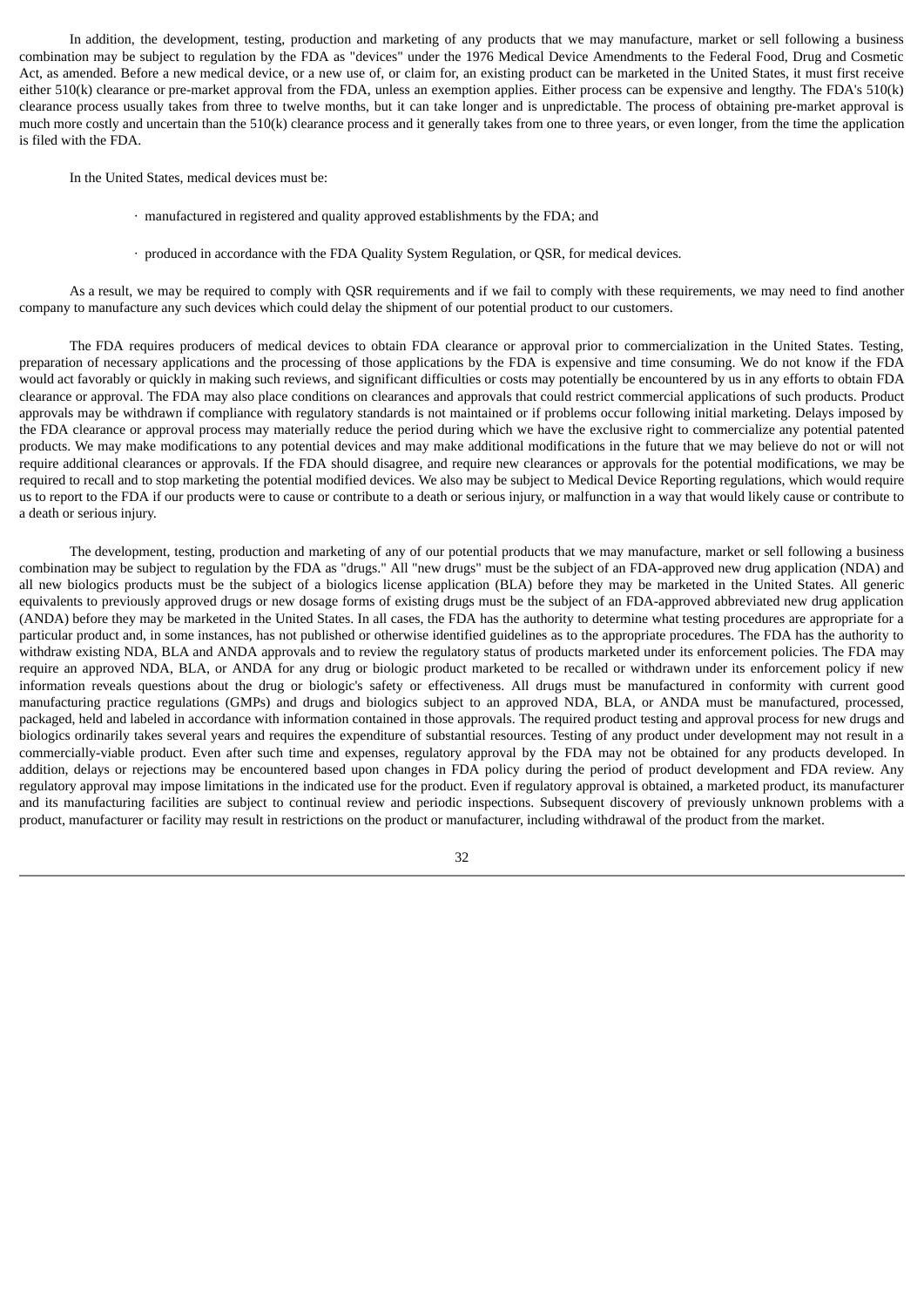Even if required FDA approval has been obtained with respect to a new drug or biologic product, foreign regulatory approval of a product must also be obtained prior to marketing the product internationally. Foreign approval procedures vary from country to country and the time required for approval may delay or prevent marketing. The clinical testing requirements and the time required to obtain foreign regulatory approvals may differ from that required for FDA approval. Although there is now a centralized European Union approval mechanism for new pharmaceutical products in place, each European Union member state may nonetheless impose its own procedures and requirements, many of which are time consuming and expensive, and some European Union member states require price approval as part of the regulatory approval process. Thus, there can be substantial delays in obtaining required approval from both the FDA and foreign regulatory authorities.

#### **Employees**

As of December 31, 2006, we had three officers, all of whom are also members of our board of directors, and no other employees. These individuals are not obligated to contribute any specific number of hours per week and intend to devote only as much time as they deem necessary to our affairs. The amount of time they will devote in any time period will vary based on the availability of suitable target businesses to investigate, although we expect such individuals to devote an average of approximately ten hours per week to our business. Our officers have devoted a significant amount of time to the proposed acquisition with PharmAthene. We do not intend to have any full time employees prior to the consummation of a business combination.

### **Item 1B. Unresolved Staff Comments**

Not applicable as of December 31, 2006.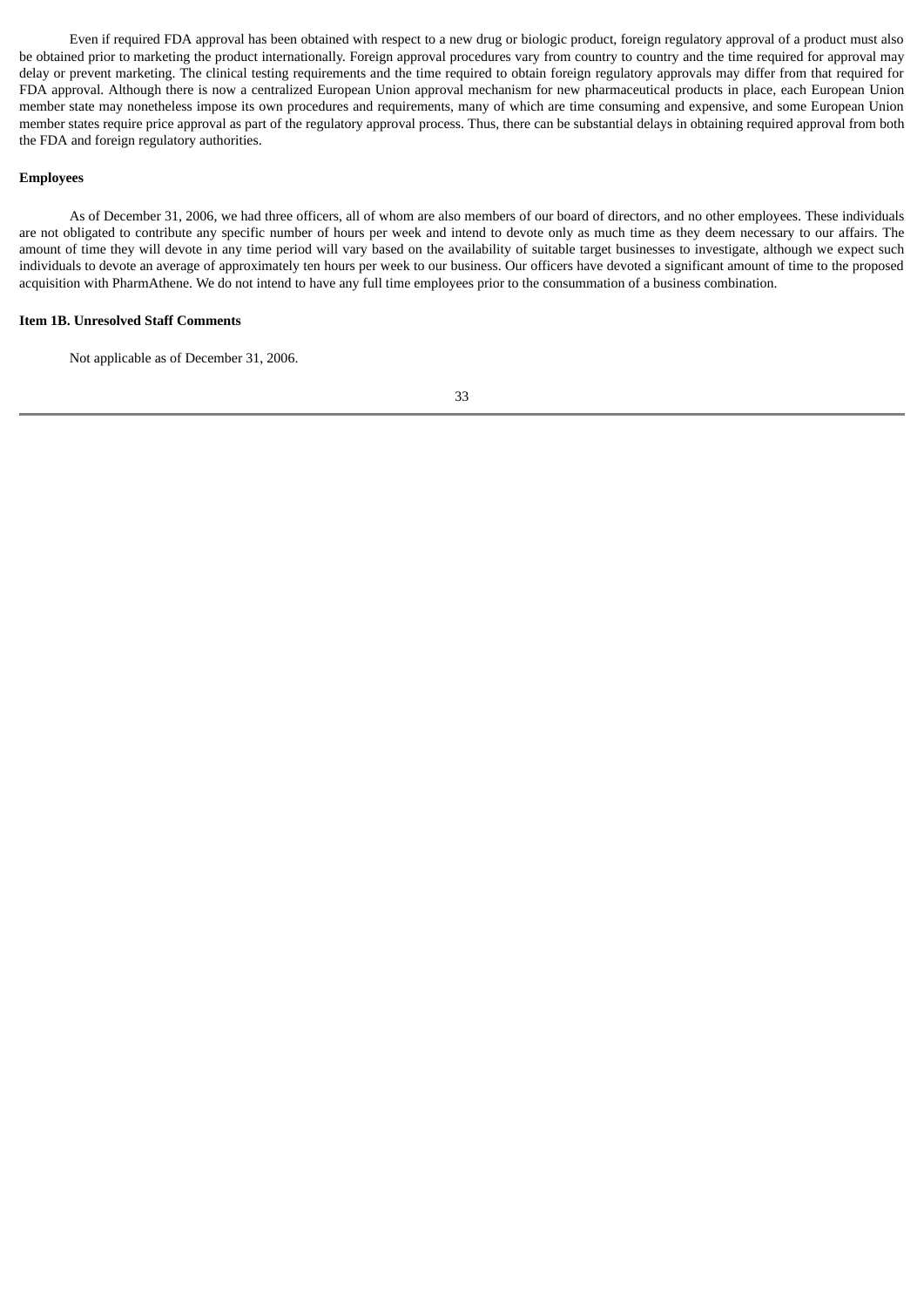#### **Item 2. Properties.**

We maintain our executive offices at 2116 Financial Center, 666 Walnut Street, Des Moines, Iowa 50309. We have agreed to pay Equity Dynamics, Inc., an affiliated third party of which Mr. Pappajohn is the President and principal stockholder, and Mr. Kinley a Senior Vice President, approximately \$7,500 per month for office space (located at our executive offices) and certain additional general and administrative services, such as an allocable share of receptionist, secretarial and general office services. These offices consist of approximately 2,570 square feet of office space. A prior arrangement with an affiliate of our Chief Executive Officer, Derace Schaffer, M.D., pursuant to which we paid \$1,500 a month for office space and certain general and administrative services, as a portion of the \$7,500, was terminated on December 31, 2005.

We consider our office space adequate for our current operations.

#### **Item 3. Legal Proceedings.**

To the knowledge of management, there is no litigation currently pending or contemplated against us or any of our officers or directors in their capacity as such.

## **Item 4. Submission of Matters to a Vote of Security Holders.**

No matters were submitted to a vote of security holders during the fourth quarter of the fiscal period ended December 31, 2006.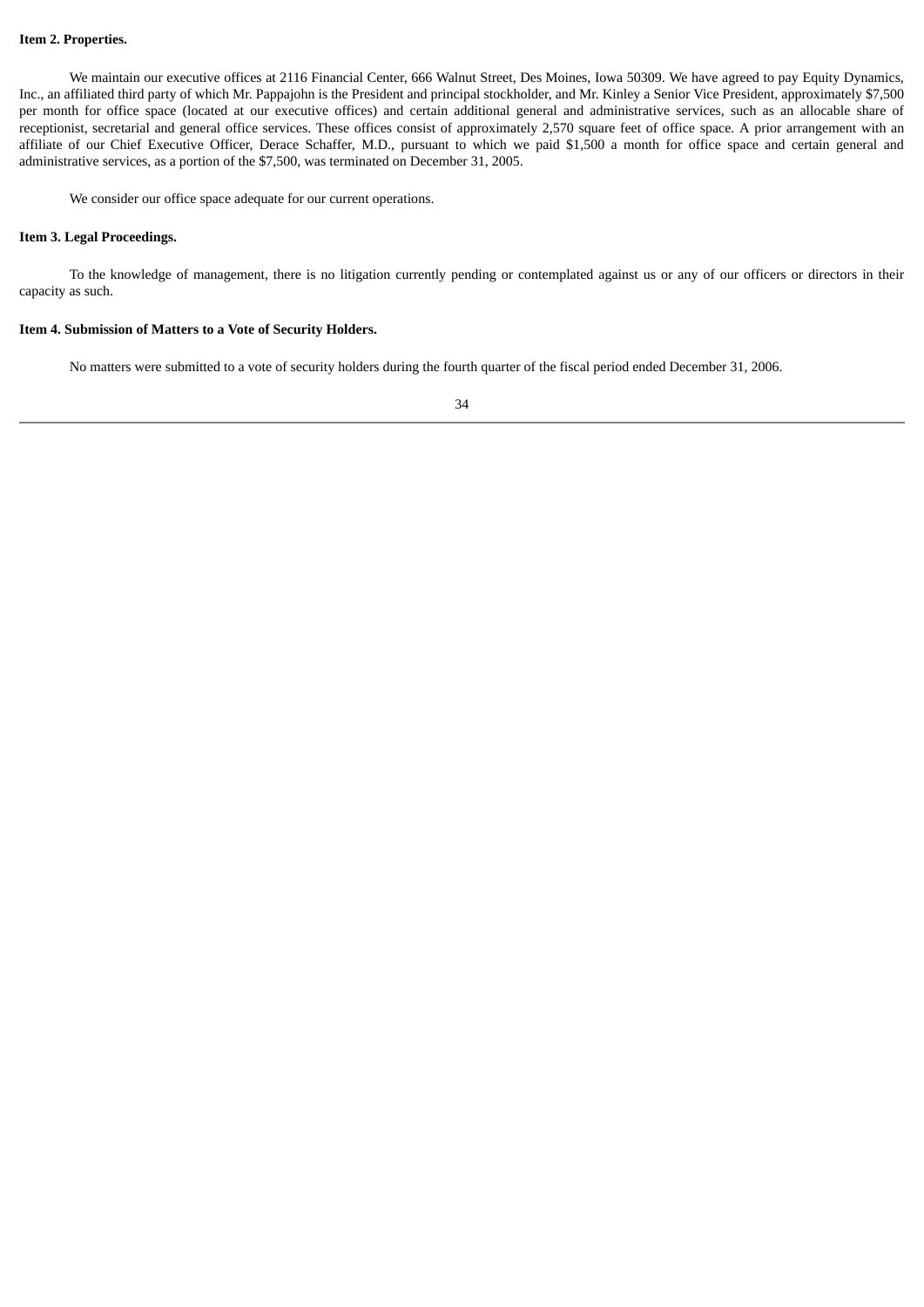## **PART II**

#### Item 5. Market For Registrant's Common Equity, Related Stockholder Matters and Issuer Purchases of Equity Securities.

Since July 29, 2005, our units, and after their split on October 6, 2005, our shares of common stock and warrants, have all traded on the American Stock Exchange under the symbols "HAQ.U", "HAQ," and "HAQ.WT", respectively. On October 6, 2005, our units ceased trading separately. Prior to July 29, 2005, there was no established public trading market for our common stock.

The closing high and low sales prices of our units, common stock, and warrants as reported by the American Stock Exchange, for the quarters indicated are as follows:

|                       | Common Stock             |                    | Warrants |                    |                    | Units |                    |      |
|-----------------------|--------------------------|--------------------|----------|--------------------|--------------------|-------|--------------------|------|
|                       | High                     | Low                |          | High               | Low                | High  |                    | Low  |
| 2005:                 |                          |                    |          |                    |                    |       |                    |      |
| <b>Third Quarter</b>  | N/A                      | N/A                |          | N/A                | $N/A$ \$           |       | $8.35 \text{ }$ \$ | 7.80 |
| Fourth Quarter        | \$<br>$7.20~{\rm s}$     | $6.75~{\rm \AA}$   |          | $1.75$ \$          | $0.95 \text{ } $s$ |       | 8.15 \$            | 8.02 |
|                       |                          |                    |          |                    |                    |       |                    |      |
| 2006:                 |                          |                    |          |                    |                    |       |                    |      |
| <b>First Quarter</b>  | \$<br>$9.08 \text{ } $$  | $6.96 \text{ }$ \$ |          | $2.40 \text{ }$    | 1.41               |       | N/A                | N/A  |
| <b>Second Quarter</b> | \$<br>$8.35 \text{ } $s$ | $7.54~{\rm \AA}$   |          | $2.30 \text{ }$ \$ | 1.82               |       | N/A                | N/A  |
| <b>Third Quarter</b>  | \$<br>$8.35 \text{ } $s$ | $7.17$ \$          |          | $1.95 \text{ }$ \$ | 1.06               |       | N/A                | N/A  |
| Fourth Quarter        | \$<br>$7.44~{\rm s}$     | $7.10~{\rm \AA}$   |          | $1.28 \text{ } $$  | 0.78               |       | N/A                | N/A  |

As of March 26, 2007, there were six stockholders of record of our common stock and one holder of record of our warrants. Such numbers do not include beneficial owners holding shares or warrants through nominee names.

We have not paid any dividends on our common stock to date and do not intend to pay dividends prior to the completion of a business combination. The payment of dividends in the future will be contingent upon our revenues and earnings, if any, capital requirements and general financial condition subsequent to completion of a business combination. The payment of any dividends subsequent to a business combination will be within the discretion of our then board of directors. It is the present intention of our board of directors to retain all earnings, if any, for use in our business operations and, accordingly, our board does not anticipate declaring any dividends in the foreseeable future.

#### **Recent Sales of Unregistered Securities**

Since inception in April 2005, we sold the following shares of common stock without registration under the Securities Act:

| Stockholders             | Number of Shares |
|--------------------------|------------------|
| John Pappajohn           | 600,000          |
| Derace L. Schaffer, M.D. | 600,000          |
| Matthew P. Kinley        | 300,000          |
|                          |                  |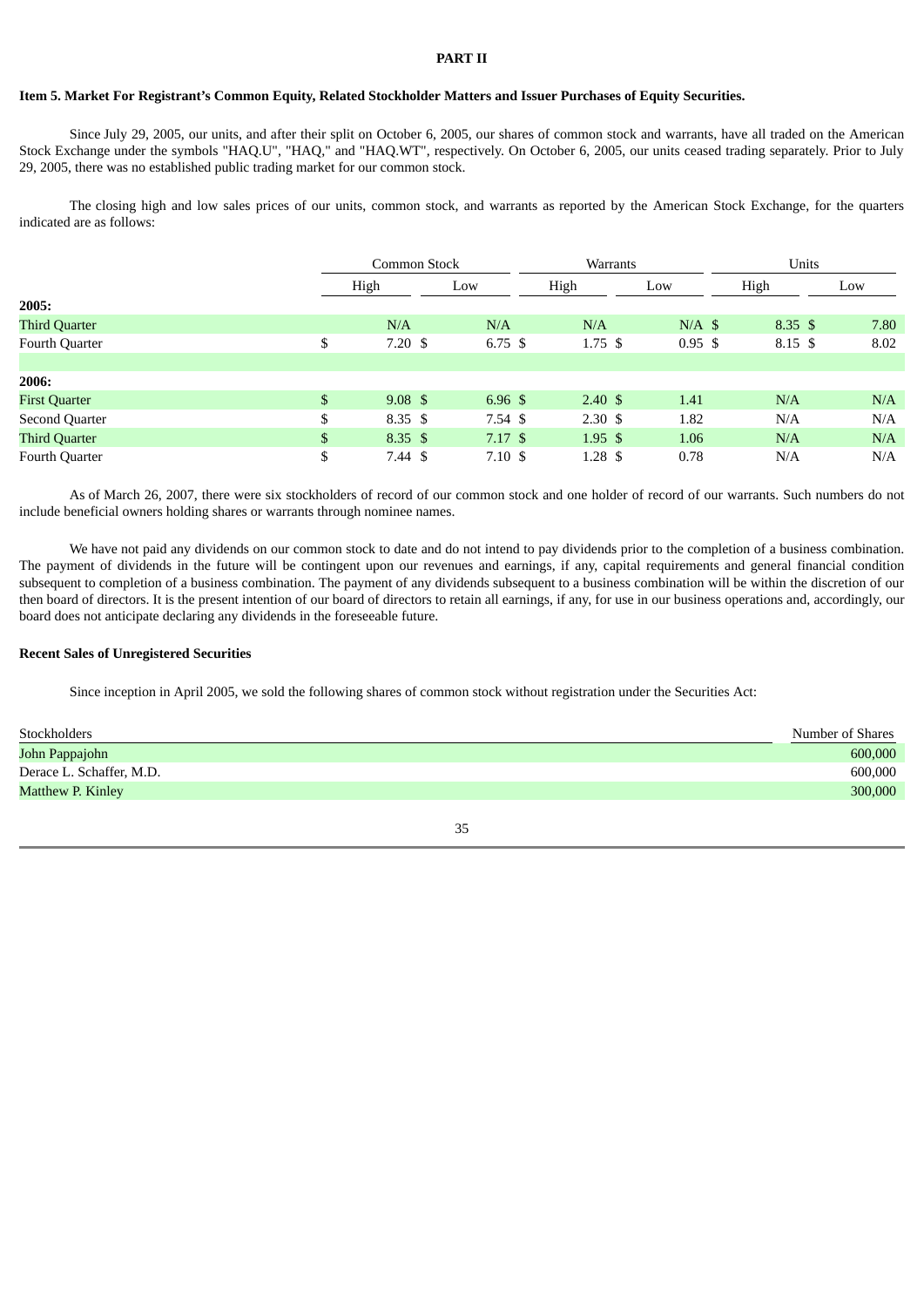Such shares were issued on April 25, 2005 in connection with our organization pursuant to the exemption from registration contained in Section 4(2) of the Securities Act as they were sold to sophisticated, wealthy individuals. The shares issued to the individuals and entities above were sold for an aggregate offering price of \$25,000 at an average purchase price of approximately \$0.0167 per share. No underwriting discounts or commissions were paid with respect to such sales. In June 2005, Mr. Pappajohn, Dr. Schaffer and Mr. Kinley transferred, for an aggregate consideration per share which they paid us and pro rata to their ownership of our common stock, an aggregate of 30,000 shares of our common stock equally to Mr. Berger and Mr. Schellhammer, two of our directors. On July 8, 2005, our Board of Directors authorized a stock dividend of approximately .333333 shares of common stock for each outstanding share of common stock, effectively lowering the initial purchase price to approximately \$.0125 per share. Further, on July 22, 2005, our board of directors authorized a stock dividend of approximately .125 shares of common stock for each outstanding share of common stock, effectively lowering the initial purchase price to approximately \$.0111 per share.

#### **Use of Proceeds from our Initial Public Offering**

The effective date of our registration statement, which was filed on Form S-1 under the Securities Act of 1933 (File No. 333-124712), and which relates to the initial public offering of our units, was July 28, 2005. Each unit consisted of one share of common stock, \$.0001 par value per share, and one warrant to purchase one share of common stock. A total of 10,350,000 units were registered at a proposed maximum aggregate offering price of \$82,800,000.

The offering was consummated on August 3, 2005, and the sale of a portion of the overallotment option was consummated on August 16, 2005. The underwriters of the offering were Maxim Group LLC, Ramius Securities, LLC, Sunrise Securities Corp. and Broadband Capital Management, LLC. A total of 9,400,000 units were sold in the offering and the overallotment at \$8.00 per unit for an aggregate offering price of \$75,200,000. Each of our units commenced trading its component share of common stock and warrant separately on October 6, 2005. Our units do not continue to trade separately from the common stock and warrants.

Our net proceeds from our initial public offering are as set forth in the following table:

#### **USE OF PROCEEDS**

The net proceeds of this offering will be as set forth in the following table:

| <b>Gross proceeds</b>                                             | \$<br>75,200,000 |
|-------------------------------------------------------------------|------------------|
| Offering expenses                                                 |                  |
| Underwriting discount (1)(2)                                      | \$<br>4,512,000  |
| Underwriting non-accountable expense                              |                  |
| allowance (3)                                                     | \$<br>720,000    |
| Legal fees and expenses (including blue                           |                  |
| sky services and expenses)                                        | \$<br>200,000    |
| Miscellaneous expenses                                            | \$<br>45,251     |
| Printing and engraving expenses                                   | \$<br>50,000     |
| Accounting fees and expenses                                      | \$<br>25,000     |
| SEC registration fee                                              | \$<br>17,981     |
| NASD registration fee                                             | \$<br>15,778     |
| <b>AMEX Listing Fees</b>                                          | \$<br>75,000     |
| Initial trustee's fee                                             | \$<br>1,000      |
| D&O Insurance                                                     | \$<br>70,000     |
|                                                                   |                  |
| <b>Net Proceeds</b>                                               |                  |
| Held in trust (2)                                                 | \$<br>67,928,000 |
| Not held in trust                                                 | \$<br>1,540,000  |
| Total net proceeds                                                | \$<br>69,468,000 |
|                                                                   |                  |
| Use of new proceeds not held in trust                             |                  |
| Legal, accounting and other expenses attendant to the due         |                  |
| diligence investigation, structuring and negotiation              |                  |
| of a business combination                                         | \$<br>200,000    |
|                                                                   |                  |
| Payment of administrative services and support (\$7,500 per month |                  |
| for 24 months)                                                    | \$<br>180,000    |
| Due diligence of prospective target business                      | \$<br>600,000    |
| Legal and accounting fees relating to SEC reporting obligations   | \$<br>50,000     |
| Working capital and services                                      | \$<br>510,000    |
| <b>Total</b>                                                      | \$<br>1,540,000  |
|                                                                   |                  |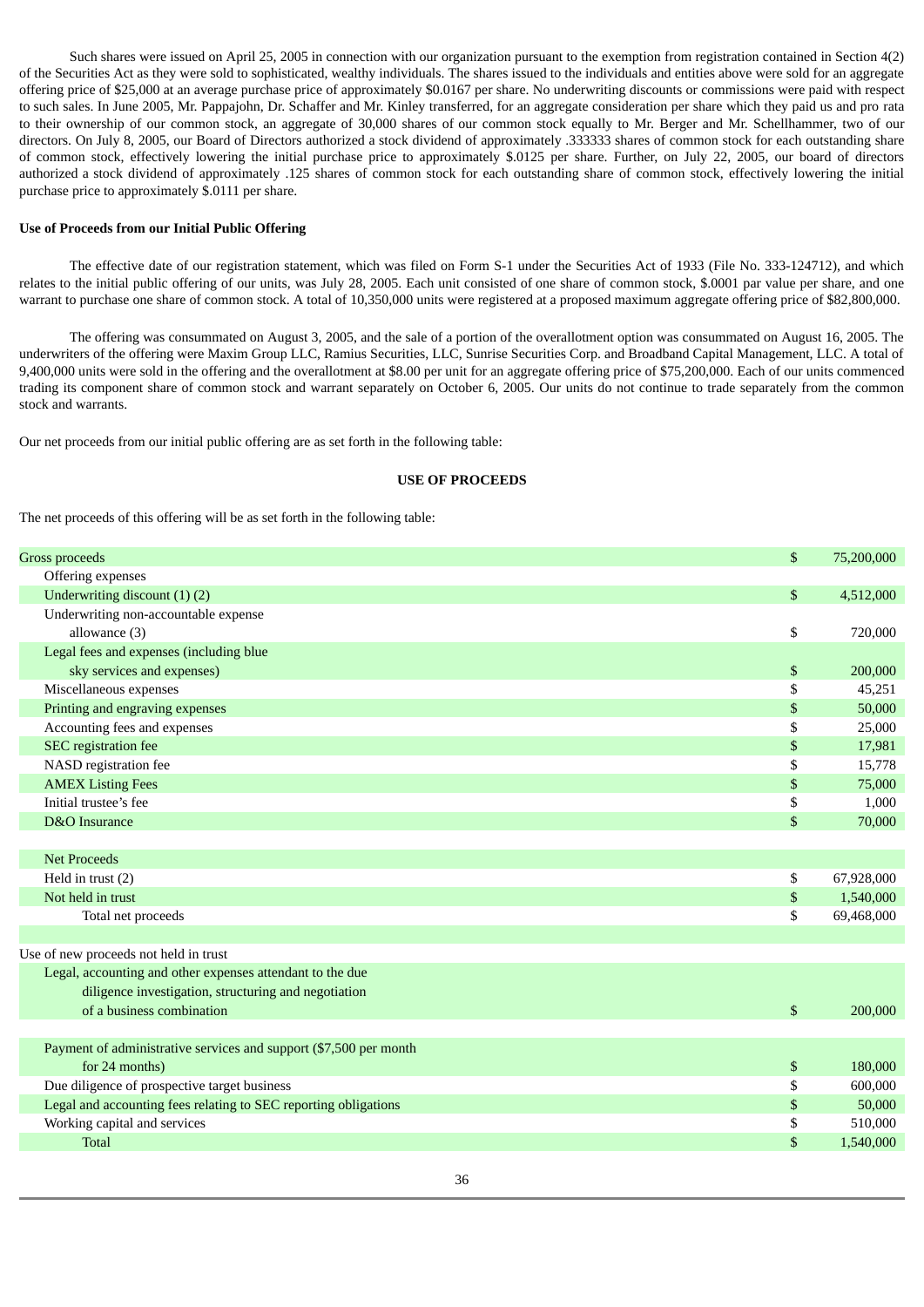- (1) Consists of an underwriting discount of 6% of the gross proceeds of our initial public offering (including any units sold to cover overallotments).
- (2) Upon consummation of a business combination, Maxim Group LLC will be paid an additional underwriting discount in the amount of 1% of the gross proceeds of our initial public offering (including any units sold to cover overallotments) out of the funds held in trust, for an aggregate of \$752,000.
- (3) The 1% non-accountable expense allowance was not payable with respect to the units sold upon exercise of the underwriters' over-allotment option.

\$67,928,000 of the net proceeds of our initial public offering and the overallotment, or approximately \$7.23 per share, were placed in a trust account at JP Morgan Chase NY Bank maintained by Continental Stock Transfer & Trust Company, New York, New York, as trustee. The proceeds will not be released from the trust fund until the earlier of the completion of a business combination or our liquidation. The proceeds held in the trust fund may be used as consideration to pay the sellers of a target business with which we ultimately complete a business combination. Any amounts not paid as consideration to the sellers of the target business may be used to finance operations of the target business or to effect other acquisitions, as determined by our board of directors at that time.

We have agreed to pay Equity Dynamics, Inc., an affiliated third party of which Mr. Pappajohn is the President and principal stockholder, and Mr. Kinley a Senior Vice President, approximately \$7,500 per month for office space and certain additional general and administrative services. A prior arrangement with an affiliate of our Chief Executive Officer, Derace Schaffer, M.D., pursuant to which we paid \$1,500 a month for office space and certain general and administrative services, as a portion of the \$7,500, was terminated on December 31, 2005. As of December 31, 2006, approximately \$127,500 was paid pursuant to these arrangements.

In accordance with their agreement with the representative of the underwriters in our initial public offering, Mr. Pappajohn, Dr. Schaffer and Mr. Kinley purchased, pursuant to the guidelines set forth in SEC Rule 10b5-1 in connection with Rule 10b5-1 plans, an aggregate of 354,900 of our warrants, for aggregate consideration of \$386,070, on the open market at prices up to \$1.20 per warrant. The Rule 10b5-1 plans terminated on January 6, 2006, and no further purchases are planned.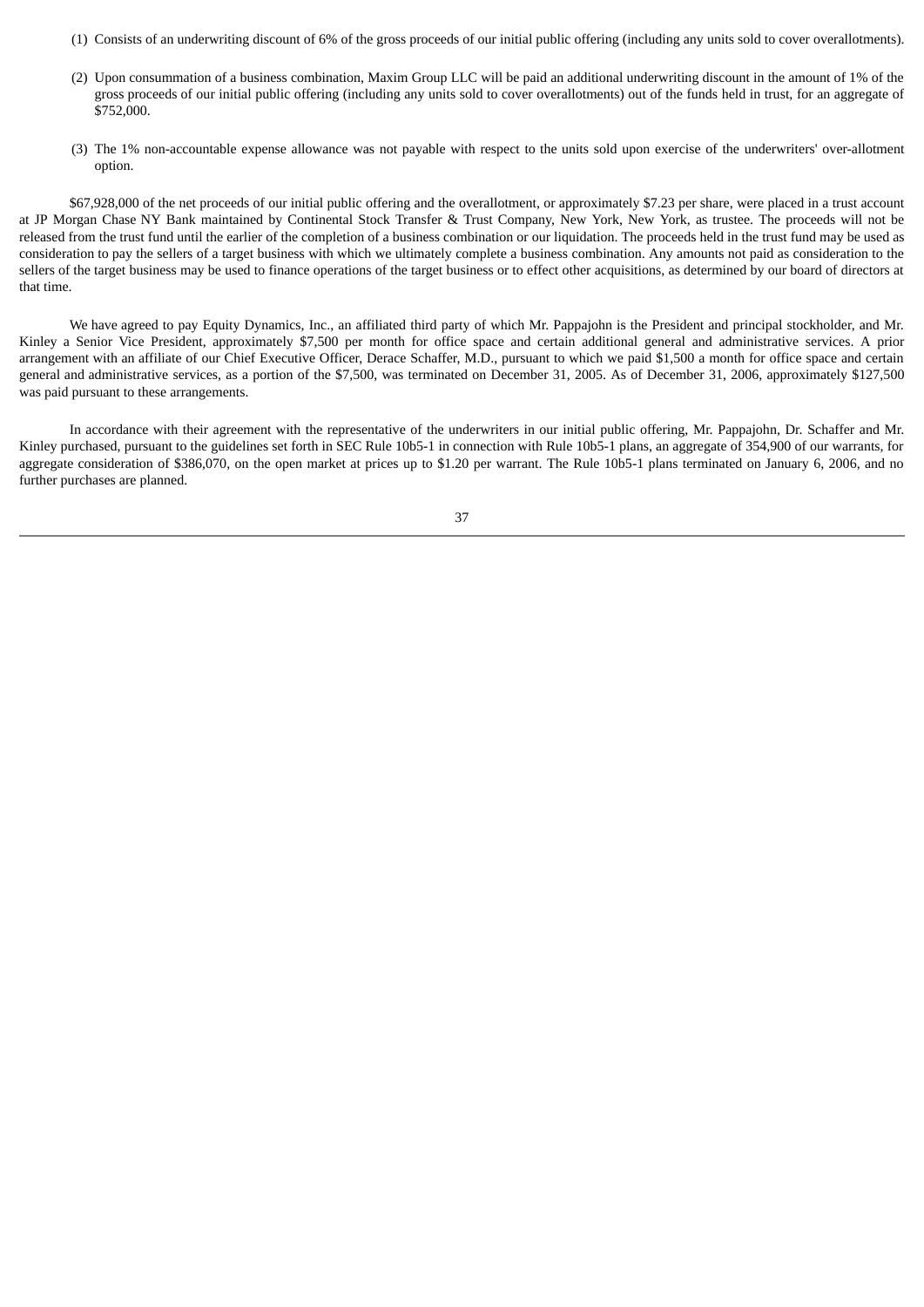Prior to the closing of a business combination, we have agreed to obtain keyman life insurance in the amount of \$3,000,000 in the aggregate on the lives of certain members of our management for a three year period. Based on current estimates, the premium for such life insurance policies, of which we will be the sole beneficiary, is expected to be approximately \$5,000 per year. Effective January of 2006, keyman life insurance was obtained for Matt Kinley and Derace Schaffer in the amount of \$1,500,000 each.

We intend to use the excess working capital (approximately \$510,000) being held in reserve in the event due diligence, legal, accounting and other expenses of structuring and negotiating business combinations exceed our estimates, as well as for reimbursement of any out-of-pocket expenses incurred by persons who were stockholders prior to our initial public offering in connection with activities on our behalf as described below. We expect that due diligence of prospective target businesses will be performed by some or all of our officers and directors and may include engaging market research firms and/or third party consultants. Our officers and directors do not receive any compensation for their due diligence of prospective target businesses, but are reimbursed for any out-of-pocket expenses (such as travel expenses) incurred in connection with such due diligence activities. As of December 31, 2006, we have reimbursed an aggregate of \$158,323 to such persons. We believe that the excess working capital will be sufficient to cover the foregoing expenses and reimbursement costs.

Mr. Pappajohn, Dr. Schaffer and Mr. Kinley loaned us a total of \$250,000 which was used to pay a portion of the expenses of the initial public offering, such as SEC registration fees, NASD registration fees, AMEX listing fees and legal and accounting fees and expenses. These loans were repaid out of the net proceeds of our initial public offering not placed in trust.

The net proceeds of the initial public offering not held in the trust fund and not immediately required for the purposes set forth above may only be invested by the trust agent in "government securities" with specific maturity dates, or in money market funds meeting specific requirements under the Investment Company Act of 1940, in each case in such a manner that we are not deemed to be an investment company under the Investment Company Act. As of December 31, 2006, there was \$70,887,371 held in the trust fund, including interest earned on the initial deposit.

Other than the \$7,500 aggregate per month general and administrative service fees described above, no compensation of any kind (including finder's and consulting fees) will be paid to any persons who were stockholders prior to our initial public offering, or any of their affiliates, for services rendered to us prior to or in connection with the consummation of the business combination. However, such stockholders will receive reimbursement for any out-of-pocket expenses incurred by them in connection with activities on our behalf, such as identifying potential target businesses and performing due diligence on suitable business combinations. After the consummation of a business combination, if any, to the extent our management remains as officers of the resulting business, we anticipate that they may enter into employment agreements, the terms of which shall be negotiated and which we expect to be comparable to employment agreements with other similarly-situated companies in the healthcare industry. Further, after the consummation of a business combination, if any, to the extent our directors remain as directors of the resulting business, we anticipate that they will receive compensation comparable to directors at other similarly-situated companies in the healthcare industry.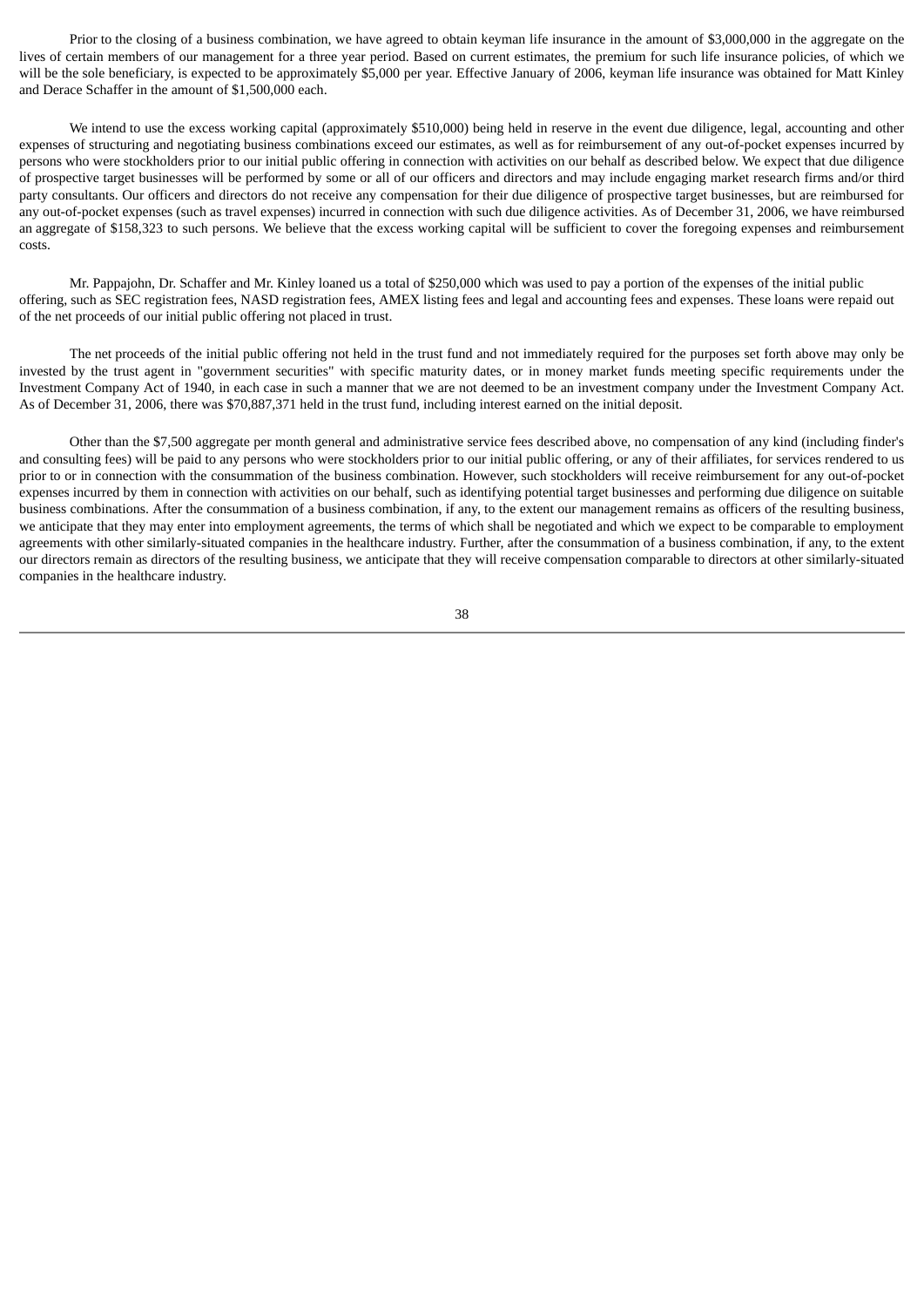## **Item 6. Selected Financial Data.**

The following tables should be read in conjunction with our financial statements and the notes thereto appearing elsewhere in this Annual Report on Form 10-K. The selected financial data has been derived from our financial statements, which have been audited by LWBJ, LLP, independent registered public accounting firm, as indicated in their report included elsewhere herein.

|                                              |      | <b>For the Year Ended</b><br><b>December 31, 2006</b> |      | <b>For the Period from</b><br>April 25, 2005<br>(inception) to<br><b>December 31, 2005</b> |     | <b>For the Period from</b><br>April 25, 2005<br>(inception) to<br><b>December 31, 2006</b> |
|----------------------------------------------|------|-------------------------------------------------------|------|--------------------------------------------------------------------------------------------|-----|--------------------------------------------------------------------------------------------|
| <b>Income Statement Data</b>                 |      |                                                       |      |                                                                                            |     |                                                                                            |
| Loss from operations                         | $\$$ | $(644,378)$ \$                                        |      | (260,779)                                                                                  | -\$ | (905, 157)                                                                                 |
| Investment income                            |      | 1,847,712                                             |      | 586,074                                                                                    |     | 2,433,786                                                                                  |
|                                              |      |                                                       |      |                                                                                            |     |                                                                                            |
| Income before provision for income taxes     |      | 1,203,334                                             |      | 325,295                                                                                    |     | 1,528,629                                                                                  |
| Provision for income taxes                   |      | 187,000                                               |      | 48,000                                                                                     |     | 235,000                                                                                    |
| Net income                                   | \$   | 1,016,334                                             | $\$$ | 277,295                                                                                    | \$  | 1,293,629                                                                                  |
| Basic earnings per share                     | \$   | 0.09                                                  | $\$$ | 0.04                                                                                       |     |                                                                                            |
|                                              |      |                                                       |      |                                                                                            |     |                                                                                            |
| Diluted earnings per share                   | \$   | 0.07                                                  | \$   | 0.03                                                                                       |     |                                                                                            |
|                                              |      |                                                       |      |                                                                                            |     |                                                                                            |
| Weighted average basic shares outstanding    |      | 11,650,000                                            |      | 7,869,200                                                                                  |     |                                                                                            |
| Weighted average diluted shares oustanding   |      | 13,634,353                                            |      | 8,323,201                                                                                  |     |                                                                                            |
| <b>Balance sheet data</b>                    |      |                                                       |      | December 31,<br>2006                                                                       |     | December 31,<br>2005                                                                       |
| Cash                                         |      |                                                       | \$   | 675,305                                                                                    | \$  | 1,398,181                                                                                  |
| Investments held in trust                    |      |                                                       |      | 70,887,371                                                                                 |     | 68,636,069                                                                                 |
| Other current assets                         |      |                                                       |      | 176,068                                                                                    |     | 52,500                                                                                     |
| <b>Total assets</b>                          |      |                                                       | \$   | 71,738,744                                                                                 | \$  | 70,086,750                                                                                 |
| <b>Total liabilities</b>                     |      |                                                       |      |                                                                                            |     |                                                                                            |
| Common stock, subject to possible redemption |      |                                                       |      | 1,046,195<br>13,578,807                                                                    |     | 410,535<br>13,578,807                                                                      |
| Total stockholders' equity                   |      |                                                       |      | 57, 113, 742                                                                               |     | 56,097,408                                                                                 |
|                                              |      |                                                       |      |                                                                                            |     |                                                                                            |
| Total liabilities and stockholders' equity   |      |                                                       | \$   | 71,738,744                                                                                 | \$  | 70,086,750                                                                                 |
| 39                                           |      |                                                       |      |                                                                                            |     |                                                                                            |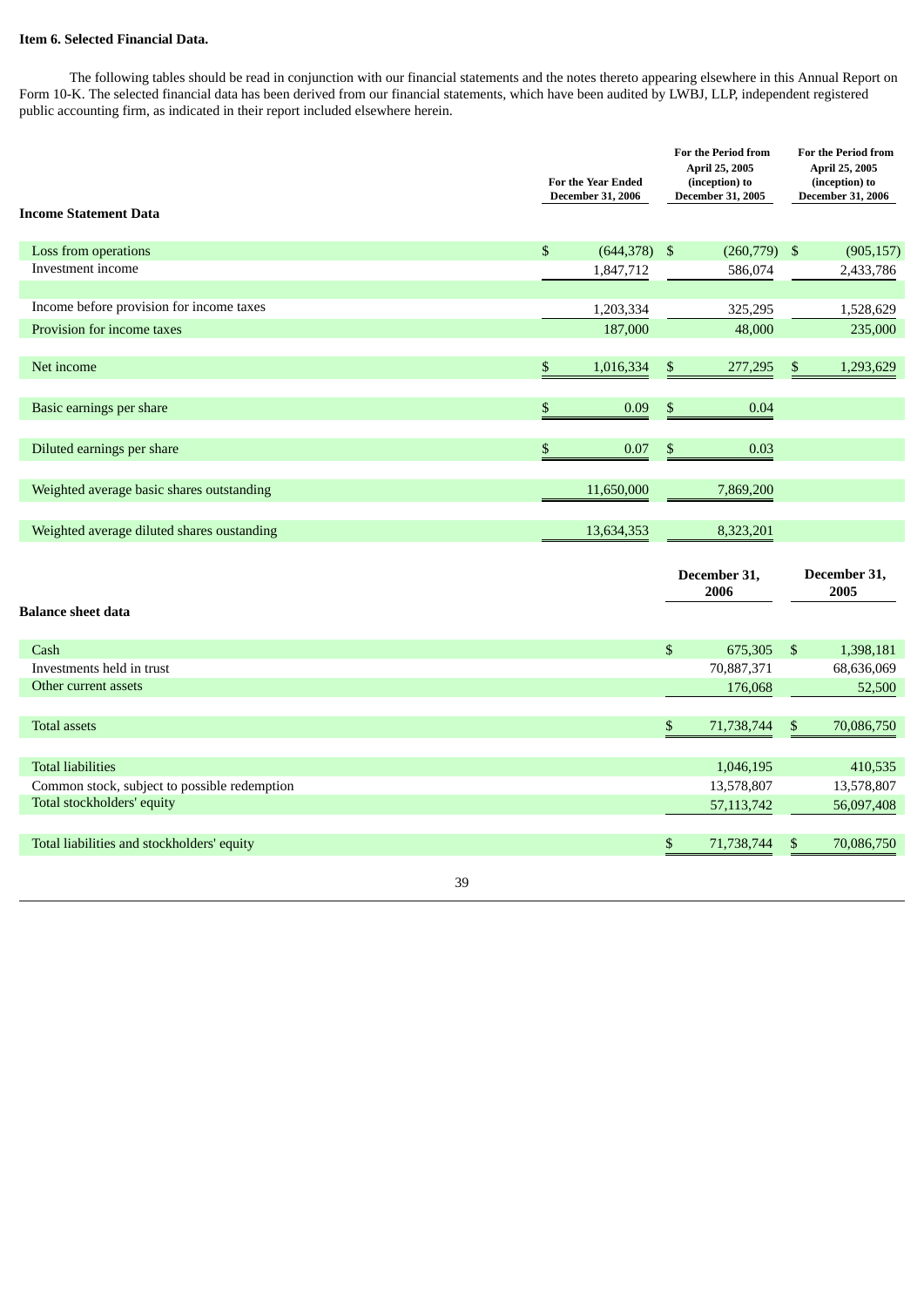#### **Item 7. Management's Discussion and Analysis of Financial Condition and Results of Operations.**

The following discussion should be read in conjunction with our financial statements and footnotes thereto contained in this report.

We were formed on April 25, 2005, to serve as a vehicle to acquire, through a merger, capital stock exchange, asset acquisition or other similar business combination, one or more domestic or international assets or an operating business in the healthcare industry. Our initial business combination must be with a target business or businesses whose fair market value is at least equal to 80% of net assets at the time of such acquisition. We intend to utilize cash derived from the proceeds of our recently completed public offering, our capital stock, debt or a combination of cash, capital stock and debt, in effecting a business combination.

On August 3, 2005, we consummated our initial public offering of 9,000,000 units. On August 16, 2005, we consummated the closing of an additional 400,000 units that were subject to the underwriters' over-allotment option. Each unit consists of one share of common stock and one redeemable common stock purchase warrant. Each warrant entitles the holder to purchase from us one share of our common stock at an exercise price of \$6.00.

Our net proceeds from the sale of our units, including amounts from exercise of the underwriters' over-allotment option, after deducting certain offering expenses of approximately \$1,220,000, including \$720,000 evidencing the underwriters' non-accountable expense allowance of 1% of the gross proceeds (excluding the proceeds from the underwriters' over-allotment), and underwriting discounts of approximately \$4,512,000, were approximately \$69,468,000. Of this amount, \$67,928,000 is being held in trust and the remaining funds are being held outside of the trust. The remaining proceeds are available to be used by us to provide for business, legal and accounting due diligence on prospective acquisitions and continuing general and administrative expenses. We will use substantially all of the net proceeds of this offering to acquire a target business, including identifying and evaluating prospective acquisition candidates, selecting the target business, and structuring, negotiating and consummating the business combination. To the extent that our capital stock is used in whole or in part as consideration to effect a business combination, the proceeds held in the trust fund as well as any other net proceeds not expended will be used to finance the operations of the target business. We believe we will have sufficient available funds outside of the trust fund to operate through August 2007, assuming that a business combination is not consummated during that time. We do not believe we will need to raise additional funds in order to meet the expenditures required for operating our business.

#### **Item 7A. Quantitative and Qualitative Disclosures About Market Risk.**

Market risk is the sensitivity of income to changes in interest rates, foreign exchanges, commodity prices, equity prices, and other market-driven rates or prices. We are not presently engaged in, and if a suitable business target is not identified by us prior to the prescribed liquidation of the trust account we may not engage in, any substantive commercial business. Accordingly, the risks associated with foreign exchange rates, commodity prices, and equity prices are not significant.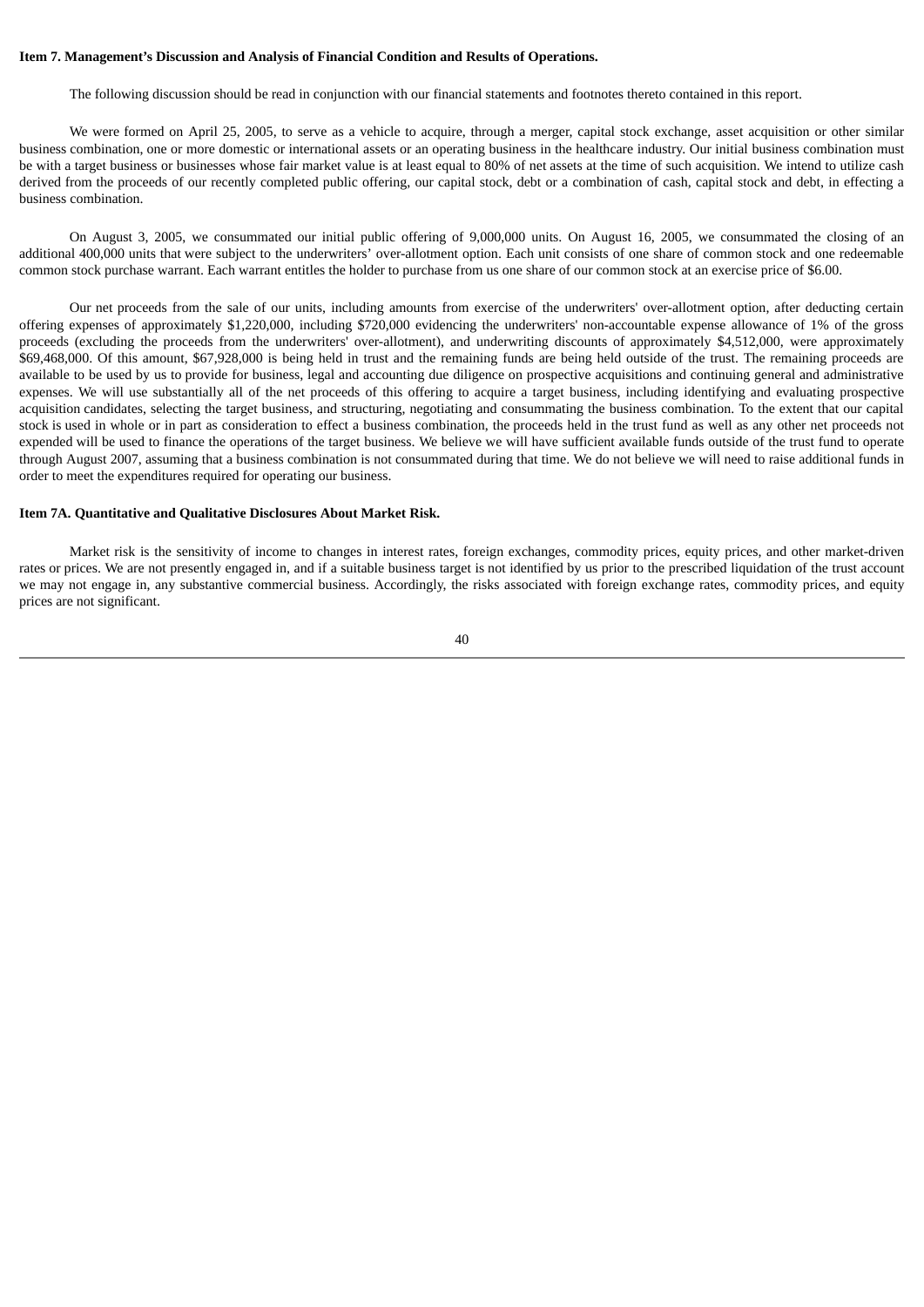#### **Item 8. Financial Statements and Supplementary Data.**

Reference is made to pages F-1 through F-14 comprising a portion of this Annual Report on Form 10-K.

#### **Item 9. Changes in and Disagreements with Accountants on Accounting and Financial Disclosure.**

None.

#### **Item 9A. Controls and Procedures.**

Our management carried out an evaluation, with the participation of Derace L. Schaffer, M.D., our principal executive officer, and Matthew P. Kinley, our principal financial officer, of the effectiveness of our disclosure controls and procedures as of December 31, 2006. Based upon that evaluation, Dr. Schaffer and Mr. Kinley concluded that our disclosure controls and procedures were effective to ensure that information required to be disclosed by us in reports that we file or submit under the Securities Exchange Act of 1934 is recorded, processed, summarized and reported, within the time periods specified in the rules and forms of the Securities and Exchange Commission.

There has not been any change in our internal control over financial reporting in connection with the evaluation required by Rule 13a-15(d) under the Exchange Act that occurred during the three months ended December 31, 2006 that has materially affected, or is reasonably likely to materially affect, our internal control over financial reporting.

#### **Item 9B. Other Information.**

Not applicable.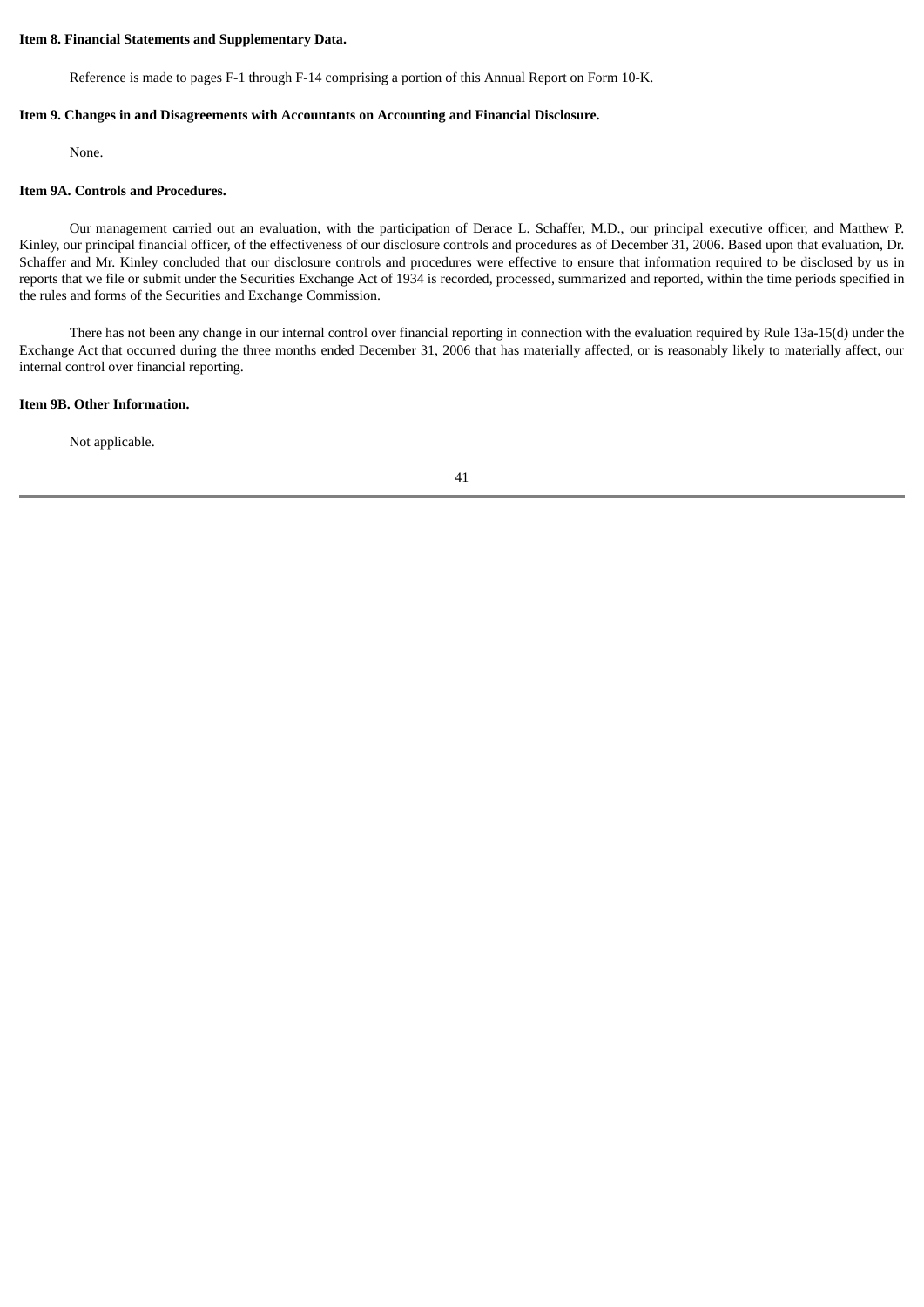### **PART III**

### **Item 10. Directors and Executive Officers of the Registrant.**

Our directors and executive officers as of December 31, 2006, were as follows:

| <b>NAME</b>             | AGE | <b>POSITION</b>                           |
|-------------------------|-----|-------------------------------------------|
| John Pappajohn          | 78  | Chairman of the Board and Secretary       |
|                         |     |                                           |
| Derace L. Schaffer, M.D | 58  | Vice Chairman and Chief Executive Officer |
|                         |     |                                           |
| Matthew P. Kinley       | 39  | President, Treasurer and Director         |
|                         |     |                                           |
| Edward B. Berger        | 77  | <b>Director</b>                           |
|                         |     |                                           |
| Wayne A. Schellhammer   | 54  | <b>Director</b>                           |

JOHN PAPPAJOHN has served as our chairman and secretary since April 2005. Since 1969, Mr. Pappajohn has been the President and principal stockholder of Equity Dynamics, Inc., a financial consulting firm, and the sole owner of Pappajohn Capital Resources, a venture capital firm. He also serves as a director of the following public companies: Allion Healthcare, Inc., American CareSource Holdings, Inc., MC Informatics, Inc., Conmed Healthcare Management, Inc. and Patient Infosystems, Inc. Mr. Pappajohn has been an active private equity investor in healthcare companies for more than 30 years and has served as a director of more than 40 public companies. Mr. Pappajohn has been a founder in several public healthcare companies such as Caremark Rx, Inc., Quantum Health Resources, and Radiologix, Inc. Mr. Pappajohn and Dr. Schaffer have worked together for more than fifteen years on a variety of healthcare companies, and they have co-founded Allion Healthcare, Inc., Patient Infosystems, Inc., and Radiologix, Inc., all of which are public companies. In addition, Mr. Pappajohn and Dr. Schaffer have worked together on many private healthcare companies, such as Logisticare, Inc. and Source Medical Inc. Mr. Pappajohn received his B.S.C. from the University of Iowa.

DERACE L. SCHAFFER, M.D. has served as our vice chairman and chief executive officer since April 2005. Dr. Schaffer is the founder and CEO of The Lan Group, a venture capital firm specializing in healthcare and high technology investments. He also serves as a director of the following public companies: Allion Healthcare, Inc., American CareSource Holdings, Inc., and Patient Infosystems, Inc. He has served as chairman of several healthcare companies including, Radiologix, Inc when it was private. He has been an active co-investor with Mr. Pappajohn for more than fifteen years on a variety of healthcare companies, and they have co-founded Allion Healthcare, Patient Infosystems and Radiologix, all of which are public companies. In addition, Mr. Pappajohn and Dr. Schaffer have worked together on many private healthcare companies, such as Logisticare, Inc. and Source Medical Inc. Dr. Schaffer served as chief executive officer and chairman of the board of Ide Imaging Group, P.C. from 1980 to 2001. Dr. Schaffer has served as a director on many healthcare boards of directors including several health systems and more than ten healthcare services and technology companies. Dr. Schaffer received his postgraduate radiology training at Harvard Medical School and Massachusetts General Hospital, where he served as Chief Resident. Dr. Schaffer is currently also a Clinical Professor of Radiology at Weill Cornell Medical College.

MATTHEW P. KINLEY has served as our president, treasurer and a director since April 2005. Since 1995, he has served as Senior Vice President of Equity Dynamics, Inc., a financial consulting firm, and Pappajohn Capital Resources, a venture capital firm, both owned by John Pappajohn. Mr. Kinley has been involved in the financing and development of more than 20 companies with Mr. Pappajohn in the past twelve years. Mr. Kinley has worked with Dr. Schaffer for more than twelve years on healthcare services and technology companies. From 1990 through 1995, Mr. Kinley was manager and held various positions at KPMG Peat Marwick, working on tax, audit and merger and acquisition issues. Mr. Kinley received his B.A. in Business, with highest honors, from the University of Northern Iowa in May 1990.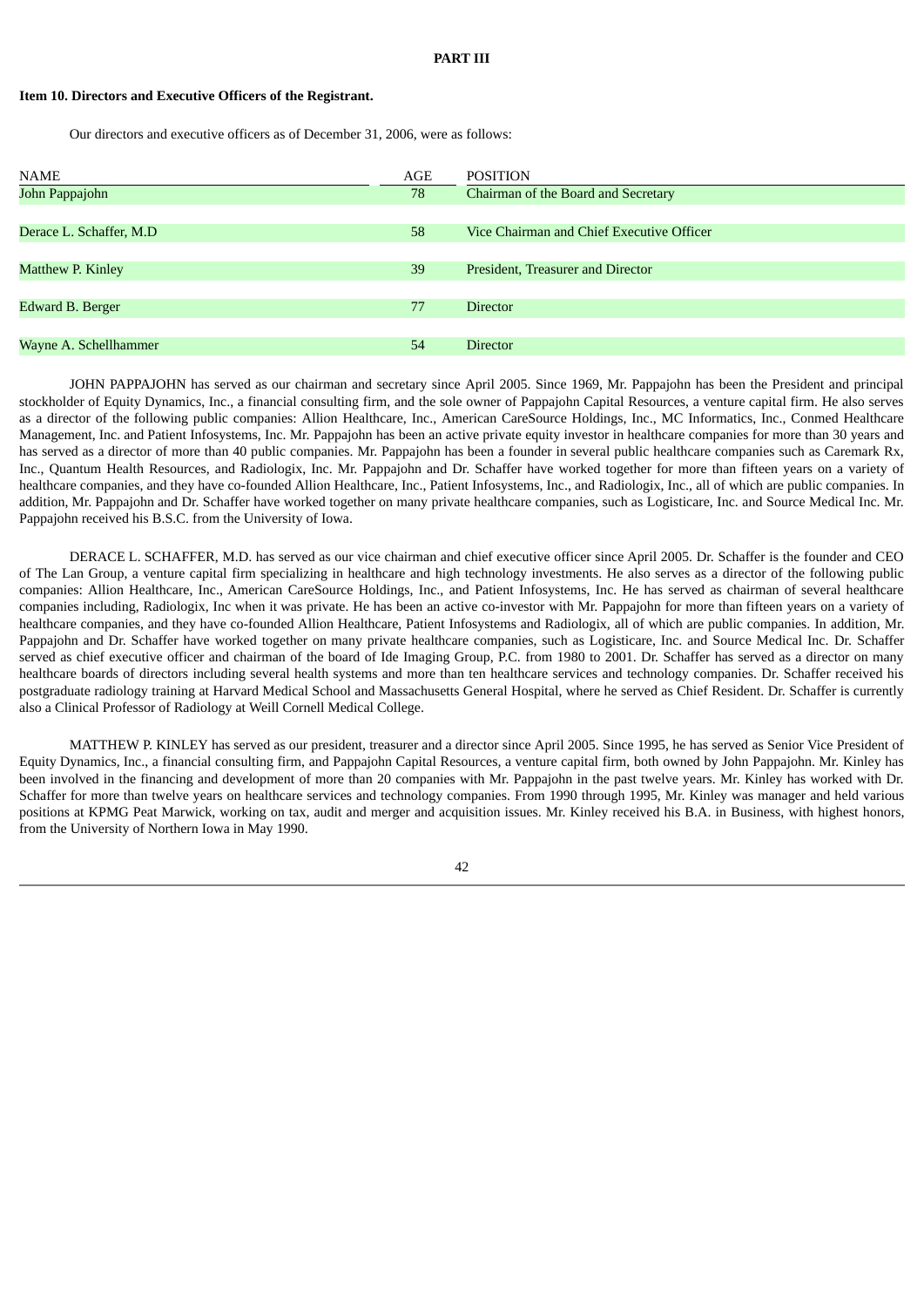EDWARD B. BERGER has served as a director since April 2005. Mr. Berger is the Chief Executive Officer and director of CardSystems Solutions Inc. He is a director of Compass Bank of Tucson, Arizona. Mr. Berger is Chairman of the Board of the board of directors and a member of the audit committee of American CareSource Holdings and a director and a member of the audit committee of Conmed Healthcare Management, Inc. both public companies. Mr. Berger has extensive healthcare experience: past President and CEO of Palo Verde Hospital; past President and member of the Board of Trustees of Kino Community Hospital; past member of the Long Range Planning Committee of Tucson Medical Center, all in Tucson, AZ. Mr. Berger is currently an Adjunct Professor in Political Science at Pima Community College and is the Chairman of the MBA Advisory Council, Eller Graduate School of Management at the University of Arizona. He has been admitted to practice law before the U.S. Supreme Court, U.S. Court of Appeals for the 9th Circuit and the U.S. District Court-Arizona. He is admitted to the New York Bar, the Arizona Bar and the District of Columbia Bar. Mr. Berger received his Juris Doctor degree from New York Law School. Mr. Berger is a member of both our Audit Committee and our Nominating Committee.

WAYNE A. SCHELLHAMMER has served as a director since June 2005. Mr. Schellhammer is Chairman and Chief Executive Officer of American Care Source Holdings, Inc., a public company, a position he has held since October of 2004. He served as President and CEO of Iowa Health Physicians, an affiliate of the Iowa Health System, for five years, as President and CEO of InTrust for five years and as Vice President of Physician Services and Payer Contracting for the Iowa Health System, a hospital and physician integrated health system, for five years. Mr. Schellhammer has also held senior executive positions with KPMG Consulting (now BearingPoint) for two years, Wellcare of New York, a subsidiary of a public company, Wellcare Health Plans, Inc., for five years, as well as a national cardiac consulting firm. He has spent a total of 30 years in the healthcare industry and is a graduate of the University of Minnesota. Mr. Schellhammer is a member of both our Audit Committee and our Nominating Committee.

Our board of directors is divided into two classes with only one class of directors being elected in each year and each class serving a two-year term. The term of office of the first class of directors, consisting of Mr. Berger and Mr. Schellhammer, will expire at our first annual meeting of stockholders. The term of office of the second class of directors, consisting of Mr. Pappajohn, Dr. Schaffer and Mr. Kinley, will expire at the second annual meeting.

These individuals have played a key role in identifying and evaluating prospective acquisition candidates, selecting the target business, and structuring, negotiating and consummating its acquisition. None of these individuals has been a principal of or affiliated with a public company or blank check company that executed a business plan similar to our business plan and none of these individuals is currently affiliated with such an entity. However, we believe that the skills and expertise of these individuals, their collective access to acquisition opportunities and ideas, their contacts, and their transaction expertise should enable them to identify and effect an acquisition although we cannot assure you that they will, in fact, be able to do so.

Dr. Schaffer, Mr. Pappajohn and Mr. Kinley may be deemed to be our "parents" and are deemed our "promoters," as these terms are defined under the Federal securities laws.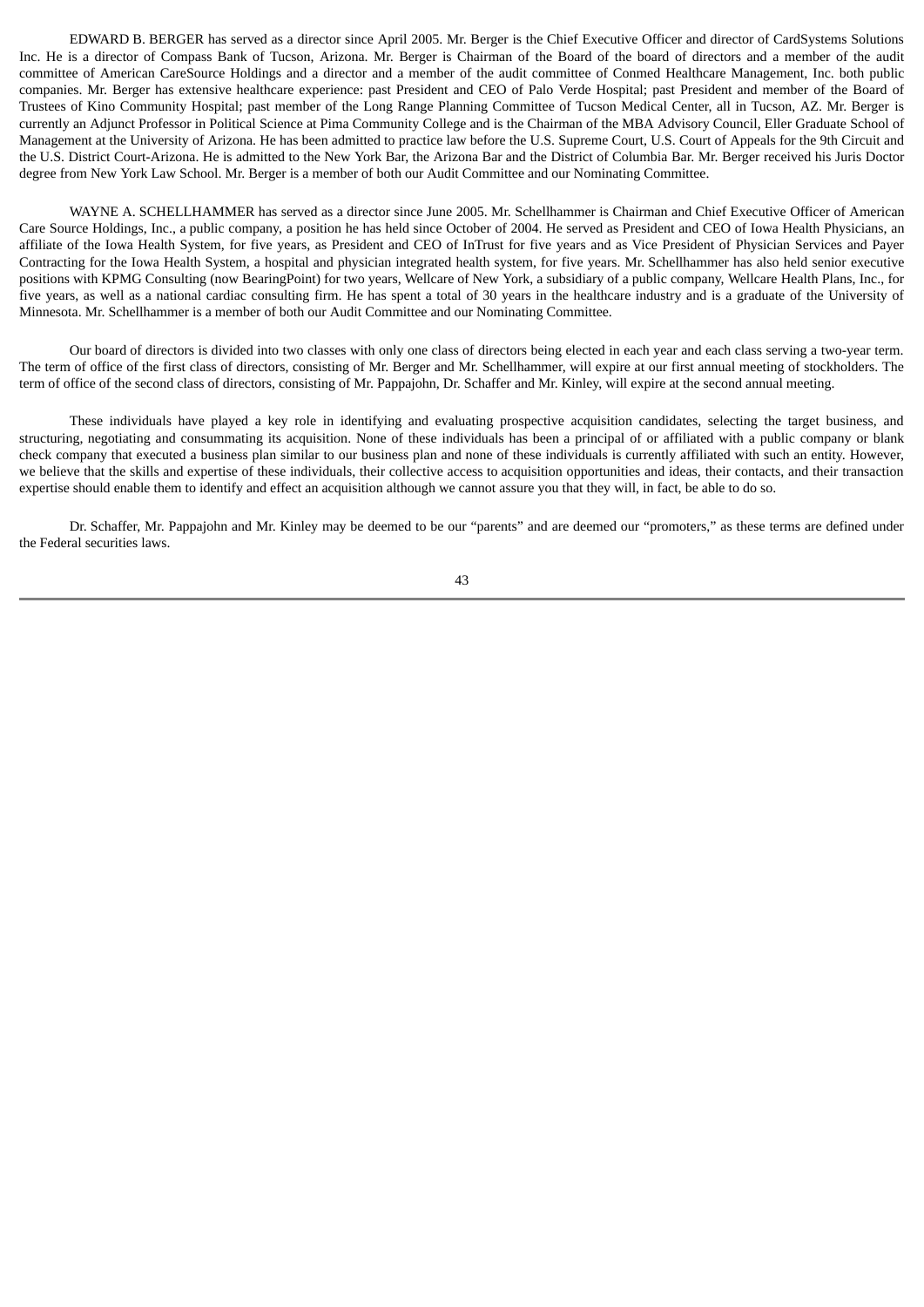#### **Director Independence**

Our board of directors has determined that Mr. Berger and Mr. Schellhammer are "independent directors" as defined in the American Stock Exchange listing standards and Rule 10A-3 of the Exchange Act. After the proposed merger with PharmAthene, our board of directors will consist of up to seven members, and it is anticipated that a majority of which will be considered "independent." We expect the Board members to be John Pappajohn, Derace M. Schaffer, M.D., James Cavanaugh, Ph.D., Steven St. Peter, M.D. Elizabeth Czerepak, Joel McCleary and David Wright. Their biographies are set forth in the preliminary proxy statement filed with the SEC, which we urge you to review carefully.

#### **Section 16(a) Beneficial Ownership Reporting Compliance**

Section 16(a) of the Securities Exchange Act of 1934, as amended, requires our officers, directors and persons who beneficially own more than ten percent of our common stock to file reports of ownership and changes in ownership with the SEC. These reporting persons are also required to furnish us with copies of all Section 16(a) forms they file. Except for the Form 5 of Mr. Berger filed on February 20, 2007, all of these reports were filed in a timely manner.

#### **Board Committees**

Our board of directors established an audit committee and a nominating committee. Our board of directors adopted charters for these committees, as well as a code of conduct and ethics that governs the conduct of our directors, officers and employees.

We do not currently have a compensation committee but we expect to establish a compensation committee as soon as practicable after the consummation of the merger. Pursuant to Section 805 of the AMEX Company Guide, compensation of our Chief Executive Officer, if any, will be determined, or recommended to the Board for determination, by a majority of the independent directors on our board of directors. The Chief Executive Officer will not be present during voting or deliberations. Compensation for all other officers, if any, will be determined, or recommended to the Board for determination, by a majority of the independent directors on our board of directors. None of our officers currently receive compensation. We do not expect to pay any compensation to any of our officers until following the consummation of the merger with PharmAthene.

Under the terms of the merger, we have agreed that the holders of the 8% notes to be issued in the merger with PharmAthene shall have the right to have two persons out of the three persons on the compensation committee for as long as at least 30% of the original principal amount of the 8% notes remains outstanding.

#### **Audit Committee**

Our audit committee currently consists of Mr. Berger and Mr. Schellhammer. The independent directors we appoint to our audit committee will each be an independent member of our board of directors, as defined by the rules of the American Stock Exchange and the SEC. Each member of our audit committee will be financially literate under the current listing standards of the American Stock Exchange, and our board of directors has determined that Mr. Berger qualifies as an "audit committee financial expert," as such term is defined by SEC rules. We intend to locate and appoint at least one additional independent director on our audit committee after the consummation of the Acquisition.

The audit committee reviews the professional services and independence of our independent registered public accounting firm and our accounts, procedures and internal controls. The audit committee also recommends the firm selected to be our independent registered public accounting firm, reviews and approves the scope of the annual audit, review and evaluates with the independent public accounting firm our annual audit and annual consolidated financial statements, reviews with management the status of internal accounting controls, evaluates problem areas having a potential financial impact on us that may be brought to the committee's attention by management, the independent registered public accounting firm or the board of directors, and evaluates all of our public financial reporting documents.

Under the terms of the merger, we have agreed that the holders of the 8% notes to be issued in the merger with PharmAthene shall have the right to have two persons out of the three persons on the audit committee for as long as at least 30% of the original principal amount of the 8% notes remains outstanding.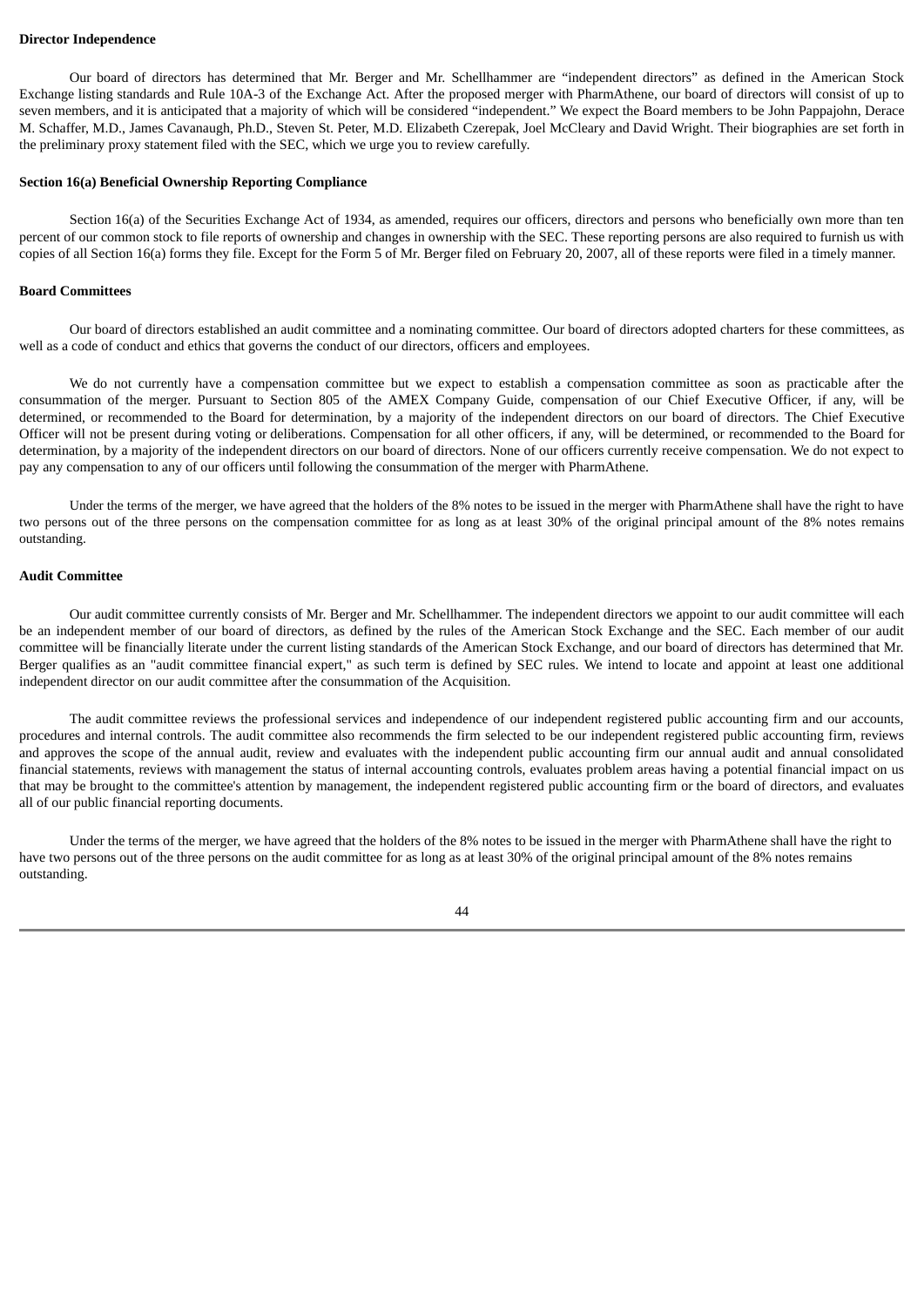#### **Nominating Committee**

We have established a nominating committee of the board of directors, which consists of Mr. Berger and Mr. Schellhammer, each of whom is an independent director as defined by the rules of the American Stock Exchange and the SEC. The nominating committee is responsible for overseeing the selection of persons to be nominated to serve on our board of directors. The nominating committee considers persons identified by its members, management, stockholders, investment bankers and others. We intend to locate and appoint at least one additional independent director on our nominating committee after the consummation of the Acquisition.

The guidelines for selecting nominees, which are specified in the nominating committee charter, generally provide that persons to be nominated should be actively engaged in business endeavors, have an understanding of financial statements, corporate budgeting and capital structure, be familiar with the requirements of a publicly traded company, be familiar with industries relevant to our business endeavors, be willing to devote significant time to the oversight duties of the board of directors of a public company, and be able to promote a diversity of views based on the person's education, experience and professional employment. The nominating committee evaluates each individual in the context of the board as a whole, with the objective of recommending a group of persons that can best implement our business plan, perpetuate our business and represent shareholder interests. The nominating committee may require certain skills or attributes, such as financial or accounting experience, to meet specific board needs that arise from time to time. The nominating committee does not distinguish among nominees recommended by stockholders and other persons.

Under the terms of the merger, we have agreed that the holders of the 8% notes to be issued in the merger with PharmAthene shall have the right to have two persons out of the three persons on the nominating committee for as long as at least 30% of the original principal amount of the 8% notes remains outstanding.

#### **Code of Conduct and Ethics**

We have adopted a code of conduct and ethics applicable to our directors, officers and employees in accordance with applicable federal securities laws and the rules of the American Stock Exchange. You can review this document by accessing our public filings at the SEC's web site at www.sec.gov. In addition, a copy of the code of conduct and ethics will be provided without charge upon request to us. We intend to disclose any amendments to or waivers of certain provisions of our code of ethics within 5 business days of such amendment or waiver or as otherwise required by the SEC.

#### **Conflicts of Interest**

Potential investors should be aware of the following potential conflicts of interest:

- · None of our officers and directors are required to commit their full time to our affairs and, accordingly, they will have conflicts of interest in allocating management time among various business activities.
- · In the course of their other business activities, our officers and directors may become aware of investment and business opportunities which may be appropriate for presentation to our company as well as the other entities with which they are affiliated. They may have conflicts of interest in determining to which entity a particular business opportunity should be presented.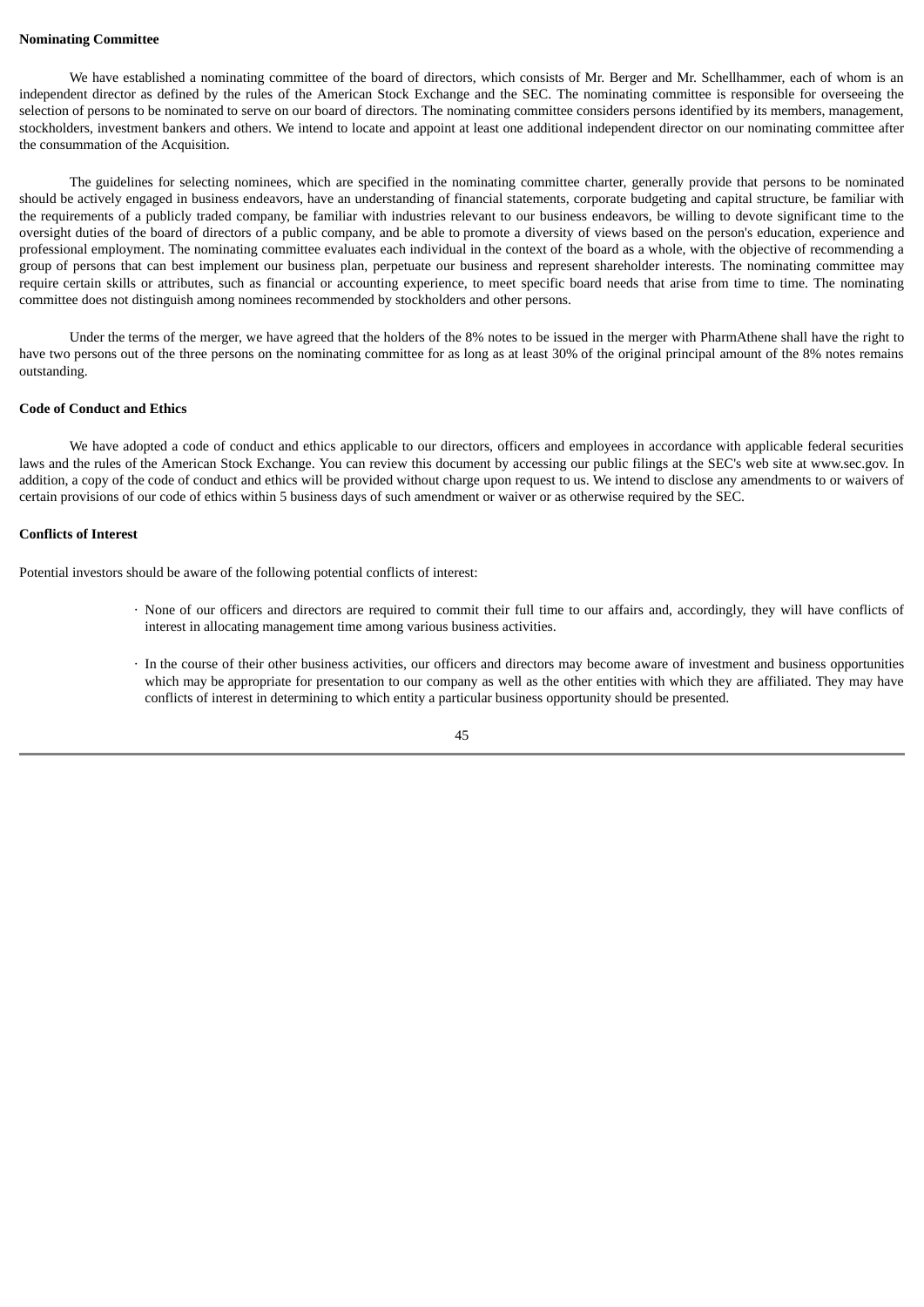- · Our officers and directors may in the future become affiliated with entities, including other blank check companies, engaged in business activities similar to those intended to be conducted by our company.
- · Since our directors beneficially own shares of our common stock which will be released from escrow only in certain limited situations, our board may have a conflict of interest in determining whether a particular target business is appropriate to effect a business combination. The personal and financial interests of our directors and officers may influence their motivation in identifying and selecting a target business, completing a business combination timely and securing the release of their stock.
- · In the event we elect to make a substantial down payment, or otherwise incur significant expenses, in connection with a potential business combination, our expenses could exceed the remaining proceeds not held in trust. Our officers and directors may have a conflict of interest with respect to evaluating a particular business combination if we incur such excess expenses. Specifically, our officers and directors may tend to favor potential business combinations with target businesses that offer to reimburse any expenses in excess of our available proceeds not held in trust.
- · Our officers and directors may have a conflict of interest with respect to evaluating a particular business combination if the retention or resignation of any such officers and directors were included by a target business as a condition to any agreement with respect to a business combination.

In general, officers and directors of a corporation incorporated under the laws of the State of Delaware are required to present business opportunities to a corporation if:

- · the corporation could financially undertake the opportunity;
- · the opportunity is within the corporation's line of business; and
- · it would not be fair to the corporation and its stockholders for the opportunity not to be brought to the attention of the corporation.

Accordingly, as a result of multiple business affiliations, our officers and directors may have similar legal obligations relating to presenting business opportunities meeting the above-listed criteria to multiple entities. In addition, conflicts of interest may arise when our board evaluates a particular business opportunity with respect to the above-listed criteria. We cannot assure you that any of the above mentioned conflicts will be resolved in our favor.

In order to minimize potential conflicts of interest which may arise from multiple corporate affiliations, each of our officers and directors has agreed in principle, until the earlier of a business combination, our liquidation or such time as he ceases to be an officer or director, to present to us for our consideration, prior to presentation to any other entity, any business opportunity which may reasonably be required to be presented to us under Delaware law, subject to any pre-existing fiduciary obligations they might have.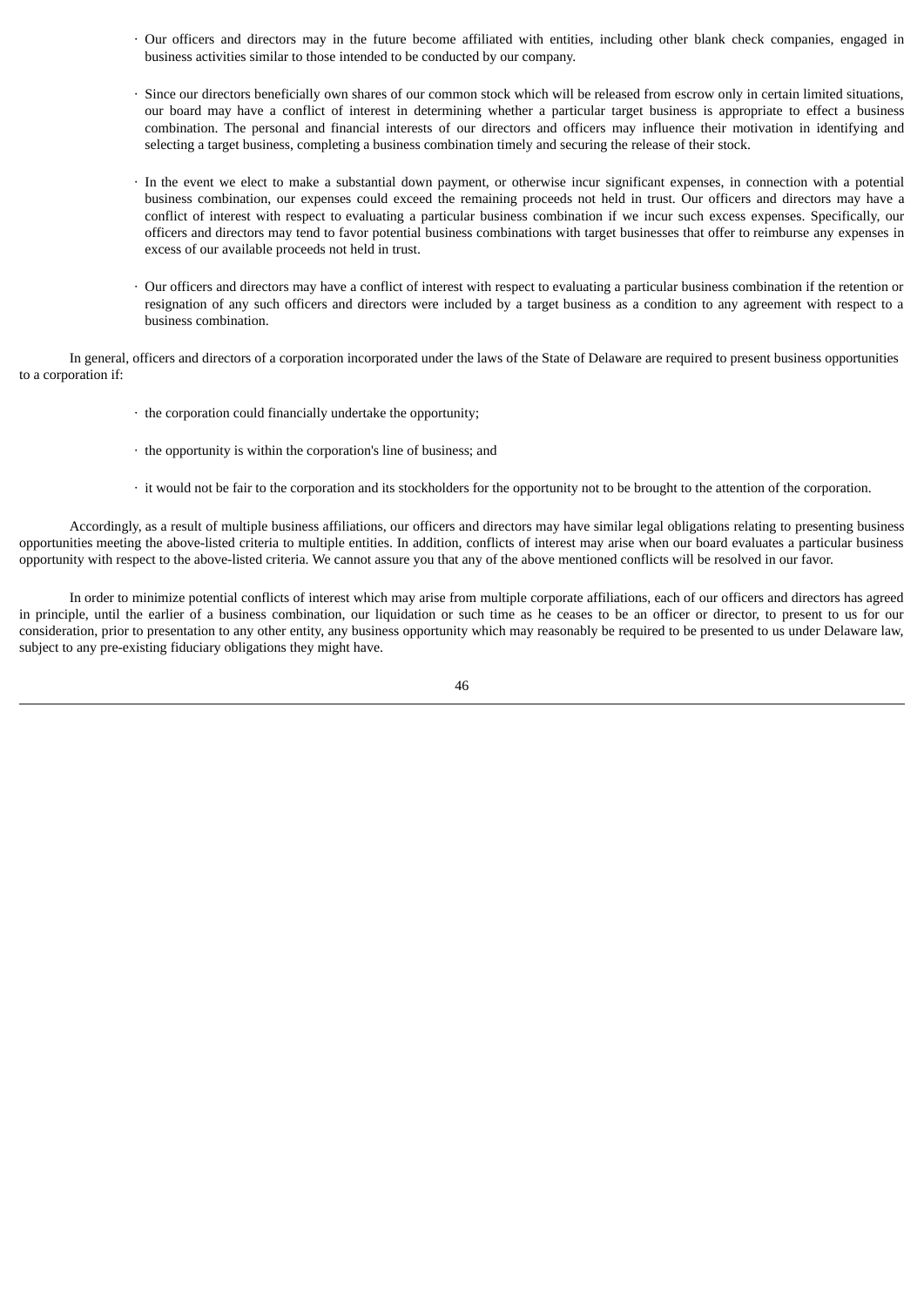Each of our directors has, or may come to have, to a certain degree, other fiduciary obligations. In addition all of our officers and directors have fiduciary obligations to those companies on whose board of directors they sit.

To the extent that they identify business opportunities that may be suitable for the entities to which they owe a fiduciary obligation, our officers and directors will honor those fiduciary obligations. Accordingly, they may not present opportunities to us that otherwise may be attractive to us unless the entities to which they owe a fiduciary obligation and any successors to such entities have declined to accept such opportunities. Additionally, certain of our directors and officers are directors of companies, both public and private, which may perform business activities in the healthcare industry similar to those which we may perform after consummating a business combination. Mr. Pappajohn is a director of the following such public companies: Patient Infosystems, Inc., Allion Healthcare, Inc., Conmed Healthcare Management, Inc. and American CareSource Holdings, Inc. Mr. Pappajohn is a director of the following private company: Partners Imaging LLC. Dr. Schaffer is a director of the following such public companies: Patient Infosystems, Inc., Allion Healthcare, Inc., and American CareSource Holdings, Inc., as well as the following such private companies: Partners Imaging LLC and Source Medical Inc. Mr. Berger is a director of the following public companies: American CareSource Holdings, Inc. and Conmed Healthcare Management, Inc. Mr. Schellhammer is Chairman and Chief Executive Officer of American Care Source Holdings, Inc.

In connection with the vote required for any business combination, all of our stockholders prior to our initial public offering, including all of our officers and directors, have agreed to vote their respective shares of common stock which were owned prior to our initial public offering in accordance with the vote of the public stockholders owning a majority of the shares of our common stock sold in our initial public offering. Any shares of common stock acquired by such stockholders in the open market will be considered as part of the holdings of public stockholders and will have the same rights as other public stockholders, including voting and conversion rights with respect to a potential business combination, and persons who were stockholders prior to our initial public offering may thus vote against a proposed business combination with respect to such shares. Accordingly, they may vote on a proposed business combination with respect to shares acquired in the open market any way they so choose. In addition, they have agreed to waive their respective rights to participate in any liquidation distribution occurring upon our failure to consummate a business combination but only with respect to those shares of common stock acquired by them prior to our initial public offering and not with respect to any shares acquired in the open market.

To further minimize potential conflicts of interest, we have agreed not to consummate a business combination with an entity which is affiliated with any of such stockholders unless we obtain an opinion from an independent investment banking firm that the business combination is fair to our stockholders from a financial point of view. We expect that any such opinion will be included in our proxy solicitation materials, furnished to stockholders in connection with their vote on such a business combination.

#### **Item 11. Executive Compensation.**

None of our executive officers or directors has received any cash compensation for services rendered. Commencing on the effective date of our initial public offering through the acquisition of a target business, we have agreed to pay Equity Dynamics, Inc., an affiliated third party of which Mr. Pappajohn (our Chairman and Secretary) is the President and principal stockholder, and Mr. Kinley (our President and Treasurer) is a Senior Vice President, approximately \$7,500 per month for office space and certain additional general and administrative services. A prior arrangement with an affiliate of our Chief Executive Officer, Derace Schaffer, M.D., pursuant to which we paid \$1,500 a month for office space and certain general and administrative services, as a portion of the \$7,500, was terminated on December 31, 2005. During 2006, approximately \$90,000 was incurred under these arrangements. This agreement is for our benefit and is not intended to provide Mr. Pappajohn compensation in lieu of a salary. We believe that such fees are at least as favorable as we could have obtained from an unaffiliated third party. Other than this \$7,500 per-month fee, no compensation of any kind, including finder's and consulting fees, will be paid to any of our initial stockholders, including our officers and directors, or any of their respective affiliates, for services rendered prior to or in connection with a business combination. However, persons who were stockholders prior to our initial public offering, including our officers and directors, will receive reimbursement for any out-of-pocket expenses incurred by them in connection with activities on our behalf, such as identifying potential target businesses and performing due diligence on suitable business combinations. After the consummation of a business combination, if any, to the extent our management remains as officers of the resulting business, we anticipate that they may enter into employment agreements, the terms of which shall be negotiated and which we expect to be comparable to employment agreements with other similarly-situated companies in the healthcare industry. Further, after the consummation of a business combination, if any, to the extent our directors remain as directors of the resulting business, we anticipate that they will receive compensation comparable to directors at other similarly- situated companies in the healthcare industry. We urge you to review carefully the preliminary proxy statement filed with the SEC for more information in this regard.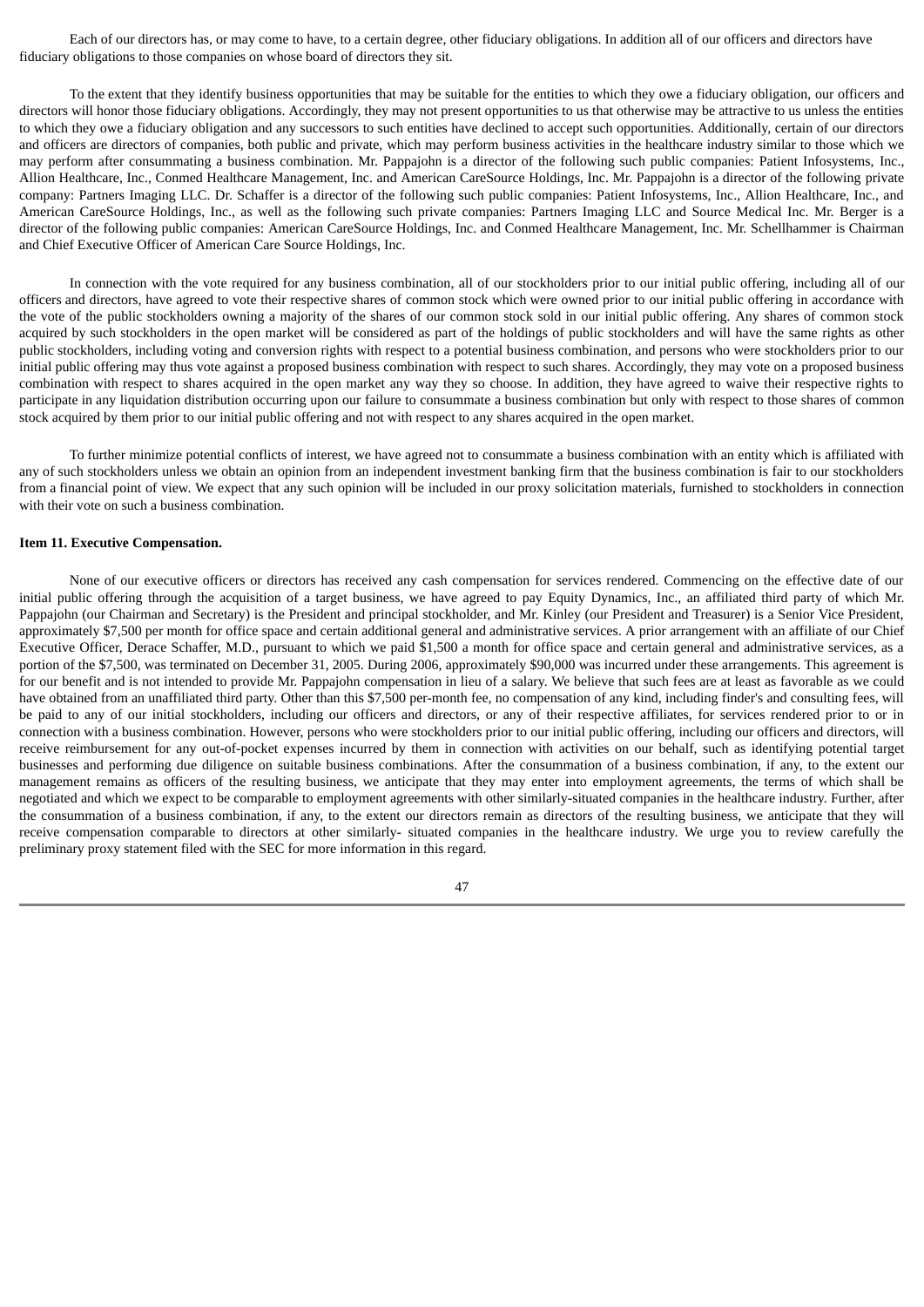### **Compensation Discussion and Analysis**

## **Summary Compensation Table**

The following table shows the compensation paid or accrued during the fiscal year ended December 31, 2006 to (1) our Chief Executive Officer, (2) our Chairman and Secretary, and (3) our President. As of December 31, 2006, we had no other executive officers.

|                                    |      |             |                   | Option      | <b>All Other</b><br>Compensation |            |
|------------------------------------|------|-------------|-------------------|-------------|----------------------------------|------------|
| <b>Name and Principal Position</b> | Year | Salary (\$) | <b>Bonus</b> (\$) | Awards (\$) | (\$)                             | Total (\$) |
| John Pappajohn (1)                 | 2006 |             |                   |             |                                  |            |
| Chairman & Secretary               |      |             |                   |             |                                  |            |
|                                    |      |             |                   |             |                                  |            |
| Derace L. Schaffer (2)             | 2006 |             |                   |             |                                  |            |
| <b>Chief Executive</b>             |      |             |                   |             |                                  |            |
| Officer                            |      |             |                   |             |                                  |            |
|                                    |      |             |                   |             |                                  |            |
| Matthew P. Kinley (3)              | 2006 |             |                   |             |                                  |            |
| President                          |      |             |                   |             |                                  |            |

(1) John Pappajohn does not receive any compensation for services provided as Chairman.

(2) Derace L. Schaffer also serves as director of the Company but does not receive any compensation for services provided as a director.

(3) Matthew P. Kinley also serves as director of the Company but does not receive any compensation for services provided as a director.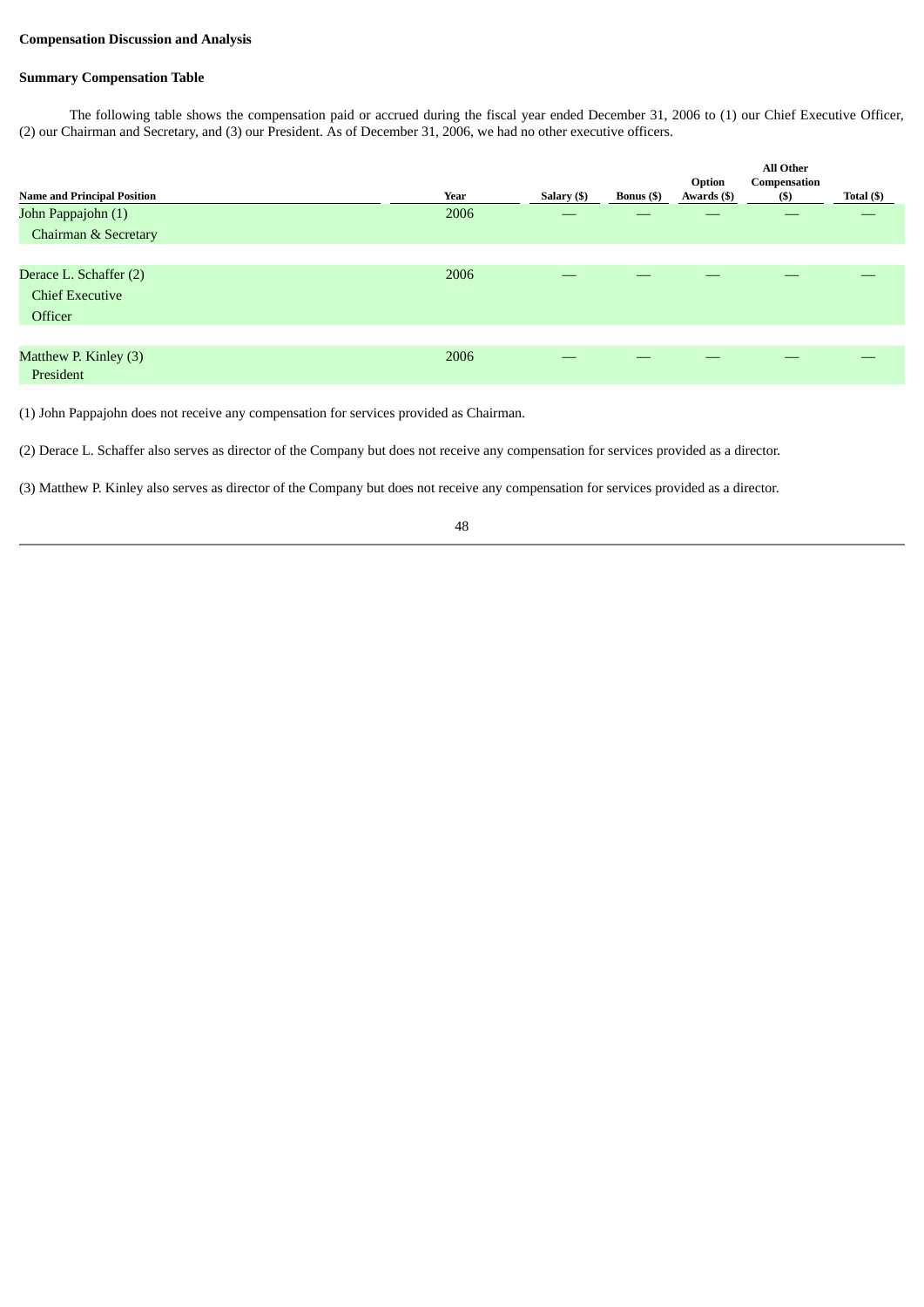## **2006 Grants of Plan-Based Awards**

The following table shows information regarding grants of equity awards during the fiscal year ended December 31, 2006 to the executive officers named in the Summary Compensation Table above.

| Name                   | <b>Grant Date</b> | <b>Board of</b><br>Date (if Different<br>than Grant Date) | <b>All Option</b><br><b>Awards: Number</b><br><b>Securities</b><br><b>Options</b> (#) | <b>Exercise Base Price</b><br>of Option Awards<br>(S/Sh) | <b>Grant Fair</b><br><b>Value Stock</b><br>and Option<br>Awards |
|------------------------|-------------------|-----------------------------------------------------------|---------------------------------------------------------------------------------------|----------------------------------------------------------|-----------------------------------------------------------------|
| John Pappajohn (1)     |                   |                                                           |                                                                                       |                                                          |                                                                 |
| Chairman & Secretary   | N/A               | N/A                                                       |                                                                                       |                                                          |                                                                 |
|                        |                   |                                                           |                                                                                       |                                                          |                                                                 |
| Derace L. Schaffer (2) |                   |                                                           |                                                                                       |                                                          |                                                                 |
| <b>Chief Executive</b> | N/A               | N/A                                                       |                                                                                       | _                                                        |                                                                 |
|                        |                   |                                                           |                                                                                       |                                                          |                                                                 |
| Matthew P. Kinley (3)  |                   |                                                           |                                                                                       |                                                          |                                                                 |
| President              | N/A               | N/A                                                       |                                                                                       | __                                                       |                                                                 |
|                        |                   |                                                           |                                                                                       |                                                          |                                                                 |

## **Employment Agreement**

As of December 31, 2006, the Company was not a party to any formal employment agreements.

### **Fiscal Year 2006 Stock Option Awards**

The Company did not award any stock options in 2006.

## **Compensation Actions in 2007**

The Company has not made any bonus or salary awards for performance during 2006, nor has it approved any stock option awards for 2006 performance.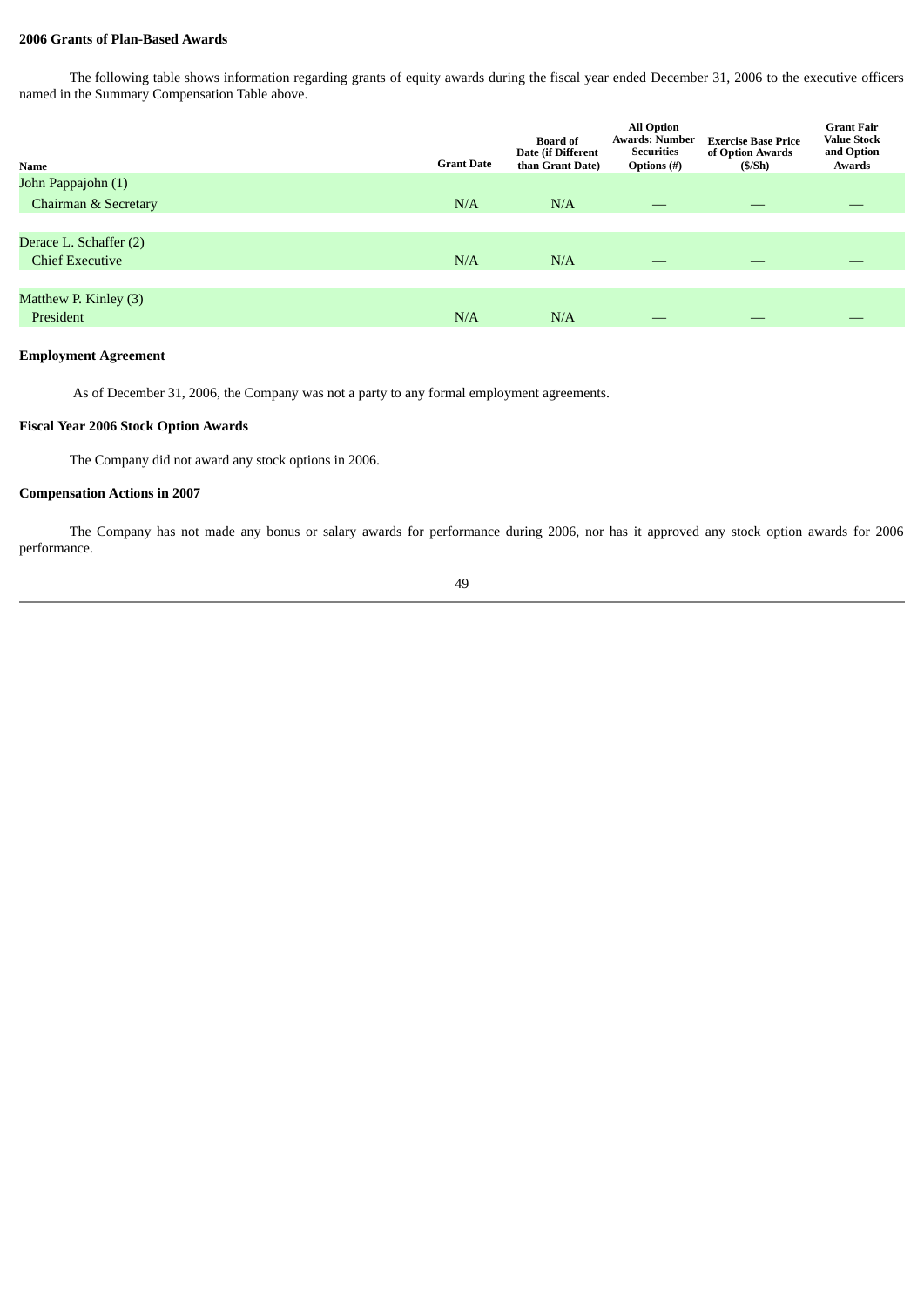## **Outstanding Equity Awards at Fiscal 2006 Year-End**

The following table shows grants of stock options outstanding on December 31, 2006, the last day of the fiscal year, held by each of the executive officers named in the Summary Compensation Table above.

|                                |                    | <b>Option Awards</b> |                 |                   |  |  |  |
|--------------------------------|--------------------|----------------------|-----------------|-------------------|--|--|--|
|                                | Number of          | Number of            |                 |                   |  |  |  |
|                                | <b>Securities</b>  | <b>Securities</b>    |                 |                   |  |  |  |
|                                | <b>Underlying</b>  | <b>Underlying</b>    |                 |                   |  |  |  |
|                                | <b>Unexercised</b> | <b>Unexercised</b>   | Option          | Option            |  |  |  |
|                                | Options (#)        | Options $(\#)$       | <b>Exercise</b> | <b>Expiration</b> |  |  |  |
| Name                           | <b>Exercisable</b> | Unexercisable        | Price (\$)      | Date              |  |  |  |
| John Pappajohn (1)             | __                 | __                   | N/A             | N/A               |  |  |  |
| Chairman & Secretary           |                    |                      |                 |                   |  |  |  |
|                                |                    |                      |                 |                   |  |  |  |
| Derace L. Schaffer (2)         |                    |                      | N/A             | N/A               |  |  |  |
| <b>Chief Executive Officer</b> |                    |                      |                 |                   |  |  |  |
|                                |                    |                      |                 |                   |  |  |  |
| Matthew P. Kinley (3)          |                    |                      |                 |                   |  |  |  |
| President                      | _                  | __                   | N/A             | N/A               |  |  |  |
|                                |                    |                      |                 |                   |  |  |  |

#### **2006 Option Exercises and Stock Vested**

The following table shows information regarding exercises of options to purchase our common stock by the executive officers named in the Summary Compensation Table above during the fiscal year ended December 31, 2006.

|                                                          |                    | <b>Option Awards</b>  |
|----------------------------------------------------------|--------------------|-----------------------|
|                                                          | Number of          |                       |
|                                                          | <b>Shares</b>      |                       |
|                                                          | <b>Acquired on</b> | <b>Value Realized</b> |
| Name                                                     | Exercise (#)       | on Exercise (\$)(1)   |
| John Pappajohn (1)<br><b>Chairman &amp; Secretary</b>    |                    |                       |
| Derace L. Schaffer (2)<br><b>Chief Executive Officer</b> |                    |                       |
| Matthew P. Kinley (3)<br>President                       |                    |                       |

#### **Pension Benefits**

As of December 31, 2006, the Company did not have any qualified or non-qualified defined benefit plans.

## **Nonqualified Deferred Compensation**

As of December 31, 2006, the Company did not have any non-qualified defined contribution plans or other deferred compensation plans.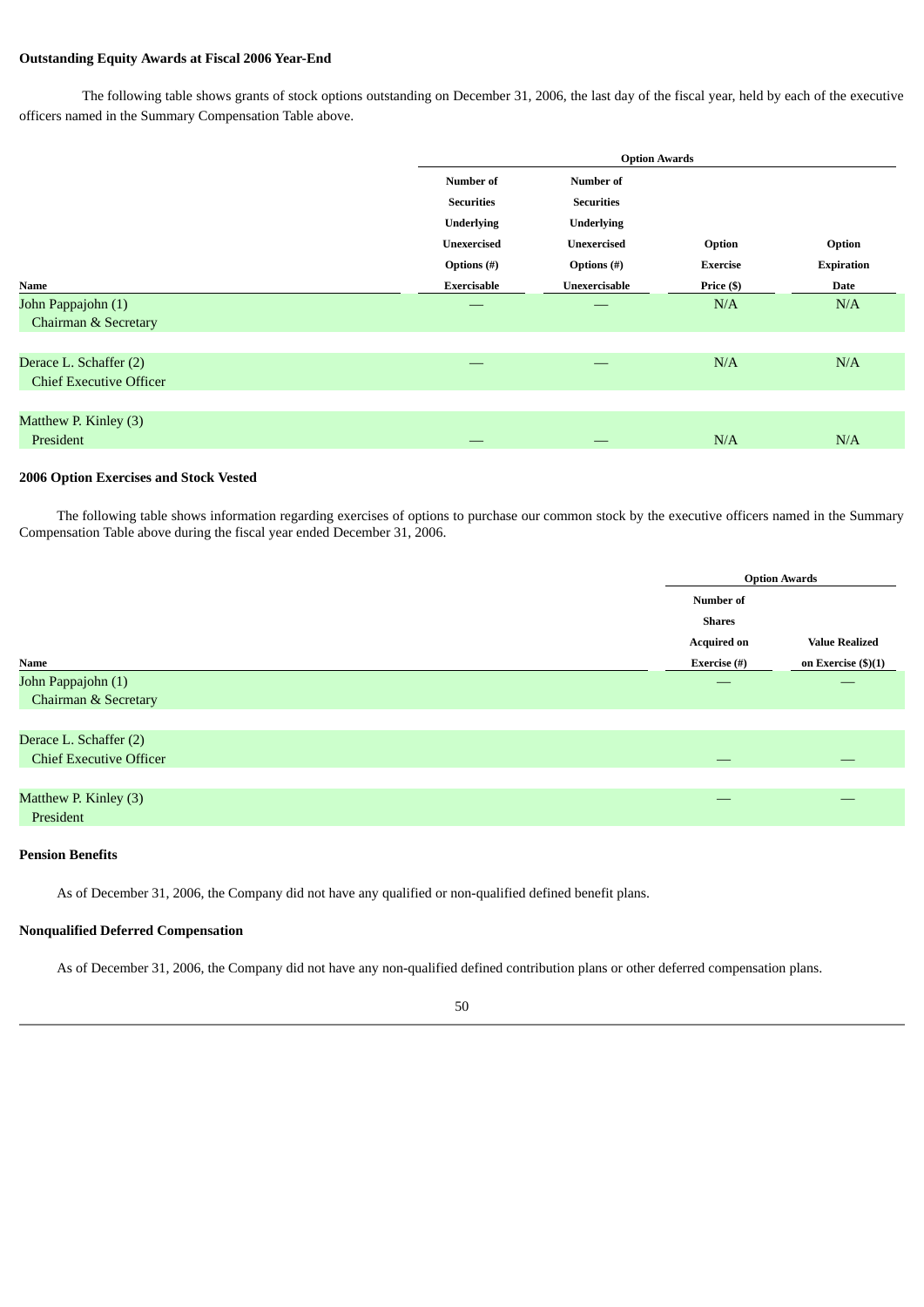#### **Potential Payments Upon Termination or Change in Control**

As of December 31, 2006, the Company was not party to any agreements, employment or otherwise, the terms of which obligate the Company to make payments and provide benefits to the Company's executive officers in the event of a termination of employment.

## **2006 Director Compensation**

The following table sets forth a summary of the compensation earned by our non-employee directors in 2006:

|                    | <b>Fees Earned</b>    |             |                   |  |
|--------------------|-----------------------|-------------|-------------------|--|
|                    | or Paid in            | Option      |                   |  |
| Name               | Cash ( <sub>3</sub> ) | Awards (\$) | Total (\$)        |  |
| Edward B. Berger   |                       | _           |                   |  |
| Wayne Schellhammer |                       |             | $\hspace{0.05cm}$ |  |

#### **Director Compensation Policy**

The Company does not currently pay any fees to our directors, nor do we pay directors' expenses in attending board meetings.

## **Performance Graph**

We have not included the performance graph index as we became a reporting company on July 28, 2005 and have not conducted any operations except to locate an acquisition candidate. We do not expect that our securities will trade at prices much different than the amounts paid for such securities in our initial public offering until such time that we complete a business combination, if we are able to do so.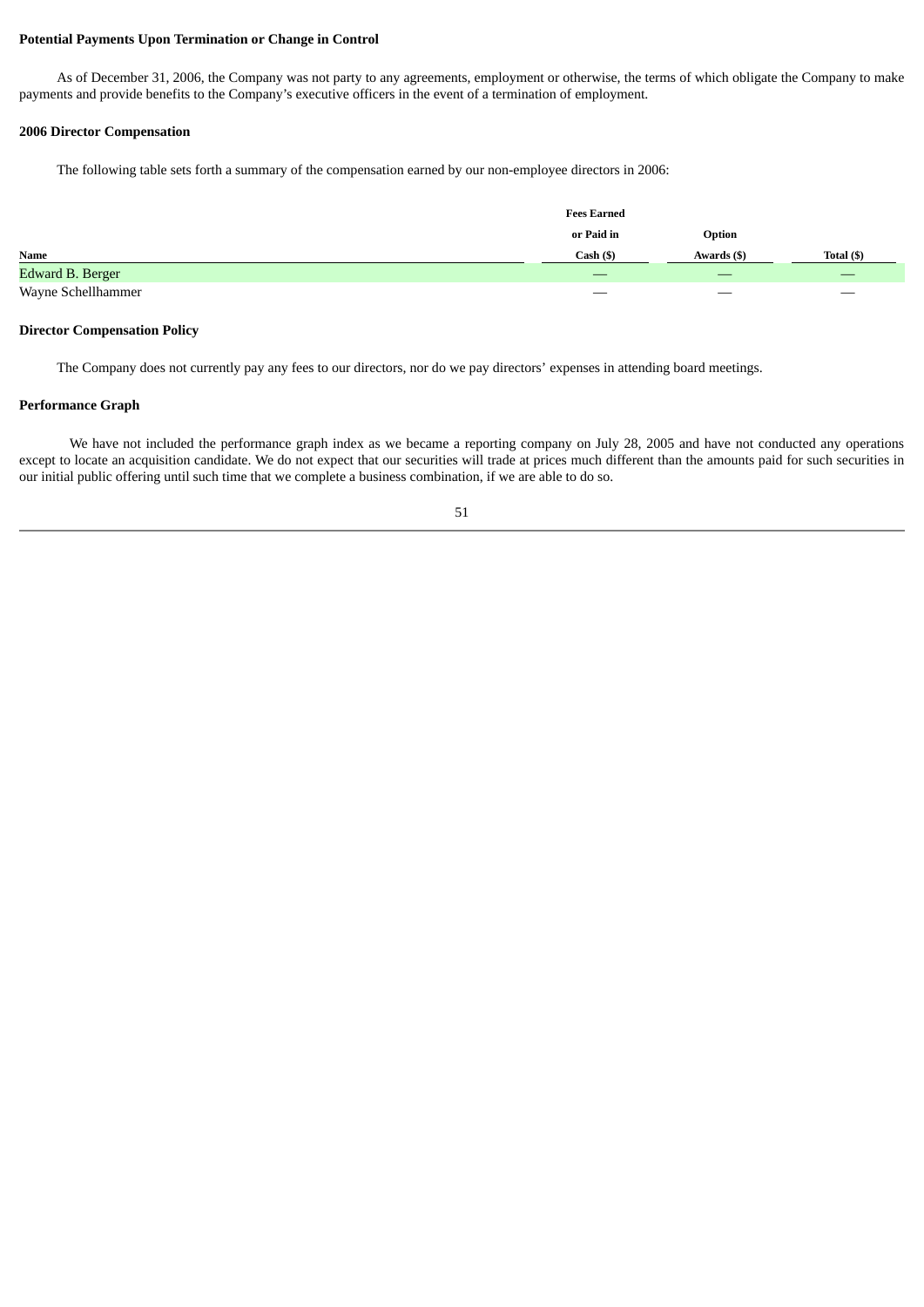## **Item 12. Security Ownership of Certain Beneficial Owners and Management and Related Stockholder Matters.**

The following table sets forth information as of March 31, 2007 based on information obtained from the persons named below, with respect to the beneficial ownership of shares of our common stock by (i) each person known by us to be the owner of more than 5% of our outstanding shares of common stock, (ii) each director and (iii) all officers and directors as a group. Except as indicated in the footnotes to the table, the persons named in the table have sole voting and investment power with respect to all shares of common stock shown as beneficially owned by them.

|                                                                 | Amount and |                  |
|-----------------------------------------------------------------|------------|------------------|
|                                                                 | nature of  |                  |
|                                                                 | beneficial |                  |
| Name and Address of Beneficial Owner (1)                        | ownership  | Percent of class |
| John Pappajohn (2)                                              | 882,000    | 7.6%             |
| Derace L. Schaffer, M.D. (3)                                    | 882,000    | 7.6%             |
| Matthew P. Kinley (4)                                           | 441,000    | 3.8%             |
| Edward B. Berger (5)                                            | 22,500     | $\ast$           |
| Wayne A. Schellhammer                                           | 22,500     | $\ast$           |
| Amaranth LLC, Amaranth Advisors LLC and Nicholas M. Maounis (6) | 470,200    | 4.0%             |
| Sapling, LLC (7)                                                | 697,715    | 6.0%             |
| Fir Tree Recovery Master Fund, LP (7)                           | 325.115    | 2.8%             |
| All directors and executive officers as group (5 persons)       | 2.250,000  | 19.3%            |

\* Represents beneficial ownership of less than 1%.

- (1) Does not include shares of common stock issuable upon exercise of warrants which are beneficially owned by certain of the persons named in the above table but which are not exercisable until the later of (i) July 28, 2006 or (ii) the consummation by us of a business combination. Unless otherwise indicated, the business address of each of the individuals is 2116 Financial Center, 666 Walnut Street, Des Moines, Iowa 50309.
- (2) Does not include 141,960 warrants purchased on behalf of such person pursuant to the guidelines set forth in SEC Rule 10b5-1 in connection with a Rule 10b5-1 Plan. See footnote 1, above.
- (3) Does not include 141,960 warrants purchased on behalf of such person pursuant to the guidelines set forth in SEC Rule 10b5-1 in connection with a Rule 10b5-1 Plan. See footnote 1, above.
- (4) Does not include 70,980 warrants purchased on behalf of such person pursuant to the guidelines set forth in SEC Rule 10b5-1 in connection with a Rule 10b5-1 Plan. See footnote 1, above.
- (5) Does not include 12,000 warrants purchased by such person on the open market, based on information contained in a Form 5. See footnote 1, above.
- (6) Based on information contained in a Schedule 13G/A filed by Amaranth LLC, Amaranth Advisors LLC and Nicholas M. Maounis in July 2006. Amaranth LLC, Amaranth Advisors LLC and Nicholas M. Maounis have shared power to vote or to direct the vote, and shared power to dispose or direct the disposition, of 470,200 shares of our common stock. The address for each of Amaranth LLC, Amaranth Advisors LLC and Nicholas M. Maounis is One American Lane, Greenwich CT 06831

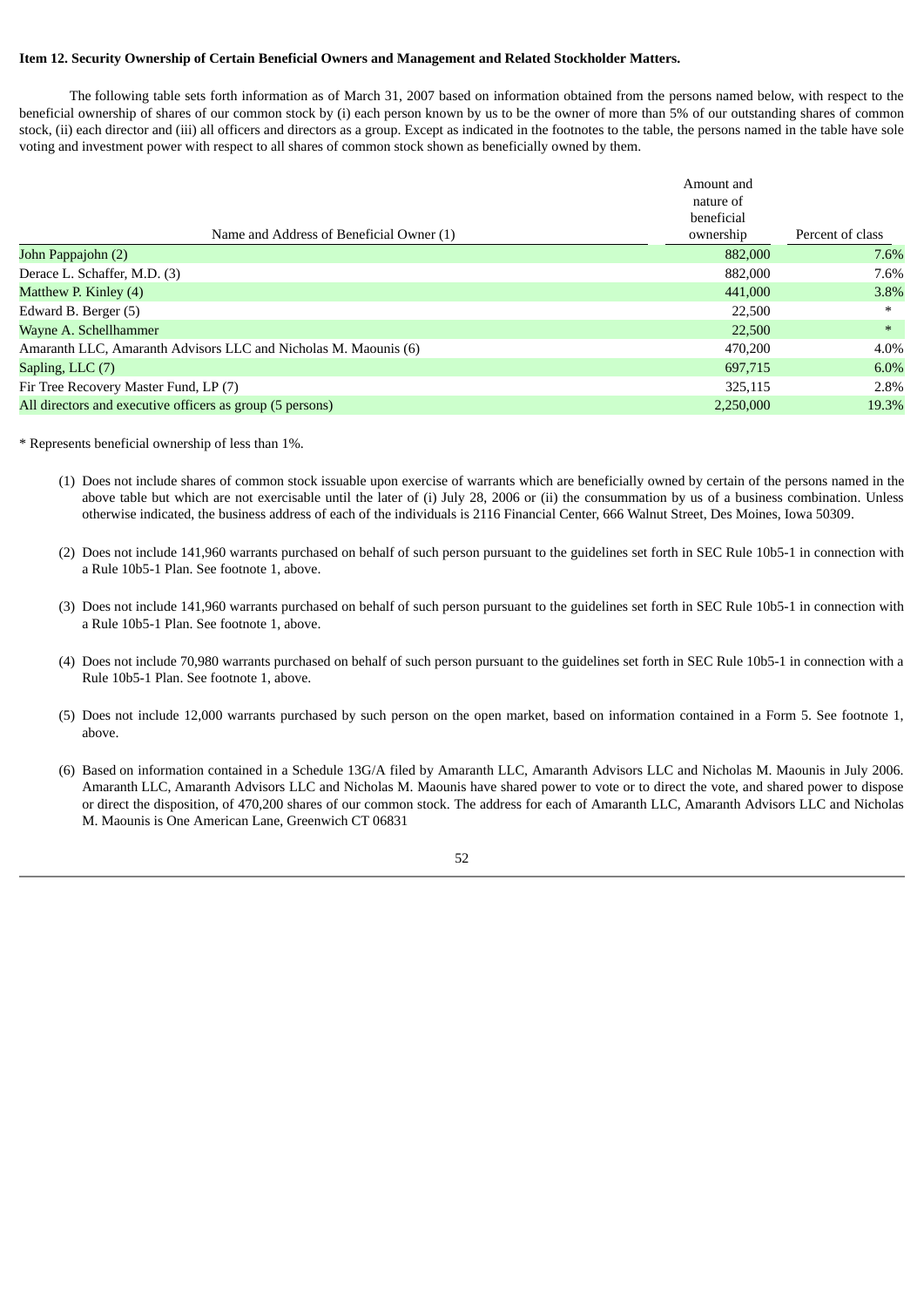(7) Based on information contained in a Schedule 13G filed by Sapling LLC in February 2007. Sapling may direct the vote and disposition of the 697,715 shares of Common Stock, and Fir Tree Recovery may direct the vote and disposition of 325,115 shares of Common Stock. The address of both Sapling LLC and Fir Tree Recovery is 535 Fifth Avenue, 31st Floor New York, New York 10017

All of the shares of our common stock outstanding prior to our initial public were placed in escrow with Continental Stock Transfer & Trust Company, as escrow agent, until the earliest of:

- · July 28, 2008; or
- · the consummation of a liquidation, merger, stock exchange or other similar transaction which results in all of our stockholders having the right to exchange their shares of common stock for cash, securities or other property subsequent to our consummating a business combination with a target business.

During the escrow period, the holders of these shares are not be able to sell or transfer their securities except to their spouses and children or trusts established for their benefit, but will retain all other rights as our stockholders, including, without limitation, the right to vote their shares of common stock and the right to receive cash dividends, if declared. If dividends are declared and payable in shares of common stock, such dividends will also be placed in escrow. If we are unable to effect a business combination and liquidate, none of these stockholders will receive any portion of the liquidation proceeds with respect to common stock owned by them prior to our initial public offering.

#### **Item 13. Certain Relationships and Related Transactions.**

In April 2005, we issued 1,500,000 shares of our common stock to the individuals set forth below for an aggregate amount of \$25,000 in cash, at an average purchase price of approximately \$0.0167 per share, as follows:

| Name                     | Number of Shares | Relationship to Us                |
|--------------------------|------------------|-----------------------------------|
| John Pappajohn           | 600,000          | Chairman and Secretary            |
| Derace L. Schaffer, M.D. | 600,000          | Vice-Chairman and CEO             |
| Matthew P. Kinley        | 300,000          | President, Treasurer and Director |

Further, in June 2005, Mr. Pappajohn, Dr. Schaffer and Mr. Kinley transferred, for an aggregate consideration per share which they paid us and pro rata to their ownership of our common stock, an aggregate of 30,000 shares of our common stock equally to Mr. Berger and Mr. Schellhammer.

On July 8, 2005, our board of directors authorized a stock dividend of approximately .333333 shares of common stock for each outstanding share of common stock, effectively lowering the initial purchase price to approximately \$.0125 per share.

On July 22, 2005, our board of directors authorized a stock dividend of approximately .125 shares of common stock for each outstanding share of common stock, effectively lowering the initial purchase price to approximately \$.0111 per share.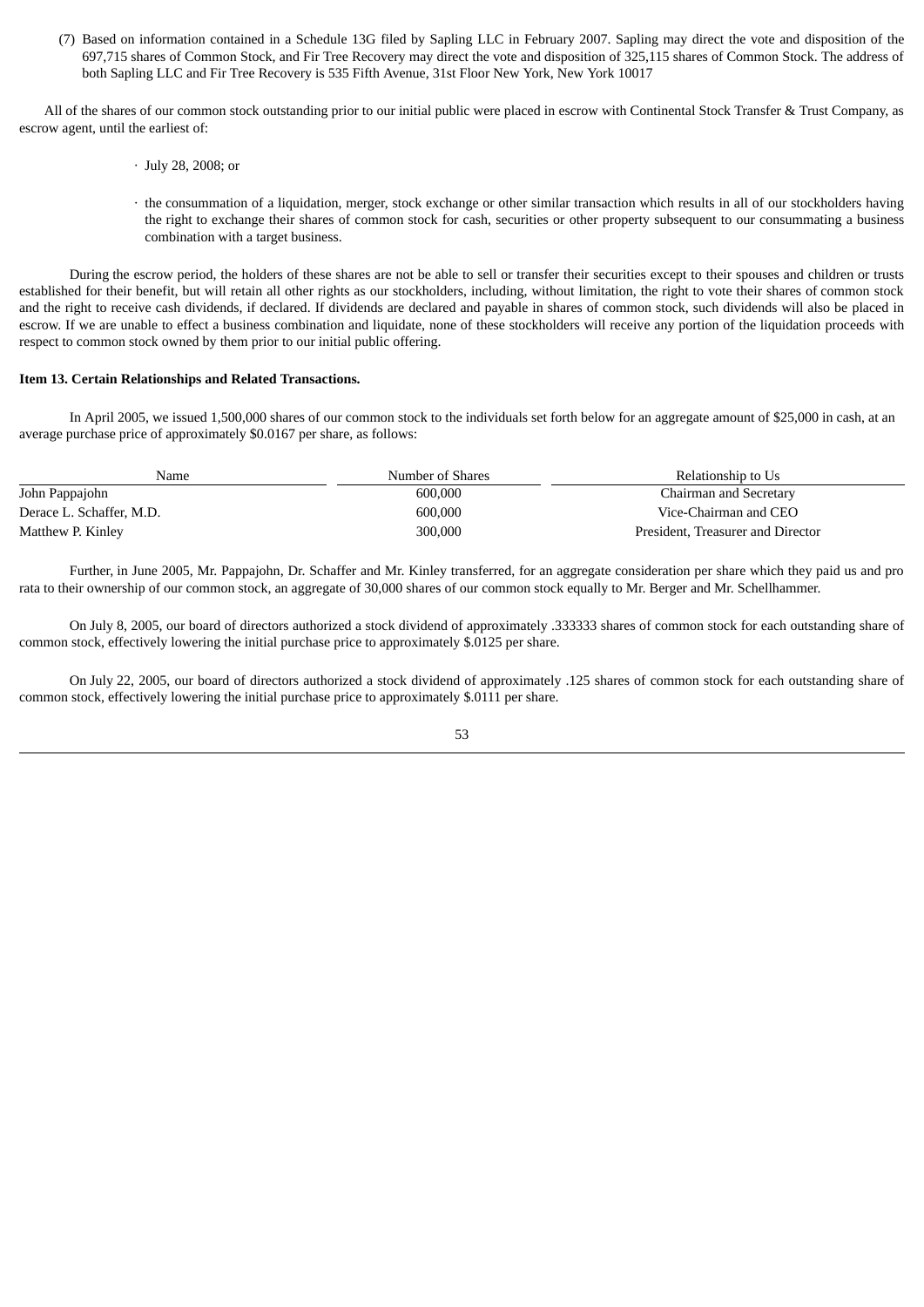The holders of the majority of these shares will be entitled to require us, on up to two occasions, to register these shares. The holders of the majority of these shares may elect to exercise these registration rights at any time after the date on which these shares of common stock are released from escrow. In addition, these stockholders have certain "piggy-back" registration rights on registration statements filed subsequent to the date on which these shares of common stock are released from escrow. We will bear the expenses incurred in connection with the filing of any such registration statements.

In connection with our initial public offering, Mr. Pappajohn, Dr. Schaffer and Mr. Kinley loaned us a total of \$250,000 which was used to pay a portion of the expenses of our initial public offering, such as SEC registration fees, NASD registration fees, AMEX listing fees and legal and accounting fees and expenses. These loans were repaid out of the net proceeds of our initial public offering not placed in trust.

In accordance with their agreement with the representative of the underwriters in our initial public offering, Mr. Pappajohn, Dr. Schaffer and Mr. Kinley purchased, pursuant to the guidelines set forth in SEC Rule 10b5-1 in connection with Rule 10b5-1 plans, an aggregate of 354,900 of our warrants, for aggregate consideration of \$386,070, on the open market at prices up to \$1.20 per warrant. The Rule 10b5-1 plans terminated on January 6, 2006, and no further purchases are planned.

We agreed to pay Equity Dynamics, Inc., an affiliated third party of which Mr. Pappajohn is the President and principal stockholder, and Mr. Kinley a Senior Vice President, approximately \$7,500 per month for office space and certain additional general and administrative services. A prior arrangement with an affiliate of our Chief Executive Officer, Derace Schaffer, M.D., pursuant to which we paid \$1,500 a month for office space and certain general and administrative services, as a portion of the \$7,500, was terminated on December 31, 2005. As of December 31, 2006, we have paid approximately \$127,500 under these arrangements.

We will reimburse our officers and directors for any reasonable out-of-pocket business expenses incurred by them in connection with certain activities on our behalf such as identifying and investigating possible target businesses and business combinations. There is no limit on the amount of accountable out-of-pocket expenses reimbursable by us, which will be reviewed only by our board or a court of competent jurisdiction if such reimbursement is challenged. As of December 31, 2006, we have reimbursed such persons an aggregate of \$118,423 in connection with these activities

Persons who were stockholders prior to our initial public offering, including our officers and directors, will not receive reimbursement for any outof- pocket expenses incurred by them to the extent that such expenses exceed the amount in the trust fund unless the business combination is consummated and there are sufficient funds available for reimbursement after such consummation. The financial interest of such persons could influence their motivation in selecting a target business and thus, there may be a conflict of interest when determining whether a particular business combination is in the stockholders' best interest.

Other than the reimbursable out-of-pocket expenses payable to our officers and directors, no compensation or fees of any kind, including finders and consulting fees, will be paid to any persons who were stockholders prior to our initial public offering, officers or directors who owned our common stock prior to our initial public offering, or to any of their respective affiliates for services rendered to us prior to or with respect to the business combination.

After the consummation of a business combination, if any, to the extent our management remains as officers of the resulting business, we anticipate that our officers and directors may enter into employment agreements, the terms of which shall be negotiated and which we expect to be comparable to employment agreements with other similarly-situated companies in the healthcare industry. Further, after the consummation of a business combination, if any, to the extent our directors remain as directors of the resulting business, we anticipate that they will receive compensation comparable to directors at other similarly-situated companies in the healthcare industry.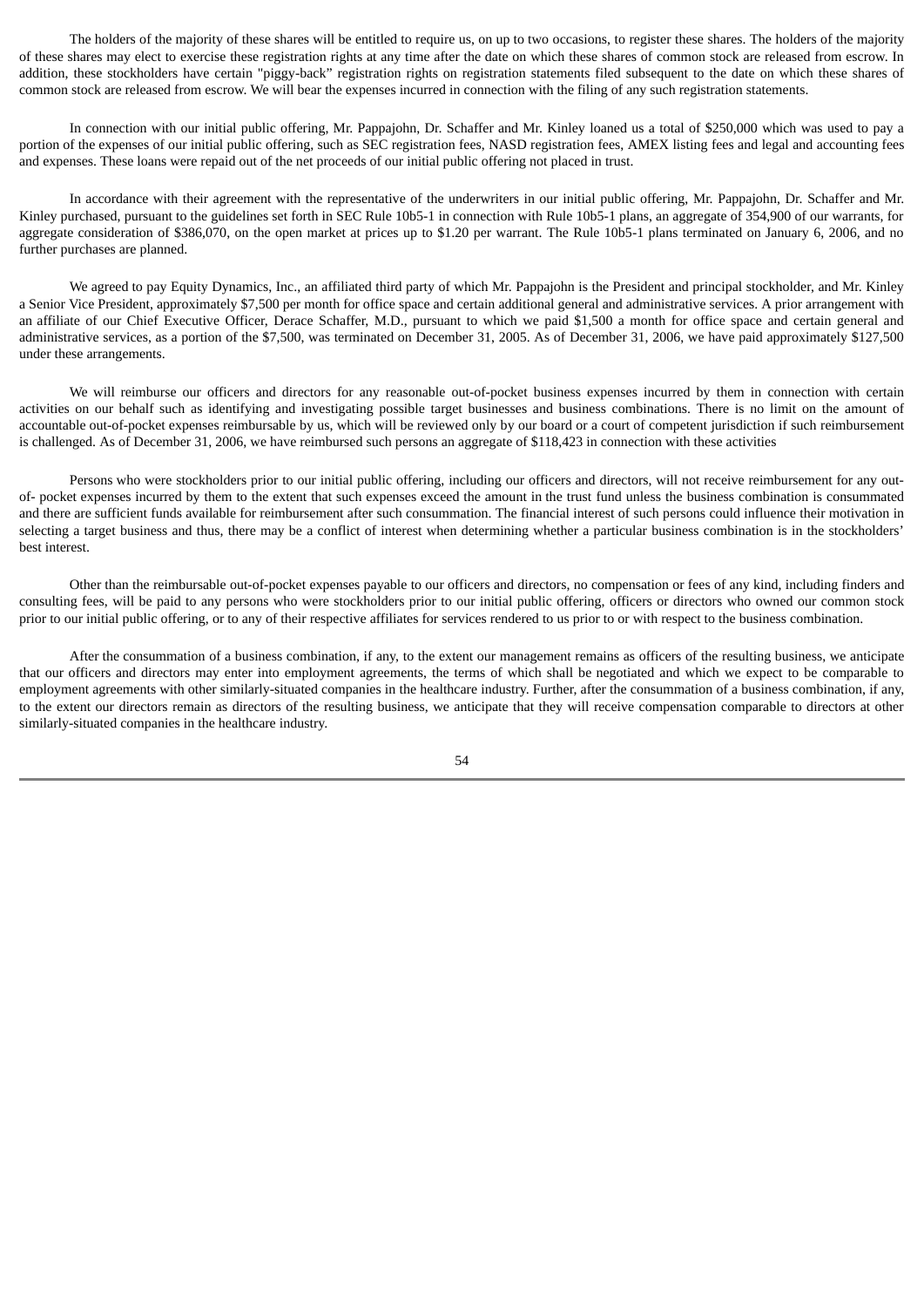All ongoing and future transactions between us and any of our officers and directors or their respective affiliates, including loans by our officers and directors, will be on terms believed by us to be no less favorable than are available from unaffiliated third parties and such transactions or loans, including any forgiveness of loans, will require prior approval in each instance by a majority of our uninterested "independent" directors (to the extent we have any) or the members of our board who do not have an interest in the transaction, in either case who had access, at our expense, to our attorneys or independent legal counsel.

#### **Item 14. Principal Accounting Fees and Services**

#### **Description of Professional Services**

*Audit Fees*. The aggregate fees for professional services rendered by LWBJ, LLP (LWBJ) for the audit of the Company's financial statements for fiscal year 2006, which includes fees related to the initial public offering and related audits, review of financial statements included in our quarterly reports on Form 10-Q, and the 2006 year end audit were approximately \$26,000.

*Audit-Related Fees*. Audit-related fees are for assurance and related services including, among others, consultation concerning financial accounting and reporting standards. There were no aggregate fees billed for audit-related services rendered by LWBJ.

*Tax Fees*. Fees for professional services rendered by LWBJ for tax compliance, tax planning and tax advice for the fiscal year ended December 31, 2006 were approximately \$1,500.

*All Other Fees*. Fees paid to LWBJ for services other than audit services and audit-related services rendered by LWBJ for the fiscal year ended December 31, 2006 were approximately \$4,000.

#### **Pre-Approval Policies**

The Audit Committee is responsible for appointing, setting compensation, and overseeing the work of the independent auditor. The Audit Committee has established a policy regarding pre-approval of all audit and permissible non-audit services provided by the independent auditor. A centralized service request function is used to provide an initial assessment of requests for services by the independent auditor. The request must be specific as to the particular services to be provided. Requests approved during the initial assessment are aggregated and submitted to the Audit committee for final approval. The independent auditor may not perform services, whether associated with audit or non-audit functions, unless the services have been approved prior to their performance by the Company's Audit Committee. Each fiscal year, the Audit Committee negotiates and pre-approves the fee for the annual audit of the Company's Consolidated Financial Statements. Each fiscal year, the Audit Committee may also specifically pre-approve certain audit services, audit-related services, tax services and other services. At the present time, the Audit Committee has not delegated any authority for approval of any services. All audit and permissible non-audit services provided by the independent auditor have been approved by the Audit Committee.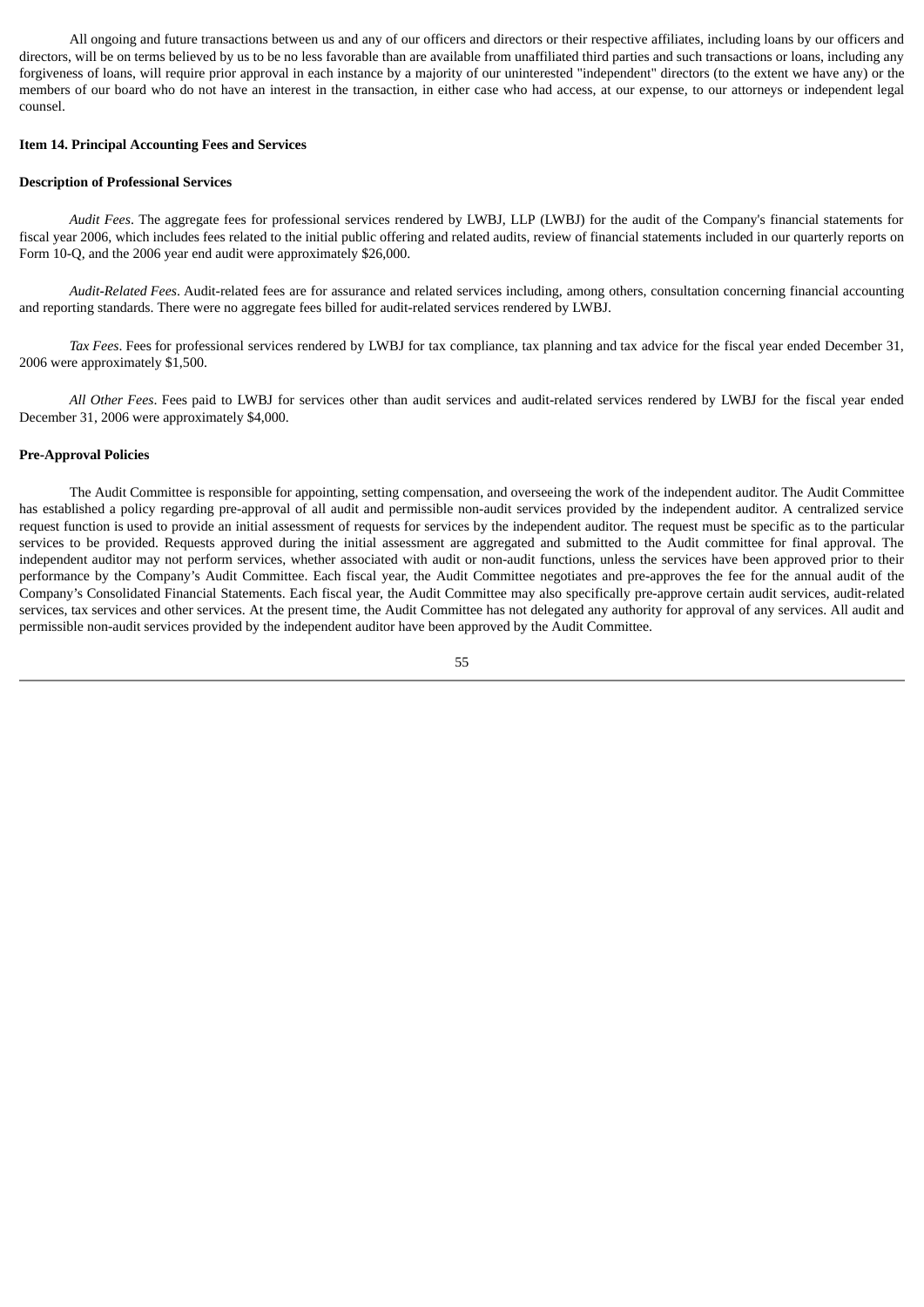### **PART IV**

## **Item 15. Exhibits and Financial Statement Schedules**

# **HEALTHCARE ACQUISITION CORP. (a corporation in the development stage)**

Financial Statements

December 31, 2006

**Contents**

| Report of Independent Registered Public Accounting Firm | $F-1$           |
|---------------------------------------------------------|-----------------|
| <b>Audited Financial Statements</b>                     |                 |
| <b>Balance Sheets</b>                                   | $F-2$           |
| Statements of Income                                    | $F-3$           |
| <b>Statements of Stockholders' Equity</b>               | $F-4$           |
| <b>Statements of Cash Flows</b>                         | $F-5$           |
| <b>Notes to Financial Statements</b>                    | $F-6$ to $F-14$ |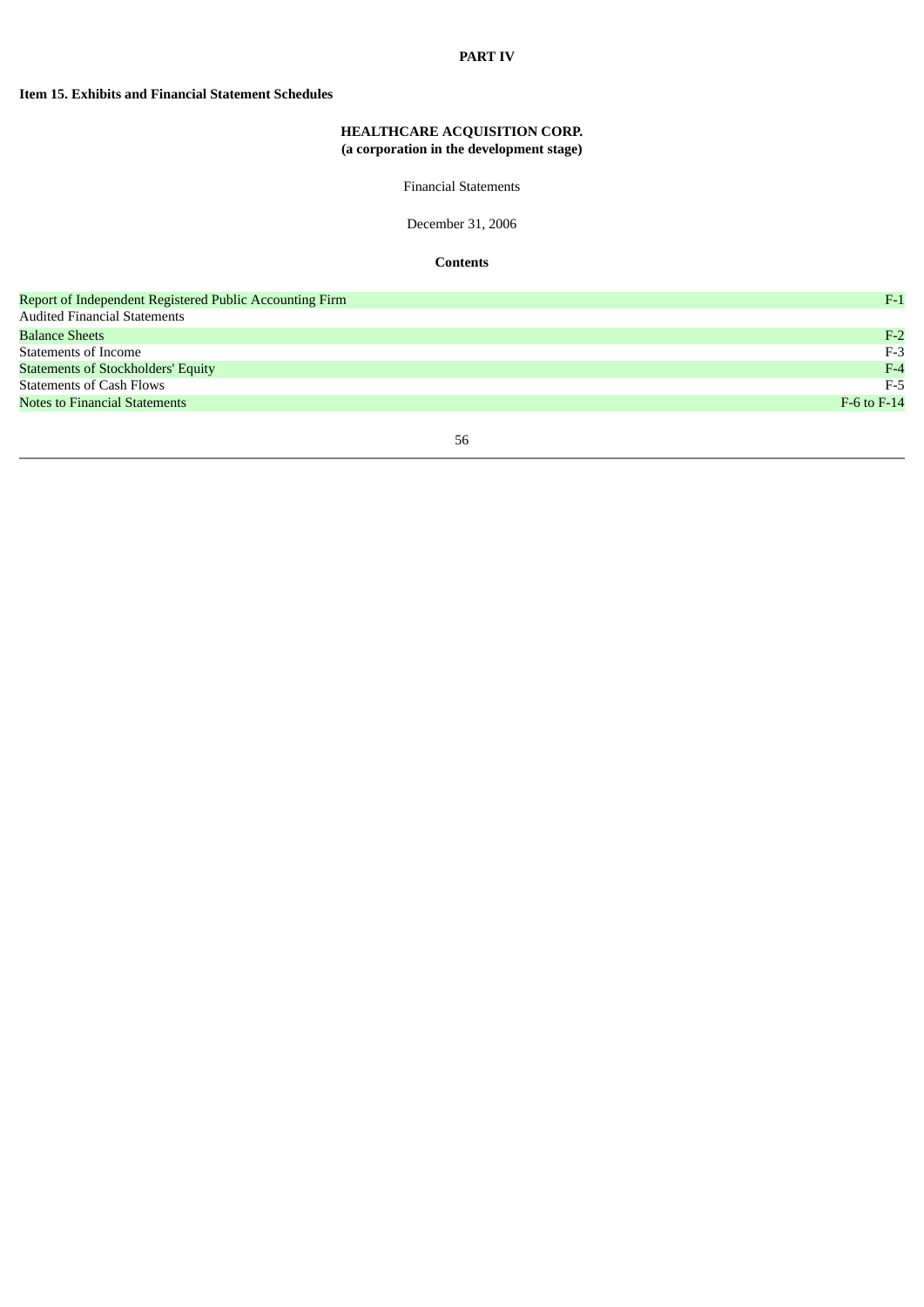The Board of Directors and Stockholders Healthcare Acquisition Corp.

We have audited the accompanying balance sheets of Healthcare Acquisition Corp. (a corporation in the development stage) as of December 31, 2006 and 2005, and the related statements of income, stockholders' equity, and cash flows for the year ended December 31, 2006 and the period from April 25, 2005 (inception) to December 31, 2005, and the period from April 25, 2005 (inception) to December 31, 2006. These financial statements are the responsibility of the Company's management. Our responsibility is to express an opinion on these financial statements based on our audits.

We conducted our audits in accordance with auditing standards of the Public Company Accounting Oversight Board (United States). Those standards require that we plan and perform the audits to obtain reasonable assurance about whether the financial statements are free of material misstatement. An audit also includes examining, on a test basis, evidence supporting the amounts and disclosures in the financial statements, assessing the accounting principles used and significant estimates made by management, as well as evaluating the overall financial statement presentation. We believe that our audits provide a reasonable basis for our opinion.

In our opinion, the financial statements referred to above present fairly, in all material respects, the financial position of Healthcare Acquisition Corp. (a corporation in the development stage) as of December 31, 2006 and 2005, and the results of its operations and its cash flows for the year ended December 31, 2006, the period from April 25, 2005 (inception) to December 31, 2005, and the period from April 25, 2005 (inception) to December 31, 2006, in conformity with accounting principles generally accepted in the United States of America.

/s/ LWBJ, LLP

LWBJ, LLP West Des Moines, Iowa

March 12, 2007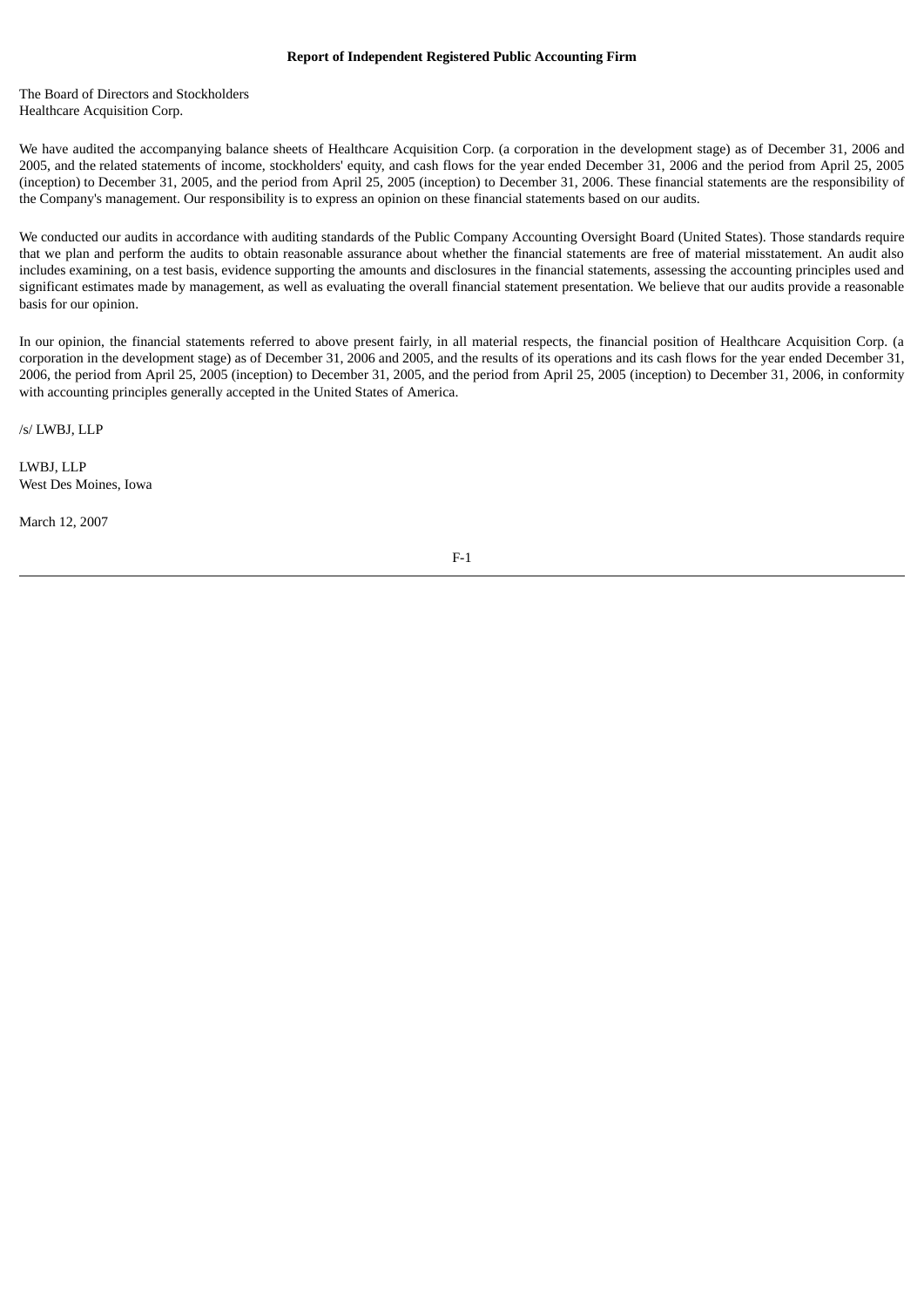(a corporation in the development stage)

## Balance Sheets December 31, 2006 and 2005

|                                                                                                 | 2006             |                | 2005       |
|-------------------------------------------------------------------------------------------------|------------------|----------------|------------|
| Assets                                                                                          |                  |                |            |
| <b>Current assets</b>                                                                           |                  |                |            |
| Cash and cash equivalents                                                                       | \$<br>675,305    | $\mathfrak{S}$ | 1,398,181  |
| Cash held in Trust Fund                                                                         | 70,887,371       |                | 68,636,069 |
| Prepaid expense                                                                                 | 54,115           |                | 52,500     |
| Deferred legal fees                                                                             | 121,953          |                |            |
| <b>Total current assets</b>                                                                     | 71,738,744       |                | 70,086,750 |
| <b>Total assets</b>                                                                             | \$<br>71,738,744 | \$             | 70,086,750 |
|                                                                                                 |                  |                |            |
| Liabilities and stockholders' equity                                                            |                  |                |            |
| <b>Current liabilities</b>                                                                      |                  |                |            |
| Accounts payable                                                                                | \$<br>160,514    | \$             | 6,996      |
| <b>Accrued expenses</b>                                                                         | 90,996           |                | 98,996     |
| State income tax payable                                                                        | 139,034          |                | 48,000     |
| Capital based taxes payable                                                                     | 64,072           |                | 115,000    |
| Deferred revenue                                                                                | 591,579          |                | 141,543    |
| <b>Total current liabilities</b>                                                                | 1,046,195        |                | 410,535    |
| Common stock, subject to possible redemption                                                    |                  |                |            |
| 1,879,060 shares, at conversion value                                                           | 13,578,807       |                | 13,578,807 |
|                                                                                                 |                  |                |            |
| Stockholders' equity                                                                            |                  |                |            |
| Preferred stock, \$.0001 par value, 1,000,000 shares authorized; none<br>issued and outstanding |                  |                |            |
| Common stock, \$.0001 par value, 100,000,000 shares authorized;                                 |                  |                |            |
| 11,650,000 shares issued and outstanding (which includes 1,879,060                              |                  |                |            |
| subject to possible conversion)                                                                 | 1,165            |                | 1,165      |
| Common stock warrants (9,400,000 outstanding)                                                   |                  |                |            |
| Paid-in capital in excess of par                                                                | 55,818,948       |                | 55,818,948 |
| Equity accumulated during the development stage                                                 | 1,293,629        |                | 277,295    |
| Total stockholders' equity                                                                      | 57, 113, 742     |                | 56,097,408 |
| Total liabilities and stockholders' equity                                                      | \$<br>71,738,744 | \$             | 70,086,750 |

See accompanying notes to the financial statements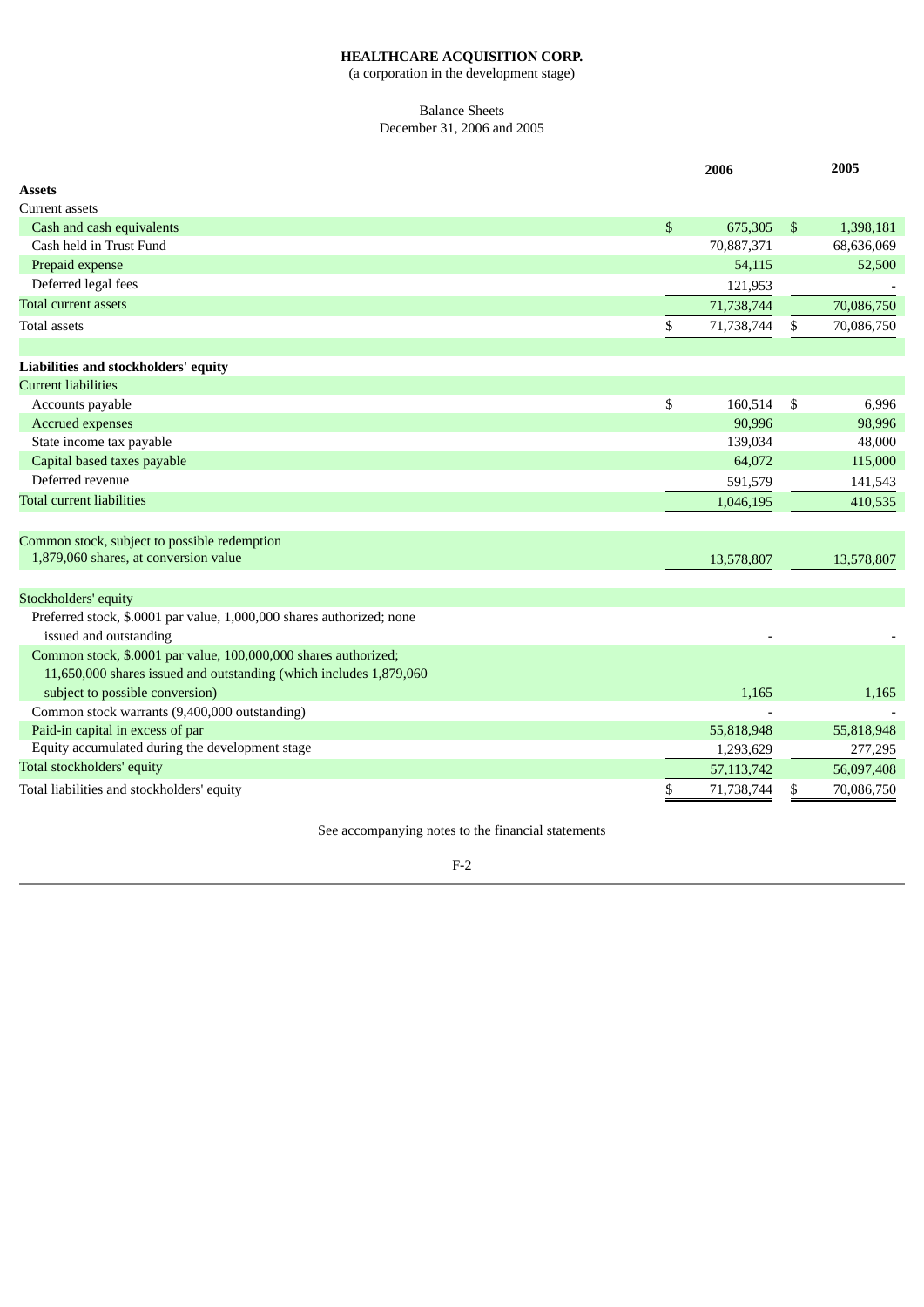(a corporation in the development stage)

# Statements of Income

|                                              | <b>For the Year Ended</b><br><b>December 31, 2006</b> |              | <b>For the Period from</b><br>April 25, 2005<br>(inception) to<br>December 31, 2005 |                | <b>For the Period from</b><br>April 25, 2005<br>(inception) to<br>December 31, 2006 |  |
|----------------------------------------------|-------------------------------------------------------|--------------|-------------------------------------------------------------------------------------|----------------|-------------------------------------------------------------------------------------|--|
| Revenues                                     |                                                       |              |                                                                                     |                |                                                                                     |  |
| Interest income                              | $\mathbb{S}$<br>46,446                                | $\mathbb{S}$ | 19,548                                                                              | $\mathfrak{S}$ | 65,994                                                                              |  |
| Interest and dividend income from Trust Fund | 1,801,266                                             |              | 566,526                                                                             |                | 2,367,792                                                                           |  |
| <b>Total revenues</b>                        | 1,847,712                                             |              | 586,074                                                                             |                | 2,433,786                                                                           |  |
| Costs and expenses                           |                                                       |              |                                                                                     |                |                                                                                     |  |
| Capital based taxes                          | 153,285                                               |              | 115,000                                                                             |                | 268,285                                                                             |  |
| Management fees                              | 90,000                                                |              | 37,986                                                                              |                | 127,986                                                                             |  |
| Insurance                                    | 95,815                                                |              | 37,500                                                                              |                | 133,315                                                                             |  |
| Professional fees                            | 156,391                                               |              | 31,036                                                                              |                | 187,427                                                                             |  |
| Travel                                       | 100,719                                               |              | 27,741                                                                              |                | 128,460                                                                             |  |
| General and administrative                   | 48,168                                                |              | 9,016                                                                               |                | 57,184                                                                              |  |
| Formation costs                              | $\bf{0}$                                              |              | 2,500                                                                               |                | 2,500                                                                               |  |
| <b>Total expenses</b>                        | 644,378                                               |              | 260,779                                                                             |                | 905,157                                                                             |  |
| Income before taxes                          | 1,203,334                                             |              | 325,295                                                                             |                | 1,528,629                                                                           |  |
| Provision for income taxes                   |                                                       |              |                                                                                     |                |                                                                                     |  |
|                                              | 187,000                                               |              | 48,000                                                                              |                | 235,000                                                                             |  |
| Net income                                   | \$<br>1,016,334                                       | \$           | 277,295                                                                             | \$             | 1,293,629                                                                           |  |
| Basic earnings per share                     | \$<br>0.09                                            | \$           | 0.04                                                                                |                |                                                                                     |  |
|                                              |                                                       |              |                                                                                     |                |                                                                                     |  |
| Diluted earnings per share                   | \$<br>0.07                                            | \$           | 0.03                                                                                |                |                                                                                     |  |
| Weighted average basic shares outstanding    | 11,650,000                                            |              | 7,869,200                                                                           |                |                                                                                     |  |
| Weighted average diluted shares outstanding  | 13,634,353                                            |              | 8,323,201                                                                           |                |                                                                                     |  |

See accompanying notes to the financial statements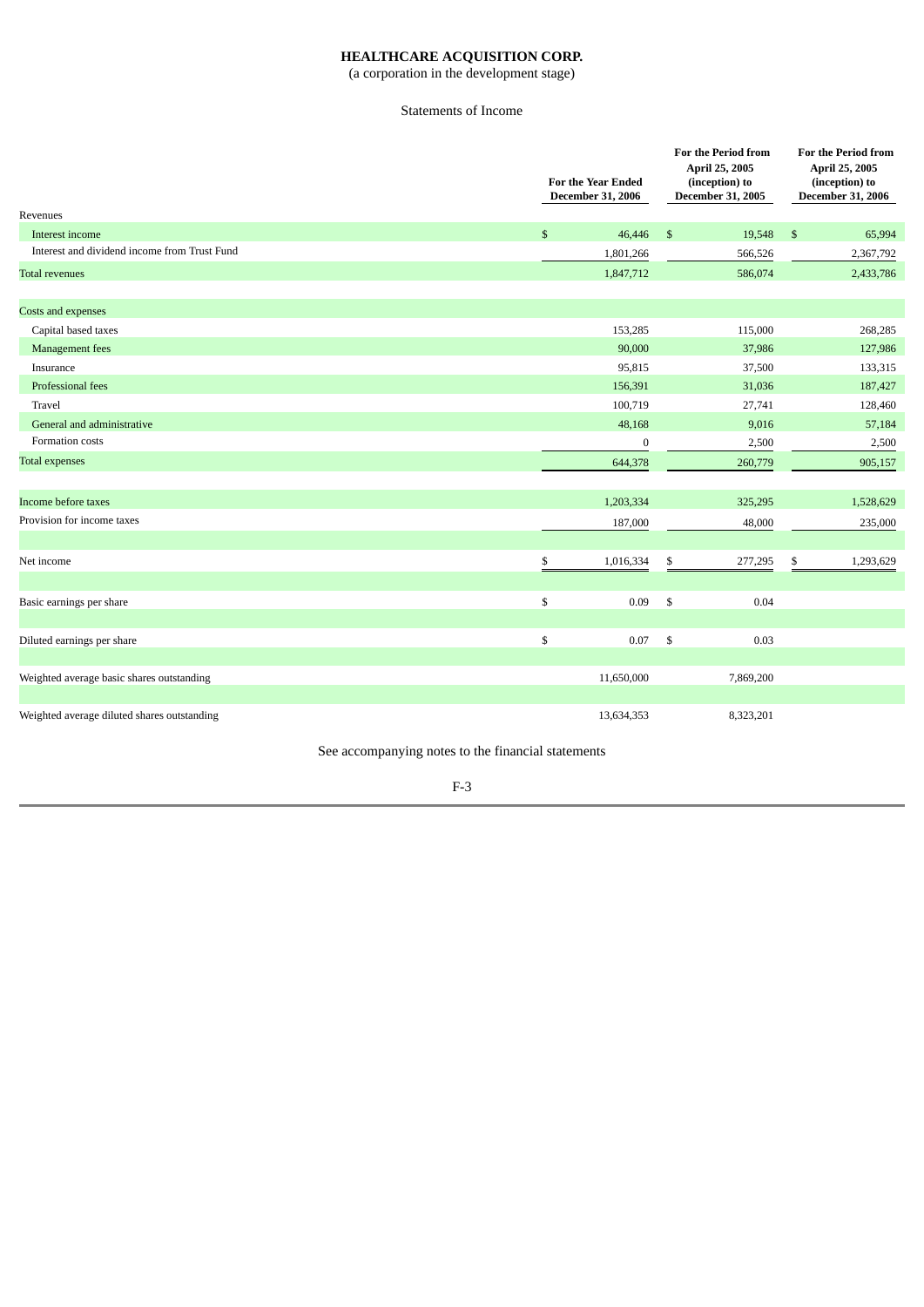(a corporation in the development stage)

## Statements of Stockholders' Equity For the years ended December 31, 2006 and 2005

|                                        |               |                          |                          |                   | <b>Equity</b><br><b>Accumulated</b> |                          |
|----------------------------------------|---------------|--------------------------|--------------------------|-------------------|-------------------------------------|--------------------------|
|                                        | Common        | Common                   | Common                   | <b>Additional</b> | During the                          |                          |
|                                        | <b>Stock</b>  | Par                      | <b>Stock</b>             | Paid in           | Development                         | Stockholders'            |
|                                        | <b>Shares</b> | <b>Amount</b>            | <b>Warrants</b>          | Capital           | <b>Stage</b>                        | <b>Equity</b>            |
| Common shares issued to initial        |               |                          |                          |                   |                                     |                          |
| stockholders at \$.0111 per share      | 2.250,000 \$  | 150                      | $-$ \$                   | 24,850 \$         | $-$ \$                              | 25,000                   |
| Stock dividend - July 8, 2005          |               | 50                       | $\overline{\phantom{a}}$ | (50)              | $\overline{\phantom{0}}$            | $\overline{\phantom{a}}$ |
| Stock dividend - July 22, 2005         |               | 25                       |                          | (25)              |                                     |                          |
| Sale of 9,000,000 units, net of        |               |                          |                          |                   |                                     |                          |
| underwriters' discount and offering    |               |                          |                          |                   |                                     |                          |
| expenses (includes 1,799,100 shares    |               |                          |                          |                   |                                     |                          |
| subject to possible conversion)        | 9,000,000     | 900                      |                          | 66,364,920        |                                     | 66,365,820               |
| Proceeds of exercise of underwriters'  |               |                          |                          |                   |                                     |                          |
| over-allotment option for 400,000      |               |                          |                          |                   |                                     |                          |
| units, net of commissions. (includes   |               |                          |                          |                   |                                     |                          |
| 79,960 shares subject to possible      |               |                          |                          |                   |                                     |                          |
| conversion).                           | 400,000       | 40                       |                          | 3,007,960         |                                     | 3,008,000                |
| Proceeds subject to possible           |               |                          |                          |                   |                                     |                          |
| conversion of 1,879,060 shares         |               | $\overline{\phantom{a}}$ | $\overline{\phantom{a}}$ | (13,578,807)      | $\overline{\phantom{a}}$            | (13,578,807)             |
| Proceeds from issuance of unit options |               |                          |                          | 100               |                                     | 100                      |
| Net income                             |               |                          |                          |                   | 277,295                             | 277,295                  |
|                                        |               |                          |                          |                   |                                     |                          |
| Balance at December 31, 2005           | 11,650,000 \$ | 1,165                    | $-$ \$                   | 55,818,948 \$     | 277,295 \$                          | 56,097,408               |
| Net income                             |               |                          |                          |                   | 1,016,334                           | 1,016,334                |
|                                        |               |                          |                          |                   |                                     |                          |
| Balance at December 31, 2006           | 11,650,000 \$ | 1,165                    | $-$ \$                   | 55,818,948 \$     | 1,293,629 \$                        | 57, 113, 742             |
|                                        |               |                          |                          |                   |                                     |                          |

See accompanying notes to the financial statements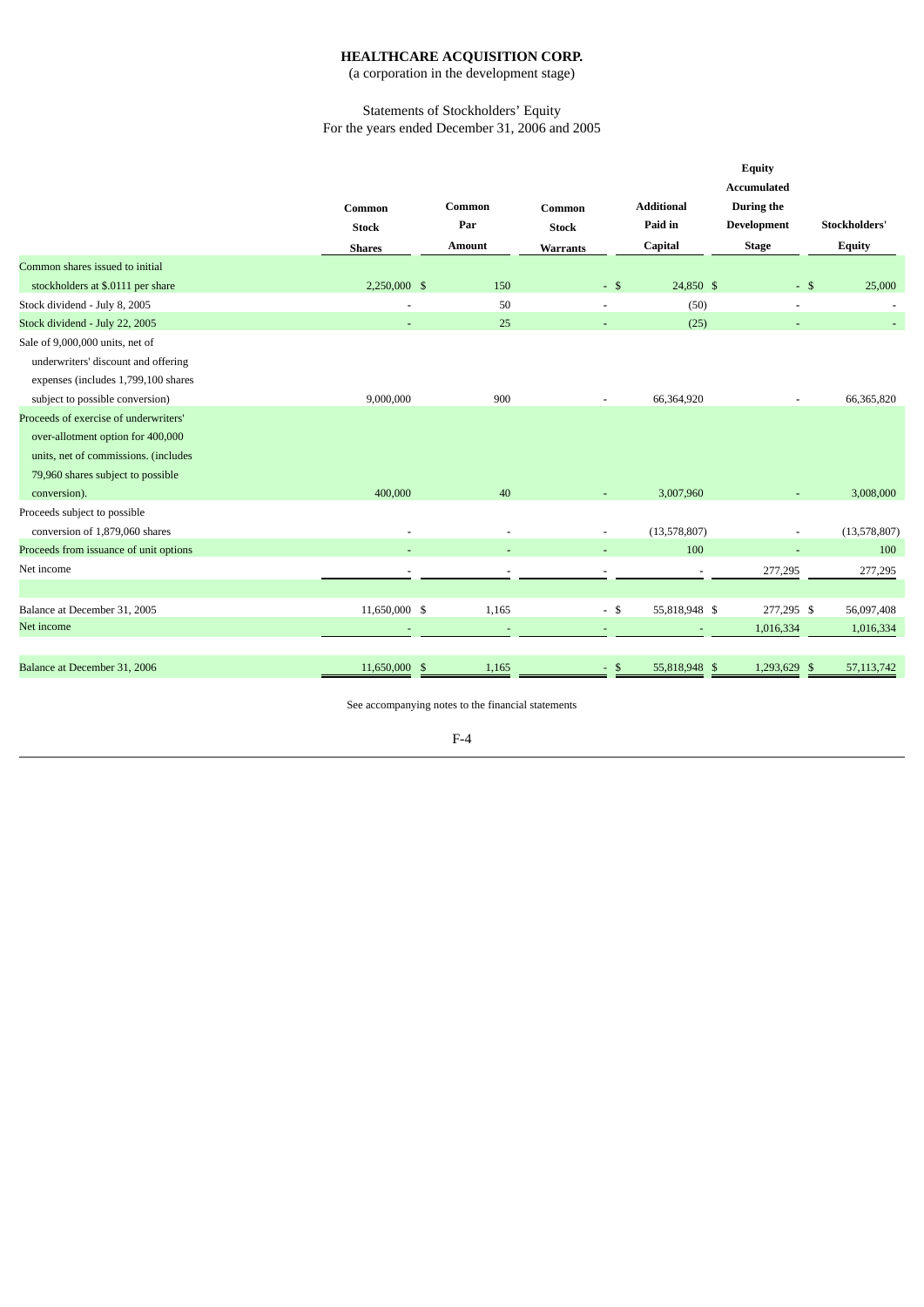(a corporation in the development stage)

# Statements of Cash Flows

|                                                        |              | <b>For the Year Ended</b><br><b>December 31, 2006</b> | <b>For the Period from</b><br>April 25, 2005<br>(inception) to<br><b>December 31, 2005</b> |              | <b>For the Period from</b><br>April 25, 2005<br>(inception) to<br><b>December 31, 2006</b> |
|--------------------------------------------------------|--------------|-------------------------------------------------------|--------------------------------------------------------------------------------------------|--------------|--------------------------------------------------------------------------------------------|
| <b>Operating activities</b>                            |              |                                                       |                                                                                            |              |                                                                                            |
| Net income                                             | $\mathbb{S}$ | 1,016,334                                             | $\mathbb{S}$<br>277,295                                                                    | $\mathbb{S}$ | 1,293,629                                                                                  |
| Adjustments to reconcile net income                    |              |                                                       |                                                                                            |              |                                                                                            |
| to net cash provided by operating activities:          |              |                                                       |                                                                                            |              |                                                                                            |
| Increase in prepaid expenses                           |              | (1,615)                                               | (52,500)                                                                                   |              | (54, 115)                                                                                  |
| Increase in deferred legal fees                        |              | (121, 953)                                            |                                                                                            |              | (121, 953)                                                                                 |
| Increase in accounts payable                           |              |                                                       |                                                                                            |              |                                                                                            |
| and accrued expenses                                   |              | 145,518                                               | 24,996                                                                                     |              | 170,514                                                                                    |
| Increase in deferred revenue                           |              | 450,036                                               | 141,543                                                                                    |              | 591,579                                                                                    |
| Increase in income tax payable                         |              | 91,034                                                | 48,000                                                                                     |              | 139,034                                                                                    |
| Increase (decrease) in capital based                   |              |                                                       |                                                                                            |              |                                                                                            |
| taxes payable                                          |              | (50, 928)                                             | 115,000                                                                                    |              | 64,072                                                                                     |
|                                                        |              |                                                       |                                                                                            |              |                                                                                            |
| Net cash provided by operating activities              |              | 1,528,426                                             | 554,334                                                                                    |              | 2,082,760                                                                                  |
|                                                        |              |                                                       |                                                                                            |              |                                                                                            |
| <b>Investing activities</b>                            |              |                                                       |                                                                                            |              |                                                                                            |
| Increase in cash held in Trust Fund                    |              | (2,251,302)                                           | (68, 636, 069)                                                                             |              | (70, 887, 371)                                                                             |
|                                                        |              |                                                       |                                                                                            |              |                                                                                            |
| <b>Financing activities</b>                            |              |                                                       |                                                                                            |              |                                                                                            |
| Gross proceeds from Initial Public Offering            |              |                                                       | 75,200,000                                                                                 |              | 75,200,000                                                                                 |
| Proceeds from issuance of unit option                  |              |                                                       | 100                                                                                        |              | 100                                                                                        |
| Proceeds from notes payable, stockholders              |              |                                                       | 250,000                                                                                    |              | 250,000                                                                                    |
| Proceeds from issuance of common stock                 |              |                                                       | 25,000                                                                                     |              | 25,000                                                                                     |
| Payments made on notes payable, stockholders           |              |                                                       | (250,000)                                                                                  |              | (250,000)                                                                                  |
| Payments made for costs of initial public offering     |              |                                                       | (5,745,184)                                                                                |              | (5,745,184)                                                                                |
| Net cash provided by financing activities              |              |                                                       | 69,479,916                                                                                 |              | 69,479,916                                                                                 |
| Net increase (decrease) in cash                        |              | (722, 876)                                            | 1,398,181                                                                                  |              | 675,305                                                                                    |
| Cash, beginning of period                              |              | 1,398,181                                             |                                                                                            |              |                                                                                            |
| Cash, end of period                                    | \$           | 675,305                                               | \$<br>1,398,181                                                                            | \$           | 675,305                                                                                    |
|                                                        |              |                                                       |                                                                                            |              |                                                                                            |
| Supplemental schedule of non-cash financing activities |              |                                                       |                                                                                            |              |                                                                                            |
| Accrual of deferred offering costs                     | \$           | $\overline{a}$                                        | \$<br>80,996                                                                               | \$           | 80,996                                                                                     |
|                                                        |              |                                                       |                                                                                            |              |                                                                                            |

See accompanying notes to the financial statements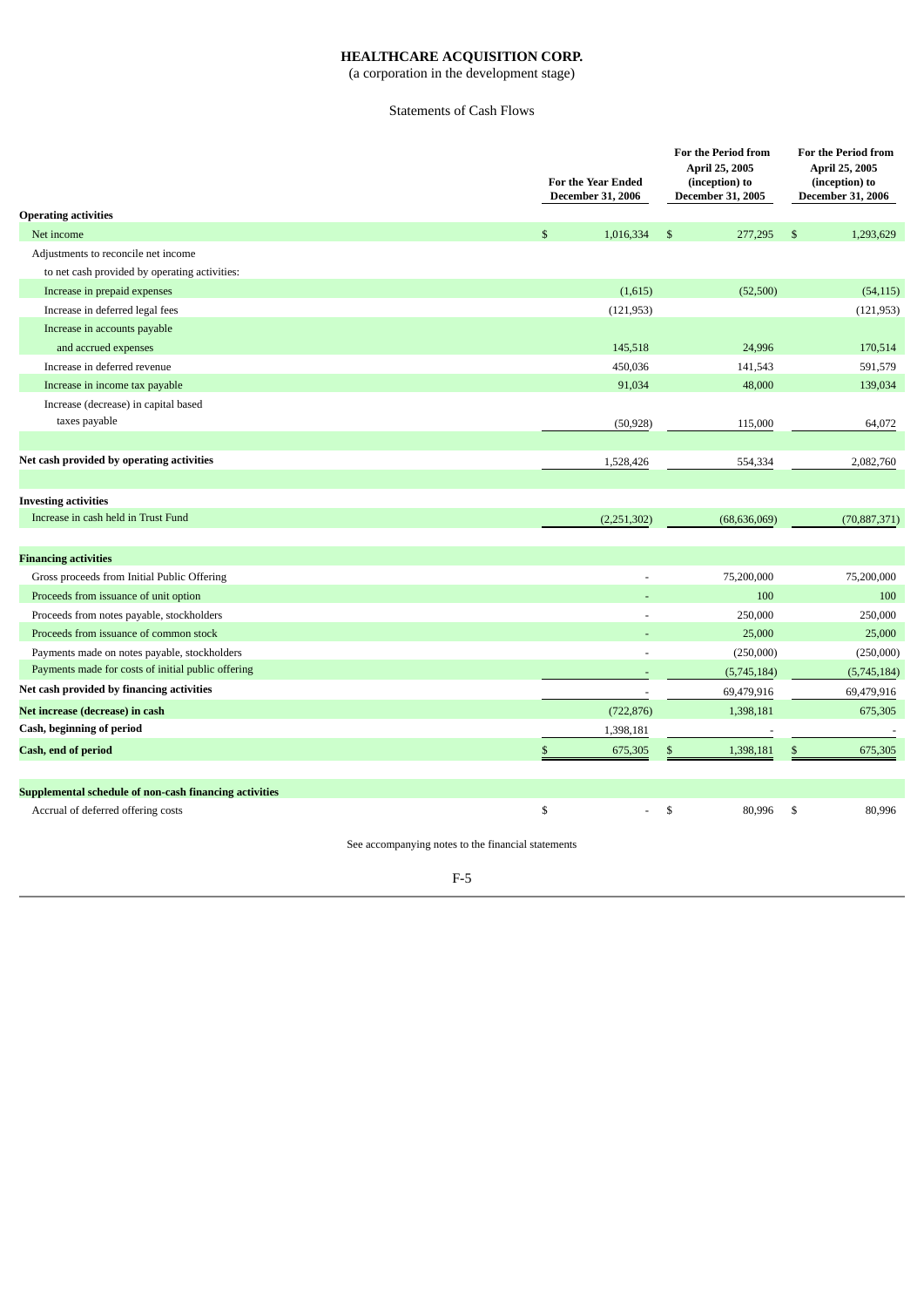Notes to Financial Statements

December 31, 2006

#### **1. Nature of Operations and Summary of Significant Accounting Policies**

#### **Nature of Operations**

Healthcare Acquisition Corp. (the "Company") was incorporated in Delaware on April 25, 2005, as a blank check company whose objective is to acquire, through a merger, capital stock exchange, asset acquisition or other similar business combination, an operating business.

Primarily all activity through December 31, 2006 relates to the Company's formation, the public offering described below and evaluation of prospective target businesses. The Company has selected December 31 as its fiscal year-end. The registration statement for the Company's initial public offering ("Offering") was declared effective July 28, 2005. The Company consummated the Offering on August 3, 2005 (and further consummated the sale of 400,000 units subject to the underwriters' over-allotment option on August 16, 2005) and received net proceeds of approximately \$69,450,000 (Note 2). The Company's management has broad discretion with respect to the specific application of the net proceeds of this Offering, although substantially all of the net proceeds of the Offering are intended to be generally applied toward consummating a business combination with an operating domestic or international company in the healthcare industry, a "target business".

In evaluating a prospective target business, the Company will consider, among other factors, the financial condition and results of operation; growth potential; experience and skill of management; availability of additional personnel; capital requirements; competitive position; barriers to entry into other industries; stage of development of the products, processes or services; degree of current or potential market acceptance of the products, processes or services; proprietary features and degree of intellectual property or other protection of the products, processes or services; regulatory environment of the industry; and costs associated with effecting the business combination. These criteria are not intended to be exhaustive. Any evaluation relating to the merits of a particular business combination will be based, to the extent relevant, on the above factors, as well as other considerations deemed relevant by the Company in effecting a business combination consistent with its business objective.

There are no assurances the Company will be able to successfully effect a business combination. An amount of \$67,928,000 or approximately 90.3% of the gross proceeds of this offering (approximately \$7.23 per unit) are being held in an interest-bearing trust account at JP Morgan Chase NY Bank maintained by Continental Stock Transfer & Trust Company ("Trust Fund") and invested in United States Treasury Bills or short-term securities having a maturity of one hundred eighty (180) days or less, until the earlier of (i) the consummation of the Company's first business combination or (ii) the liquidation of the Company. In October 2005, the Company entered into Amendment No. 1 (the "Amendment") to the Investment Management Trust Agreement by and among the Company, Continental Stock Transfer and Trust Company and Maxim Group, LLC. Pursuant to the terms of the Amendment, the Company is permitted to invest the funds held in trust not only in treasury bills having a maturity of 180 days or less, but also in any money market fund meeting the requirements of a "cash item" as set forth in Section 3(a)(1)(C) of the Investment Company Act of 1940, as amended, and any regulations, no-action letters, exemptive orders or interpretations promulgated thereunder. The Company believes that the Amendment will allow it greater flexibility in investing the funds held in trust from its initial public offering, as well as reducing its tax liability, by allowing the Company to invest in tax-free money market funds. The placing of funds in the Trust Fund may not protect those funds from third party claims against the Company. Although the Company will seek to have all vendors, prospective target businesses or other entities it engages, execute agreements with the Company waiving any right, title, interest or claim of any kind in or to any monies held in the Trust Fund, there is no guarantee that they will execute such agreements. The Company's officers have severally agreed that they will be personally liable to ensure that the proceeds in the Trust Fund are not reduced by the claims of target businesses or vendors or other entities that are owed money by the Company for services rendered or contracted for or products sold to the Company. However, there can be no assurance that the officers will be able to satisfy those obligations. The remaining proceeds, not held in trust, may be used to pay for business, legal and accounting expenses, expenses which may be incurred related to the investigation and selection of a target business, and the negotiation of an agreement to acquire a target business, and for continuing general and administrative expenses.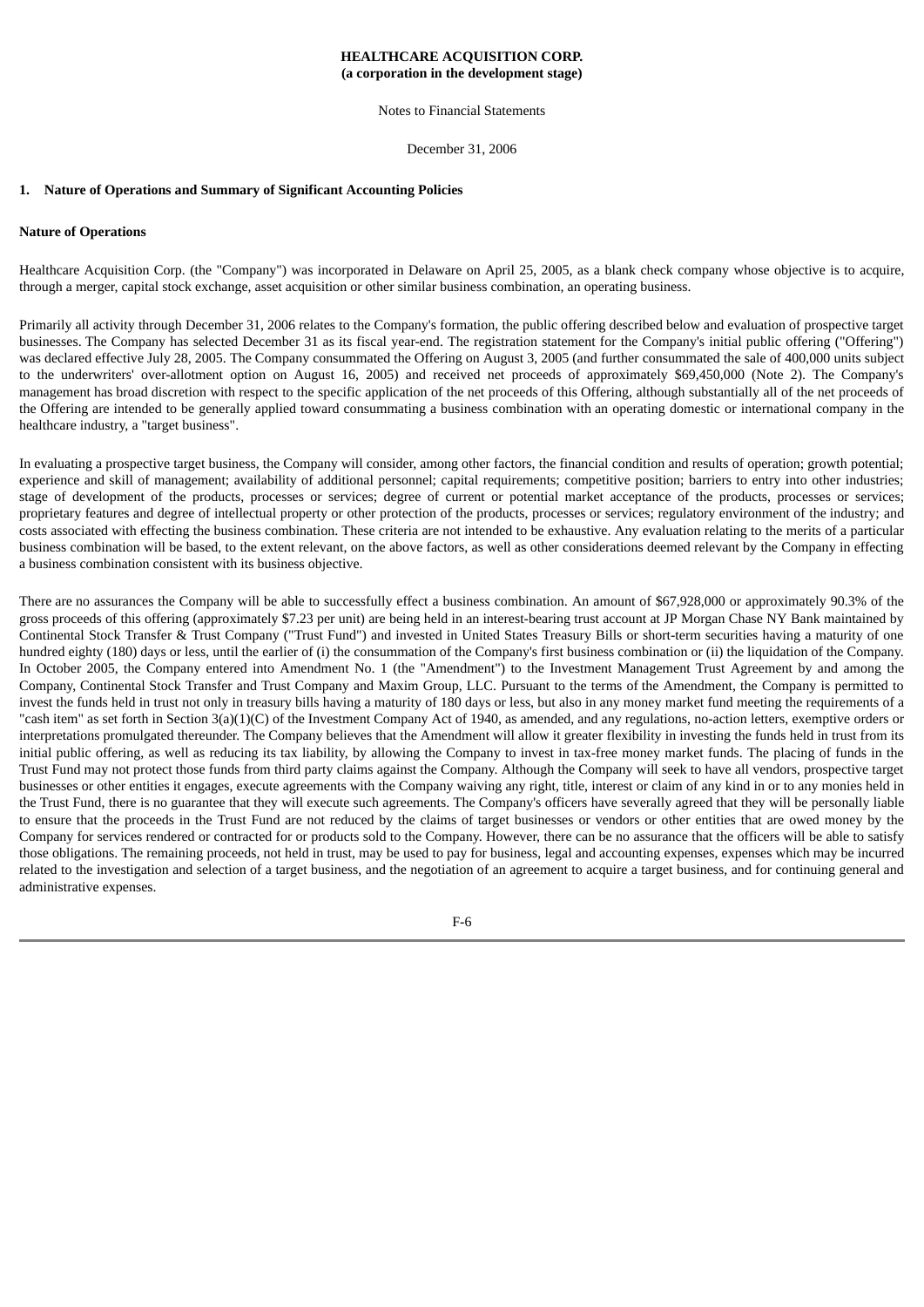Notes to Financial Statements (continued)

# **1. Nature of Operations and Summary of Significant Accounting Policies (continued)**

## **Nature of Operations (continued)**

The Company's first business combination must be with a business with a fair market value of at least 80% of the Company's net asset value at the time of acquisition. The Company, after signing a definitive agreement for the acquisition of a target business, will submit such transaction for stockholder approval. In the event that stockholders owning 20% or more of the outstanding stock excluding, for this purpose, those persons who were stockholders prior to the Offering, vote against the business combination or request their conversion right as described below, the business combination will not be consummated. All of the Company's stockholders prior to the Offering, including all of the officers and directors of the Company ("Initial Stockholders"), have agreed to vote their 2,250,000 founding shares of common stock in accordance with the vote of the majority in interest of all other stockholders of the Company ("Public Stockholders") with respect to any business combination. After consummation of the Company's first business combination, all of these voting safeguards will no longer be applicable.

With respect to the first business combination which is approved and consummated, any Public Stockholder who voted against the business combination may demand that the Company redeem his or her shares. The per share redemption price will equal the amount in the Trust Fund as of the record date for determination of stockholders entitled to vote on the business combination divided by the number of shares of common stock held by Public Stockholders at the consummation of the Offering. Accordingly, Public Stockholders holding 19.99% of the aggregate number of shares owned by all Public Stockholders may seek redemption of their shares in the event of a business combination. Such Public Stockholders are entitled to receive their per share interest in the Trust Fund computed, without regard to the shares held by Initial Stockholders. Accordingly, a portion of the net proceeds from the Offering (19.99% of the amount held in the Trust Fund) has been classified as common stock subject to possible conversion in the accompanying December 31, 2006 balance sheet and 19.99% of the related interest earned on cash held in the Trust Fund has been recorded as deferred revenue.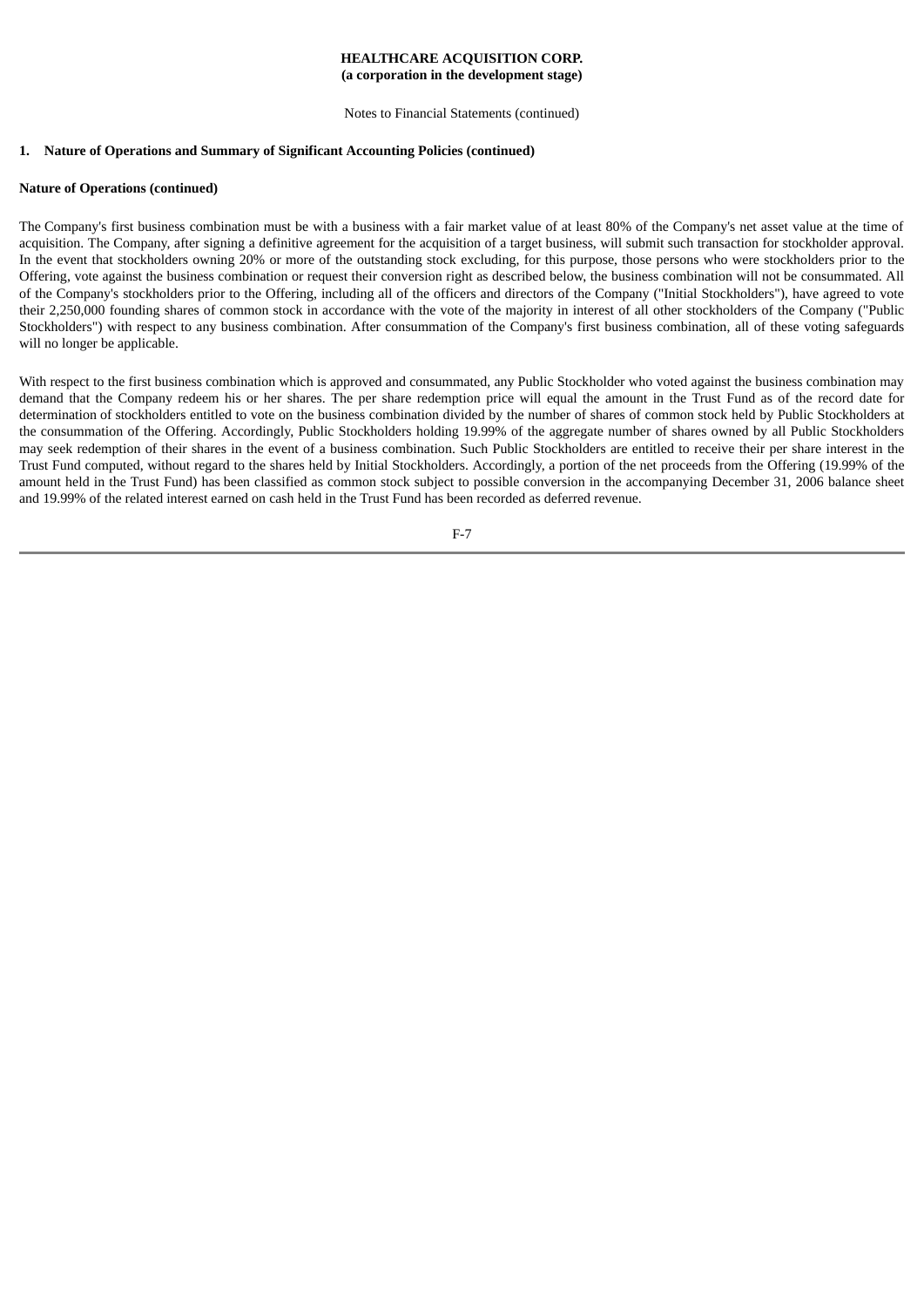Notes to Financial Statements (continued)

#### **1. Nature of Operations and Summary of Significant Accounting Policies (continued)**

The Company's Amended and Restated Certificate of Incorporation provides for mandatory liquidation of the Company, without stockholder approval, in the event that the Company does not consummate a business combination within eighteen (18) months from the date of the consummation of the Offering, or twenty-four (24) months from the consummation of the Offering if certain extension criteria have been satisfied. Having satisfied the extension criteria, the Company now has until August 3, 2007 to complete its business combination (see proposed merger discussed in Note 10.). In the event of liquidation, it is likely that the per share value of the residual assets remaining available for distribution (including Trust Fund assets) will be less than the initial public offering price per share in the Offering (assuming no value is attributed to the Warrants contained in the Units to be offered in the Offering discussed in Note 2.)

### **Net Income Per Common Share**

Net income per share is computed by dividing net income by the weighted-average number of shares of common stock outstanding during the period.

#### **Earnings Per Share**

Basic earnings per share is computed by dividing income available to common stockholders (the numerator) by the weighted-average number of common shares (the denominator) for the period. The computation of diluted earnings per share is similar to basic earnings per share, except that the denominator is increased to include the number of additional common shares that would have been outstanding if the potentially dilutive common shares had been issued. The denominator in the calculation is based on the following weighted-average number of common shares at December 31:

|                              | 2006       | 2005      |
|------------------------------|------------|-----------|
| <b>Basic</b>                 |            |           |
| Add:                         | 11,650,000 | 7,869,200 |
| Shares issuable pursuant to  |            |           |
| <b>Common Stock Warrants</b> | 1,984,353  | 454,001   |
| <b>Diluted</b>               | 13,634,353 | 8,323,201 |

As stated in Note 8, Warrants began trading separately from the Company's stock on October 6, 2005.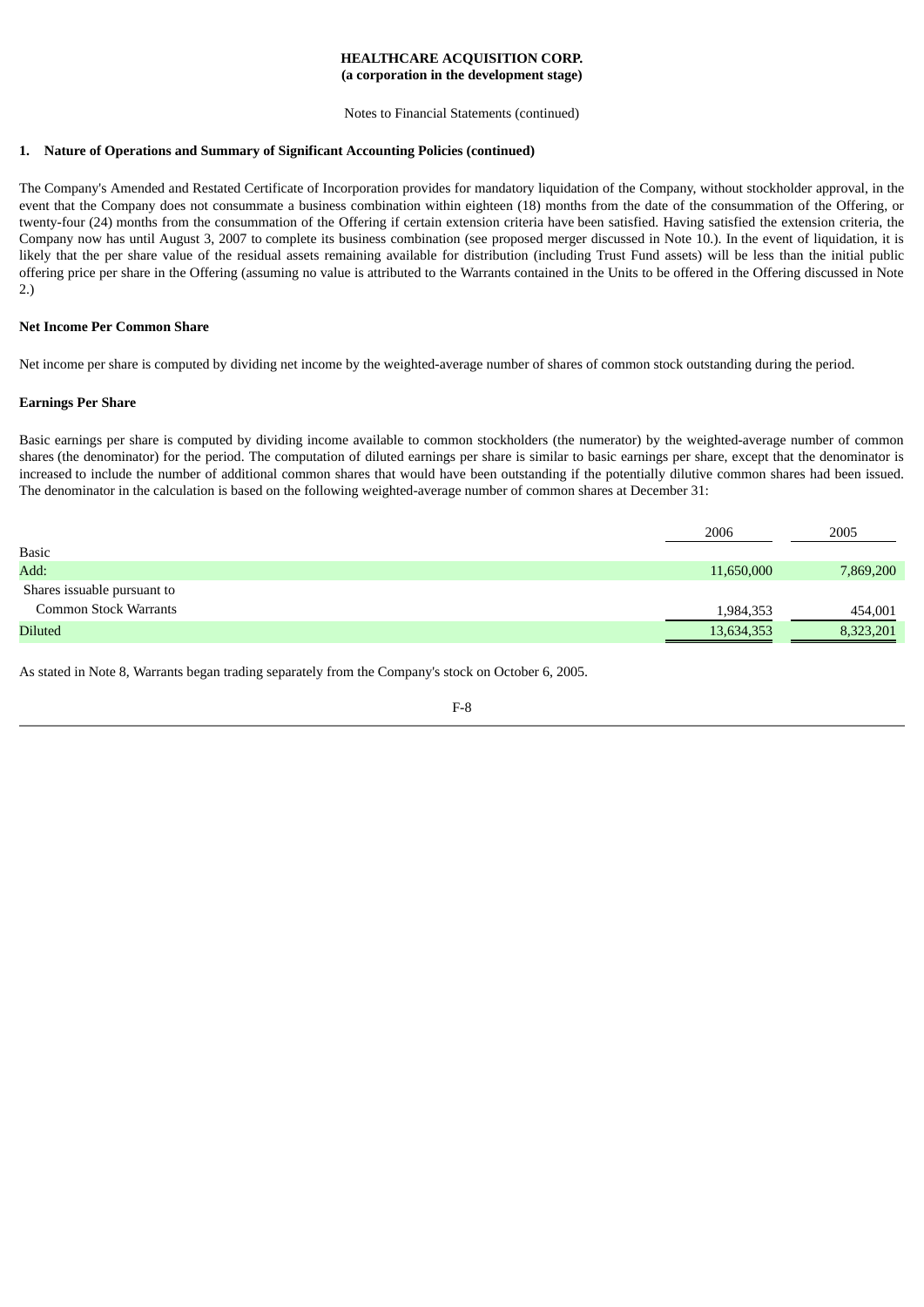Notes to Financial Statements (continued)

#### **1. Nature of Operations and Summary of Significant Accounting Policies (continued)**

#### **Derivative Financial Instruments**

Derivative financial instruments consist of Warrants issued as part of the Offering, as described in Note 2, and a Purchase Option that was sold to an underwriter as described in Note 5. Based on Emerging Issues Task Force 00-19, Accounting for Derivative Financial Instruments Indexed to, and Potentially Settle in, a Company's Own Stock, the issuance of the Warrants and sale of the Purchase Option were reported in permanent equity and accordingly, there is no impact on the Company's financial position and results of operation, except for the \$100 in proceeds from sale of the Purchase Option. Subsequent changes in fair value will not be recognized as long as the Warrants and Purchase Option continue to be classified as equity instruments.

At date of issuance the Company had determined the Purchase Option had a fair market value of approximately \$850,000 using a Black-Scholes pricing model.

On January 23, 2007, the Company entered into agreements to clarify the terms of the Warrants and Purchase Option as follows: (1) if a registration statement covering the securities issuable upon the exercise of a Warrant or the Purchase Option was not effective at the time a holder desired to exercise the instrument, then the Warrant or Purchase Option could expire unexercised, and (2) in no event would the Company be obligated to pay cash or other consideration to the holders of the Warrants or the Purchase Option or "net-cash settle" the obligations of the Company under any such agreements.

#### **Use of Estimates**

The preparation of financial statements in conformity with accounting principles generally accepted in the United States of America requires management to make estimates and assumptions that affect the reported amounts of assets and liabilities at the date of the financial statements and the reported amounts of expenses during the reporting period. Actual results could differ from those estimates.

### **Income Taxes**

Current tax expense related entirely to state taxes, amounted to \$187,000 and \$48,000 for the years ended December 31, 2006 and 2005, respectively.

At December 31, 2006, the Company had a net operating loss carryforward for federal income tax purposes of approximately \$1,055,000, which is available to offset future federal taxable income.

Deferred income taxes are provided for the differences between the basis of assets and liabilities for financial reporting and income tax purposes. A valuation allowance is established to reduce deferred tax assets to the amount expected to be realized.

The Company recorded a deferred income tax asset for the tax effect of net operating loss carryforwards and temporary differences related to revenue recognition aggregating to approximately \$576,000 and \$145,000 for the years ended December 31, 2006 and 2005, respectively. In recognition of the uncertainty regarding the ultimate amount of income tax benefits to be derived, the Company had recorded a full valuation allowance at December 31, 2006 and 2005.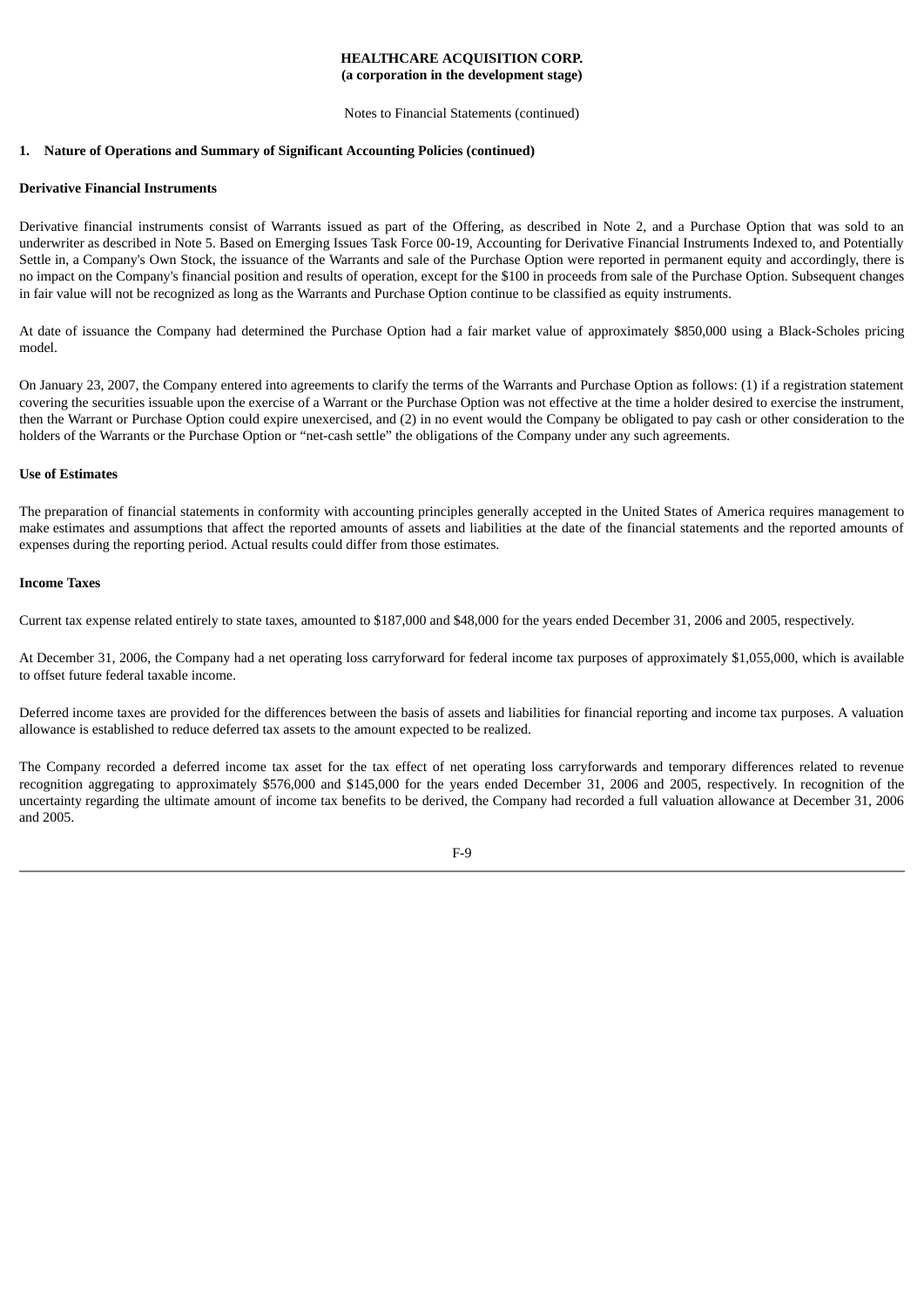Notes to Financial Statements (continued)

# **1. Nature of Operations and Summary of Significant Accounting Policies (continued)**

The effective tax rate differs from the statutory rate of 35% primarily due to substantially all interest being tax exempt for federal tax purposes and the valuation allowance.

# **Recent Accounting Pronouncements**

In July 2006, the FASB issued FASB Interpretation No. 48, "Accounting for Uncertainty in Income Taxes" (FIN 48). FIN 48 clarifies the accounting and reporting for uncertainty in income taxes recognized in accordance with SFAS No. 109, "Accounting for Income Taxes". This Interpretation prescribes a recognition threshold and measurement attribute for financial statement recognition and measurement of a tax position taken or expected to be taken in a tax return, and also provides guidance on various related matters such as derecognition, interest and penalties, and disclosure. The Company will adopt FIN 48 in the first quarter of 2007, and does not expect the adoption of this interpretation to have a material impact on its Financial Statements.

## **2. Initial Public Offering**

On July 28, 2005, the Company sold 9,000,000 units ("Units") in the Offering. On August 16, 2005 an additional 400,000 Units were sold. Each Unit consists of one share of the Company's common stock, \$.0001 par value and one Redeemable Common Stock Purchase Warrant ("Warrant"). Each Warrant entitles the holder to purchase from the Company one share of common stock at an exercise price of \$6.00 commencing the later of the completion of a business combination with a target business or one (1) year from the effective date of the Offering and expiring four (4) years from the effective date of the Offering. The Warrants will be redeemable by the Company at a price of \$.01 per Warrant, upon thirty (30) days notice after the Warrants become exercisable, only in the event that the last sales price of the common stock is at least \$11.50 per share for any twenty (20) trading days within a thirty (30) trading-day period ending on the third day prior to date on which notice of redemption is given. The Warrants began trading separately from the Company's common stock on October 5, 2005.In connection with the Offering, the Company paid the underwriter a discount of 6% of the gross proceeds of the Offering and a nonaccountable expense allowance of 1% of the gross proceeds of the Offering.

## **3. Notes Payable, Stockholders**

The Company issued unsecured promissory notes to three Initial Stockholders, amounting to \$250,000, who are also officers. These notes were non-interest bearing and were repaid from the proceeds of this Offering.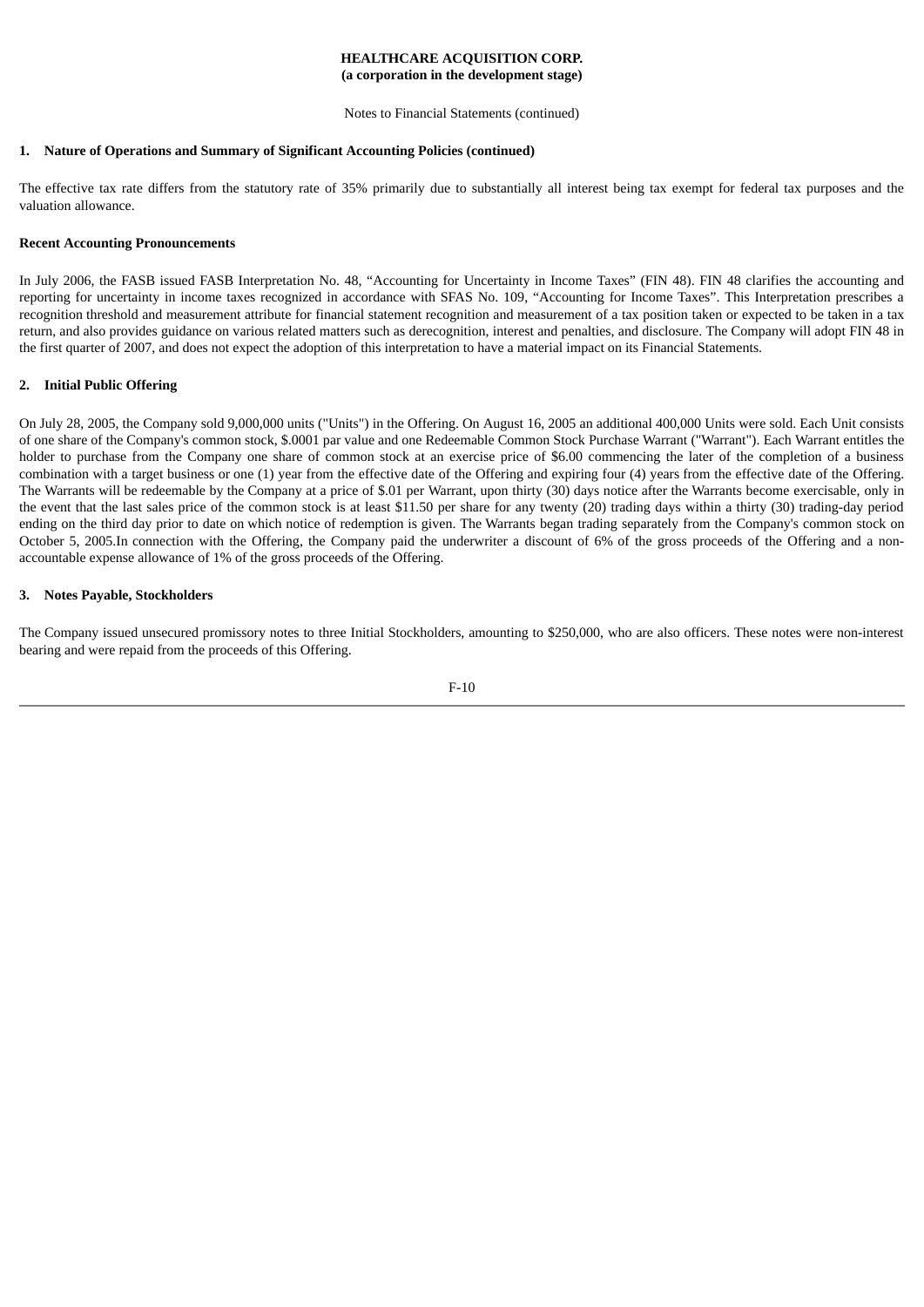Notes to Financial Statements (continued)

#### **4. Unit Option**

In connection with the Offering, the Company issued to the representative of the underwriters for \$100, an option to purchase up to a total of 225,000 units, exercisable at \$10 per unit ("Purchase Option"). In lieu of payment of the exercise price in cash, the holder of the Purchase Option has the right (but not the obligation) to convert any exercisable portion of the Purchase Option into units using a cashless exercise based on the difference between current market value of the units and its exercise price. The Warrants issued in conjunction with these units are identical to those offered by the prospectus, except that they have an exercise price of \$7.50 (125% of the exercise price of the warrants included in the Units sold in the offering). This option commences on the later of the consummation of a business combination and one (1) year from the date of the prospectus and expiring five (5) years from the date of the prospectus. Additionally, the option may not be sold, transferred, assigned, pledged or hypothecated for a one-year period (including the foregoing 180-day period) following July 28, 2005. However, the option may be transferred to any underwriter and selected dealer participating in the offering and their bona fide officers or partners. The purchase option grants to holders demand and "piggy back" rights for periods of five (5) and seven (7) years, respectively, from July 28, 2005 with respect to the registration under the Securities Act of the securities directly and indirectly issuable upon exercise of the option. The Company will bear all fees and expenses attendant to registering the securities, other than underwriting commissions, which will be paid for by the holders themselves. The exercise price and number of units issuable upon exercise of the option may be adjusted in certain circumstances, including in the event of a stock dividend, or our recapitalization, reorganization, merger or consolidation. However, the option will not be adjusted for issuances of common stock at a price below its exercise price.

#### **5. Commitments and Contingencies**

The Company presently occupies office space in one location, provided by an affiliate of an Initial Stockholder. This affiliate has agreed that, until the Company consummates a business combination, it will make such office space, as well as certain office and secretarial services, available to the Company, as may be required by the Company from time to time. The Company currently pays this affiliate \$7,500 per month for such services under an office services agreement. Upon completion of a business combination or liquidation, the Company will no longer be required to pay this monthly fee.

The Company has engaged a representative of the underwriters, on a non-exclusive basis, as its agent for the solicitation of the exercise of the Warrants. To the extent not inconsistent with the guidelines of the NASD and the rules and regulations of the Securities and Exchange Commission, the Company has agreed to pay the representative for bona fide services rendered, a commission equal to 4% of the exercise price for each Warrant exercised more than one (1) year after July 28, 2005 if the exercise was solicited by the underwriters. In addition to soliciting, either orally or in writing, the exercise of the Warrants, the representative's services may also include disseminating information, either orally or in writing, to Warrant holders about the Company or the market for its securities, and assisting in the processing of the exercise of the Warrants. No compensation will be paid to the representative upon the exercise of the Warrants if: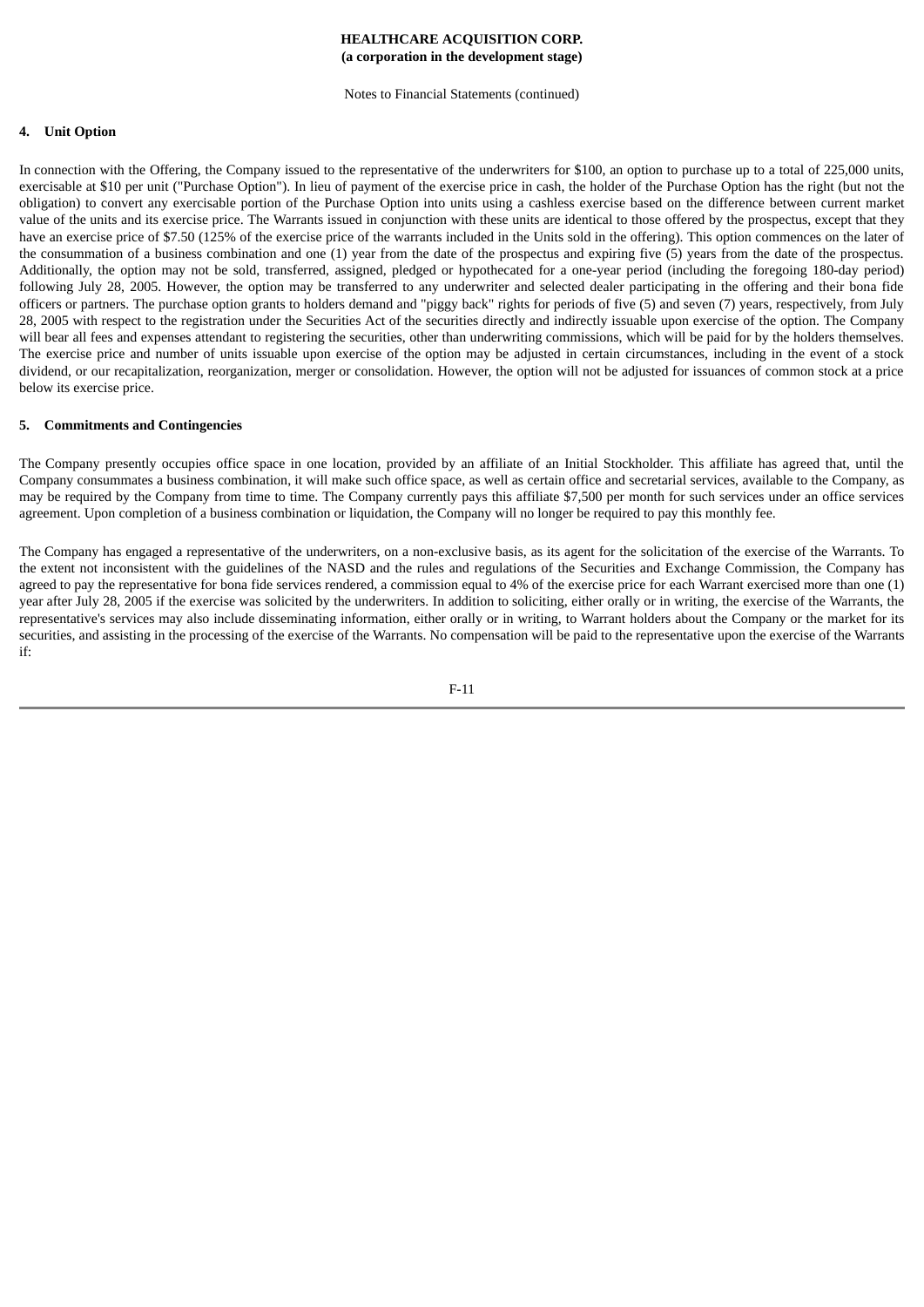#### Notes to Financial Statements (continued)

- **·** the market price of the underlying shares of common stock is lower than the exercise price;
- **·** the holder of the Warrants has not confirmed in writing that the underwriters solicited the exercise;
- **·** the Warrants are held in a discretionary account;
- **·** the Warrants are exercised in an unsolicited transaction; or
- **·** the arrangement to pay the commission is not disclosed in the prospectus provided to Warrant holders at the time of exercise.

The Initial Stockholders, who are holders of 2,250,000 issued and outstanding shares of common stock, are entitled to registration rights pursuant to an agreement signed on the effective date of the Offering. The holders of the majority of these shares are entitled to request the Company, on up to two (2) occasions, to register these shares. The holders of the majority of these shares can elect to exercise these registration rights at any time after the date on which these shares of common stock are released from escrow. In addition, these stockholders have certain "piggy-back" registration rights on registration statements filed subsequent to the date on which these shares of common stock are released from escrow. The Company will bear the expenses incurred in connection with the filing of any such registration statements.

## **6. Preferred Stock**

The Company is authorized to issue 1,000,000 shares of preferred stock with such designations, voting and other rights and preferences, as may be determined from time to time by the board of directors.

### **7. Common Stock**

On July 8, 2005, the Company's board of directors authorized a .333333 to 1 stock dividend. On July 22, 2005, the Company's board of directors authorized a .125 to 1 stock dividend. All references in the accompanying financial statements to the number of shares of stock have been retroactively restated to reflect these transactions.

#### **8. Common Stock Warrants**

Each Warrant entitles the holder to purchase from the Company one share of common stock at an exercise price of \$6.00 commencing the later of the completion of a business combination with a target business or one (1) year from the effective date of the Offering and expiring four (4) years from the effective date of the Offering. The Warrants will be redeemable by the Company at a price of \$.01 per Warrant, upon thirty (30) days notice after the Warrants become exercisable, only in the event that the last sales price of the common stock is at least \$11.50 per share for any twenty (20) trading days within a thirty (30) trading-day period ending on the third day prior to date on which notice of redemption is given. The warrants began trading separately from the Company's common stock on October 6, 2005.

$$
F-12
$$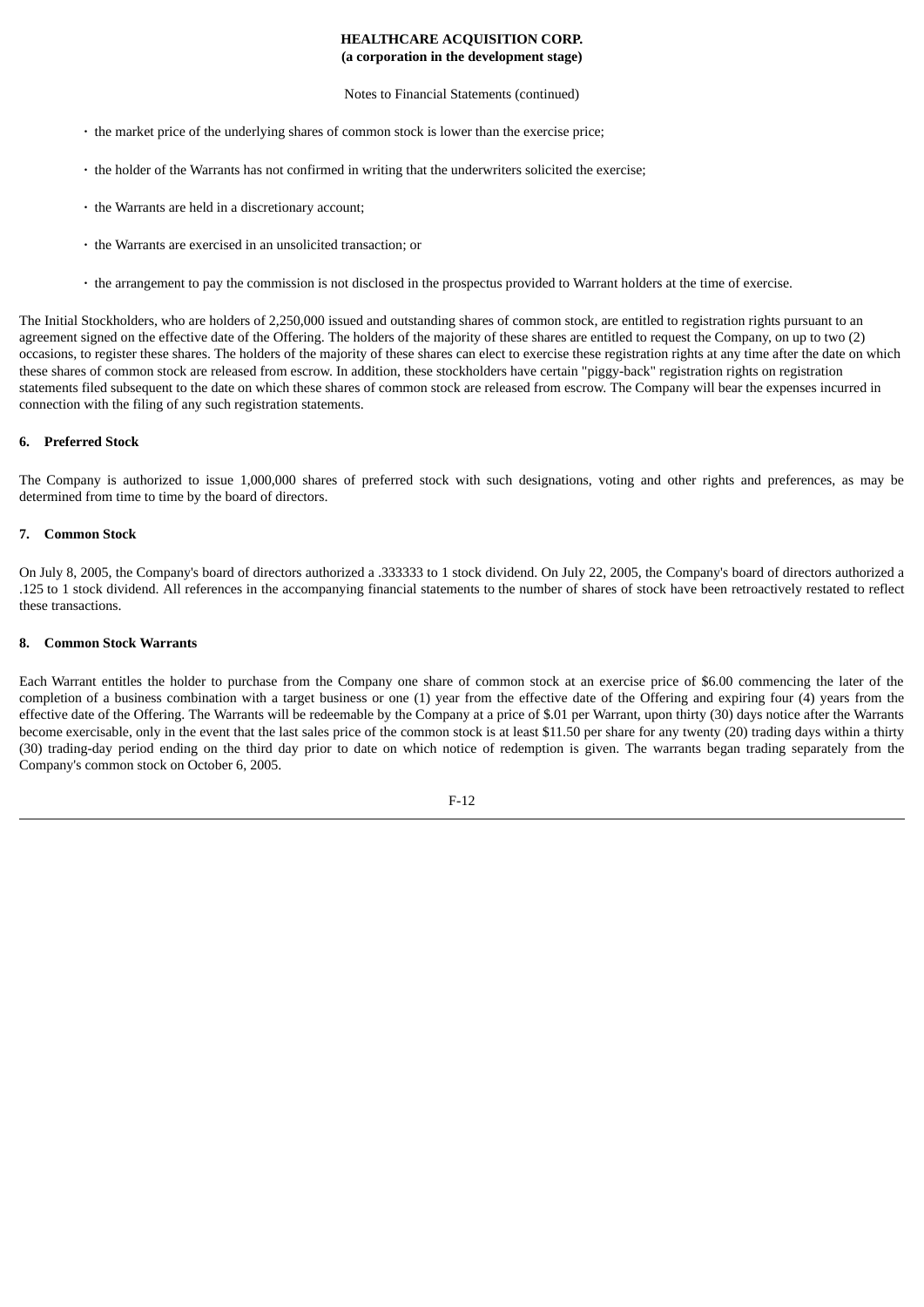#### Notes to Financial Statements (continued)

## **9. Summarized Quarterly Data (unaudited)**

Financial information for each quarter for the period from April 25, 2005 (inception) to December 31, 2006 is as follows:

|                               | March 31, |                          | June 30, |                          | September 30, |     | December 31, |
|-------------------------------|-----------|--------------------------|----------|--------------------------|---------------|-----|--------------|
|                               | 2005      |                          | 2005     |                          | 2005          |     | 2005         |
| Total revenue                 |           | $\sim 100$               |          | $\sim$<br>- 35           | 206,261       | - S | 379,813      |
| Income (loss) from operations |           |                          | (2,500)  |                          | 156,476       |     | 171,319      |
| Net income (loss)             |           |                          |          | (2,500)                  | 146,476       |     | 133,319      |
| Basic earnings per share      |           | $\overline{\phantom{0}}$ |          | $\overline{\phantom{0}}$ | .02           |     | .01          |
| Diluted earnings per share    |           |                          |          | $\overline{\phantom{0}}$ | .02           |     | .01          |

|                            | March 31, | June 30, |   | September 30, |      | December 31, |
|----------------------------|-----------|----------|---|---------------|------|--------------|
|                            | 2006      | 2006     |   | 2006          |      | 2006         |
| Total revenue              | 405,023   | 466,048  | S | 484,485       | - \$ | 492,156      |
| Income from operations     | 237,450   | 337,894  |   | 359,141       |      | 268,849      |
| Net income                 | 204,450   | 283,894  |   | 301,141       |      | 226,849      |
| Basic earnings per share   | .02       | .02      |   | .03           |      | .02          |
| Diluted earnings per share | .01       | .02      |   | .02           |      | .02          |

#### **10. Subsequent Event**

On January 19, 2007, the Company signed a plan of merger with PharmAthene, Inc. Pursuant to the terms of the agreement, and subject to certain adjustments as hereafter described, PharmAthene stockholders and noteholders will receive:

- (i) an aggregate of 12,500,000 shares of the Company's common stock;
- (ii) \$12,500,000 in 8% convertible notes of the Company in exchange for \$11,800,000 of currently-outstanding 8% convertible PharmAthene notes, pursuant to a Note Exchange Agreement; and
- (iii) up to \$10,000,000 in milestone payments (if certain conditions are met).

It is anticipated that shareholders of PharmAthene, Inc. will own at least 52% of the outstanding basic shares of the combined company, which is anticipated to remain listed on the American Stock Exchange. The transaction is subject to certain approvals required by the Company and PharmAthene, Inc. shareholders as described in their articles of incorporation (see Note 1 for the Company's requirements), and as prescribed by the rules and regulations of the American Stock Exchange, as well as other regulatory approvals and other customary closing conditions.

In connection with the above, effective January 19, 2007, the Company entered into an advisory agreement related to the Company's merger with PharmAthene, Inc. Under the terms of this agreement, the Company will pay a success fee of \$500,000 upon successful completion of the transaction. The Company will also pay expenses, not to exceed an aggregate of \$15,000, regardless of the successful closing of the transaction.

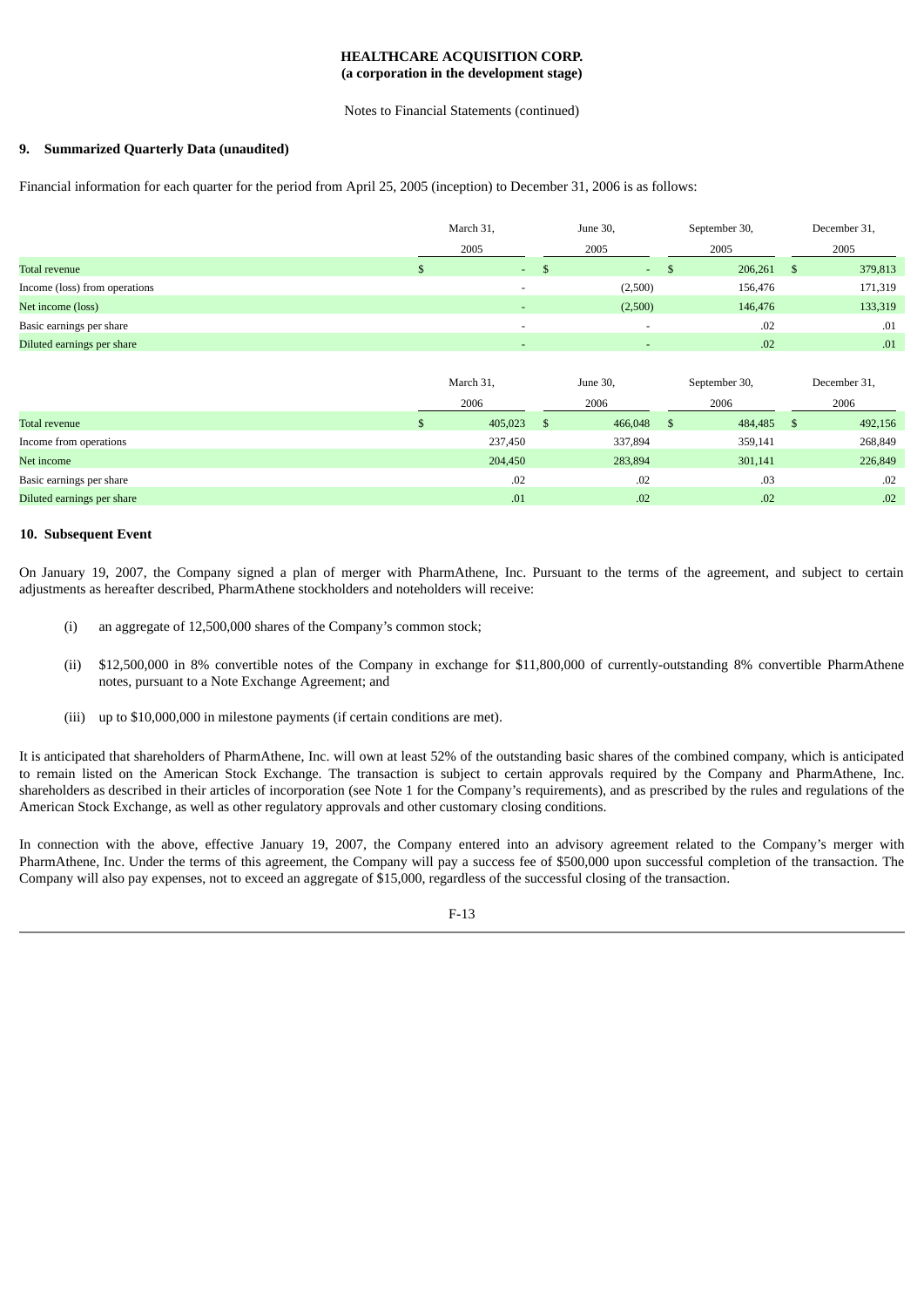# (b) Exhibits.

The following exhibits, which are numbered in accordance with Item 601 of Regulation S-K, are filed herewith or, as noted, incorporated by reference herein:

# **EXHIBIT**

| NO.    | <b>DESCRIPTION</b>                                                                                                                                    |  |  |  |  |  |  |  |
|--------|-------------------------------------------------------------------------------------------------------------------------------------------------------|--|--|--|--|--|--|--|
| 1.1.1  | Underwriting Agreement among the Registrant and Maxim Group LLC. (3)                                                                                  |  |  |  |  |  |  |  |
| 1.1.2  | Amendment No. 1 to the Underwriting Agreement among the Registrant and Maxim Group LLC.*                                                              |  |  |  |  |  |  |  |
| 2.1    | Agreement and Plan of Merger dated January 19, 2007 by and among Healthcare Acquisition Corp., PAI<br>Acquisition Corp., and<br>PharmAthene, Inc. (7) |  |  |  |  |  |  |  |
| 3.1    | Amended and Restated Certificate of Incorporation. (4)                                                                                                |  |  |  |  |  |  |  |
| 3.2    | By-laws. $(1)$                                                                                                                                        |  |  |  |  |  |  |  |
| 4.1    | Specimen Unit Certificate. (1)                                                                                                                        |  |  |  |  |  |  |  |
| 4.2    | Specimen Common Stock Certificate. (1)                                                                                                                |  |  |  |  |  |  |  |
| 4.3    | Specimen Warrant Certificate. (1)                                                                                                                     |  |  |  |  |  |  |  |
| 4.4    | Form of Warrant Agreement between Continental Stock Transfer & Trust Company and the Registrant. (3)                                                  |  |  |  |  |  |  |  |
| 4.5    | Form of Note Exchange Agreement (7)                                                                                                                   |  |  |  |  |  |  |  |
| 4.6    | Form of 8% Convertible Note of Healthcare Acquisition Corp. (7)                                                                                       |  |  |  |  |  |  |  |
| 4.7    | Amendment to Unit Purchase Option. (8)                                                                                                                |  |  |  |  |  |  |  |
| 4.8    | Warrant Clarification Agreement. (8)                                                                                                                  |  |  |  |  |  |  |  |
| 10.1.1 | Letter Agreement among the Registrant, Maxim Group LLC and John Pappajohn. (2)                                                                        |  |  |  |  |  |  |  |
| 10.1.2 | Letter Agreement among the Registrant, Maxim Group LLC and Derace L. Schaffer, M.D. (2)                                                               |  |  |  |  |  |  |  |
| 10.1.3 | Letter Agreement among the Registrant, Maxim Group LLC and Matthew P. Kinley. (2)                                                                     |  |  |  |  |  |  |  |
| 10.1.4 | Restated Letter Agreement among the Registrant, Maxim Group LLC and Edward B. Berger. (3)                                                             |  |  |  |  |  |  |  |
| 10.1.5 | Letter Agreement among the Registrant, Maxim Group LLC and Wayne A. Schellhammer. (3)                                                                 |  |  |  |  |  |  |  |
| 10.2   | Form of Investment Management Trust Agreement between Continental Stock Transfer & Trust Company and the Registrant. (3)                              |  |  |  |  |  |  |  |
| 10.2.1 | Amendment No. 1 to of Investment Management Trust Agreement between Continental Stock Transfer & Trust Company and the Registrant. (5)                |  |  |  |  |  |  |  |
| 10.3   | Form of Stock Escrow Agreement between the Registrant, Continental Stock Transfer & Trust Company and the Initial Stockholders. (3)                   |  |  |  |  |  |  |  |
| 10.4   | Form of Registration Rights Agreement among the Registrant and the Initial Stockholders. (4)                                                          |  |  |  |  |  |  |  |
|        |                                                                                                                                                       |  |  |  |  |  |  |  |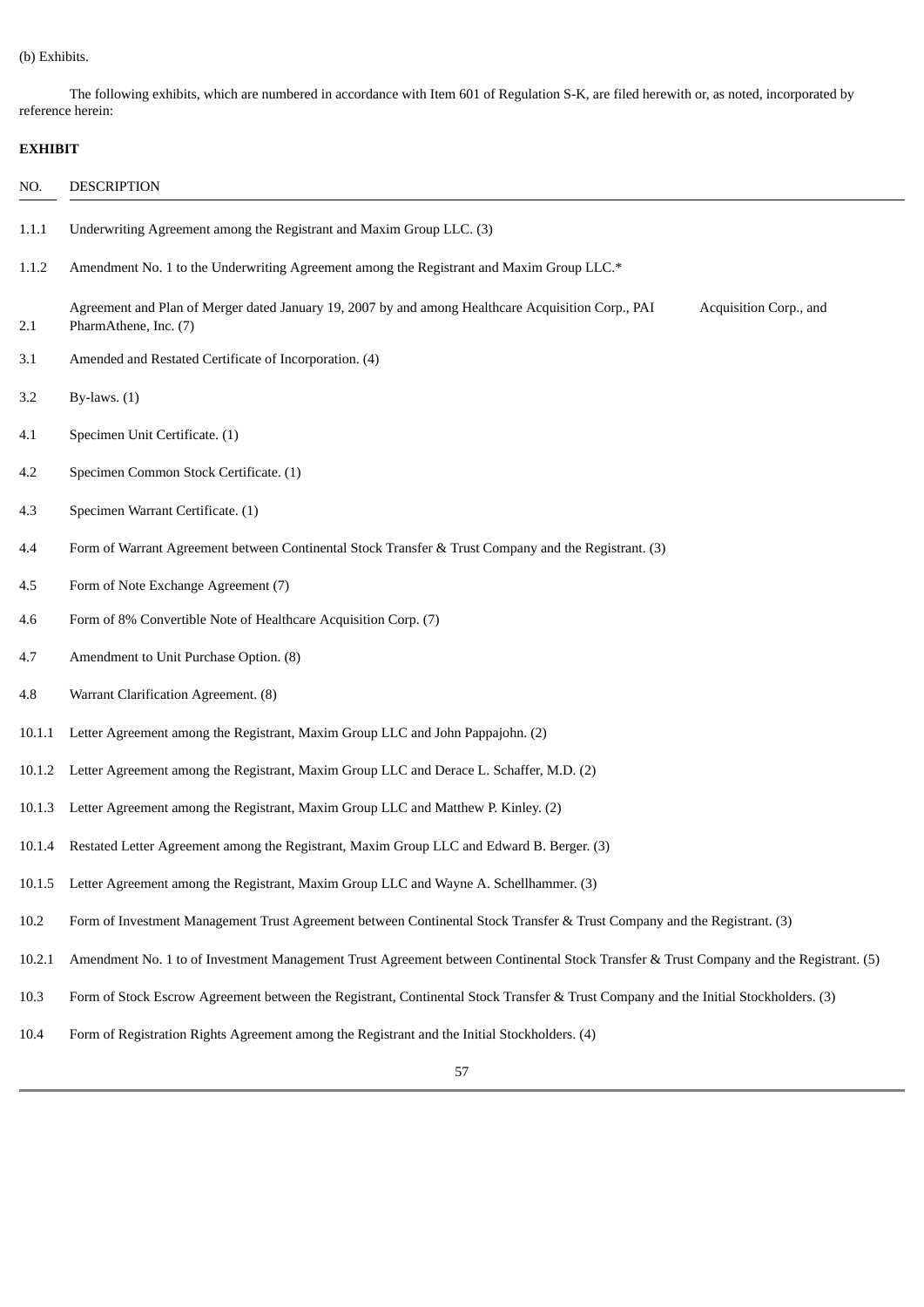- 10.5.1 Office Services Agreement by and between the Registrant and Equity Dynamics, Inc. (1)
- 10.5.2 Office Services Agreement by and between the Registrant and The Lan Group. (1)
- 10.6.1 Promissory Note, dated April 28, 2005, issued to John Pappajohn, in the amount of \$70,000. (1)
- 10.6.2 Promissory Note, dated April 28, 2005, issued to Derace L. Schaffer, M.D., in the amount of \$70,000. (1)
- 10.6.3 Promissory Note, dated April 28, 2005, issued to Matthew P. Kinley, in the amount of \$35,000. (1)
- 10.6.4 Promissory Note, dated July 26, 2005, issued to John Pappajohn, in the amount of \$30,000. (4)
- 10.6.5 Promissory Note, dated July 26, 2005, issued to Derace L. Schaffer, M.D., in the amount of \$30,000. (4)
- 10.6.6 Promissory Note, dated July 26, 2005, issued to Matthew P. Kinley, in the amount of \$15,000. (4)
- 10.7 Form of Unit Option Purchase Agreement between the Registrant and Maxim Group LLC. (3)
- 10.8 Form of Warrant Purchase Agreement by and between the Registrant, John Pappajohn and Maxim Group LLC. (2)
- 10.9 Form of Registration Rights Agreement to be entered into by Healthcare Acquisition Corp. and the former stockholders and note holders of PharmAthene, Inc. (7)
- 10.10 Advisory Agreement (8)
- 21 Subsidiaries\*
- 14 Code of Ethics. (3)
- 31.1 Rule 13a-14(a)/15d-14(a) Certification \*
- 31.2 Rule 13a-14(a)/15d-14(a) Certification \*
- 32.1 Section 1350 Certification \*
- 32.2 Section 1350 Certification \*
- 99.1 Audit Committee Charter. (3)
- 99.2 Nominating Committee Charter. (3)
	- 1. Incorporated by reference to the Registration Statement on Form S-1 of the Registrant filed on May 6, 2005.
	- 2. Incorporated by reference to the Registration Statement on Form S-1/A of the Registrant filed on June 10, 2005.
	- 3. Incorporated by reference to the Registration Statement on Form S-1/A of the Registrant filed on July 12, 2005.
	- 4. Incorporated by reference to the Registration Statement on Form S-1/A of the Registrant filed on July 27, 2005.
	- 5. Incorporated by reference to the Quarterly Report on Form 10-Q filed by the Registrant on November 14, 2005.
	- 6. Incorporated by reference to the Annual Report on Form 10-K filed by the Registrant on March 31, 2006.
	- 7. Incorporated by reference to the Current Report on Form 8-K filed by the Registrant on January 22, 2007.
	- 8. Incorporated by reference to the Current Report on Form 8-K filed by the Registrant on January 25, 2007.
		- filed herewith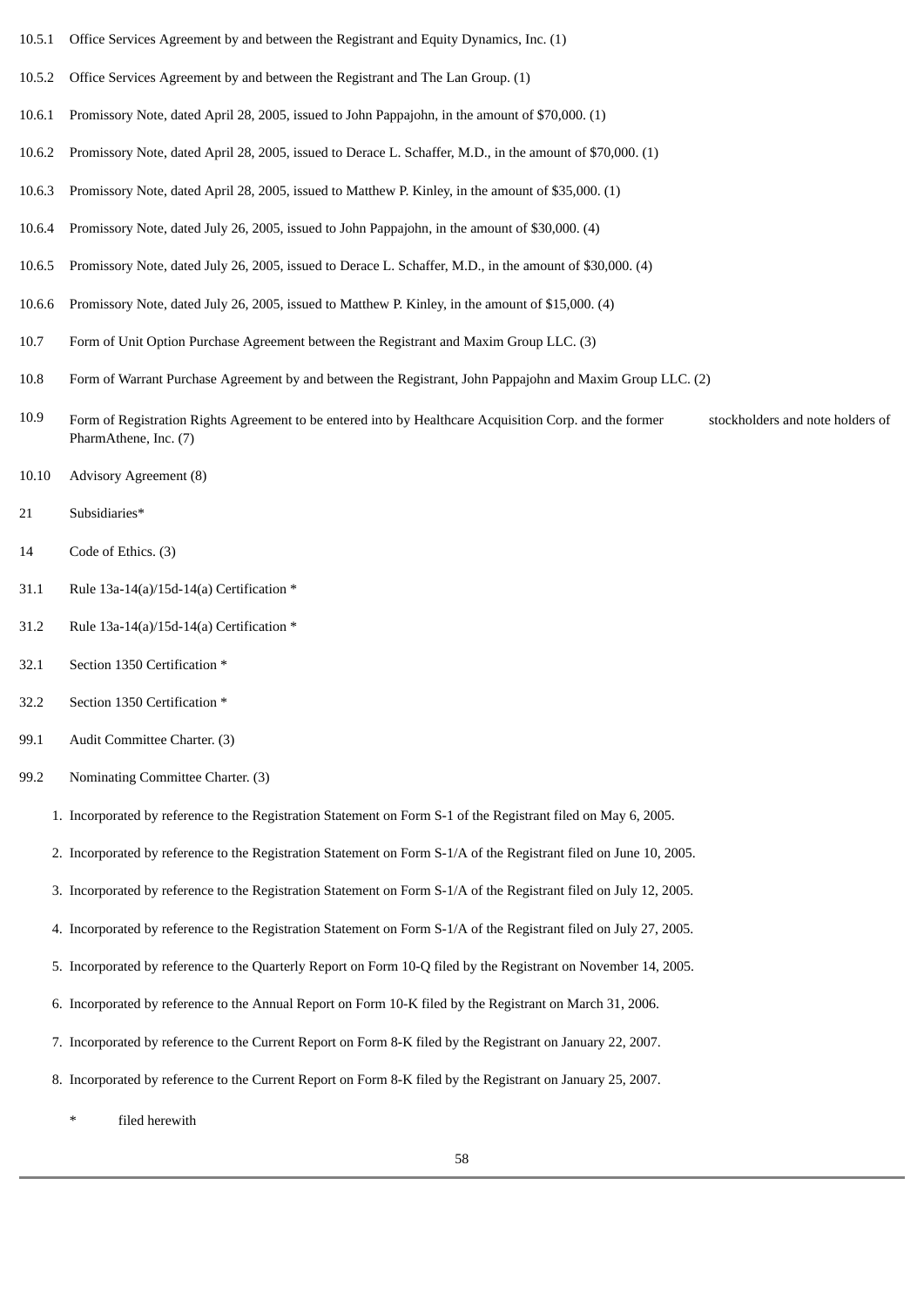### **SIGNATURES**

Pursuant to the requirements of Section 13 or 15(d) of the Securities Exchange Act of 1934, the Registrant has duly caused this report to be signed on its behalf by the undersigned, thereunto duly authorized.

# **HEALTHCARE ACQUISITION CORP.**

By: /s/ Derace L. Schaffer, M.D.

Name: Derace L. Schaffer, M.D. Title: Vice-Chairman and CEO (principal executive officer)

Pursuant to the requirements of the Securities Exchange Act of 1934, this report has been signed below by the following persons on behalf of the registrant and in the capacities and on the dates indicated.

| Signature                                                | Date                                                                              |               |  |  |
|----------------------------------------------------------|-----------------------------------------------------------------------------------|---------------|--|--|
| /s/ John Pappajohn<br>John Pappajohn                     | Chairman and Secretary                                                            | April 2, 2007 |  |  |
| /s/ Derace L. Schaffer, M.D.<br>Derace L. Schaffer, M.D. | Vice-Chairman and CEO<br>(principal executive officer)                            | April 2, 2007 |  |  |
| /s/ Matthew P. Kinley<br>Matthew P. Kinley               | President, Treasurer and Director<br>(principal financial and accounting officer) | April 2, 2007 |  |  |
| /s/ Edward B. Berger<br>Edward B. Berger                 | Director                                                                          | April 2, 2007 |  |  |
| /s/ Wayne Schellhammer<br>Wayne Schellhammer             | Director                                                                          | April 2, 2007 |  |  |
|                                                          | 59                                                                                |               |  |  |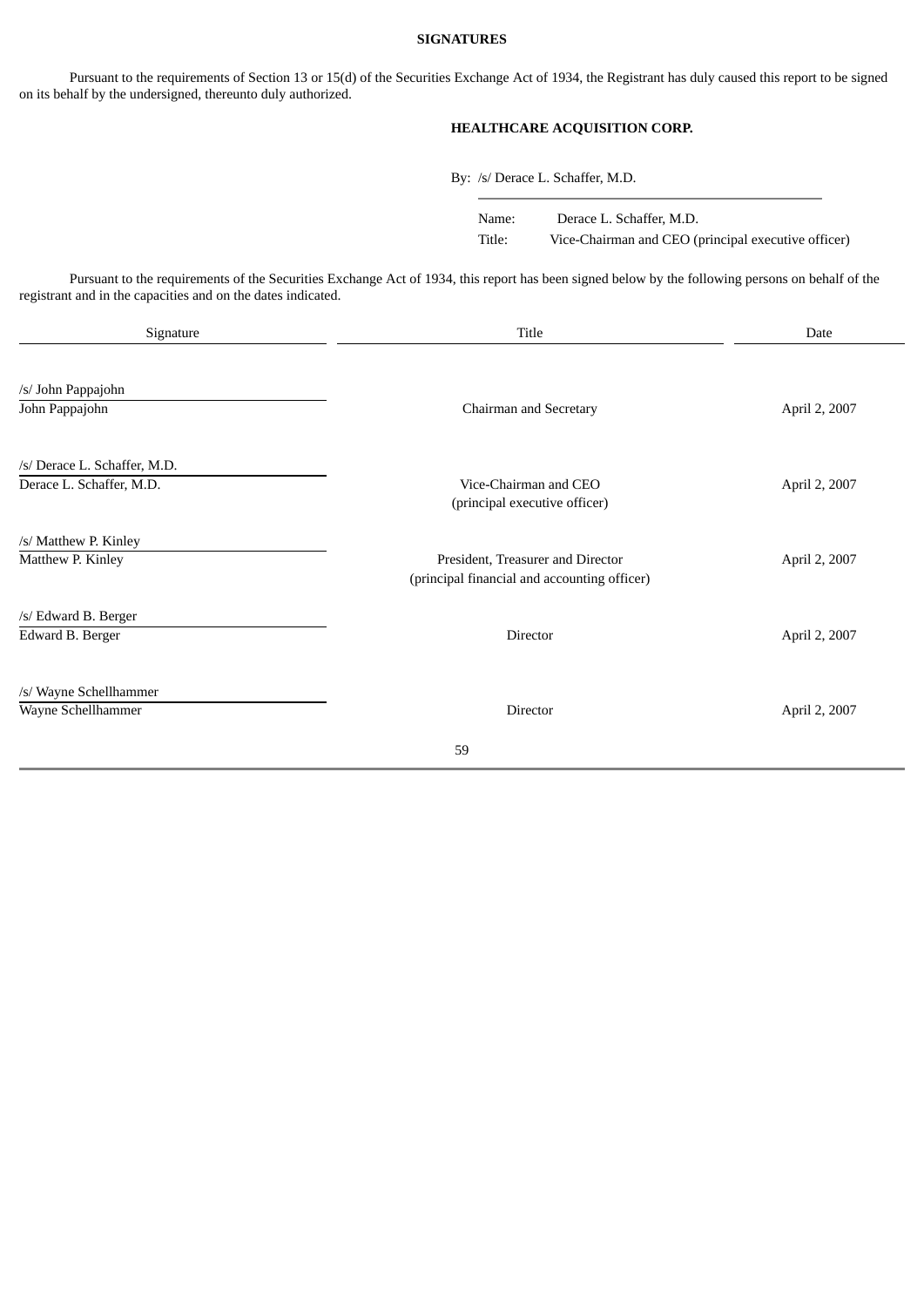Exhibit 21 Subsidiaries

PAI Acquisition Corp., a Delaware Corporation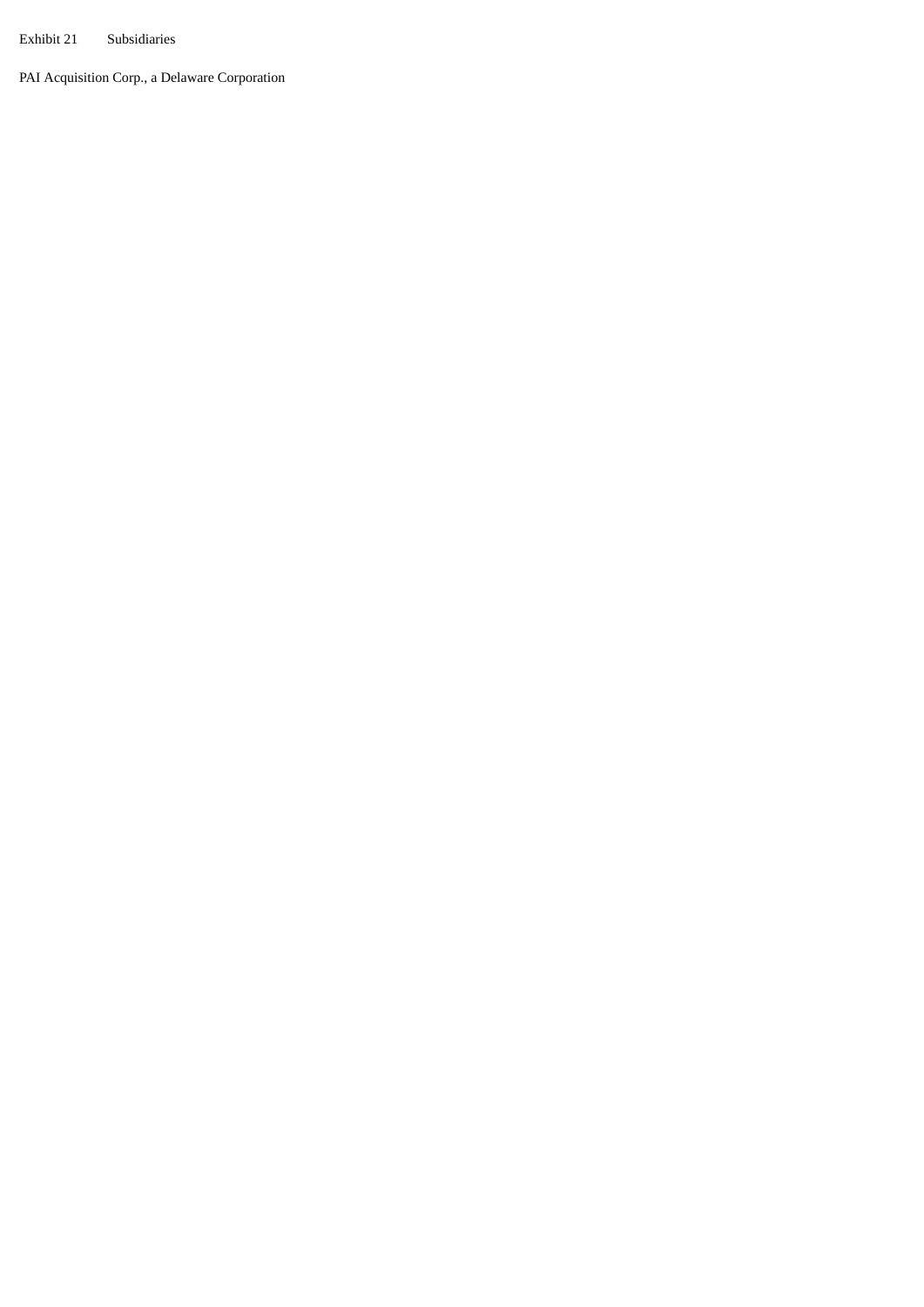## **CERTIFICATIONS**

I, Derace L. Schaffer, M.D., certify, that:

1. I have reviewed this Annual Report on Form 10-K of Healthcare Acquisition Corp.;

2. Based on my knowledge, this report does not contain any untrue statement of a material fact or omit to state a material fact necessary to make the statements made, in light of the circumstances under which such statements were made, not misleading with respect to the period covered by this report;

3. Based on my knowledge, the financial statements, and other financial information included in this report, fairly present in all material respects the financial condition, results of operations and cash flows of the issuer as of, and for, the periods presented in this report;

4. The issuer's other certifying officer and I are responsible for establishing and maintaining disclosure controls and procedures (as defined in Exchange Act Rules 13a-15(e) and 15d-15(e)) and internal control over financial reporting (as defined in Exchange Act Rules 13a-15(f) and 15d-15(f)) for the issuer and have:

(a) designed such disclosure controls and procedures, or caused such disclosure controls and procedures to be designed under our supervision, to ensure that material information relating to the issuer, including its consolidated subsidiaries, is made known to us by others within those entities, particularly during the period in which this report is being prepared;

(b) designed such internal control over financial reporting, or caused such internal control over financial reporting to be designed under our supervision, to provide reasonable assurance regarding the reliability of financial reporting and the preparation of financial statements for external purposes in accordance with generally accepted accounting principles;

(c) evaluated the effectiveness of the issuer's disclosure controls and procedures and presented in this report are conclusions about the effectiveness of the disclosure controls and procedures, as of the end of the period covered by this report based on such evaluation; and

(d) disclosed in this report any change in the issuer's internal control over financial reporting that occurred during the issuer's fourth quarter that has materially affected or is reasonably likely to materially affect, the issuer's internal control over financial reporting;

5. The issuer's other certifying officer and I have disclosed, based on our most recent evaluation of internal control over financial reporting, to the issuer's auditors and the audit committee of the issuer's board of directors (or persons performing the equivalent functions):

(a) All significant deficiencies and material weaknesses in the design or operation of internal control over financial reporting which are reasonably likely to adversely affect the issuer's ability to record, process, summarize and report financial information; and

(b) Any fraud, whether or not material, that involves management or other employees who have a significant role in the issuer's internal control over financial reporting.

Date: April 2, 2007 By: /s/ Derace L. Schaffer, M.D.

Derace L. Schaffer, M.D. Vice Chairman and Chief Executive Officer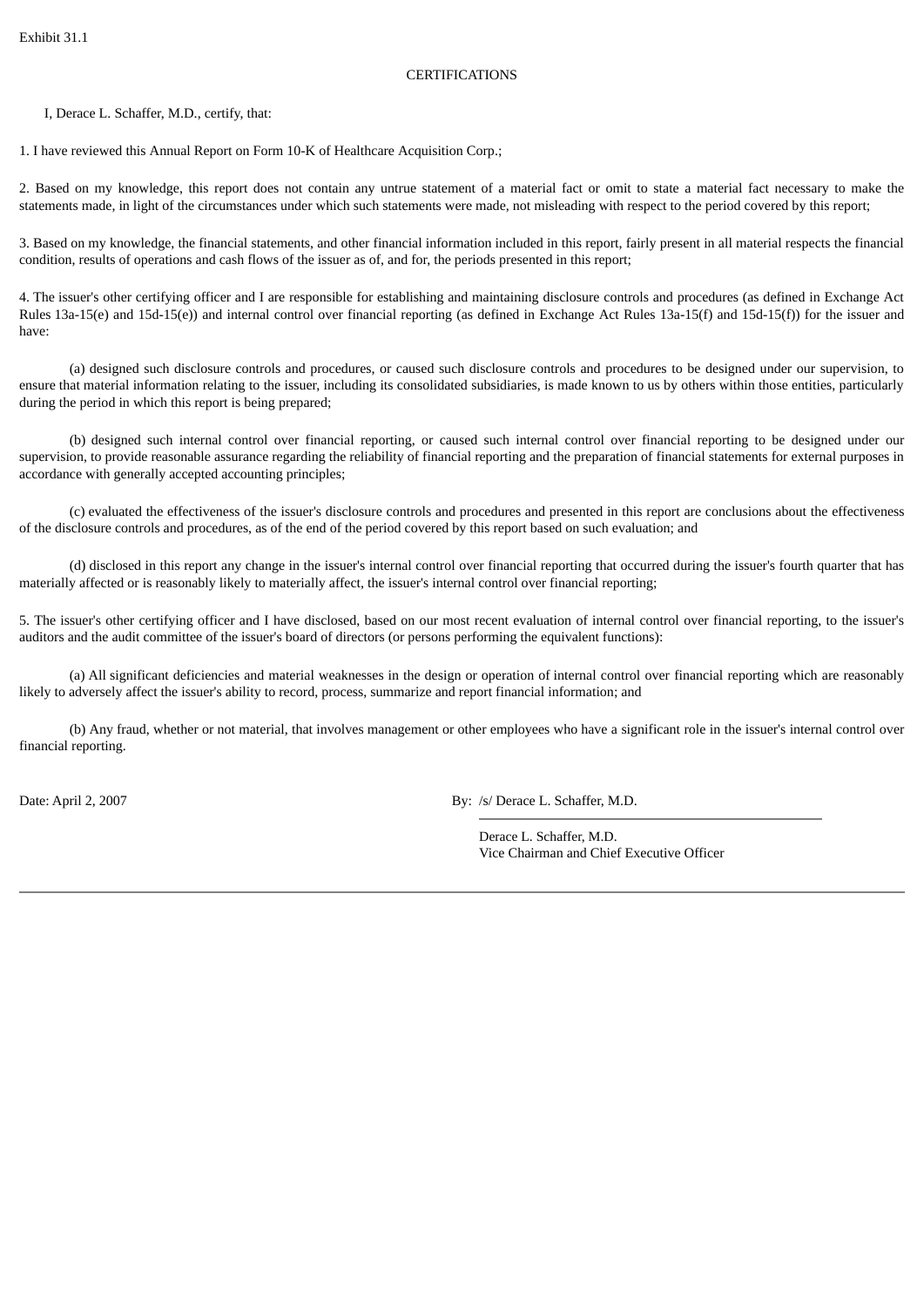## **CERTIFICATIONS**

I, Matthew P. Kinley, certify, that:

1. I have reviewed this Annual Report on Form 10-K of Healthcare Acquisition Corp.;

2. Based on my knowledge, this report does not contain any untrue statement of a material fact or omit to state a material fact necessary to make the statements made, in light of the circumstances under which such statements were made, not misleading with respect to the period covered by this report;

3. Based on my knowledge, the financial statements, and other financial information included in this report, fairly present in all material respects the financial condition, results of operations and cash flows of the issuer as of, and for, the periods presented in this report;

4. The issuer's other certifying officer and I are responsible for establishing and maintaining disclosure controls and procedures (as defined in Exchange Act Rules 13a-15(e) and 15d-15(e)) and internal control over financial reporting (as defined in Exchange Act Rules 13a-15(f) and 15d-15(f)) for the issuer and have:

(a) designed such disclosure controls and procedures, or caused such disclosure controls and procedures to be designed under our supervision, to ensure that material information relating to the issuer, including its consolidated subsidiaries, is made known to us by others within those entities, particularly during the period in which this report is being prepared;

(b) designed such internal control over financial reporting, or caused such internal control over financial reporting to be designed under our supervision, to provide reasonable assurance regarding the reliability of financial reporting and the preparation of financial statements for external purposes in accordance with generally accepted accounting principles;

(c) evaluated the effectiveness of the issuer's disclosure controls and procedures and presented in this report are conclusions about the effectiveness of the disclosure controls and procedures, as of the end of the period covered by this report based on such evaluation; and

(d) disclosed in this report any change in the issuer's internal control over financial reporting that occurred during the issuer's fourth quarter that has materially affected or is reasonably likely to materially affect, the issuer's internal control over financial reporting;

5. The issuer's other certifying officer and I have disclosed, based on our most recent evaluation of internal control over financial reporting, to the issuer's auditors and the audit committee of the issuer's board of directors (or persons performing the equivalent functions):

(a) All significant deficiencies and material weaknesses in the design or operation of internal control over financial reporting which are reasonably likely to adversely affect the issuer's ability to record, process, summarize and report financial information; and

(b) Any fraud, whether or not material, that involves management or other employees who have a significant role in the issuer's internal control over financial reporting.

Date: April 2, 2007 By: /s/ Matthew P. Kinley

Matthew P. Kinley. President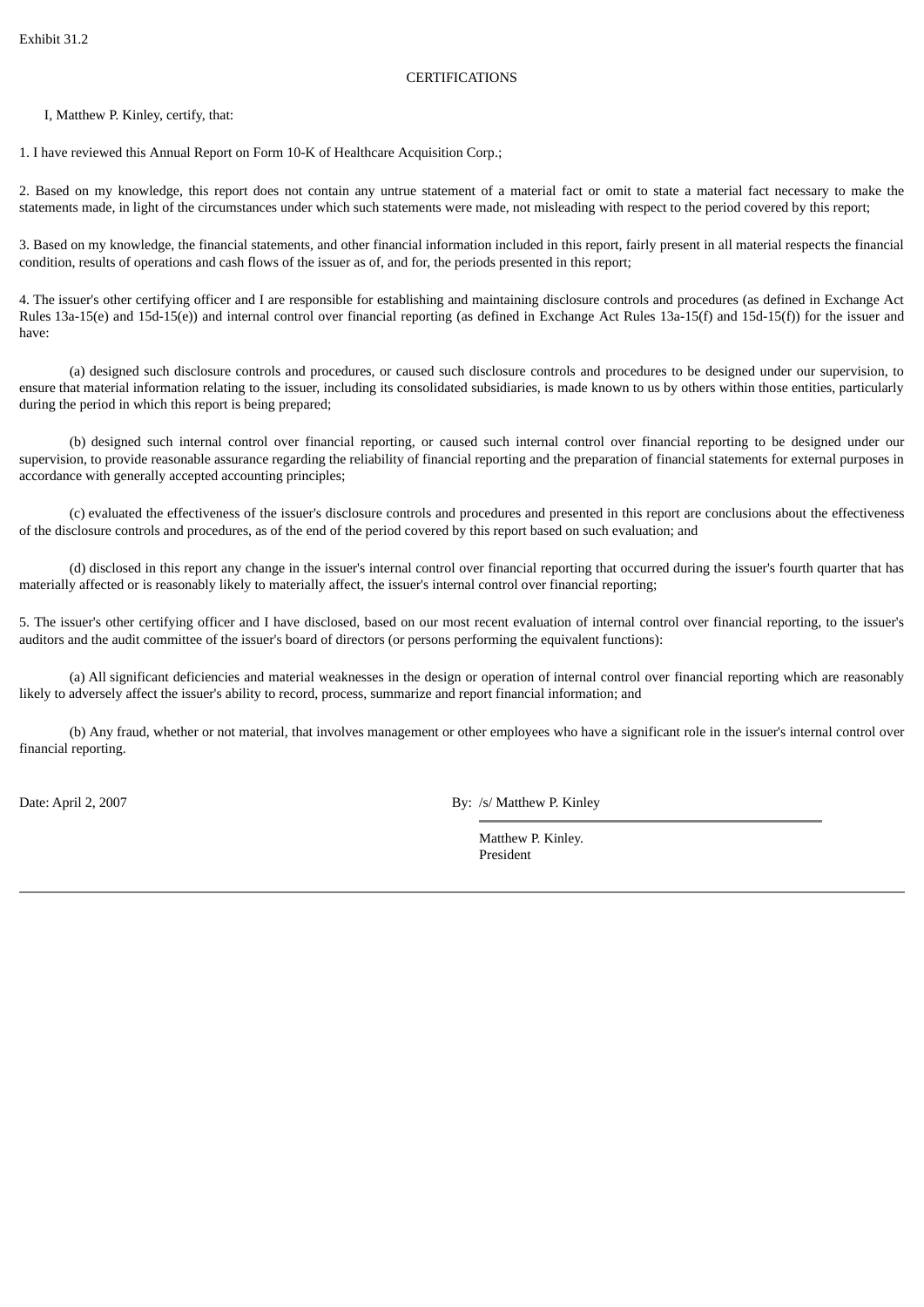## CERTIFICATION PURSUANT TO 18 U.S.C. SECTION 1350, AS ADDED BY SECTION 906 OF THE SARBANES-OXLEY ACT OF 2002

In connection with the Annual Report of Healthcare Acquisition Corp. (the "Company") on Form 10-K for the year ended December 31, 2006 as filed with the Securities and Exchange Commission (the "Report"), I, Derace L. Schaffer, M.D., Vice Chairman and Chief Executive Officer of the Company, certify, pursuant to 18 U.S.C. ss.1350, as added by ss.906 of the Sarbanes-Oxley Act of 2002, that:

1. The Report fully complies with the requirements of Section 13(a) or 15(d) of the Securities Exchange Act of 1934; and

2. To my knowledge, the information contained in the Report fairly presents, in all material respects, the financial condition and results of operations of the Company as of and for the period covered by the Report.

Date: April 2, 2007 By: /s/ Derace L. Schaffer, M.D.

Derace L. Schaffer, M.D. Vice Chairman and Chief Executive **Officer**